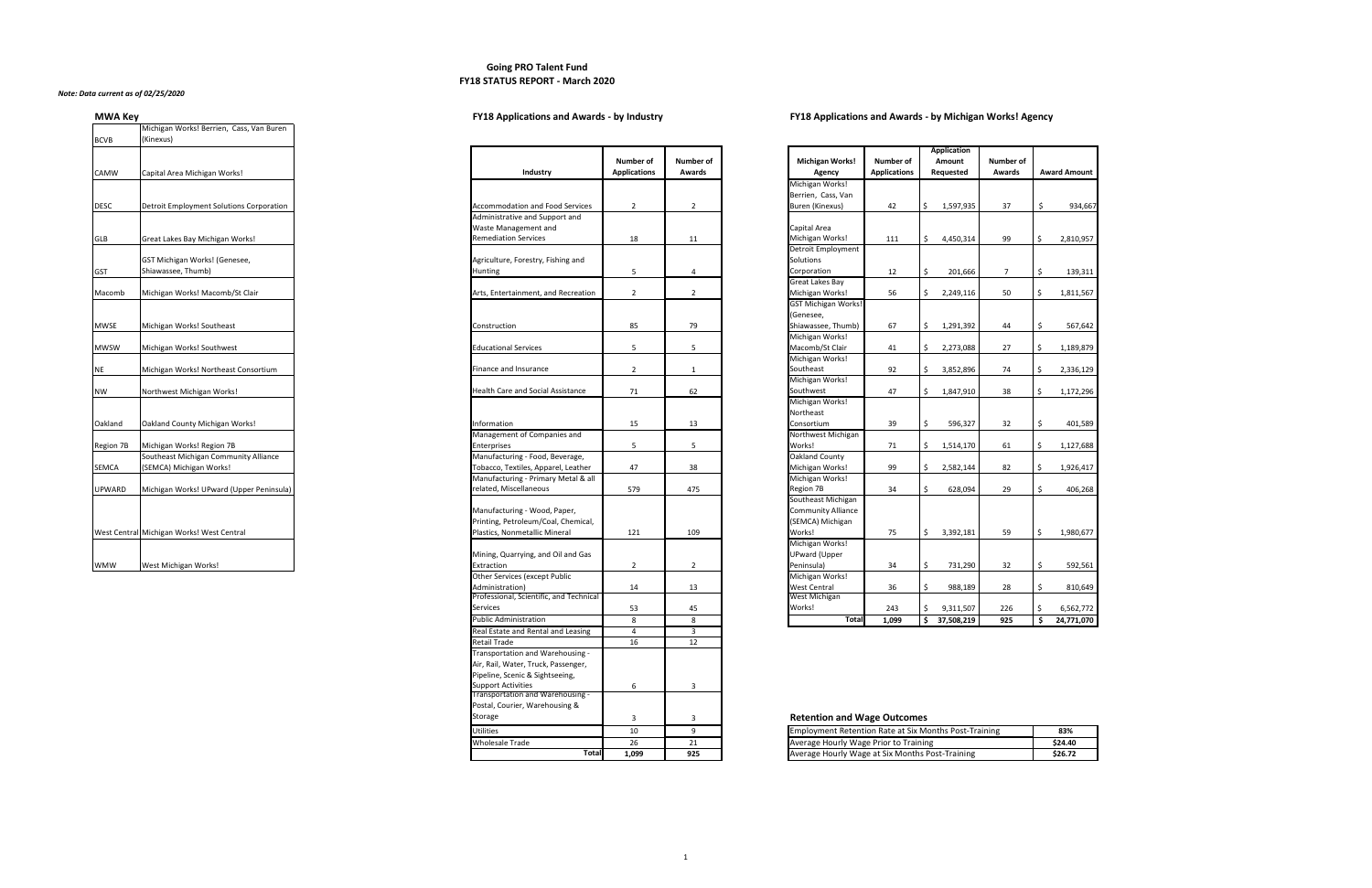|                  | Michigan<br>Works!      |                                                                   |                                             |                               |                               |                                                                            | <b>Amount of</b><br><b>Award to</b>    |                                       |                              | <b>Amount of</b>                          | <b>Training</b><br><b>Model:</b> | <b>Training Model</b>             | <b>Training</b><br><b>Model:</b>   | <b>New Hires</b><br>(New Employees                                                                       | <b>Current</b><br><b>Employees</b> | <b>Total Number of</b><br><b>Employees</b> | <b>Total Number of</b>           |
|------------------|-------------------------|-------------------------------------------------------------------|---------------------------------------------|-------------------------------|-------------------------------|----------------------------------------------------------------------------|----------------------------------------|---------------------------------------|------------------------------|-------------------------------------------|----------------------------------|-----------------------------------|------------------------------------|----------------------------------------------------------------------------------------------------------|------------------------------------|--------------------------------------------|----------------------------------|
| Award #          | Agency<br>(MWA)         | <b>Employer Name</b>                                              | <b>City</b>                                 | County                        | <b>NAICS or</b><br><b>SIC</b> | Industry                                                                   | <b>Employer for</b><br><b>Training</b> | <b>Amount for</b><br><b>MWA Admin</b> | <b>Total Award</b><br>Amount | <b>Employer Leveraged</b><br><b>Funds</b> | Classroom<br><b>Training</b>     | Apprenticeship<br><b>Training</b> | <b>New Hire</b><br><b>Training</b> | Trained including Trained including Trained including<br>New Apprentices New Apprentices New Apprentices |                                    |                                            | <b>New</b><br><b>Apprentices</b> |
| 18-973-F         | Industry                | Global Orange Development, LLC (aka<br>Biggby Coffee Home Office) | <b>East Lansing</b>                         | Ingham                        | 722515                        | <b>Accommodation and Food Services</b>                                     | \$998.00                               | \$49.90                               | \$1,047.90                   | \$15,000.00                               | Yes                              | No                                | No                                 | $\Omega$                                                                                                 |                                    |                                            |                                  |
| 18-662           | <b>DESC</b>             | JCD Detroit Inc dba Green Dot Stables                             | Detroit                                     | Wayne                         | 72511                         | Accommodation and Food Services                                            | \$1,500.00                             | \$75.00                               | \$1,575.00                   | \$2,905.00                                | Yes                              | No                                | No                                 | $\Omega$                                                                                                 |                                    |                                            | $\Omega$                         |
|                  |                         |                                                                   |                                             |                               |                               | Administrative and Support and                                             |                                        |                                       |                              |                                           |                                  |                                   |                                    |                                                                                                          |                                    |                                            |                                  |
|                  |                         |                                                                   |                                             |                               |                               | Waste Management and                                                       |                                        |                                       |                              |                                           |                                  |                                   |                                    |                                                                                                          |                                    |                                            |                                  |
| 18-80            | CAMW                    | <b>Workhorse Staffing Company</b>                                 | Lansing                                     | Ingham                        | 561320                        | <b>Remediation Services</b>                                                | \$1,100.00                             | \$55.00                               | \$1,155.00                   | \$1,976.65                                | Yes                              | No                                | No                                 | $\Omega$                                                                                                 |                                    |                                            |                                  |
|                  |                         |                                                                   |                                             |                               |                               | Administrative and Support and                                             |                                        |                                       |                              |                                           |                                  |                                   |                                    |                                                                                                          |                                    |                                            |                                  |
| 18-119           | CAMW                    | Peckham, Inc.-MLK                                                 | Lansing                                     | Ingham                        | 5614                          | Waste Management and<br><b>Remediation Services</b>                        | \$36,000.00                            | \$1,800.00                            | \$37,800.00                  | \$960,705.60                              | No                               | Yes                               | No                                 | $\Omega$                                                                                                 | 12                                 | 12                                         | 12                               |
|                  |                         |                                                                   |                                             |                               |                               | Administrative and Support and                                             |                                        |                                       |                              |                                           |                                  |                                   |                                    |                                                                                                          |                                    |                                            |                                  |
|                  |                         |                                                                   |                                             |                               |                               | Waste Management and                                                       |                                        |                                       |                              |                                           |                                  |                                   |                                    |                                                                                                          |                                    |                                            |                                  |
| 18-156           | CAMW                    | Peckham, Inc. - Grand Rapids                                      | <b>Grand Rapids</b>                         | Kent                          | 5614                          | <b>Remediation Services</b>                                                | \$9,000.00                             | \$450.00                              | \$9,450.00                   | \$1,142,456.00                            | No                               | Yes                               | No                                 | $\Omega$                                                                                                 |                                    |                                            |                                  |
|                  |                         |                                                                   |                                             |                               |                               | Administrative and Support and                                             |                                        |                                       |                              |                                           |                                  |                                   |                                    |                                                                                                          |                                    |                                            |                                  |
|                  |                         |                                                                   |                                             |                               | 561730                        | Waste Management and<br><b>Remediation Services</b>                        |                                        | \$55.00                               |                              |                                           |                                  |                                   |                                    | $\Omega$                                                                                                 |                                    |                                            |                                  |
| 18-838           | <b>DESC</b>             | Fontenot Landscape Services, LLC                                  | Detroit                                     | Wayne                         |                               | Administrative and Support and                                             | \$1,100.00                             |                                       | \$1,155.00                   | \$3,323.57                                | Yes                              | No                                | No                                 |                                                                                                          |                                    |                                            |                                  |
|                  |                         |                                                                   |                                             |                               |                               | Waste Management and                                                       |                                        |                                       |                              |                                           |                                  |                                   |                                    |                                                                                                          |                                    |                                            |                                  |
| 18-20            | <b>GST</b>              | Gemini Group, Inc                                                 | Bad Axe                                     | Huron                         | 561110                        | <b>Remediation Services</b>                                                | \$7,500.00                             | \$375.00                              | \$7,875.00                   | \$14,750.00                               | Yes                              | No                                | No                                 | $\Omega$                                                                                                 |                                    |                                            |                                  |
|                  |                         |                                                                   |                                             |                               |                               | Administrative and Support and                                             |                                        |                                       |                              |                                           |                                  |                                   |                                    |                                                                                                          |                                    |                                            |                                  |
|                  |                         |                                                                   |                                             |                               |                               | Waste Management and                                                       |                                        |                                       |                              |                                           |                                  |                                   |                                    |                                                                                                          |                                    |                                            |                                  |
| 18-972-A         | <b>GST</b>              | Gemini Group, Inc                                                 | <b>Bad Axe</b>                              | Huron                         | 561110                        | <b>Remediation Services</b><br>Administrative and Support and              | \$1,267.00                             | \$63.35                               | \$1,330.35                   | \$1,500.00                                | Yes                              | No                                | No                                 | $\Omega$                                                                                                 | $\overline{2}$                     | $\overline{\mathbf{3}}$                    |                                  |
|                  |                         |                                                                   |                                             |                               |                               | Waste Management and                                                       |                                        |                                       |                              |                                           |                                  |                                   |                                    |                                                                                                          |                                    |                                            |                                  |
| 18-888           | <b>MWSE</b>             | Venchurs, Inc                                                     | Adrian                                      | Lenawee                       | 561910                        | <b>Remediation Services</b>                                                | \$5,870.00                             | \$293.50                              | \$6,163.50                   | \$7,360.00                                | Yes                              | No                                | No                                 | $\Omega$                                                                                                 |                                    | 7                                          |                                  |
|                  |                         |                                                                   |                                             |                               |                               | Administrative and Support and                                             |                                        |                                       |                              |                                           |                                  |                                   |                                    |                                                                                                          |                                    |                                            |                                  |
|                  |                         |                                                                   |                                             |                               |                               | Waste Management and                                                       |                                        |                                       |                              |                                           |                                  |                                   |                                    |                                                                                                          |                                    |                                            |                                  |
| 18-918           | MWSW                    | <b>Taplin Group</b>                                               | Kalamazoo                                   | Kalamazoo                     | 562910                        | <b>Remediation Services</b><br>Administrative and Support and              | \$24,633.00                            | \$1,231.65                            | \$25,864.65                  | \$96,263.10                               | Yes                              | No.                               | Yes                                | 15                                                                                                       | 45                                 | 60                                         | 0                                |
|                  |                         |                                                                   |                                             |                               |                               | Waste Management and                                                       |                                        |                                       |                              |                                           |                                  |                                   |                                    |                                                                                                          |                                    |                                            |                                  |
| 18-958-D         | <b>NE</b>               | Shine Cleaning Services, Inc.                                     | Grayling                                    | Crawford                      | 561720                        | <b>Remediation Services</b>                                                | \$1,500.00                             | \$75.00                               | \$1,575.00                   | \$2,840.00                                | Yes                              | No                                | No                                 | $\Omega$                                                                                                 |                                    |                                            |                                  |
|                  |                         |                                                                   |                                             |                               |                               | Administrative and Support and                                             |                                        |                                       |                              |                                           |                                  |                                   |                                    |                                                                                                          |                                    |                                            |                                  |
|                  |                         |                                                                   |                                             |                               |                               | Waste Management and                                                       |                                        |                                       |                              |                                           |                                  |                                   |                                    |                                                                                                          |                                    |                                            |                                  |
| 18-13            | Oakland                 | <b>Crystal Employment Services</b>                                | Troy                                        | Oakland                       | 561310                        | <b>Remediation Services</b><br>Administrative and Support and              | \$22,125.00                            | \$1,106.25                            | \$23,231.25                  | \$27,287.50                               | No                               | No                                | Yes                                | 20                                                                                                       | $\Omega$                           | 20                                         |                                  |
|                  |                         |                                                                   |                                             |                               |                               | Waste Management and                                                       |                                        |                                       |                              |                                           |                                  |                                   |                                    |                                                                                                          |                                    |                                            |                                  |
|                  | 18-218   Region 7B      | <b>Central Restoration Inc</b>                                    | Clare                                       | Clare                         | 562910                        | <b>Remediation Services</b>                                                | \$3,838.00                             | \$191.90                              | \$4,029.90                   | \$13,773.94                               | Yes                              | No                                | No                                 | $\Omega$                                                                                                 |                                    | 6                                          |                                  |
|                  |                         |                                                                   |                                             |                               |                               | Agriculture, Forestry, Fishing and                                         |                                        |                                       |                              |                                           |                                  |                                   |                                    |                                                                                                          |                                    |                                            |                                  |
| 18-980-A         | CAMW                    | Koppert Biological Systems, Inc                                   | Howell                                      | Livingston                    | 112990                        | Hunting                                                                    | \$2,980.00                             | \$149.00                              | \$3,129.00                   | \$5,615.00                                | Yes                              | No                                | No                                 | $\overline{0}$                                                                                           |                                    | $\mathbf{a}$                               | $\Omega$                         |
| 18-141           | <b>GST</b>              | Robert Brown Dairy Equipment Co., Inc.                            | <b>Bad Axe</b>                              | Huron                         | 11                            | Agriculture, Forestry, Fishing and<br>Hunting                              | \$6,000.00                             | \$300.00                              | \$6,300.00                   | \$19,956.80                               | Yes                              | No                                | No                                 | $\Omega$                                                                                                 |                                    |                                            | $\Omega$                         |
|                  |                         |                                                                   |                                             |                               |                               | Agriculture, Forestry, Fishing and                                         |                                        |                                       |                              |                                           |                                  |                                   |                                    |                                                                                                          |                                    |                                            |                                  |
| 18-795           | <b>MWSE</b>             | Koppert Biological Systems, Inc                                   | Howell                                      | Livingston                    | 112990                        | Hunting                                                                    | \$17,051.00                            | \$852.55                              | \$17,903.55                  | \$34,363.00                               | Yes                              | No                                | No                                 | $\Omega$                                                                                                 | 37                                 | 37                                         | 0                                |
|                  |                         |                                                                   |                                             |                               |                               | Agriculture, Forestry, Fishing and                                         |                                        |                                       |                              |                                           |                                  |                                   |                                    |                                                                                                          |                                    |                                            |                                  |
| 18-392           | <b>WMW</b>              | <b>Herbuck Poultry Ranch</b>                                      | Saranac                                     | Ionia                         | 112310                        | Hunting                                                                    | \$69,500.00                            | \$3,475.00                            | \$72,975.00                  | \$1,277,470.09                            | Yes                              | Yes                               | Yes                                | 67                                                                                                       |                                    | 71                                         |                                  |
| 18-291<br>18-572 | <b>NW</b><br><b>WMW</b> | Great Lakes Children's Museum<br>John Ball Zoo                    | <b>Traverse City</b><br><b>Grand Rapids</b> | <b>Grand Traverse</b><br>Kent | 712110<br>712130              | Arts, Entertainment, and Recreation<br>Arts, Entertainment, and Recreation | \$1,500.00<br>\$17,790.00              | \$75.00<br>\$889.50                   | \$1,575.00<br>\$18,679.50    | \$3,550.00<br>\$30,205.69                 | Yes<br>Yes                       | No<br>No                          | No<br>Yes                          | $\Omega$<br>$\mathbf{q}$                                                                                 |                                    | 13                                         | $\Omega$<br>$\Omega$             |
| 18-616           | <b>BCVB</b>             | Pro Services                                                      | Portage                                     | Kalamazoo                     | 238990                        | Construction                                                               | \$90,000.00                            | \$4,500.00                            | \$94,500.00                  | \$322,320.00                              | Yes                              | Yes                               | Yes                                | 11                                                                                                       | 34                                 | 45                                         | 22                               |
| 18-35            | CAMW                    | Capital Steel & Wire, Inc.                                        | Dewitt                                      | Clinton                       | 238190                        | Construction                                                               | \$11,680.00                            | \$584.00                              | \$12,264.00                  | \$18,874.00                               | Yes                              | No                                | No                                 | $\Omega$                                                                                                 | 18                                 | 18                                         | $\Omega$                         |
| 18-36            | CAMW                    | <b>Granger Construction Company</b>                               | Lansing                                     | Ingham                        | 236220                        | Construction                                                               | \$19,237.00                            | \$961.85                              | \$20,198.85                  | \$34,682.05                               | Yes                              | No                                | Yes                                | $\mathbf{3}$                                                                                             | 21                                 | 24                                         | $\Omega$                         |
|                  |                         | <b>Consolidated Electrical Contractors -</b>                      |                                             |                               |                               |                                                                            |                                        |                                       |                              |                                           |                                  |                                   |                                    |                                                                                                          |                                    |                                            |                                  |
| 18-66            | CAMW                    | Wyoming<br><b>Consolidated Electrical Contractors -</b>           | Wyoming                                     | Kent                          | 238210                        | Construction                                                               | \$4,105.00                             | \$205.25                              | \$4,310.25                   | \$17,537.75                               | Yes                              | No                                | No                                 | $\Omega$                                                                                                 |                                    | 5                                          | $\Omega$                         |
| 18-68            | CAMW                    | Davison                                                           | Davison                                     | Genesee                       | 238210                        | Construction                                                               | \$4,350.00                             | \$217.50                              | \$4,567.50                   | \$5,154.87                                | Yes                              | No                                | No                                 | $\Omega$                                                                                                 |                                    | 6                                          | $\Omega$                         |
|                  |                         | <b>Consolidated Electrical Contractors -</b>                      |                                             |                               |                               |                                                                            |                                        |                                       |                              |                                           |                                  |                                   |                                    |                                                                                                          |                                    |                                            |                                  |
| 18-70            | CAMW                    | <b>Traverse City</b>                                              | <b>Traverse City</b>                        | <b>Grand Traverse</b>         | 238210                        | Construction                                                               | \$3,709.00                             | \$185.45                              | \$3,894.45                   | \$2,724.21                                | Yes                              | Yes                               | No                                 |                                                                                                          | $\overline{2}$                     | 4                                          |                                  |
|                  |                         | <b>Consolidated Electrical Contractors -</b>                      |                                             |                               |                               |                                                                            |                                        |                                       |                              |                                           |                                  |                                   |                                    |                                                                                                          |                                    |                                            |                                  |
| 18-73<br>18-221  | CAMW<br>CAMW            | Lansing<br>Aire Serv of Michigan                                  | Lansing<br><b>Grand Ledge</b>               | Ingham<br>Eaton               | 238210<br>238220              | Construction<br>Construction                                               | \$29,068.00<br>\$27,923.00             | \$1,453.40<br>\$1,396.15              | \$30,521.40<br>\$29,319.15   | \$45,739.62<br>\$60,596.00                | Yes<br>Yes                       | Yes<br>Yes                        | No<br>Yes                          |                                                                                                          | 37<br>10                           | 39<br>16                                   |                                  |
| 18-102           | GLB                     | <b>Sugar Construction</b>                                         | Midland                                     | Midland                       | 236210                        | Construction                                                               | \$5,261.00                             | \$263.05                              | \$5,524.05                   | \$14,970.66                               | Yes                              | No                                | No                                 | $\Omega$                                                                                                 | 33                                 | 33                                         | $\Omega$                         |
| 18-311           | GLB                     | J.E. Johnson                                                      | Midland                                     | Midland                       | 236330                        | Construction                                                               | \$12,700.00                            | \$635.00                              | \$13,335.00                  | \$36,342.18                               | Yes                              | Yes                               | No                                 |                                                                                                          |                                    |                                            |                                  |
| 18-386           | GLB                     | <b>Freeland Steel Erectors</b>                                    | Midland                                     | Midland                       | 238120                        | Construction                                                               | \$7,411.00                             | \$370.55                              | \$7,781.55                   | \$15,906.67                               | Yes                              | No                                | No.                                | - 0                                                                                                      | 25                                 | 25                                         |                                  |
| 18-498           | GLB                     | <b>GE</b> Insulation                                              | Sanford                                     | Midland                       | 238310                        | Construction                                                               | \$8,109.00                             | \$405.45                              | \$8,514.45                   | \$17,940.6                                | Yes                              | No                                | No                                 | -0                                                                                                       | 47                                 | 47                                         |                                  |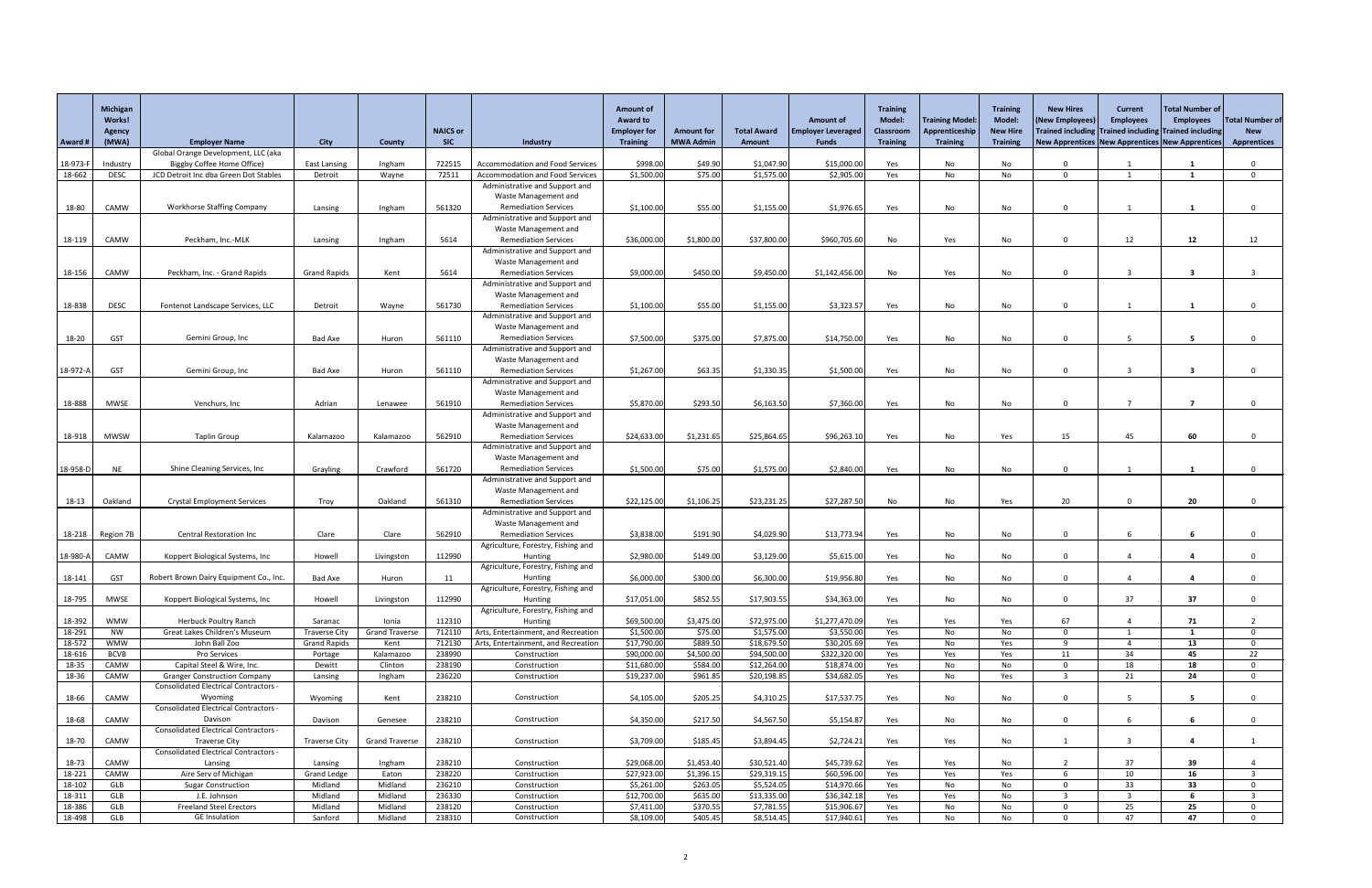|                      | Michigan<br><b>Works!</b>      |                                                                             |                                            |                       |                      |                              | <b>Amount of</b><br><b>Award to</b> |                                 |                               | <b>Amount of</b>             | <b>Training</b><br><b>Model:</b> | <b>Training Model:</b> | <b>Training</b><br><b>Model:</b> | <b>New Hires</b><br><b>(New Employees</b>                        | <b>Current</b><br><b>Employees</b> | <b>Total Number of</b><br><b>Employees</b> | <b>Total Number of</b>   |
|----------------------|--------------------------------|-----------------------------------------------------------------------------|--------------------------------------------|-----------------------|----------------------|------------------------------|-------------------------------------|---------------------------------|-------------------------------|------------------------------|----------------------------------|------------------------|----------------------------------|------------------------------------------------------------------|------------------------------------|--------------------------------------------|--------------------------|
|                      | Agency                         |                                                                             |                                            |                       | <b>NAICS or</b>      |                              | <b>Employer for</b>                 | Amount for                      | <b>Total Award</b>            | <b>Employer Leveraged</b>    | <b>Classroom</b>                 | Apprenticeship         | <b>New Hire</b>                  | <b>Trained including   Trained including</b>                     |                                    | <b>Trained including</b>                   | <b>New</b>               |
| Award i<br>18-716    | (MWA)<br><b>GLB</b>            | <b>Employer Name</b><br><b>Three Rivers Corporation</b>                     | <b>City</b><br>Midland                     | County<br>Midland     | <b>SIC</b><br>236220 | Industry<br>Construction     | <b>Training</b><br>\$216,000.00     | <b>MWA Admin</b><br>\$10,800.00 | <b>Amount</b><br>\$226,800.00 | <b>Funds</b><br>\$114,625.69 | <b>Training</b><br>No            | <b>Training</b><br>Yes | <b>Training</b><br>No            | <b>New Apprentices   New Apprentices   New Apprentices</b><br>14 | 58                                 | 72                                         | <b>Apprentices</b><br>72 |
| 18-979-              | GLB                            | <b>Burford Plumbing and Heating</b>                                         | Ithaca                                     | Gratiot               | 238220               | Construction                 | \$3,750.00                          | \$187.50                        | \$3,937.50                    | \$5,909.00                   | Yes                              | No                     | No                               | $\Omega$                                                         | -5                                 | 5.                                         | $\Omega$                 |
| 18-230               | <b>GST</b>                     | WT Stevens Construction, Inc                                                | Flint                                      | Genesee               | 238220               | Construction                 | \$7,965.00                          | \$398.25                        | \$8,363.25                    | \$20,149.55                  | Yes                              | No.                    | No.                              | ി                                                                | 14                                 | 14                                         |                          |
| 18-253               | <b>GST</b><br><b>GST</b>       | Niles Industrial Coatings, LLC<br><b>Goyette Mechanical</b>                 | Fenton<br>Flint                            | Genesee               | 238900<br>238220     | Construction                 | \$15,919.00<br>\$30,404.00          | \$795.95<br>\$1,520.20          | \$16,714.95                   | \$35,227.12<br>\$115,321.67  | Yes                              | No                     | Yes                              |                                                                  | 92                                 | 95<br>34                                   | $\Omega$<br>$\Omega$     |
| 18-270<br>18-688     | <b>GST</b>                     | Dee Cramer                                                                  | Holly                                      | Genesee<br>Genesee    | 238220               | Construction<br>Construction | \$495.00                            | \$24.75                         | \$31,924.20<br>\$519.75       | \$3,679.79                   | Yes<br>Yes                       | No<br>No               | Yes<br>No                        | $\Omega$                                                         | 29                                 |                                            | $\Omega$                 |
| 18-279               | Macomb                         | The Restoration Doctor                                                      | Fraser                                     | Macomb                | 236118               | Construction                 | \$798.00                            | \$39.90                         | \$837.90                      | \$3,077.32                   | Yes                              | No                     | No.                              | $\Omega$                                                         |                                    | $\mathbf{z}$                               |                          |
| 18-469               | Macomb                         | <b>New Electric</b>                                                         | <b>Sterling Height:</b>                    | Macomb                | 238210               | Construction                 | \$22,410.00                         | \$1,120.50                      | \$23,530.50                   | \$139,732.00                 | Yes                              | Yes                    | No                               | $\Omega$                                                         | 13                                 | 13                                         |                          |
| 18-785<br>18-818     | <b>MWSE</b><br><b>MWSE</b>     | Doctor Flue, Inc<br>lott Electric                                           | Tecumseh<br>Deerfield                      | Lenawee               | 238140<br>238210     | Construction<br>Construction | \$1,500.00<br>\$3,000.00            | \$75.00<br>\$150.00             | \$1,575.00<br>\$3,150.00      | \$45,387.38<br>\$31,580.00   | Yes<br>No                        | No                     | No.                              | $\Omega$<br>$\Omega$                                             |                                    |                                            |                          |
| 18-859               | <b>MWSE</b>                    | RW Mercer, Co                                                               | Jackson                                    | Lenawee<br>Jackson    | 236220               | Construction                 | \$23,320.00                         | \$1,166.00                      | \$24,486.00                   | \$63,664.80                  | Yes                              | Yes<br>No.             | No<br>Yes                        |                                                                  | 24                                 | 26                                         |                          |
| 18-477               | <b>MWSW</b>                    | <b>Mall City Mechanical</b>                                                 | Kalamazoo                                  | Kalamazoo             | 238220               | Construction                 | \$83,320.00                         | \$4,166.00                      | \$87,486.00                   | \$282,086.5                  | Yes                              | No                     | Yes                              | 46                                                               | 45                                 | 91                                         |                          |
| 18-488               | <b>MWSW</b>                    | <b>Singh Automation</b>                                                     | Portage                                    | Kalamazoo             | 23812                | Construction                 | \$2,350.00                          | \$117.50                        | \$2,467.50                    | \$3,520.00                   | Yes                              | No                     | No.                              | $\Omega$                                                         | ્વ                                 | -3                                         | $\Omega$                 |
| 18-389<br>18-401     | <b>NE</b><br><b>NE</b>         | <b>Bliss Painting</b><br>Doyle Roofing                                      | Alpena<br>Cheboygan                        | Alpena<br>Cheboygan   | 238320<br>238160     | Construction<br>Construction | \$12,245.00<br>\$7,443.00           | \$612.25<br>\$372.15            | \$12,857.25<br>\$7,815.15     | \$12,371.66<br>\$18,845.28   | Yes<br>Yes                       | No<br>No               | Yes<br>No                        | 3<br>$\Omega$                                                    |                                    | 10                                         | $\Omega$                 |
| 18-322               | <b>NW</b>                      | Top Line Electric                                                           | <b>Traverse City</b>                       | <b>Grand Traverse</b> | 238210               | Construction                 | \$3,000.00                          | \$150.00                        | \$3,150.00                    | \$21,880.00                  | No                               | Yes                    | No.                              | - വ                                                              |                                    |                                            |                          |
| 18-436               | <b>NW</b>                      | <b>Distinctive Glass</b>                                                    | <b>Traverse City</b>                       | <b>Grand Traverse</b> | 238900               | Construction                 | \$300.00                            | \$15.00                         | \$315.00                      | \$2,537.0                    | Yes                              | No                     | No                               | $\Omega$                                                         |                                    | ຳ                                          |                          |
| 18-970-D             | <b>NW</b>                      | Springfield, Inc.                                                           | Kingsley                                   | <b>Grand Traverse</b> | 238160               | Construction                 | \$3,600.00                          | \$180.00                        | \$3,780.00                    | \$9,360.00                   | Yes                              | No                     | No                               | $\Omega$                                                         |                                    | -3                                         |                          |
| 18-77<br>18-88-A     | Oakland<br>Oakland             | SPRAYTEK, INC.<br>All City Electrical Contractors Inc.                      | Ferndale<br>Pontiac                        | Oakland<br>Oakland    | 236210<br>238210     | Construction<br>Construction | \$12,690.00<br>\$13,500.00          | \$634.50<br>\$675.00            | \$13,324.50<br>\$14,175.00    | \$219,227.00<br>\$361,830.00 | Yes<br>No                        | No<br>Yes              | Yes<br>No.                       | -8<br>- 0                                                        |                                    | 14                                         | $\Omega$                 |
| 18-88-E              | Oakland                        | <b>BONGERO CONSTRUCTION CO.</b>                                             | Livonia                                    | Wayne                 | 238350               | Construction                 | \$3,000.00                          | \$150.00                        | \$3,150.00                    | \$41,500.00                  | No                               | Yes                    | No                               | - 0                                                              |                                    |                                            |                          |
| 18-88-0              | Oakland                        | Dotson Electric, Inc.                                                       | South Rockwood                             | Monroe                | 238210               | Construction                 | \$6,000.00                          | \$300.00                        | \$6,300.00                    | \$22,428.80                  | No                               | Yes                    | No                               | $\Omega$                                                         |                                    | $\overline{\phantom{a}}$                   |                          |
| 18-88-D              | Oakland                        | Douglas Electric Company, Inc.                                              | Wyandotte                                  | Wayne                 | 238210               | Construction                 | \$19,500.00                         | \$975.00                        | \$20,475.00                   | \$19,530.64                  | No                               | Yes                    | No                               | ാ                                                                | -5                                 |                                            |                          |
| 18-88-E              | Oakland                        | Independence Commercial Construction<br>Inc.                                | Waterford                                  | Oakland               | 23                   | Construction                 | \$4,500.00                          | \$225.00                        | \$4,725.00                    | \$44,500.00                  | No                               | Yes                    | No                               |                                                                  |                                    |                                            |                          |
| 18-88-G              | Oakland                        | Multi Drywall & Partition, LLC                                              | Novi                                       | Oakland               | 238350               | Construction                 | \$15,000.00                         | \$750.00                        | \$15,750.00                   | \$65,760.00                  | No                               | Yes                    | No                               | $\Omega$                                                         |                                    |                                            |                          |
| 18-88-H              | Oakland                        | O'Donnell Eletric, L.L.C                                                    | Whitmore Lak                               | Washtenaw             | 238210               | Construction                 | \$18,000.00                         | \$900.00                        | \$18,900.00                   | \$45,600.00                  | No.                              | Yes                    | NO.                              |                                                                  |                                    |                                            |                          |
| 18-88-l              | Oakland                        | Quality Aire Systems, Inc.                                                  | Ann Arbor                                  | Washtenaw             | 238220               | Construction                 | \$6,000.00                          | \$300.00                        | \$6,300.00                    | \$72,600.00                  | No                               | Yes                    | No.                              | $\Omega$                                                         |                                    | ຳ                                          |                          |
| 18-149<br>18-152     | Oakland<br>Oakland             | Energy Sciences Resource Partners, LLC<br>Douglas Electric Company, Inc.    | Royal Oak<br>Wyandotte                     | Oakland<br>Wayne      | 236210<br>238210     | Construction<br>Construction | \$5,330.00<br>\$9,535.00            | \$266.50<br>\$476.75            | \$5,596.50<br>\$10,011.75     | \$9,596.00<br>\$34,674.00    | Yes<br>Yes                       | No<br>No               | Yes<br>No.                       | $\Omega$                                                         | 14                                 | 14                                         |                          |
| 18-512               | Oakland                        | Lee Contracting                                                             | Pontiac                                    | Oakland               | 238210               | Construction                 | \$43,207.00                         | \$2,160.35                      | \$45,367.35                   | \$121,893.85                 | Yes                              | No                     | No                               | $\Omega$                                                         | 61                                 | 61                                         |                          |
| 18-517               | Oakland                        | Northern Sign                                                               | Pontiac                                    | Oakland               | 238980               | Construction                 | \$7,500.00                          | \$375.00                        | \$7,875.00                    | \$33,012.57                  | Yes                              | No                     | No                               | $\Omega$                                                         | -5                                 |                                            |                          |
| 18-653               | Region 7B                      | Top Notch Electric, Inc.                                                    | Prudenville                                | Roscommon             | 238210               | Construction                 | \$4,950.00                          | \$247.50                        | \$5,197.50                    | \$16,772.7                   | Yes                              | Yes                    | No.                              | $\Omega$                                                         |                                    |                                            |                          |
| 18-115<br>18-248     | <b>SEMCA</b><br><b>SEMCA</b>   | Wm. Molnar Roofing, Inc.<br>Walbridge                                       | Riverview<br>Detroit                       | Wayne<br>Wayne        | 238160<br>236220     | Construction<br>Construction | \$21,000.00<br>\$7,500.00           | \$1,050.00<br>\$375.00          | \$22,050.00<br>\$7,875.00     | \$106,557.0<br>\$40,916.00   | Yes<br>Yes                       | Yes<br>No              | No<br>No                         | $\Omega$                                                         | 10                                 | 10<br>5                                    |                          |
| 18-268               | <b>SEMCA</b>                   | Flo-Aire Heating & Cooling                                                  | Southgate                                  | Wayne                 | 238220               | Construction                 | \$7,500.00                          | \$375.00                        | \$7,875.00                    | \$20,258.33                  | Yes                              | Yes                    | No                               | $\Omega$                                                         |                                    | 3                                          |                          |
| 18-285               | <b>SEMCA</b>                   | <b>MacDermott Roofing</b>                                                   | Livonia                                    | Wayne                 | 238160               | Construction                 | \$13,500.00                         | \$675.00                        | \$14,175.00                   | \$63,749.32                  | Yes                              | Yes                    | No                               | - 0                                                              |                                    |                                            |                          |
| 18-30                | <b>UPWARD</b>                  | CCI Systems, Inc                                                            | Iron Mountair                              | Dickinson             | 237130               | Construction                 | \$16,500.00                         | \$825.00                        | \$17,325.00                   | \$211,135.47                 | No                               | No                     | Yes                              | 11                                                               | - റ                                | 11                                         |                          |
| 18-33<br>18-661      | <b>UPWARD</b><br><b>UPWARD</b> | Erico Electric Inc.<br>Sikora Sheet Metal Inc                               | Hancock<br>Iron Mountain                   | Houghton<br>Dickinson | 23810<br>238220      | Construction<br>Construction | \$3,000.00<br>\$3,000.00            | \$150.00<br>\$150.00            | \$3,150.00<br>\$3,150.00      | \$41,858.00<br>\$31,602.00   | No<br>No                         | Yes<br>Yes             | No.<br>No                        | $\Omega$<br>$\Omega$                                             |                                    |                                            |                          |
| 18-829               | Vest Centra                    | <b>Crossroads Mobile Maintenance</b>                                        | <b>Reed City</b>                           | Osceola               | 2371                 | Construction                 | \$4,200.00                          | \$210.00                        | \$4,410.00                    | \$7,290.00                   | Yes                              | No                     | No                               | $\Omega$                                                         | 23                                 | 23                                         |                          |
| 18-273               | <b>WMW</b>                     | <b>DHE Plumbing and Mechanical</b>                                          | Hudsonville                                | Ottawa                | 238220               | Construction                 | \$19,500.00                         | \$975.00                        | \$20,475.00                   | \$131,022.6                  | No                               | Yes                    | Yes                              |                                                                  |                                    |                                            |                          |
| 18-622               | <b>WMW</b>                     | Feyen Zylstra                                                               | <b>Grand Rapids</b>                        | Kent                  | 238210               | Construction                 | \$40,500.00                         | \$2,025.00                      | \$42,525.00                   | \$247,124.48                 | No                               | Yes                    | Yes                              | 11<br>્વ                                                         |                                    | 19                                         |                          |
| 18-627<br>18-696     | <b>WMW</b><br><b>WMW</b>       | Welch Tile & Marble Company<br><b>Buist Electric</b>                        | Kent<br><b>Byron Center</b>                | Kent<br>Kent          | 238340<br>238210     | Construction<br>Construction | \$18,450.00<br>\$110,980.00         | \$922.50<br>\$5,549.00          | \$19,372.50<br>\$116,529.00   | \$79,610.78<br>\$888,532.64  | Yes<br>Yes                       | Yes<br>Yes             | No<br>Yes                        | 20                                                               | 24                                 | 10<br>44                                   | 31                       |
| 18-709               | <b>WMW</b>                     | <b>Action Restoration Inc</b>                                               | Jenison                                    | Ottawa                | 236118               | Construction                 | \$6,000.00                          | \$300.00                        | \$6,300.00                    | \$28,534.00                  | Yes                              | No                     | Yes                              |                                                                  |                                    |                                            |                          |
| 18-724               | <b>WMW</b>                     | Windemuller Electric, Inc.                                                  | Wayland                                    | Allegan               | 237130               | Construction                 | \$80,725.00                         | \$4,036.25                      | \$84,761.25                   | \$478,559.88                 | Yes                              | Yes                    | Yes                              | 11                                                               | 67                                 | 78                                         | 10                       |
| 18-734               | <b>WMW</b>                     | <b>GMK Services, Inc</b><br><b>Kent Companies</b>                           | Portage                                    | Kalamazoo             | 238290               | Construction                 | \$17,000.00                         | \$850.00                        | \$17,850.00                   | \$88,049.75                  | Yes                              | Yes                    | Yes                              |                                                                  |                                    | -9<br>19                                   |                          |
| 18-840<br>18-853     | <b>WMW</b><br><b>WMW</b>       | Parkway Electric & Communications, LLC                                      | <b>Grand Rapids</b><br>Holland             | Kent<br>Ottawa        | 238110<br>238210     | Construction<br>Construction | \$19,185.00<br>\$15,000.00          | \$959.25<br>\$750.00            | \$20,144.25<br>\$15,750.00    | \$39,193.90<br>\$133,038.7   | Yes<br>No                        | No<br>Yes              | Yes<br>No.                       | - വ                                                              | 13                                 |                                            |                          |
| 18-870               | <b>WMW</b>                     | <b>River City Mechanical</b>                                                | <b>Comstock Park</b>                       | Kent                  | 238220               | Construction                 | \$9,000.00                          | \$450.00                        | \$9,450.00                    | \$41,698.00                  | No                               | Yes                    | No                               |                                                                  |                                    |                                            |                          |
| 18-881               | <b>WMW</b>                     | Van Haren Electric                                                          | <b>Byron Center</b>                        | Kent                  | 238210               | Construction                 | \$3,000.00                          | \$150.00                        | \$3,150.00                    | \$22,781.00                  | No                               | Yes                    | No                               | $\Omega$                                                         |                                    |                                            |                          |
| 18-891               | <b>WMW</b><br><b>WMW</b>       | Perceptive Industries                                                       | Plainwell<br>Moline                        | Allegan               | 236210<br>238110     | Construction                 | \$2,650.00<br>\$8,397.00            | \$132.50<br>\$419.85            | \$2,782.50<br>\$8,816.85      | \$6,901.13<br>\$17,250.00    | Yes                              | No                     | No                               | $\Omega$                                                         |                                    | 5.                                         |                          |
| 18-898<br>18-910     | <b>WMW</b>                     | <b>Burgess Concrete Construction</b><br>Elzinga & Volkers Construction Prof | Holland                                    | Allegan<br>Ottawa     | 236220               | Construction<br>Construction | \$21,420.00                         | \$1,071.00                      | \$22,491.00                   | \$40,783.9                   | Yes<br>Yes                       | No<br>Yes              | Yes<br>Yes                       | 10                                                               |                                    | 14                                         |                          |
| 18-911               | <b>WMW</b>                     | Town & Country Group                                                        | Zeeland                                    | Ottawa                | 238210               | Construction                 | \$12,470.00                         | \$623.50                        | \$13,093.50                   | \$27,495.12                  | Yes                              | No                     | No                               | $\Omega$                                                         | 12                                 | 12                                         |                          |
| 18-955-              | <b>WMW</b>                     | <b>Buist Electric</b>                                                       | <b>Byron Center</b>                        | Kent                  | 238210               | Construction                 | \$6,000.00                          | \$300.00                        | \$6,300.00                    | \$98,600.00                  | Yes                              | No                     | No                               | $\Omega$                                                         |                                    |                                            |                          |
| 18-955-B<br>18-955-C | <b>WMW</b><br><b>WMW</b>       | Feyen Zylstra<br>Van Haren Electric                                         | <b>Grand Rapids</b><br><b>Byron Center</b> | Kent                  | 238210<br>238210     | Construction                 | \$9,000.00<br>\$12,000.00           | \$450.00<br>\$600.00            | \$9,450.00<br>\$12,600.00     | \$112,540.00<br>\$199,280.00 | No                               | Yes                    | No.                              | $\Omega$                                                         |                                    |                                            |                          |
| 18-955-D             | <b>WMW</b>                     | Windemuller Electric, Inc.                                                  | Wayland                                    | Kent<br>Allegan       | 237130               | Construction<br>Construction | \$6,000.00                          | \$300.00                        | \$6,300.00                    | \$109,604.00                 | No<br>No                         | Yes<br>Yes             | No<br>No                         | 0                                                                |                                    | $\overline{2}$                             |                          |
| 18-956-A             | <b>WMW</b>                     | <b>Buist Electric</b>                                                       | <b>Byron Center</b>                        | Kent                  | 238210               | Construction                 | \$6,000.00                          | \$300.00                        | \$6,300.00                    | \$19,657.00                  | Yes                              | No                     | No                               | $\Omega$                                                         |                                    | 4                                          | $\Omega$                 |
| 18-956-E             | <b>WMW</b>                     | Parkway Electric & Communications, LLC                                      | Holland                                    | Ottawa                | 238210               | Construction                 | \$7,500.00                          | \$375.00                        | \$7,875.00                    | \$25,381.25                  | Yes                              | No                     | No                               | 0                                                                |                                    |                                            |                          |
| 18-956-0<br>18-966-/ | <b>WMW</b><br><b>WMW</b>       | Windemuller Electric, Inc.<br>Andy J Egan Company, Inc                      | Wayland<br><b>Grand Rapids</b>             | Allegan<br>Kent       | 237130<br>238220     | Construction<br>Construction | \$4,500.00<br>\$4,350.00            | \$225.00<br>\$217.50            | \$4,725.00<br>\$4,567.50      | \$16,421.00<br>\$8,880.00    | Yes                              | No                     | No                               | -0<br>0                                                          |                                    | -3                                         |                          |
| 18-966-B             | <b>WMW</b>                     | Armock Mechanical Contractors, Inc                                          | Sparta                                     | Kent                  | 238220               | Construction                 | \$1,450.00                          | \$72.50                         | \$1,522.50                    | \$5,516.00                   | Yes<br>Yes                       | No<br>No               | No<br>No                         | 0                                                                |                                    |                                            | $\Omega$                 |
|                      |                                |                                                                             |                                            |                       |                      |                              |                                     |                                 |                               |                              |                                  |                        |                                  |                                                                  |                                    |                                            |                          |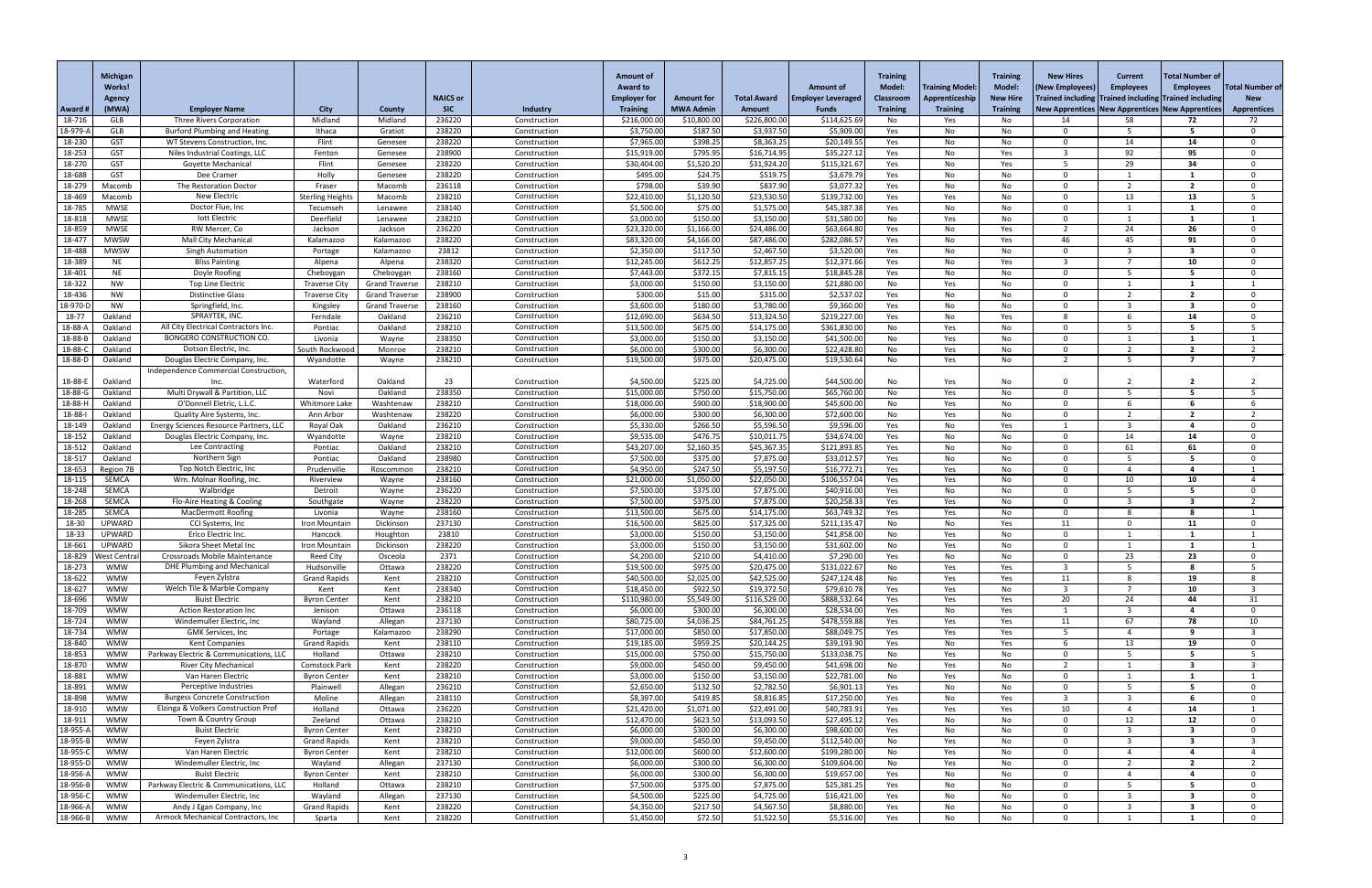|                            | <b>Michigan</b>          |                                                                                    |                                     |                       |                      |                                                                               | <b>Amount of</b>              |                             |                             |                             | <b>Training</b>        |                        | <b>Training</b>       | <b>New Hires</b>     | <b>Current</b>                                        | <b>Total Number of</b>                                       |                        |
|----------------------------|--------------------------|------------------------------------------------------------------------------------|-------------------------------------|-----------------------|----------------------|-------------------------------------------------------------------------------|-------------------------------|-----------------------------|-----------------------------|-----------------------------|------------------------|------------------------|-----------------------|----------------------|-------------------------------------------------------|--------------------------------------------------------------|------------------------|
|                            | Works!                   |                                                                                    |                                     |                       |                      |                                                                               | <b>Award to</b>               |                             |                             | <b>Amount of</b>            | Model:                 | <b>Training Model:</b> | <b>Model:</b>         | (New Employees)      | <b>Employees</b>                                      | <b>Employees</b>                                             | <b>Total Number of</b> |
|                            | <b>Agency</b>            |                                                                                    |                                     |                       | <b>NAICS or</b>      |                                                                               | <b>Employer for</b>           | <b>Amount for</b>           | <b>Total Award</b>          | <b>Employer Leveraged</b>   | <b>Classroom</b>       | Apprenticeship         | <b>New Hire</b>       |                      | Trained including Trained including Trained including |                                                              | <b>New</b>             |
| <b>Award #</b><br>18-966-D | (MWA)<br><b>WMW</b>      | <b>Employer Name</b><br>Van Dyken Mechanical, Inc                                  | <b>City</b><br>Grandville           | County<br>Kent        | <b>SIC</b><br>238220 | Industry<br>Construction                                                      | <b>Training</b><br>\$1,450.00 | <b>MWA Admin</b><br>\$72.50 | <b>Amount</b><br>\$1,522.50 | <b>Funds</b><br>\$80,000.00 | <b>Training</b><br>Yes | <b>Training</b><br>No  | <b>Training</b><br>No |                      |                                                       | <b>New Apprentices   New Apprentices   New Apprentices  </b> | <b>Apprentices</b>     |
| 18-966-                    | <b>WMW</b>               | Northwest Kent Mechanical                                                          | <b>Cedar Springs</b>                | Kent                  | 238220               | Construction                                                                  | \$2,900.00                    | \$145.00                    | \$3,045.00                  | \$8,000.00                  | Yes                    | No                     | No                    | ∩                    |                                                       |                                                              |                        |
| 18-966-0                   | <b>WMW</b>               | Kalamazoo Mechanical, Inc                                                          | Kalamazoo                           | Kalamazoo             | 238220               | Construction                                                                  | \$2,900.00                    | \$145.00                    | \$3,045.00                  | \$5,960.00                  | Yes                    | No                     | No                    | $\Omega$             | <u>າ</u>                                              | $\overline{2}$                                               |                        |
| 18-743                     | <b>MWSE</b>              | Megan Torrance, Inc dba Torrance Learning                                          | Chelsea                             | Washtenaw             | 611710               | <b>Educational Services</b>                                                   | \$5,624.00                    | \$281.20                    | \$5,905.20                  | \$26,542.25                 | Yes                    | No                     | Yes                   |                      | 8                                                     | 11                                                           |                        |
| 18-960-                    | <b>NE</b>                | Sawmill Rural Business Incubator and<br>Workspace                                  | Roscommon                           | Roscommon             | -61                  | <b>Educational Services</b>                                                   | \$1,499.00                    | \$74.95                     | \$1,573.95                  | \$750.00                    | Yes                    | No                     | No                    |                      |                                                       |                                                              |                        |
| 18-275                     | <b>NW</b>                | <b>SEEDS</b>                                                                       | <b>Traverse City</b>                | <b>Grand Traverse</b> | 61                   | <b>Educational Services</b>                                                   | \$1,618.00                    | \$80.90                     | \$1,698.90                  | \$21,926.99                 | No                     | Yes                    | Yes                   | $\Omega$             |                                                       | $\mathbf{R}$                                                 |                        |
| 18-328                     | <b>NW</b>                | Interlochen Center for the Arts                                                    | Interlochen                         | <b>Grand Traverse</b> | 611610               | <b>Educational Services</b>                                                   | \$6,195.00                    | \$309.75                    | \$6,504.75                  | \$15,955.66                 | Yes                    | No                     | No                    | $\Omega$             |                                                       | -5                                                           |                        |
| 18-88-l                    | Oakland                  | MAS Electrical Service, INC.                                                       | <b>Farmington Hills</b>             | Oakland               | 611513               | <b>Educational Services</b>                                                   | \$9,000.00                    | \$450.00                    | \$9,450.00                  | \$37,800.00                 | No                     | Yes                    | No                    | ∩                    |                                                       | 3                                                            |                        |
| 18-123                     | GLB                      | <b>General Agency Company</b>                                                      | Mount Pleasan                       | Isabella              | 524210               | Finance and Insurance                                                         | \$30,750.00                   | \$1,537.50                  | \$32,287.50                 | \$37,040.5                  | Yes                    | No                     | Yes                   |                      | 40                                                    | 41                                                           |                        |
| 18-652                     | <b>BCVB</b>              | Richard L. Beckermeyer DDS PC<br><b>Meadow Woods Nursing &amp; Rehabilitation</b>  | <b>Niles</b>                        | Berrien               | 62121                | <b>Health Care and Social Assistance</b>                                      | \$492.00                      | \$24.60                     | \$516.60                    | \$4,324.35                  | Yes                    | No                     | No                    | $\Omega$             |                                                       |                                                              |                        |
| 18-663                     | <b>BCVB</b>              | Center<br>Bridgman Care Operating, LLC dba/ West                                   | Bloomingdale                        | Van Buren             | 623110               | <b>Health Care and Social Assistance</b>                                      | \$22,500.00                   | \$1,125.00                  | \$23,625.00                 | \$48,884.02                 | No                     | No                     | Yes                   | 15                   | $\Omega$                                              | 15                                                           |                        |
| 18-900                     | <b>BCVB</b>              | Woods of Bridgman                                                                  | Bridgman                            | Berrien               | 623311               | <b>Health Care and Social Assistance</b>                                      | \$31,161.00                   | \$1,558.05                  | \$32,719.05                 | \$41,583.54                 | No                     | No                     | Yes                   | 27                   | $\Omega$                                              | 27                                                           |                        |
| 18-640                     | CAMW                     | Capital Internal Medicine Associates, PC                                           | Lansing                             | Ingham                | 621111               | <b>Health Care and Social Assistance</b>                                      | \$16,084.00                   | \$804.20                    | \$16,888.20                 | \$25,191.00                 | Yes                    | No                     | No                    | $\Omega$             | 15                                                    | 15                                                           |                        |
| 18-671                     | CAMW                     | Trilogy - The Willows at East Lansing                                              | <b>East Lansing</b>                 | Ingham                | 623110               | Health Care and Social Assistance                                             | \$18,000.00                   | \$900.00                    | \$18,900.00                 | \$68,904.65                 | No                     | Yes                    | No                    | $\Omega$             |                                                       |                                                              |                        |
| 18-684                     | CAMW                     | Trilogy - The Willows at Okemos                                                    | Okemos                              | Ingham                | 623110               | Health Care and Social Assistance                                             | \$16,500.00                   | \$825.00                    | \$17,325.00                 | \$67,338.59                 | No                     | Yes                    | No                    | $\Omega$             | 11                                                    | 11                                                           | 11                     |
| 18-717                     | CAMW                     | Trilogy - Heather Hills Care Center                                                | <b>Grand Rapids</b>                 | Kent                  | 623110               | Health Care and Social Assistance                                             | \$15,000.00                   | \$750.00                    | \$15,750.00                 | \$58,835.65                 | No                     | Yes                    | No                    | $\Omega$             |                                                       | -5                                                           |                        |
| 18-730                     | CAMW                     | Trilogy - The Willows at Howell                                                    | Howell                              | Livingston            | 623110               | Health Care and Social Assistance<br>Health Care and Social Assistance        | \$12,000.00                   | \$600.00<br>\$600.00        | \$12,600.00                 | \$47,517.76                 | No                     | Yes                    | No                    | $\Omega$<br>$\Omega$ |                                                       |                                                              |                        |
| 18-738<br>18-748           | CAMW<br>CAMW             | Trilogy - The Oaks at Northpointe Woods<br>Trilogy - The Lakes of Novi             | <b>Battle Creek</b><br>Novi         | Calhoun<br>Oakland    | 623110<br>623110     | <b>Health Care and Social Assistance</b>                                      | \$12,000.00<br>\$15,000.00    | \$750.00                    | \$12,600.00<br>\$15,750.00  | \$48,365.33<br>\$64,017.73  | No<br>No               | Yes<br>Yes             | No<br>No              | - 0                  |                                                       |                                                              |                        |
| 18-783                     | CAMW                     | <b>Trilogy - Orchard Grove</b>                                                     | Romeo                               | Macomb                | 623110               | Health Care and Social Assistance                                             | \$24,000.00                   | \$1,200.00                  | \$25,200.00                 | \$96,243.69                 | No                     | Yes                    | No                    | $\Omega$             |                                                       |                                                              |                        |
| 18-849                     | CAMW                     | Trilogy - Shelby Crossing Health Campus                                            | Macomb                              | Macomb                | 623110               | <b>Health Care and Social Assistance</b>                                      | \$21,000.00                   | \$1,050.00                  | \$22,050.00                 | \$79,544.89                 | No                     | Yes                    | No                    | $\Omega$             |                                                       |                                                              |                        |
| 18-862                     | CAMW                     | Trilogy - Stonegate Health Campus                                                  | Lapeer                              | Lapeer                | 623110               | <b>Health Care and Social Assistance</b>                                      | \$18,000.00                   | \$900.00                    | \$18,900.00                 | \$65,159.18                 | No                     | Yes                    | No                    | $\Omega$             |                                                       |                                                              |                        |
| 18-876                     | CAMW                     | Trilogy - The Oaks at Woodfield                                                    | <b>Grand Blanc</b>                  | Genesee               | 623110               | <b>Health Care and Social Assistance</b>                                      | \$24,000.00                   | \$1,200.00                  | \$25,200.00                 | \$89,837.8                  | No                     | Yes                    | No.                   |                      |                                                       |                                                              |                        |
| 18-887                     | CAMW                     | Trilogy - Westlake Health Campus                                                   | Commerce                            | Oakland               | 623110               | <b>Health Care and Social Assistance</b>                                      | \$15,000.00                   | \$750.00                    | \$15,750.00                 | \$55,152.56                 | No                     | Yes                    | No                    | $\Omega$             |                                                       |                                                              |                        |
| 18-963-4                   | CAMW                     | Capital Internal Medicine Associates, PC                                           | Lansing                             | Ingham                | 621111               | Health Care and Social Assistance                                             | \$3,000.00                    | \$150.00                    | \$3,150.00                  | \$35,746.00                 | No                     | Yes                    | No                    |                      | $\Omega$<br>$\Omega$                                  | $\mathbf{z}$                                                 |                        |
| 18-963-<br>18-963-0        | CAMW<br>CAMW             | <b>McLaren Greater Lansing</b><br>Sparrow Health System                            | Lansing<br>Lansing                  | Ingham<br>Ingham      | 621111<br>622210     | Health Care and Social Assistance<br><b>Health Care and Social Assistance</b> | \$6,000.00<br>\$15,000.00     | \$300.00<br>\$750.00        | \$6,300.00<br>\$15,750.00   | \$75,485.00<br>\$151,025.00 | No<br>No               | Yes<br>Yes             | No<br>No              | $\Omega$             |                                                       | -5                                                           |                        |
| 18-973-0                   | CAMW                     | Capital Internal Medicine Associates, PC                                           | Lansing                             | Ingham                | 621111               | Health Care and Social Assistance                                             | \$998.00                      | \$49.90                     | \$1,047.90                  | \$1,982.00                  | Yes                    | No                     | No                    | $\Omega$             |                                                       |                                                              |                        |
| 18-973-0                   | CAMW                     | Hayes Green Beach Memorial Hospital                                                | Charlotte                           | Eaton                 | 622110               | Health Care and Social Assistance                                             | \$998.00                      | \$49.90                     | \$1,047.90                  | \$643.00                    | Yes                    | No                     | No                    | $\Omega$             |                                                       |                                                              |                        |
| 18-672                     | <b>DESC</b>              | Services to Enhance Potential (STEP)                                               | Dearborn                            | Wayne                 | 624120               | Health Care and Social Assistance                                             | \$9,000.00                    | \$450.00                    | \$9,450.00                  | \$11,454.00                 | Yes                    | No                     | No                    | $\Omega$             | 6                                                     | 6                                                            |                        |
|                            |                          | Footcare, Inc. DBA The Cobbler Shop Shoes                                          |                                     |                       |                      |                                                                               |                               |                             |                             |                             |                        |                        |                       |                      |                                                       |                                                              |                        |
| 18-79                      | GLB                      | and Pedorthics                                                                     | Alma                                | Gratiot               | 621399               | <b>Health Care and Social Assistance</b>                                      | \$1,500.00                    | \$75.00                     | \$1,575.00                  | \$2,980.00                  | Yes                    | No                     | No                    |                      |                                                       |                                                              |                        |
| 18-495                     | GLB                      | Mobile Medical Response Inc                                                        | Saginaw                             | Saginaw               | 621910               | Health Care and Social Assistance                                             | \$48,000.00                   | \$2,400.00                  | \$50,400.00                 | \$212,196.23                | No                     | No                     | Yes                   | 53                   | $\Omega$                                              | 53                                                           |                        |
| 18-246                     | <b>GST</b>               | Physician Coverage Services, DBA Michigan<br><b>Health Specialists</b>             | Flint                               | Genesee               | 621111               | Health Care and Social Assistance                                             | \$6,000.00                    | \$300.00                    | \$6,300.00                  | \$25,304.00                 | Yes                    | No                     | No                    | $\Omega$             |                                                       |                                                              |                        |
| 18-274                     | <b>GST</b>               | <b>Communities First</b>                                                           | Flint                               | Genesee               | 624229               | <b>Health Care and Social Assistance</b>                                      | \$479.00                      | \$23.95                     | \$502.95                    | \$799.02                    | Yes                    | No                     | No                    | $\Omega$             |                                                       |                                                              |                        |
| 18-574                     | <b>MWSE</b>              | St Joseph Mercy Chelsea Hospital                                                   | Chelsea                             | Washtenaw             | 622110               | Health Care and Social Assistance                                             | \$12,270.00                   | \$613.50                    | \$12,883.50                 | \$17,315.8                  | Yes                    | No                     | No                    | $\Omega$             | 15                                                    | 15                                                           |                        |
|                            |                          | Galaxy Brain and Therapy Center, dba Life                                          |                                     |                       |                      |                                                                               |                               |                             |                             |                             |                        |                        |                       |                      |                                                       |                                                              |                        |
| 18-761                     | MWSE                     | <b>Skills Community</b>                                                            | Ann Arbor                           | Washtenaw             | 621340               | <b>Health Care and Social Assistance</b>                                      | \$13,664.00                   | \$683.20                    | \$14,347.20                 | \$32,790.37                 | Yes                    | No                     | Yes                   |                      | 10                                                    | 12                                                           |                        |
| 18-777                     | <b>MWSE</b>              | Hillsdale Hospital                                                                 | Hillsdale                           | Hillsdale             | 622110               | Health Care and Social Assistance                                             | \$72,080.00                   | \$3,604.00                  | \$75,684.00                 | \$645,101.03                | Yes                    | No                     | Yes                   | 12                   | 72                                                    | 84                                                           |                        |
| 18-771                     | <b>MWSW</b>              | Cherub Enterprises dba Visiting<br>Angels, Kalamazoo                               | Kalamazoo                           | Kalamazoo             | 624120               | Health Care and Social Assistance                                             | \$3,870.00                    | \$193.50                    | \$4,063.50                  | \$14,100.00                 | Yes                    | No                     |                       |                      |                                                       |                                                              |                        |
| 18-960-l                   | <b>NE</b>                | Children's Assessment Center                                                       | Roscommon                           | Roscommon             | 832202               | Health Care and Social Assistance                                             | \$1,499.00                    | \$74.95                     | \$1,573.95                  | \$1,201.00                  | Yes                    | No                     | No<br>No              | $\Omega$             |                                                       |                                                              |                        |
| 18-333                     | <b>NW</b>                | Bear River Health at Walloon Lake                                                  | <b>Boyne Falls</b>                  | Charlevoix            | 621420               | Health Care and Social Assistance                                             | \$8,038.00                    | \$401.90                    | \$8,439.90                  | \$55,753.77                 | Yes                    | No                     | Yes                   |                      | 35 <sub>2</sub>                                       | 41                                                           |                        |
| 18-649                     | NW                       | <b>Cadillac Family Physicians PC</b>                                               | Cadillac                            | Wexford               | 62111                | Health Care and Social Assistance                                             | \$5,090.00                    | \$254.50                    | \$5,344.50                  | \$17,338.16                 | Yes                    | No                     | No                    | $\Omega$             | 13                                                    | 13                                                           |                        |
| 18-98                      | <b>SEMCA</b>             | Rapid Response EMS                                                                 | Romulus                             | Wayne                 | 621910               | Health Care and Social Assistance                                             | \$30,925.00                   | \$1,546.25                  | \$32,471.25                 | \$55,249.00                 | Yes                    | No                     | Yes                   | 15                   | -8                                                    | 23                                                           |                        |
| 18-642                     | <b>UPWARD</b>            | Christian Park Health Care Center                                                  | Escanaba                            | Delta                 | 623110               | Health Care and Social Assistance                                             | \$20,156.00                   | \$1,007.80                  | \$21,163.80                 | \$21,166.75                 | Yes                    | No                     | Yes                   | 10                   | 19                                                    | 29                                                           |                        |
| 18-643                     | <b>UPWARD</b>            | Christian Park Village                                                             | Escanaba                            | Delta                 | 623110               | Health Care and Social Assistance                                             | \$12,300.00                   | \$615.00                    | \$12,915.00                 | \$13,580.80                 | Yes                    | No                     | Yes                   |                      | 10                                                    | 17                                                           |                        |
| 18-368<br>18-482           | <b>WMW</b><br><b>WMW</b> | Mary Free Bed Rehabilitation Hospital<br>Ely Manor Nursing & Rehabilitation Center | <b>Grand Rapids</b><br>Allegan      | Kent<br>Allegan       | 622310<br>623110     | Health Care and Social Assistance<br>Health Care and Social Assistance        | \$69,670.00<br>\$16,875.00    | \$3,483.50<br>\$843.75      | \$73,153.50<br>\$17,718.75  | \$245,234.93<br>\$48,815.85 | Yes<br>No              | No<br>No               | Yes<br>Yes            | 50<br>12             | 19<br>$\Omega$                                        | 69<br>12                                                     |                        |
| 18-563                     | <b>WMW</b>               | Hulst Jepsen Physical Therapy                                                      | <b>Grand Rapids</b>                 | Kent                  | 62134                | Health Care and Social Assistance                                             | \$35,613.00                   | \$1,780.65                  | \$37,393.65                 | \$74,490.77                 | Yes                    | No                     | Yes                   |                      | 30                                                    | 35                                                           |                        |
| 18-635                     | <b>WMW</b>               | Appledorn Assisted Living Center - North                                           | Holland                             | Ottawa                | 623311               | Health Care and Social Assistance                                             | \$4,500.00                    | \$225.00                    | \$4,725.00                  | \$11,666.00                 | No                     | No                     | Yes                   |                      | $\Omega$                                              | 3                                                            |                        |
| 18-638                     | <b>WMW</b>               | Appledorn Assisted Living Center - South                                           | Holland                             | Ottawa                | 623311               | Health Care and Social Assistance                                             | \$3,375.00                    | \$168.75                    | \$3,543.75                  | \$8,749.50                  | No                     | No                     | Yes                   |                      | $\Omega$                                              |                                                              |                        |
| 18-639                     | <b>WMW</b>               | <b>Grand Pines Assisted Living Center</b>                                          | Grand haven                         | Ottawa                | 623311               | Health Care and Social Assistance                                             | \$4,500.00                    | \$225.00                    | \$4,725.00                  | \$11,666.00                 | No                     | No                     | Yes                   | ັ                    | $\mathbf{0}$                                          |                                                              |                        |
| 18-645                     | <b>WMW</b>               | Spectrum Health                                                                    | <b>Grand Rapids</b>                 | Kent                  | 622110               | Health Care and Social Assistance                                             | \$146,200.00                  | \$7,310.00                  | \$153,510.00                | \$550,852.18                | Yes                    | Yes                    | Yes                   | 80                   | 46                                                    | 126                                                          | 12                     |
| 18-648                     | <b>WMW</b>               | Railside Assisted Living Center                                                    | <b>Byron Center</b>                 | Kent                  | 623311               | Health Care and Social Assistance                                             | \$4,125.00                    | \$206.25                    | \$4,331.25                  | \$10,693.83                 | No                     | No                     | Yes                   |                      | $\Omega$                                              | 3                                                            |                        |
| 18-678<br>18-680           | <b>WMW</b><br><b>WMW</b> | Seminole Shores Living Center<br>Sheldon Meadows Assisted Living Center            | <b>Norton Shores</b><br>Hudsonville | Muskegon<br>Ottawa    | 623311<br>623311     | Health Care and Social Assistance<br><b>Health Care and Social Assistance</b> | \$3,000.00<br>\$1,875.00      | \$150.00<br>\$93.75         | \$3,150.00<br>\$1,968.75    | \$7,777.33<br>\$4,860.83    | No<br>No               | No<br>No               | Yes<br>Yes            | - 3                  | $\Omega$<br>$\Omega$                                  | -2<br>-3                                                     |                        |
| 18-827                     | <b>WMW</b>               | <b>Rest Haven Homes</b>                                                            | <b>Grand Rapids</b>                 | Kent                  | 623311               | Health Care and Social Assistance                                             | \$8,908.00                    | \$445.40                    | \$9,353.40                  | \$14,174.00                 | Yes                    | No                     | Yes                   |                      |                                                       |                                                              |                        |
| 18-832                     | <b>WMW</b>               | Cherry Street Services dba Cherry Health                                           | <b>Grand Rapids</b>                 | Kent                  | 621111               | <b>Health Care and Social Assistance</b>                                      | \$70,250.00                   | \$3,512.50                  | \$73,762.50                 | \$221,837.36                | No                     | Yes                    | Yes                   | 65                   | $\Omega$                                              | 65                                                           |                        |
| 18-834                     | WMW                      | Mercy Health Grand Rapids                                                          | <b>Grand Rapids</b>                 | Kent                  | 622110               | Health Care and Social Assistance                                             | \$32,608.00                   | \$1,630.40                  | \$34,238.40                 | \$167,803.51                | Yes                    | Yes                    | No                    | 6                    | 10                                                    | 16                                                           |                        |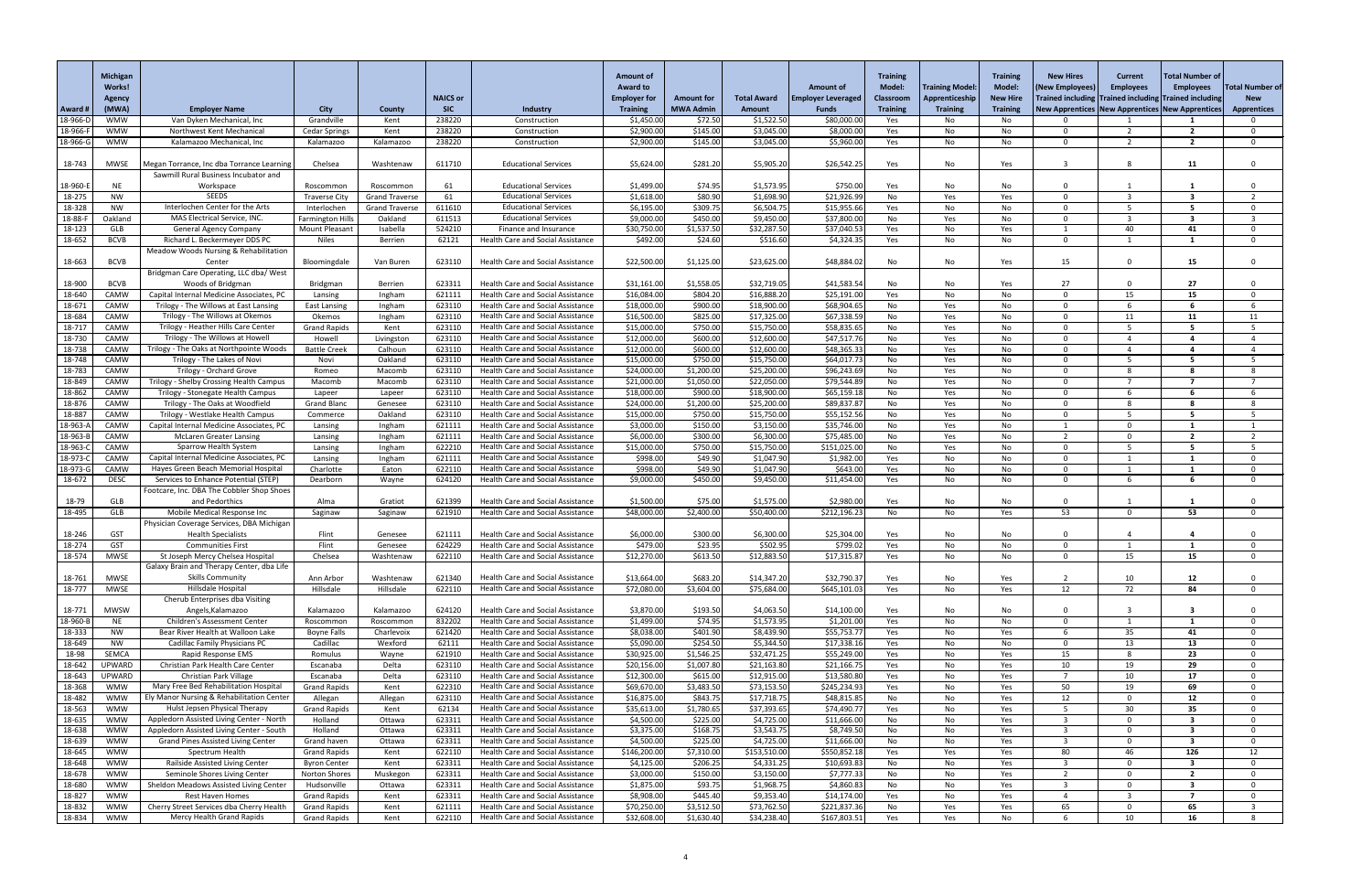|                  | <b>Michigan</b><br><b>Works!</b> |                                                        |                                             |                         |                      |                                                                        | <b>Amount of</b><br><b>Award to</b> |                                |                            | <b>Amount of</b>             | <b>Training</b><br><b>Model:</b> | <b>Training Model:</b> | <b>Training</b><br><b>Model:</b> | <b>New Hires</b><br>(New Employees) | <b>Current</b><br><b>Employees</b>         | Total Number of<br><b>Employees</b>                                | otal Number of     |
|------------------|----------------------------------|--------------------------------------------------------|---------------------------------------------|-------------------------|----------------------|------------------------------------------------------------------------|-------------------------------------|--------------------------------|----------------------------|------------------------------|----------------------------------|------------------------|----------------------------------|-------------------------------------|--------------------------------------------|--------------------------------------------------------------------|--------------------|
|                  | <b>Agency</b>                    |                                                        |                                             |                         | <b>NAICS or</b>      |                                                                        | <b>Employer for</b>                 | <b>Amount for</b>              | <b>Total Award</b>         | <b>Employer Leveraged</b>    | <b>Classroom</b>                 | Apprenticeship         | <b>New Hire</b>                  |                                     | <b>Trained including Trained including</b> | <b>Trained including</b>                                           | <b>New</b>         |
| Award<br>18-836  | (MWA)<br><b>WMW</b>              | <b>Employer Name</b><br><b>Holland Hospital</b>        | <b>City</b><br>Holland                      | <b>County</b><br>Ottawa | <b>SIC</b><br>622110 | Industry<br>Health Care and Social Assistance                          | <b>Training</b><br>\$67,038.00      | <b>MWA Admin</b><br>\$3,351.90 | Amount<br>\$70,389.90      | <b>Funds</b><br>\$134,947.37 | <b>Training</b><br>Yes           | <b>Training</b><br>No. | <b>Training</b><br>Yes           | 40                                  | 29                                         | <b>New Apprentices   New Apprentices   New Apprentices  </b><br>69 | <b>Apprentices</b> |
| 18-837           | <b>WMW</b>                       | Mercy Health Muskegon                                  | Muskegon                                    | Muskegon                | 622110               | Health Care and Social Assistance                                      | \$30,000.00                         | \$1,500.00                     | \$31,500.00                | \$228,800.00                 | No                               | Yes                    | No                               | $\mathsf{q}$                        |                                            | 10                                                                 | 10                 |
|                  |                                  | Metro Health - University of Michigan                  |                                             |                         |                      |                                                                        |                                     |                                |                            |                              |                                  |                        |                                  |                                     |                                            |                                                                    |                    |
| 18-844           | <b>WMW</b>                       | Health                                                 | Wyoming                                     | Kent                    | 622110               | <b>Health Care and Social Assistance</b>                               | \$95,750.00                         | \$4,787.50                     | \$100,537.50               | \$422,534.22                 | No                               | No                     | Yes                              | 97                                  | <sup>n</sup>                               | 97                                                                 |                    |
| 18-860           | <b>WMW</b>                       | Metron of Greenville<br>Metron of Forest Hills         | Greenville                                  | Montcalm                | 623110               | Health Care and Social Assistance                                      | \$4,500.00                          | \$225.00                       | \$4,725.00                 | \$12,630.00                  | No                               | No                     | Yes                              |                                     | $\Omega$<br>$\Omega$                       | -3                                                                 |                    |
| 18-861<br>18-863 | <b>WMW</b><br><b>WMW</b>         | <b>Metron of Cedar Springs</b>                         | <b>Grand Rapids</b><br><b>Cedar Springs</b> | Kent<br>Kent            | 623110<br>623110     | Health Care and Social Assistance<br>Health Care and Social Assistance | \$1,104.00<br>\$6,187.00            | \$55.20<br>\$309.35            | \$1,159.20<br>\$6,496.35   | \$3,610.82<br>\$17,744.32    | No<br>No                         | No<br>No               | Yes<br>Yes                       |                                     | $\Omega$                                   |                                                                    |                    |
| 18-869           | <b>WMW</b>                       | <b>Metron of Belding</b>                               | Belding                                     | Ionia                   | 623110               | <b>Health Care and Social Assistance</b>                               | \$1,500.00                          | \$75.00                        | \$1,575.00                 | \$3,961.20                   | No                               | No                     | Yes                              |                                     | . റ                                        |                                                                    |                    |
| 18-884           | <b>WMW</b>                       | Metron Integrated Health Systems of Big<br>Rapids      | <b>Big Rapids</b>                           | Mecosta                 | 623110               | Health Care and Social Assistance                                      | \$5,841.00                          | \$292.05                       | \$6,133.05                 | \$15,061.2                   | No                               | No                     | Yes                              |                                     |                                            |                                                                    |                    |
| 18-957-          | <b>WMW</b>                       | Spectrum Health                                        | <b>Grand Rapids</b>                         | Kent                    | 622110               | <b>Health Care and Social Assistance</b>                               | \$4,380.00                          | \$219.00                       | \$4,599.00                 | \$5,217.00                   | Yes                              | No                     | No                               | $\Omega$                            | ີ                                          | -3                                                                 |                    |
| 18-957-          | <b>WMW</b>                       | Health Net of West Michigan                            | <b>Grand Rapids</b>                         | Kent                    | 621999               | Health Care and Social Assistance                                      | \$1,460.00                          | \$73.00                        | \$1,533.00                 | \$1,584.00                   | Yes                              | No                     | No                               | $\Omega$                            |                                            |                                                                    |                    |
| 18-965-/         | <b>WMW</b>                       | <b>Holland Hospital</b>                                | Holland                                     | Ottawa                  | 622110               | Health Care and Social Assistance                                      | \$3,000.00                          | \$150.00                       | \$3,150.00                 | \$28,530.00                  | No                               | Yes                    | No                               | $\Omega$                            |                                            |                                                                    |                    |
| 18-965-B         | <b>WMW</b>                       | <b>Mercy Health Grand Rapids</b>                       | <b>Grand Rapids</b>                         | Kent                    | 622110               | <b>Health Care and Social Assistance</b>                               | \$6,000.00                          | \$300.00                       | \$6,300.00                 | \$52,941.33                  | No                               | Yes                    | No                               | $\Omega$                            | $\overline{\phantom{a}}$                   | $\overline{2}$                                                     | 2                  |
| 18-965-0         | <b>WMW</b>                       | Metro Health - University of Michigan<br>Health        | Wyoming                                     | Kent                    | 622110               | <b>Health Care and Social Assistance</b>                               | \$6,000.00                          | \$300.00                       | \$6,300.00                 | \$55,604.00                  | No                               | Yes                    | No                               | $\Omega$                            |                                            | -2                                                                 |                    |
| 18-965-D         | <b>WMW</b>                       | Spectrum Health                                        | <b>Grand Rapids</b>                         | Kent                    | 622110               | <b>Health Care and Social Assistance</b>                               | \$3,000.00                          | \$150.00                       | \$3,150.00                 | \$23,330.00                  | No                               | Yes                    | No                               | $\Omega$                            |                                            |                                                                    |                    |
| 18-251           | CAMW                             | MessageMakers, Inc                                     | Lansing                                     | Ingham                  | 512110               | Information                                                            | \$6,000.00                          | \$300.00                       | \$6,300.00                 | \$29,417.00                  | Yes                              | No                     | No                               | $\Omega$                            |                                            |                                                                    |                    |
| 18-973-D         | CAMW                             | Dewpoint, Inc                                          | Lansing                                     | Ingham                  | 511210               | Information                                                            | \$1,996.00                          | \$99.80                        | \$2,095.80                 | \$5,508.00                   | Yes                              | No                     | No                               | $\Omega$                            |                                            | $\overline{\mathbf{2}}$                                            |                    |
| 18-53            | <b>GST</b>                       | 4D Systems, LLC                                        | Flint                                       | Genesee                 | 514512               | Information                                                            | \$12,000.00                         | \$600.00                       | \$12,600.00                | \$119,506.67                 | Yes                              | Yes                    | Yes                              |                                     |                                            | $\overline{7}$                                                     |                    |
| 18-58<br>18-240  | <b>GST</b><br><b>GST</b>         | Covenant Eyes<br><b>Automation Movers Engineering</b>  | Owosso<br>Flint                             | Shiawassee<br>Genesee   | 517000<br>514330     | Information<br>Information                                             | \$21,463.00<br>\$15,000.00          | \$1,073.15<br>\$750.00         | \$22,536.15<br>\$15,750.00 | \$58,325.4<br>\$123,013.0    | Yes<br>Yes                       | No<br>No               | Yes<br>No                        | 11<br>$\Omega$                      | 11                                         | 15<br>11                                                           |                    |
| 18-404           | <b>NE</b>                        | <b>HB Carbide</b>                                      | Lewiston                                    | Montmorency             | 514012               | Information                                                            | \$14,690.00                         | \$734.50                       | \$15,424.50                | \$86,990.00                  | Yes                              | No                     | Yes                              | -6                                  | 18                                         | 24                                                                 |                    |
| 18-946           | <b>NE</b>                        | 1010 Technology Center                                 | Alpena                                      | Alpena                  | 518210               | Information                                                            | \$3,000.00                          | \$150.00                       | \$3,150.00                 | \$20,836.79                  | Yes                              | No                     | No                               | $\Omega$                            |                                            | $\overline{2}$                                                     |                    |
| 18-958-B         | <b>NE</b>                        | <b>HB Carbide</b>                                      | Lewiston                                    | Montmorency             | 514012               | Information                                                            | \$1,500.00                          | \$75.00                        | \$1,575.00                 | \$1,361.00                   | Yes                              | No                     | No                               | $\Omega$                            |                                            |                                                                    |                    |
|                  |                                  | Northern Michigan Review dba Petoskey                  |                                             |                         |                      |                                                                        |                                     |                                |                            |                              |                                  |                        |                                  |                                     |                                            |                                                                    |                    |
| 18-433<br>18-129 | NW<br>Oakland                    | <b>News Review</b><br><b>Clear Rate Communications</b> | Petoskey<br>Troy                            | Emmet<br>Oakland        | 511<br>517110        | Information<br>Information                                             | \$7,060.00<br>\$6,000.00            | \$353.00<br>\$300.00           | \$7,413.00<br>\$6,300.00   | \$27,432.48<br>\$16,075.00   | Yes<br>Yes                       | No.<br>No              | No<br>No                         | $\Omega$                            |                                            |                                                                    |                    |
| 18-864           | <b>Nest Central</b>              | Sync Wave                                              | Scottville                                  | Mason                   | 517210               | Information                                                            | \$17,664.00                         | \$883.20                       | \$18,547.20                | \$52,124.06                  | Yes                              | No                     | No                               | $\Omega$                            | 12                                         | 12                                                                 |                    |
| 18-418           | <b>WMW</b>                       | <b>NVINT</b>                                           | Kentwood                                    | Kent                    | 518210               | Information                                                            | \$9,000.00                          | \$450.00                       | \$9,450.00                 | \$36,298.00                  | Yes                              | No                     | Yes                              |                                     | -5                                         |                                                                    |                    |
| 18-584           | <b>WMW</b>                       | Sales Pad                                              | <b>Grand Rapids</b>                         | Kent                    | 511210               | Information                                                            | \$24,326.00                         | \$1,216.30                     | \$25,542.30                | \$90,158.36                  | Yes                              | Yes                    | Yes                              | 8                                   | 45                                         | 53                                                                 |                    |
|                  | CAMW                             | <b>Spartan Motors</b>                                  | Charlotte                                   | Eaton                   | 551112               | Management of Companies and<br>Enterprises                             | \$95,706.00                         | \$4,785.30                     | \$100,491.30               | \$356,118.68                 |                                  | No                     |                                  | 12                                  | 112                                        | 124                                                                |                    |
| 18-97            |                                  |                                                        |                                             |                         |                      | Management of Companies and                                            |                                     |                                |                            |                              | Yes                              |                        | Yes                              |                                     |                                            |                                                                    |                    |
| 18-952-0         | CAMW                             | <b>Spartan Motors</b>                                  | Charlotte                                   | Eaton                   | 551112               | Enterprises                                                            | \$10,600.00                         | \$530.00                       | \$11,130.00                | \$64,254.00                  | Yes                              | No                     | No                               | $\Omega$                            | 10                                         | 10                                                                 |                    |
|                  |                                  |                                                        |                                             |                         |                      | Management of Companies and                                            |                                     |                                |                            |                              |                                  |                        |                                  |                                     |                                            |                                                                    |                    |
| 18-954-E         | CAMW                             | <b>Spartan Motors</b>                                  | Charlotte                                   | Eaton                   | 551112               | Enterprises                                                            | \$6,750.00                          | \$337.50                       | \$7,087.50                 | \$51,215.40                  | Yes                              | No                     | No                               | $\Omega$                            | q                                          | q                                                                  |                    |
| 18-962-K         | CAMW                             | <b>Spartan Motors</b>                                  | Charlotte                                   | Eaton                   | 551112               | Management of Companies and<br>Enterprises                             | \$1,996.00                          | \$99.80                        | \$2,095.80                 | \$23,848.00                  | Yes                              | No                     | No                               | $\Omega$                            |                                            | $\overline{\mathbf{2}}$                                            |                    |
|                  |                                  |                                                        |                                             |                         |                      | Management of Companies and                                            |                                     |                                |                            |                              |                                  |                        |                                  |                                     |                                            |                                                                    |                    |
| 18-974-C         | <b>NW</b>                        | <b>Tamarack Holdings</b>                               | <b>Traverse City</b>                        | <b>Grand Traverse</b>   | 551114               | Enterprises                                                            | \$2,250.00                          | \$112.50                       | \$2,362.50                 | \$5,490.00                   | Yes                              | No                     | No                               | $\Omega$                            |                                            | $\overline{2}$                                                     |                    |
|                  |                                  |                                                        |                                             |                         |                      | Manufacturing - Food, Beverage,                                        |                                     |                                |                            |                              |                                  |                        |                                  |                                     |                                            |                                                                    |                    |
| 18-476           | <b>BCVB</b>                      | Coca-Cola North America                                | Paw Paw                                     | Van Buren               | 312111               | Tobacco, Textiles, Apparel, Leather                                    | \$45,000.00                         | \$2,250.00                     | \$47,250.00                | \$437,832.00                 | No                               | No                     | Yes                              | 30                                  | $\Omega$                                   | 30                                                                 |                    |
| 18-613           | <b>BCVB</b>                      | Knouse Foods                                           | Paw Paw                                     | Van Buren               | 311421               | Manufacturing - Food, Beverage,<br>Tobacco, Textiles, Apparel, Leather | \$20,066.00                         | \$1,003.30                     | \$21,069.30                | \$29,192.4                   | Yes                              | No                     | Yes                              |                                     | 22                                         | 24                                                                 |                    |
|                  |                                  |                                                        |                                             |                         |                      | Manufacturing - Food, Beverage,                                        |                                     |                                |                            |                              |                                  |                        |                                  |                                     |                                            |                                                                    |                    |
| 18-928           | <b>BCVB</b>                      | Flamm Pickle & Packing                                 | Eau Claire                                  | Berrien                 | 311421               | Tobacco, Textiles, Apparel, Leather                                    | \$3,259.00                          | \$162.95                       | \$3,421.95                 | \$3,853.00                   | Yes                              | No                     | No                               | $\Omega$                            | 6                                          | -6                                                                 |                    |
|                  |                                  |                                                        |                                             |                         |                      | Manufacturing - Food, Beverage,                                        |                                     |                                |                            |                              |                                  |                        |                                  |                                     |                                            |                                                                    |                    |
| 18-117           | CAMW                             | Peckham, Inc.                                          | Lansing                                     | Ingham                  | 3152                 | Tobacco, Textiles, Apparel, Leather<br>Manufacturing - Food, Beverage, | \$79,330.00                         | \$3,966.50                     | \$83,296.50                | \$876,702.89                 | Yes                              | Yes                    | Yes                              | 19                                  | 36                                         | 55                                                                 |                    |
| 18-961-B         | CAMW                             | Peckham, Inc-Capital City Blvd                         | Lansing                                     | Ingham                  | 3152                 | Tobacco, Textiles, Apparel, Leather                                    | \$4,280.00                          | \$214.00                       | \$4,494.00                 | \$803,876.00                 | Yes                              | No                     | No                               | $\Omega$                            | 8                                          |                                                                    |                    |
|                  |                                  |                                                        |                                             |                         |                      | Manufacturing - Food, Beverage,                                        |                                     |                                |                            |                              |                                  |                        |                                  |                                     |                                            |                                                                    |                    |
| 18-187           | GLB                              | Hausbeck Pickle Co.                                    | Saginaw                                     | Saginaw                 | 311421               | Tobacco, Textiles, Apparel, Leather                                    | \$13,500.00                         | \$675.00                       | \$14,175.00                | \$60,066.00                  | Yes                              | No                     | No                               | $\Omega$                            | 13                                         | 13                                                                 |                    |
|                  |                                  |                                                        |                                             |                         |                      | Manufacturing - Food, Beverage,                                        |                                     |                                |                            |                              |                                  |                        |                                  |                                     |                                            |                                                                    |                    |
| 18-448           | <b>GLB</b>                       | JRB Personnel                                          | Saginaw                                     | Saginaw                 | 313320               | Tobacco, Textiles, Apparel, Leather<br>Manufacturing - Food, Beverage, | \$47,926.00                         | \$2,396.30                     | \$50,322.30                | \$212,156.9                  | Yes                              | No                     | No                               | $\Omega$                            | 87                                         | 87                                                                 |                    |
| 18-595           | GLB                              | Michigan Sugar Company                                 | Bay city                                    | Bay                     | 311313               | Tobacco, Textiles, Apparel, Leather                                    | \$21,000.00                         | \$1,050.00                     | \$22,050.00                | \$184,050.34                 | Yes                              | Yes                    | No                               | $\Omega$                            | 14                                         | 14                                                                 |                    |
|                  |                                  |                                                        |                                             |                         |                      | Manufacturing - Food, Beverage,                                        |                                     |                                |                            |                              |                                  |                        |                                  |                                     |                                            |                                                                    |                    |
| 18-978-0         | <b>GST</b>                       | Pinnacle Foods LLC/Vlasic Division                     | Imlay City                                  | Lapeer                  | 3119                 | Tobacco, Textiles, Apparel, Leather                                    | \$16,003.00                         | \$800.15                       | \$16,803.15                | \$46,708.77                  | Yes                              | No                     | No                               | $\Omega$                            | 19                                         | 19                                                                 |                    |
|                  |                                  |                                                        |                                             |                         |                      | Manufacturing - Food, Beverage,                                        |                                     |                                |                            |                              |                                  |                        |                                  |                                     |                                            |                                                                    |                    |
| 18-626           | Macomb                           | Safie Specialty foods                                  | Chesterfield                                | Macomb                  | 311421               | Tobacco, Textiles, Apparel, Leather<br>Manufacturing - Food, Beverage, | \$106,500.00                        | \$5,325.00                     | \$111,825.00               | \$209,095.97                 | Yes                              | No                     | Yes                              | 19                                  | 52                                         | 71                                                                 |                    |
| 18-794           | <b>MWSE</b>                      | <b>GKI Foods LLC</b>                                   | Brighton                                    | Livingston              | 311352               | Tobacco, Textiles, Apparel, Leather                                    | \$6,000.00                          | \$300.00                       | \$6,300.00                 | \$20,700.00                  | Yes                              | No                     | No                               | $\Omega$                            |                                            |                                                                    |                    |
|                  |                                  |                                                        |                                             |                         |                      | Manufacturing - Food, Beverage,                                        |                                     |                                |                            |                              |                                  |                        |                                  |                                     |                                            |                                                                    |                    |
| 18-975-B MWSE    |                                  | <b>GKI Foods LLC</b>                                   | Brighton                                    | Livingston              | 311352               | Tobacco, Textiles, Apparel, Leather                                    | \$998.00                            | \$49.90                        | \$1,047.90                 | \$1,246.35                   | Yes                              | No                     | No                               | 0                                   |                                            |                                                                    |                    |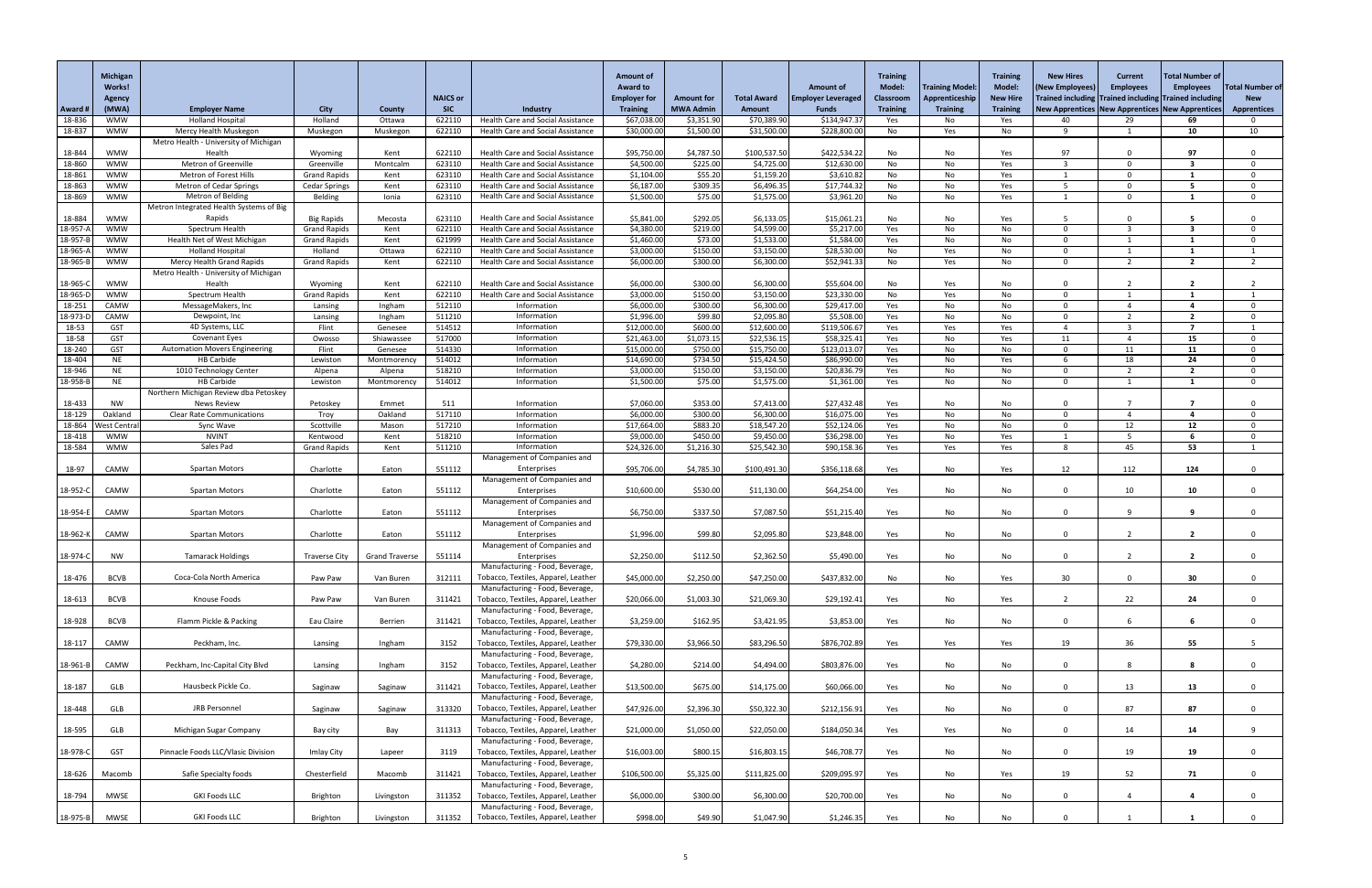|          | <b>Michigan</b><br><b>Works!</b><br><b>Agency</b> |                                                           |                      |                       | <b>NAICS or</b> |                                                                        | <b>Amount of</b><br><b>Award to</b><br><b>Employer for</b> | <b>Amount for</b> | <b>Total Award</b> | <b>Amount of</b><br><b>Employer Leveraged</b> | <b>Training</b><br><b>Model:</b><br>Classroom | <b>Training Model:</b><br>Apprenticeship | <b>Training</b><br><b>Model:</b><br><b>New Hire</b> | <b>New Hires</b><br><b>(New Employees</b>           | <b>Current</b><br><b>Employees</b><br>Trained including Trained including Trained including | Total Number of<br><b>Employees</b> | <b>Total Number of</b><br><b>New</b> |
|----------|---------------------------------------------------|-----------------------------------------------------------|----------------------|-----------------------|-----------------|------------------------------------------------------------------------|------------------------------------------------------------|-------------------|--------------------|-----------------------------------------------|-----------------------------------------------|------------------------------------------|-----------------------------------------------------|-----------------------------------------------------|---------------------------------------------------------------------------------------------|-------------------------------------|--------------------------------------|
| Award #  | (MWA)                                             | <b>Employer Name</b>                                      | <b>City</b>          | <b>County</b>         | <b>SIC</b>      | <b>Industry</b>                                                        | <b>Training</b>                                            | <b>MWA Admin</b>  | <b>Amount</b>      | <b>Funds</b>                                  | <b>Training</b>                               | <b>Training</b>                          | <b>Training</b>                                     | New Apprentices   New Apprentices   New Apprentices |                                                                                             |                                     | <b>Apprentices</b>                   |
| 18-144   | <b>MWSW</b>                                       | Post Consumer Brands - Battle Creek                       | <b>Battle Creek</b>  | Calhoun               | 311230          | Manufacturing - Food, Beverage,<br>Tobacco, Textiles, Apparel, Leather | \$31,128.00                                                | \$1,556.40        | \$32,684.40        | \$157,814.87                                  | Yes                                           | No                                       | Yes                                                 |                                                     | 16                                                                                          | 21                                  |                                      |
|          |                                                   |                                                           |                      |                       |                 | Manufacturing - Food, Beverage,                                        |                                                            |                   |                    |                                               |                                               |                                          |                                                     |                                                     |                                                                                             |                                     |                                      |
| 18-146   | <b>MWSW</b>                                       | <b>Abbott Nutrition</b>                                   | Sturgis              | St. Joseph            | 311514          | Tobacco, Textiles, Apparel, Leather                                    | \$43,335.00                                                | \$2,166.75        | \$45,501.75        | \$104,911.37                                  | Yes                                           | No                                       | Yes                                                 |                                                     | 69                                                                                          | 71                                  |                                      |
| 18-211   | <b>MWSW</b>                                       | <b>International Paper</b>                                | <b>Three Rivers</b>  | St. Joseph            | 311900          | Manufacturing - Food, Beverage,<br>Tobacco, Textiles, Apparel, Leather | \$3,500.00                                                 | \$175.00          | \$3,675.00         | \$57,219.44                                   | Yes                                           | No                                       | No                                                  | $\Omega$                                            |                                                                                             | - 7                                 |                                      |
|          |                                                   |                                                           |                      |                       |                 | Manufacturing - Food, Beverage,                                        |                                                            |                   |                    |                                               |                                               |                                          |                                                     |                                                     |                                                                                             |                                     |                                      |
| 18-496   | <b>MWSW</b>                                       | <b>National Flavors</b>                                   | Kalamazoo            | Kalamazoo             | 311942          | Tobacco, Textiles, Apparel, Leather                                    | \$9,650.00                                                 | \$482.50          | \$10,132.50        | \$12,037.05                                   | Yes                                           | No                                       | Yes                                                 | -2                                                  | 11                                                                                          | 13                                  |                                      |
| 18-281   |                                                   | Sleeping Bear Apiaries LTD                                | Beluh                | Benzie                | 311999          | Manufacturing - Food, Beverage,                                        | \$12,000.00                                                | \$600.00          | \$12,600.00        | \$184,000.00                                  | No                                            | Yes                                      |                                                     |                                                     |                                                                                             |                                     |                                      |
|          | <b>NW</b>                                         |                                                           |                      |                       |                 | Tobacco, Textiles, Apparel, Leather<br>Manufacturing - Food, Beverage, |                                                            |                   |                    |                                               |                                               |                                          | Yes                                                 |                                                     |                                                                                             |                                     |                                      |
| 18-969-B | NW                                                | Shoreline Fruit LLC                                       | <b>Traverse City</b> | <b>Grand Traverse</b> | 311423          | Tobacco, Textiles, Apparel, Leather                                    | \$8,250.00                                                 | \$412.50          | \$8,662.50         | \$36,206.00                                   | Yes                                           | No                                       | No                                                  | $\mathbf{0}$                                        |                                                                                             |                                     |                                      |
|          |                                                   |                                                           |                      |                       |                 | Manufacturing - Food, Beverage,                                        |                                                            |                   |                    |                                               |                                               |                                          |                                                     |                                                     |                                                                                             |                                     |                                      |
| 18-970-A | NW                                                | Armor Express                                             | Central Lake         | Antrim                | 315990          | Tobacco, Textiles, Apparel, Leather<br>Manufacturing - Food, Beverage, | \$6,750.00                                                 | \$337.50          | \$7,087.50         | \$11,400.00                                   | Yes                                           | No                                       | No                                                  | $\Omega$                                            |                                                                                             | 6                                   |                                      |
| 18-974-B | NW                                                | Food for Thought                                          | Honor                | Benzie                | 311422          | Tobacco, Textiles, Apparel, Leather                                    | \$6,750.00                                                 | \$337.50          | \$7,087.50         | \$9,144.00                                    | Yes                                           | No                                       | No                                                  | $\Omega$                                            | -6                                                                                          | 6                                   |                                      |
|          |                                                   |                                                           |                      |                       |                 | Manufacturing - Food, Beverage,                                        |                                                            |                   |                    |                                               |                                               |                                          |                                                     |                                                     |                                                                                             |                                     |                                      |
| 18-951-A | Region 7B                                         | James Joy dba Four Leaf Brewing                           | Clare                | Clare                 | 312120          | Tobacco, Textiles, Apparel, Leather<br>Manufacturing - Food, Beverage, | \$1,300.00                                                 | \$65.00           | \$1,365.00         | \$1,030.00                                    | Yes                                           | No                                       | No                                                  | $\Omega$                                            |                                                                                             |                                     |                                      |
| 18-170   | SEMCA                                             | Ackroyd's Scottish Bakery                                 | Redford              | Wayne                 | 311811          | Tobacco, Textiles, Apparel, Leather                                    | \$7,655.00                                                 | \$382.75          | \$8,037.75         | \$16,339.42                                   | Yes                                           | No                                       | Yes                                                 |                                                     | q                                                                                           | 10 <sub>1</sub>                     |                                      |
|          |                                                   |                                                           |                      |                       |                 | Manufacturing - Food, Beverage                                         |                                                            |                   |                    |                                               |                                               |                                          |                                                     |                                                     |                                                                                             |                                     |                                      |
| 18-611   | SEMCA                                             | <b>FEAST Detroit</b>                                      | Inkster              | Wayne                 | 311422          | Tobacco, Textiles, Apparel, Leather<br>Manufacturing - Food, Beverage, | \$2,380.00                                                 | \$119.00          | \$2,499.00         | \$5,163.29                                    | Yes                                           | No                                       | No                                                  | 0                                                   |                                                                                             |                                     |                                      |
| $18-2$   | <b>UPWARD</b>                                     | <b>Crystal Steel House</b>                                | Crystal Falls        | Iron                  | 313312          | Tobacco, Textiles, Apparel, Leather                                    | \$1,500.00                                                 | \$75.00           | \$1,575.00         | \$14,740.00                                   | No                                            | No                                       | Yes                                                 |                                                     | $\overline{0}$                                                                              |                                     |                                      |
|          |                                                   |                                                           |                      |                       |                 | Manufacturing - Food, Beverage                                         |                                                            |                   |                    |                                               |                                               |                                          |                                                     |                                                     |                                                                                             |                                     |                                      |
|          | 18-314   West Centra                              | House of Flavors                                          | Ludington            | Mason                 | 311520          | Tobacco, Textiles, Apparel, Leather<br>Manufacturing - Food, Beverage, | \$3,890.00                                                 | \$194.50          | \$4,084.50         | \$5,226.52                                    | Yes                                           | No                                       | No                                                  |                                                     | 14                                                                                          | 14                                  |                                      |
|          | 18-487   West Central                             | Nestle - Gerber Products                                  | Fremont              | Newaygo               | 311422          | Tobacco, Textiles, Apparel, Leather                                    | \$67,749.00                                                | \$3,387.45        | \$71,136.45        | \$690,300.42                                  | Yes                                           | Yes                                      | No                                                  | $\Omega$                                            | 43                                                                                          | 43                                  |                                      |
|          |                                                   |                                                           |                      |                       |                 | Manufacturing - Food, Beverage,                                        |                                                            |                   |                    |                                               |                                               |                                          |                                                     |                                                     |                                                                                             |                                     |                                      |
|          | 18-544   West Centra                              | <b>Peterson Farms</b>                                     | Shelby               | Oceana                | 2037            | Tobacco, Textiles, Apparel, Leather<br>Manufacturing - Food, Beverage, | \$24,886.00                                                | \$1,244.30        | \$26,130.30        | \$125,341.58                                  | Yes                                           | No                                       | No                                                  | 0                                                   | 28                                                                                          | 28                                  |                                      |
|          | 18-606 West Central                               | Leprino Foods                                             | Remus                | Mecosta               | 311513          | Tobacco, Textiles, Apparel, Leather                                    | \$16,576.00                                                | \$828.80          | \$17,404.80        | \$353,879.25                                  | Yes                                           | No                                       | Yes                                                 |                                                     | 16                                                                                          | 17                                  |                                      |
|          |                                                   |                                                           |                      |                       |                 | Manufacturing - Food, Beverage,                                        |                                                            |                   |                    |                                               |                                               |                                          |                                                     |                                                     |                                                                                             |                                     |                                      |
|          | 18-916   West Centra                              | Original Footwear                                         | <b>Big Rapids</b>    | Mecosta               | 316210          | Tobacco, Textiles, Apparel, Leather<br>Manufacturing - Food, Beverage, | \$1,500.00                                                 | \$75.00           | \$1,575.00         | \$46,421.00                                   | Yes                                           | No                                       | No                                                  | $\mathbf{0}$                                        |                                                                                             |                                     |                                      |
| 18-329   | <b>WMW</b>                                        | The Goodies Factory                                       | Holland              | Allegan               | 311919          | Tobacco, Textiles, Apparel, Leather                                    | \$2,685.00                                                 | \$134.25          | \$2,819.25         | \$7,980.00                                    | Yes                                           | No                                       | No                                                  | $\Omega$                                            | 3                                                                                           | 3                                   |                                      |
|          |                                                   |                                                           |                      |                       |                 | Manufacturing - Food, Beverage,                                        |                                                            |                   |                    |                                               |                                               |                                          |                                                     |                                                     |                                                                                             |                                     |                                      |
| 18-429   | <b>WMW</b>                                        | Cargill Protein                                           | Lake Odessa          | Ionia                 | 311999          | Tobacco, Textiles, Apparel, Leather<br>Manufacturing - Food, Beverage, | \$39,000.00                                                | \$1,950.00        | \$40,950.00        | \$453,973.00                                  | Yes                                           | No                                       | Yes                                                 | 30                                                  |                                                                                             | 32                                  |                                      |
| 18-440   | <b>WMW</b>                                        | Fairlife                                                  | Coopersville         | Ottawa                | 311511          | Tobacco, Textiles, Apparel, Leather                                    | \$34,875.00                                                | \$1,743.75        | \$36,618.75        | \$224,750.00                                  | No                                            | No                                       | Yes                                                 | 24                                                  | $\Omega$                                                                                    | 24                                  |                                      |
|          |                                                   |                                                           |                      |                       |                 | Manufacturing - Food, Beverage,                                        |                                                            |                   |                    |                                               |                                               |                                          |                                                     |                                                     |                                                                                             |                                     |                                      |
| 18-698   | WMW                                               | Litehouse Inc<br>West Thomas Partners LLC dba Gluten Free | Lowell               | Kent                  | 6504            | Tobacco, Textiles, Apparel, Leather<br>Manufacturing - Food, Beverage, | \$60,296.00                                                | \$3,014.80        | \$63,310.80        | \$666,950.36                                  | Yes                                           | No                                       | Yes                                                 | 20                                                  | 37                                                                                          | 57                                  |                                      |
| 18-825   | <b>WMW</b>                                        | Bar                                                       | <b>Grand Rapids</b>  | Kent                  | 311340          | Tobacco, Textiles, Apparel, Leather                                    | \$6,000.00                                                 | \$300.00          | \$6,300.00         | \$16,080.00                                   | No                                            | No                                       | Yes                                                 |                                                     | $\mathbf 0$                                                                                 |                                     |                                      |
|          |                                                   |                                                           |                      |                       |                 | Manufacturing - Food, Beverage,                                        |                                                            |                   |                    |                                               |                                               |                                          |                                                     |                                                     |                                                                                             |                                     |                                      |
| 18-877   | <b>WMW</b>                                        | Hearthside Food Solutions, LLC                            | Kentwood             | Kent                  | 311821          | Tobacco, Textiles, Apparel, Leather<br>Manufacturing - Food, Beverage, | \$36,483.00                                                | \$1,824.15        | \$38,307.15        | \$82,198.13                                   | Yes                                           | No                                       | Yes                                                 | 10                                                  | 26                                                                                          | 36                                  |                                      |
| 18-879   | <b>WMW</b>                                        | Michigan Turkey Producers, Inc.                           | <b>Grand Rapids</b>  | Kent                  | 311615          | Tobacco, Textiles, Apparel, Leather                                    | \$23,248.00                                                | \$1,162.40        | \$24,410.40        | \$141,297.10                                  | Yes                                           | No                                       | Yes                                                 | 10                                                  | 10 <sup>1</sup>                                                                             | 20                                  |                                      |
|          |                                                   |                                                           |                      |                       |                 | Manufacturing - Food, Beverage,                                        |                                                            |                   |                    |                                               |                                               |                                          |                                                     |                                                     |                                                                                             |                                     |                                      |
| 18-890   | <b>WMW</b>                                        | Hudsonville Creamery & Ice Cream                          | Holland              | Allegan               | 311520          | Tobacco, Textiles, Apparel, Leather<br>Manufacturing - Food, Beverage  | \$70,875.00                                                | \$3,543.75        | \$74,418.75        | \$850,801.22                                  | Yes                                           | No                                       | Yes                                                 | 22                                                  | 26                                                                                          | 48                                  |                                      |
| 18-909   | <b>WMW</b>                                        | <b>Butterball Farms</b>                                   | <b>Grand Rapids</b>  | Kent                  | 3115100         | Tobacco, Textiles, Apparel, Leather                                    | \$53,259.00                                                | \$2,662.95        | \$55,921.95        | \$253,561.14                                  | No                                            | Yes                                      | Yes                                                 | 18                                                  | 38                                                                                          | 56                                  | 38                                   |
|          |                                                   |                                                           |                      |                       |                 | Manufacturing - Primary Metal & all                                    |                                                            |                   |                    |                                               |                                               |                                          |                                                     |                                                     |                                                                                             |                                     |                                      |
| 18-432   | <b>BCVB</b>                                       | <b>Ausco Products</b>                                     | <b>Benton Harbor</b> | Berrien               | 333513          | related, Miscellaneous<br>Manufacturing - Primary Metal & all          | \$19,619.00                                                | \$980.95          | \$20,599.95        | \$1,870,429.21                                | Yes                                           | Yes                                      | Yes                                                 |                                                     | $\Omega$                                                                                    | 14                                  |                                      |
| 18-437   | <b>BCVB</b>                                       | Lakeshore Mold & Die                                      | Stevensville         | Berrien               | 333511          | related, Miscellaneous                                                 | \$5,578.00                                                 | \$278.90          | \$5,856.90         | \$146,887.33                                  | Yes                                           | Yes                                      | No                                                  | $\Omega$                                            |                                                                                             |                                     |                                      |
|          |                                                   |                                                           |                      |                       |                 | Manufacturing - Primary Metal & all                                    |                                                            |                   |                    |                                               |                                               |                                          |                                                     |                                                     |                                                                                             |                                     |                                      |
| 18-439   | <b>BCVB</b>                                       | Accu Die & Mold                                           | Stevensville         | Berrien               | 333512          | related, Miscellaneous<br>Manufacturing - Primary Metal & all          | \$1,500.00                                                 | \$75.00           | \$1,575.00         | \$10,940.49                                   | Yes                                           | No                                       | No                                                  |                                                     |                                                                                             |                                     |                                      |
| 18-442   | <b>BCVB</b>                                       | <b>LECO Corp</b>                                          | St. Joseph           | Berrien               | 334516          | related, Miscellaneous                                                 | \$17,990.00                                                | \$899.50          | \$18,889.50        | \$108,137.00                                  | Yes                                           | No                                       | No                                                  | $\mathbf{0}$                                        | 16                                                                                          | 16                                  |                                      |
|          |                                                   |                                                           |                      |                       |                 | Manufacturing - Primary Metal & all                                    |                                                            |                   |                    |                                               |                                               |                                          |                                                     |                                                     |                                                                                             |                                     |                                      |
| 18-443   | <b>BCVB</b>                                       | M&M Die Cast                                              | Bridgman             | Berrien               | 331523          | related, Miscellaneous<br>Manufacturing - Primary Metal & all          | \$1,390.00                                                 | \$69.50           | \$1,459.50         | \$4,058.00                                    | Yes                                           | No                                       | No                                                  | $\Omega$                                            |                                                                                             |                                     |                                      |
| 18-446   | <b>BCVB</b>                                       | M&I Machine                                               | Coloma               | Berrien               | 332721          | related, Miscellaneous                                                 | \$3,658.00                                                 | \$182.90          | \$3,840.90         | \$12,606.00                                   | Yes                                           | No                                       | Yes                                                 |                                                     |                                                                                             |                                     |                                      |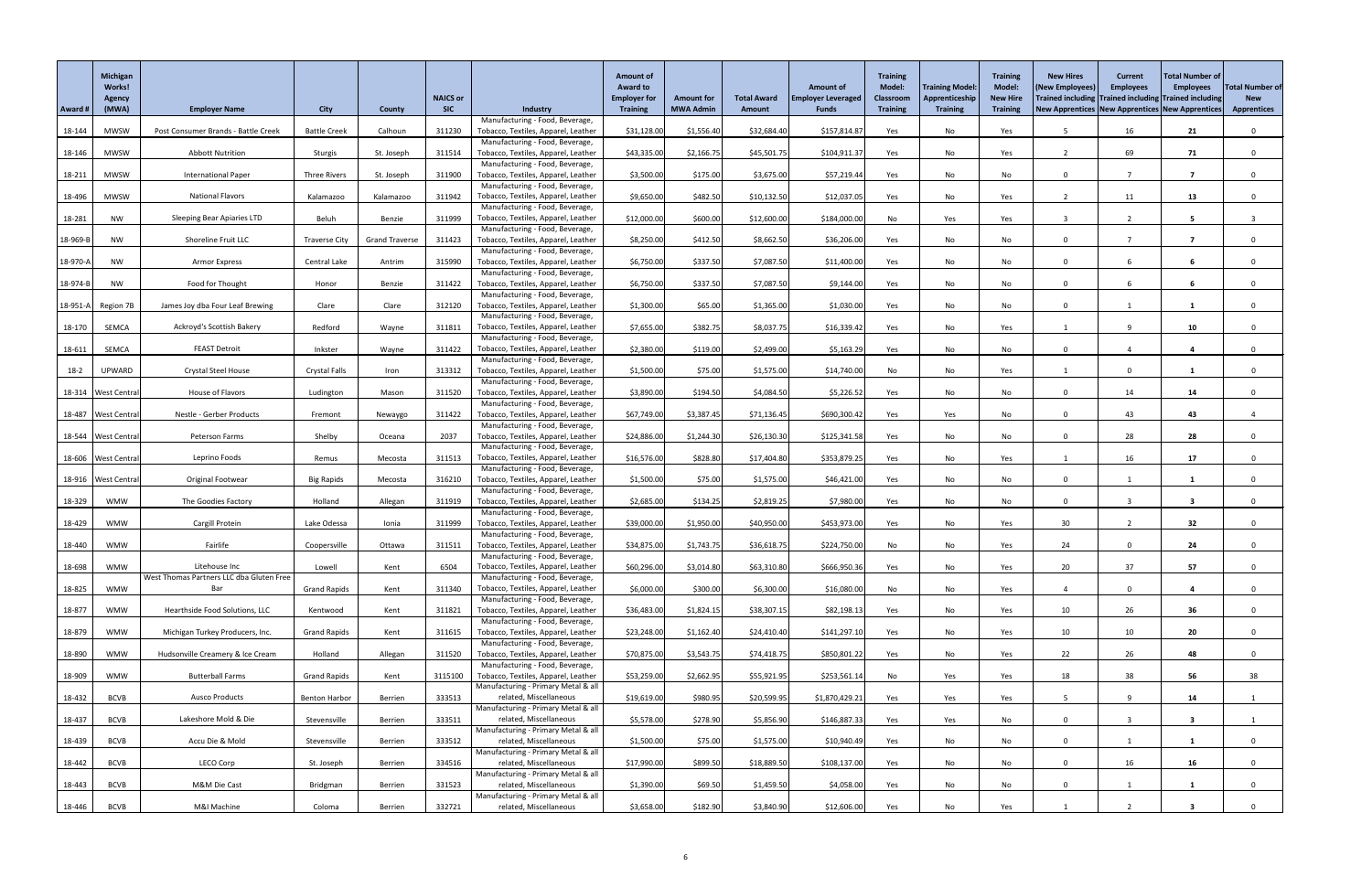|          | <b>Michigan</b><br>Works!<br>Agency |                                                            |                      |               | <b>NAICS or</b> |                                                               | <b>Amount of</b><br><b>Award to</b><br><b>Employer for</b> | <b>Amount for</b> | <b>Total Award</b> | <b>Amount of</b><br><b>Employer Leveraged</b> | <b>Training</b><br><b>Model:</b><br>Classroom | <b>Training Model:</b><br>Apprenticeship | <b>Training</b><br><b>Model:</b><br><b>New Hire</b> | <b>New Hires</b><br>(New Employees)                 | <b>Current</b><br><b>Employees</b><br>Trained including Trained including Trained including | Total Number of<br><b>Employees</b> | <b>Total Number of</b><br><b>New</b> |
|----------|-------------------------------------|------------------------------------------------------------|----------------------|---------------|-----------------|---------------------------------------------------------------|------------------------------------------------------------|-------------------|--------------------|-----------------------------------------------|-----------------------------------------------|------------------------------------------|-----------------------------------------------------|-----------------------------------------------------|---------------------------------------------------------------------------------------------|-------------------------------------|--------------------------------------|
| Award #  | (MWA)                               | <b>Employer Name</b>                                       | <b>City</b>          | <b>County</b> | <b>SIC</b>      | Industry                                                      | <b>Training</b>                                            | <b>MWA Admin</b>  | Amount             | <b>Funds</b>                                  | <b>Training</b>                               | <b>Training</b>                          | <b>Training</b>                                     | New Apprentices   New Apprentices   New Apprentices |                                                                                             |                                     | <b>Apprentices</b>                   |
| 18-450   | <b>BCVB</b>                         | Hanson Mold                                                | St. Joseph           | Berrien       | 333511          | Manufacturing - Primary Metal & all<br>related, Miscellaneous | \$10,346.00                                                | \$517.30          | \$10,863.30        | \$108,476.38                                  | Yes                                           | Yes                                      | No                                                  | $\Omega$                                            | $\mathbf{q}$                                                                                |                                     |                                      |
|          |                                     |                                                            |                      |               |                 | Manufacturing - Primary Metal & all                           |                                                            |                   |                    |                                               |                                               |                                          |                                                     |                                                     |                                                                                             |                                     |                                      |
| 18-451   | <b>BCVB</b>                         | Freedom Finshing                                           | <b>Benton Harbor</b> | Berrien       | 332813          | related, Miscellaneous<br>Manufacturing - Primary Metal & all | \$7,125.00                                                 | \$356.25          | \$7,481.25         | \$29,070.86                                   | No                                            | No                                       | Yes                                                 |                                                     | $\Omega$                                                                                    | -5                                  |                                      |
| 18-455   | <b>BCVB</b>                         | <b>Kay Manufacturing</b>                                   | St. Joseph           | Berrien       | 332721          | related, Miscellaneous                                        | \$23,790.00                                                | \$1,189.50        | \$24,979.50        | \$73,137.57                                   | Yes                                           | No                                       | Yes                                                 | 14                                                  | $\overline{2}$                                                                              | 16                                  |                                      |
| 18-456   | <b>BCVB</b>                         | <b>Colson Group USA</b>                                    | St. Joseph           | Berrien       | 332510          | Manufacturing - Primary Metal & all<br>related, Miscellaneous | \$51,690.00                                                | \$2,584.50        | \$54,274.50        | \$104,007.9                                   | Yes                                           | Yes                                      | Yes                                                 | 9                                                   | 134                                                                                         | 143                                 |                                      |
|          |                                     |                                                            |                      |               |                 | Manufacturing - Primary Metal & all                           |                                                            |                   |                    |                                               |                                               |                                          |                                                     |                                                     |                                                                                             |                                     |                                      |
| 18-459   | <b>BCVB</b>                         | <b>C&amp;S Machine Products</b>                            | <b>Niles</b>         | Berrien       | 332999          | related, Miscellaneous<br>Manufacturing - Primary Metal & all | \$12,852.00                                                | \$642.60          | \$13,494.60        | \$38,995.40                                   | Yes                                           | No                                       | No                                                  | $\Omega$                                            | 31                                                                                          | 31                                  |                                      |
| 18-466   | <b>BCVB</b>                         | Kelm Acubar                                                | <b>Benton Harbor</b> | Berrien       | 333515          | related, Miscellaneous                                        | \$714.00                                                   | \$35.70           | \$749.70           | \$2,625.62                                    | Yes                                           | No                                       | No                                                  | $\Omega$                                            |                                                                                             |                                     |                                      |
|          |                                     | <b>Liberty Steel Fabricating</b>                           |                      |               | 33271           | Manufacturing - Primary Metal & all<br>related, Miscellaneous |                                                            |                   |                    |                                               |                                               |                                          |                                                     | 6                                                   |                                                                                             | 22                                  |                                      |
| 18-467   | <b>BCVB</b>                         |                                                            | St. Joseph           | Berrien       |                 | Manufacturing - Primary Metal & all                           | \$29,529.00                                                | \$1,476.45        | \$31,005.45        | \$50,451.99                                   | Yes                                           | Yes                                      | Yes                                                 |                                                     | 16                                                                                          |                                     |                                      |
| 18-485   | <b>BCVB</b>                         | Max 3, LLC                                                 | <b>Benton Harbor</b> | Berrien       | 333515          | related, Miscellaneous                                        | \$25,916.00                                                | \$1,295.80        | \$27,211.80        | \$88,880.30                                   | Yes                                           | No                                       | Yes                                                 |                                                     | 35                                                                                          | 38                                  |                                      |
| 18-492   | <b>BCVB</b>                         | Hanson Systems LLC, dba Eagle<br><b>Technologies Group</b> | Bridgman             | Berrien       | 333515          | Manufacturing - Primary Metal & all<br>related, Miscellaneous | \$39,790.00                                                | \$1,989.50        | \$41,779.50        | \$1,776,996.56                                | Yes                                           | No                                       | Yes                                                 | 6                                                   | $\mathbf{0}$                                                                                | 6                                   |                                      |
|          |                                     |                                                            |                      |               |                 | Manufacturing - Primary Metal & all                           |                                                            |                   |                    |                                               |                                               |                                          |                                                     |                                                     |                                                                                             |                                     |                                      |
| 18-503   | <b>BCVB</b>                         | <b>Harloff Manufacturing Company</b>                       | Paw Paw              | Van Buren     | 33211           | related, Miscellaneous<br>Manufacturing - Primary Metal & all | \$18,000.00                                                | \$900.00          | \$18,900.00        | \$24,000.00                                   | No                                            | No                                       | Yes                                                 | 15                                                  | $\Omega$                                                                                    | 15                                  |                                      |
| 18-505   | <b>BCVB</b>                         | <b>Wolverine Corporation</b>                               | St. Joseph           | Berrien       | 332110          | related, Miscellaneous                                        | \$27,337.00                                                | \$1,366.85        | \$28,703.85        | \$80,381.00                                   | Yes                                           | Yes                                      | Yes                                                 |                                                     | 25                                                                                          | 30                                  |                                      |
| 18-618   | <b>BCVB</b>                         | <b>Tri-Mation Industries</b>                               | Mattawan             | Van Buren     | 336413          | Manufacturing - Primary Metal & all<br>related, Miscellaneous | \$8,700.00                                                 | \$435.00          | \$9,135.00         | \$15,629.00                                   | Yes                                           | No                                       | Yes                                                 | $\overline{2}$                                      | $\overline{a}$                                                                              |                                     |                                      |
|          |                                     |                                                            |                      |               |                 | Manufacturing - Primary Metal & all                           |                                                            |                   |                    |                                               |                                               |                                          |                                                     |                                                     |                                                                                             |                                     |                                      |
| 18-729   | <b>BCVB</b>                         | <b>Vickers Engineering</b>                                 | New Troy             | Berrien       | 332999          | related, Miscellaneous<br>Manufacturing - Primary Metal & all | \$38,580.00                                                | \$1,929.00        | \$40,509.00        | \$103,766.90                                  | Yes                                           | No                                       | Yes                                                 | 15                                                  | 14                                                                                          | 29                                  |                                      |
| 18-731   | <b>BCVB</b>                         | West Michigan Flocking                                     | Covert               | Van Buren     | 336360          | related, Miscellaneous                                        | \$13,500.00                                                | \$675.00          | \$14,175.00        | \$48,375.00                                   | No                                            | No                                       | Yes                                                 | 14                                                  | $\Omega$                                                                                    | 14                                  |                                      |
| 18-781   | <b>BCVB</b>                         | Dura Mold, Inc                                             | Stevensville         | Berrien       | 333511          | Manufacturing - Primary Metal & all<br>related, Miscellaneous | \$3,000.00                                                 | \$150.00          | \$3,150.00         | \$62,317.25                                   | No                                            | No                                       | Yes                                                 |                                                     | $\Omega$                                                                                    |                                     |                                      |
|          |                                     |                                                            |                      |               |                 | Manufacturing - Primary Metal & all                           |                                                            |                   |                    |                                               |                                               |                                          |                                                     |                                                     |                                                                                             |                                     |                                      |
| 18-894   | <b>BCVB</b>                         | <b>Gast Manufacturing</b>                                  | <b>Benton Harbor</b> | Berrien       | 333912          | related, Miscellaneous<br>Manufacturing - Primary Metal & all | \$20,404.00                                                | \$1,020.20        | \$21,424.20        | \$43,251.91                                   | Yes                                           | No                                       | No                                                  | $\Omega$                                            | 33                                                                                          | 33                                  |                                      |
| 18-922   | <b>BCVB</b>                         | <b>Gaishin Manufacturing</b>                               | <b>Benton Harbor</b> | Berrien       | 332700          | related, Miscellaneous                                        | \$7,500.00                                                 | \$375.00          | \$7,875.00         | \$42,917.68                                   | No                                            | No                                       | Yes                                                 |                                                     | $\Omega$                                                                                    | -5                                  |                                      |
| $18 - 8$ | CAMW                                | Triton Industries, INC.                                    | Lansing              | Clinton       | 3732            | Manufacturing - Primary Metal & all<br>related, Miscellaneous | \$29,580.00                                                | \$1,479.00        | \$31,059.00        | \$292,876.32                                  | Yes                                           | No                                       | Yes                                                 | 12                                                  | 15                                                                                          | 27                                  |                                      |
|          |                                     |                                                            |                      |               |                 | Manufacturing - Primary Metal & all                           |                                                            |                   |                    |                                               |                                               |                                          |                                                     |                                                     |                                                                                             |                                     |                                      |
| 18-56    | CAMW                                | <b>IMPCO</b>                                               | Lansing              | Ingham        | 3541            | related, Miscellaneous<br>Manufacturing - Primary Metal & all | \$37,163.00                                                | \$1,858.1         | \$39,021.15        | \$163,138.89                                  | Yes                                           | Yes                                      | Yes                                                 |                                                     | 23                                                                                          | 24                                  |                                      |
| 18-59    | CAMW                                | RSDC of Michigan, LLC                                      | Holt                 | Ingham        | 3465            | related, Miscellaneous                                        | \$56,471.00                                                | \$2,823.55        | \$59,294.55        | \$238,983.92                                  | Yes                                           | No                                       | Yes                                                 | 20                                                  | 31                                                                                          | 51                                  |                                      |
| 18-75    | CAMW                                | Alliance Interiors LLC                                     | Lansing              | Eaton         | 33639006        | Manufacturing - Primary Metal & all<br>related, Miscellaneous | \$31,398.00                                                | \$1,569.90        | \$32,967.90        | \$81,453.71                                   | Yes                                           | No                                       | Yes                                                 |                                                     | 12                                                                                          | 15                                  |                                      |
|          |                                     |                                                            |                      |               |                 | Manufacturing - Primary Metal & all                           |                                                            |                   |                    |                                               |                                               |                                          |                                                     |                                                     |                                                                                             | 27                                  |                                      |
| 18-84    | CAMW                                | <b>Cameron Tool Corporation</b>                            | Lansing              | Ingham        | 333514          | related, Miscellaneous<br>Manufacturing - Primary Metal & all | \$44,363.00                                                | \$2,218.15        | \$46,581.15        | \$251,141.86                                  | Yes                                           | Yes                                      | Yes                                                 | 10                                                  | 17                                                                                          |                                     |                                      |
| 18-157   | CAMW                                | H.A. Eckhart & Associates, Inc.                            | Lansing              | Clinton       | 333514          | related, Miscellaneous<br>Manufacturing - Primary Metal & all | \$16,500.00                                                | \$825.00          | \$17,325.00        | \$37,414.67                                   | No                                            | No                                       | Yes                                                 | 11                                                  | $\Omega$                                                                                    | 11                                  |                                      |
| 18-176   | CAMW                                | Franchino Mold & Engineering                               | Lansing              | Ingham        | 333514          | related, Miscellaneous                                        | \$78,957.00                                                | \$3,947.85        | \$82,904.85        | \$966,950.00                                  | Yes                                           | Yes                                      | Yes                                                 | 8                                                   | 137                                                                                         | 145                                 |                                      |
| 18-237   | CAMW                                | Pratt and Whitney Autoair                                  | Lansing              | Ingham        | 336412          | Manufacturing - Primary Metal & all<br>related, Miscellaneous | \$76,648.00                                                | \$3,832.40        | \$80,480.40        | \$177,702.12                                  | Yes                                           | No                                       | No                                                  | $\Omega$                                            | 88                                                                                          | 88                                  |                                      |
|          |                                     |                                                            |                      |               |                 | Manufacturing - Primary Metal & all                           |                                                            |                   |                    |                                               |                                               |                                          |                                                     |                                                     |                                                                                             |                                     |                                      |
| 18-255   | CAMW                                | DexSys (Magna)                                             | Lansing              | Eaton         | 336390          | related, Miscellaneous<br>Manufacturing - Primary Metal & all | \$106,795.00                                               | \$5,339.75        | \$112,134.75       | \$259,525.53                                  | Yes                                           | Yes                                      | Yes                                                 | 31                                                  | 77                                                                                          | 108                                 |                                      |
| 18-256   | CAMW                                | <b>ETM Enterprises</b>                                     | <b>Grand Ledge</b>   | Eaton         | 336339          | related, Miscellaneous                                        | \$23,420.00                                                | \$1,171.00        | \$24,591.00        | \$49,029.00                                   | Yes                                           | No                                       | Yes                                                 | 6                                                   | 11                                                                                          | 17                                  |                                      |
| 18-276   | CAMW                                | Symmetry Medical Manufacturing Inc<br>(Tecomet)            | Lansing              | Ingham        | 332112          | Manufacturing - Primary Metal & all<br>related, Miscellaneous | \$52,972.00                                                | \$2,648.60        | \$55,620.60        | \$94,390.95                                   | Yes                                           | Yes                                      | Yes                                                 | 16                                                  | 34                                                                                          | 50                                  |                                      |
|          |                                     |                                                            |                      |               |                 | Manufacturing - Primary Metal & all                           |                                                            |                   |                    |                                               |                                               |                                          |                                                     |                                                     |                                                                                             |                                     |                                      |
| 18-363   | CAMW                                | Lectronix                                                  | Lansing              | Ingham        | 334418          | related, Miscellaneous<br>Manufacturing - Primary Metal & all | \$18,169.00                                                | \$908.45          | \$19,077.45        | \$50,158.08                                   | Yes                                           | No                                       | Yes                                                 |                                                     | 17                                                                                          | 19                                  |                                      |
| 18-367   | CAMW                                | The Woodbridge Group                                       | Lansing              | Eaton         | 336350          | related, Miscellaneous                                        | \$40,868.00                                                | \$2,043.40        | \$42,911.40        | \$84,093.84                                   | Yes                                           | No                                       | Yes                                                 | 10                                                  | 14                                                                                          | 24                                  |                                      |
| 18-397   | CAMW                                | THK RHYTHM AUTOMOTIVE MICHIGAN<br>CORPORATION              | Portland             | Ionia         | 336330          | Manufacturing - Primary Metal & all<br>related, Miscellaneous | \$74,285.00                                                | \$3,714.25        | \$77,999.25        | \$140,603.62                                  | Yes                                           | No                                       |                                                     |                                                     | 124                                                                                         | 128                                 |                                      |
|          |                                     |                                                            |                      |               |                 | Manufacturing - Primary Metal & all                           |                                                            |                   |                    |                                               |                                               |                                          | Yes                                                 |                                                     |                                                                                             |                                     |                                      |
| 18-402   | CAMW                                | Air Lift Company                                           | Lansing              | Eaton         | 33633           | related, Miscellaneous                                        | \$57,377.00                                                | \$2,868.85        | \$60,245.85        | \$69,539.01                                   | Yes                                           | No                                       | Yes                                                 | $15\,$                                              | 32                                                                                          | 47                                  |                                      |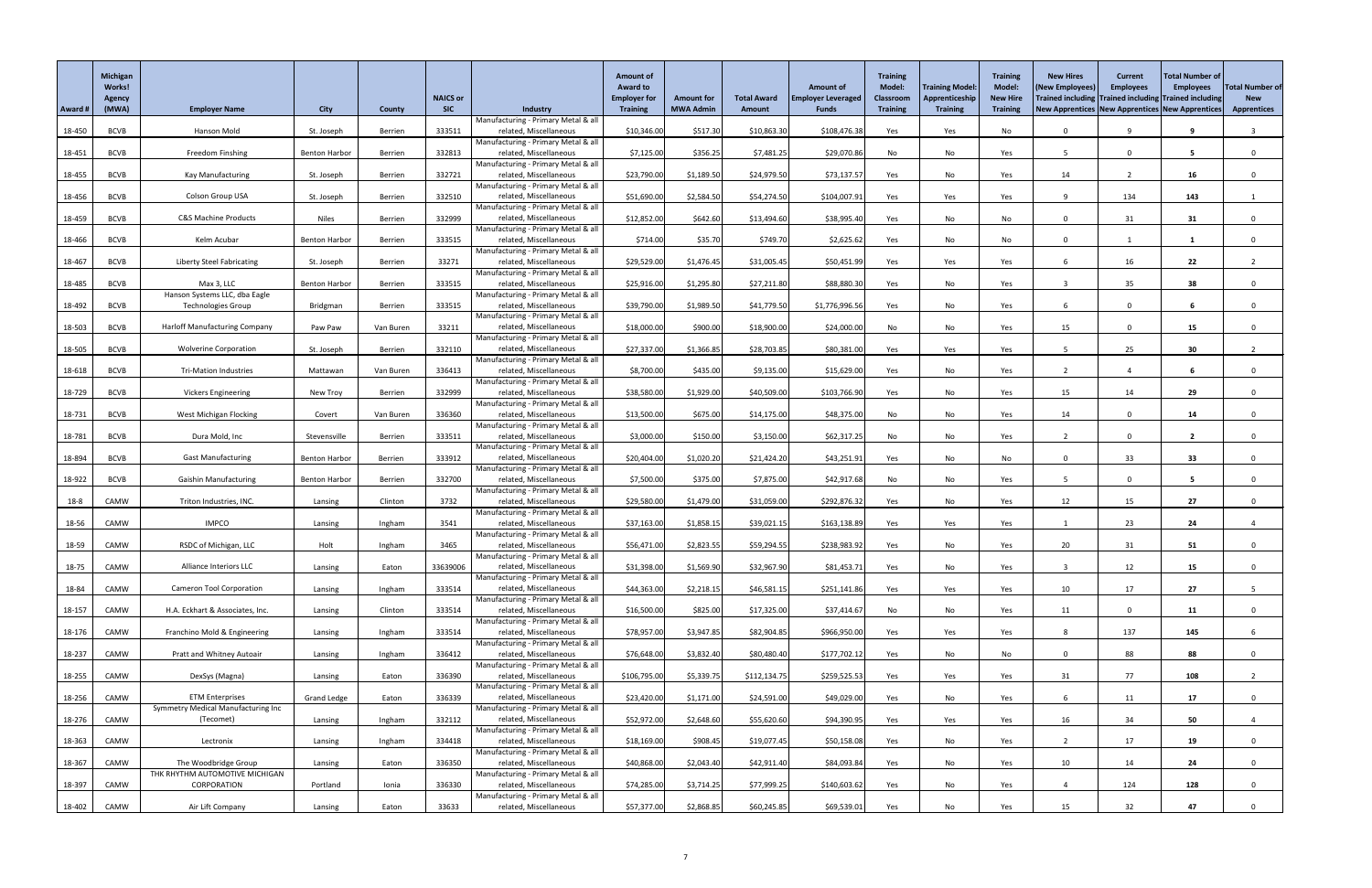|          | <b>Michigan</b><br>Works!<br>Agency |                                                      |                    |               | <b>NAICS or</b> |                                                               | <b>Amount of</b><br><b>Award to</b><br><b>Employer for</b> | <b>Amount for</b> | <b>Total Award</b> | <b>Amount of</b><br><b>Employer Leveraged</b> | <b>Training</b><br><b>Model:</b><br>Classroom | <b>Training Model:</b><br>Apprenticeship | <b>Training</b><br><b>Model:</b><br><b>New Hire</b> | <b>New Hires</b><br><b>(New Employees</b>       | <b>Current</b><br><b>Employees</b><br>Trained including Trained including Trained including | Total Number of<br><b>Employees</b> | <b>Total Number of</b><br><b>New</b> |
|----------|-------------------------------------|------------------------------------------------------|--------------------|---------------|-----------------|---------------------------------------------------------------|------------------------------------------------------------|-------------------|--------------------|-----------------------------------------------|-----------------------------------------------|------------------------------------------|-----------------------------------------------------|-------------------------------------------------|---------------------------------------------------------------------------------------------|-------------------------------------|--------------------------------------|
| Award #  | (MWA)                               | <b>Employer Name</b>                                 | <b>City</b>        | <b>County</b> | <b>SIC</b>      | Industry                                                      | <b>Training</b>                                            | <b>MWA Admin</b>  | <b>Amount</b>      | <b>Funds</b>                                  | <b>Training</b>                               | <b>Training</b>                          | <b>Training</b>                                     | New Apprentices New Apprentices New Apprentices |                                                                                             |                                     | <b>Apprentices</b>                   |
| 18-425   | CAMW                                | Seeley Inc dba Midway Rotary Die Solution            | Williamston        | Ingham        | 333514          | Manufacturing - Primary Metal & all<br>related, Miscellaneous | \$51,810.00                                                | \$2,590.50        | \$54,400.50        | \$223,686.63                                  | Yes                                           | No                                       | Yes                                                 |                                                 | 47                                                                                          | 48                                  |                                      |
|          |                                     |                                                      |                    |               |                 | Manufacturing - Primary Metal & all                           |                                                            |                   |                    |                                               |                                               |                                          |                                                     |                                                 |                                                                                             |                                     |                                      |
| 18-431   | CAMW                                | <b>Gestamp Mason</b>                                 | Mason              | Ingham        | 336370          | related, Miscellaneous<br>Manufacturing - Primary Metal & all | \$162,732.00                                               | \$8,136.60        | \$170,868.60       | \$6,891,698.85                                | Yes                                           | No                                       | Yes                                                 | 42                                              | 124                                                                                         | 166                                 |                                      |
| 18-463   | CAMW                                | <b>Enprotech Industrial Technologies</b>             | Lansing            | Clinton       | 33513           | related, Miscellaneous                                        | \$45,702.00                                                | \$2,285.10        | \$47,987.10        | \$147,592.51                                  | Yes                                           | No                                       | Yes                                                 | 10                                              | 28                                                                                          | 38                                  |                                      |
|          | CAMW                                | <b>KTM Industries</b>                                |                    |               | 399999          | Manufacturing - Primary Metal & all<br>related, Miscellaneous | \$5,815.00                                                 | \$290.75          |                    | \$31,939.20                                   |                                               | No                                       |                                                     | $\Omega$                                        | 10 <sup>°</sup>                                                                             | 10                                  |                                      |
| 18-625   |                                     |                                                      | holt               | Ingham        |                 | Manufacturing - Primary Metal & all                           |                                                            |                   | \$6,105.75         |                                               | Yes                                           |                                          | No                                                  |                                                 |                                                                                             |                                     |                                      |
| 18-654   | CAMW                                | MAHLE Engine Components, USA Inc                     | St. Johns          | Clinton       | 336310          | related, Miscellaneous                                        | \$20,752.00                                                | \$1,037.60        | \$21,789.60        | \$134,845.78                                  | Yes                                           | No                                       | No                                                  | $\Omega$                                        | 29                                                                                          | 29                                  |                                      |
| 18-676   | CAMW                                | <b>Munters Corporation</b>                           | Lansing            | Eaton         | 3564            | Manufacturing - Primary Metal & all<br>related, Miscellaneous | \$8,965.00                                                 | \$448.25          | \$9,413.25         | \$28,987.35                                   | Yes                                           | No                                       | No                                                  | $\mathbf{0}$                                    | -9                                                                                          | 9                                   |                                      |
|          |                                     |                                                      |                    |               |                 | Manufacturing - Primary Metal & all                           |                                                            |                   |                    |                                               |                                               |                                          |                                                     |                                                 |                                                                                             |                                     |                                      |
| 18-824   | CAMW                                | <b>Bekum American Corporation</b>                    | Williamston        | Ingham        | 333220          | related, Miscellaneous<br>Manufacturing - Primary Metal & all | \$49,343.00                                                | \$2,467.1         | \$51,810.15        | \$300,599.42                                  | Yes                                           | Yes                                      | Yes                                                 | 12                                              | 21                                                                                          | 33                                  |                                      |
| 18-938   | CAMW                                | <b>Meridian Magnesium Products of America</b>        | Eaton Rapids       | Eaton         | 331523          | related, Miscellaneous                                        | \$51,269.00                                                | \$2,563.45        | \$53,832.45        | \$141,662.58                                  | Yes                                           | No                                       | Yes                                                 | 30                                              | 34                                                                                          | 64                                  |                                      |
| 18-944   | CAMW                                | Barnes Aerospace, Lansing                            | Lansing            | Ingham        | 336412          | Manufacturing - Primary Metal & all<br>related, Miscellaneous | \$13,275.00                                                | \$663.75          | \$13,938.75        | \$58,573.00                                   | Yes                                           | No                                       | Yes                                                 |                                                 | 12                                                                                          | 14                                  |                                      |
|          |                                     |                                                      |                    |               |                 | Manufacturing - Primary Metal & all                           |                                                            |                   |                    |                                               |                                               |                                          |                                                     |                                                 |                                                                                             |                                     |                                      |
| 18-952-A | CAMW                                | DexSys (Magna)                                       | Lansing            | Eaton         | 336390          | related, Miscellaneous<br>Manufacturing - Primary Metal & all | \$1,060.00                                                 | \$53.00           | \$1,113.00         | \$4,596.00                                    | Yes                                           | No                                       | No                                                  | $\Omega$                                        |                                                                                             |                                     |                                      |
| 18-953-A | CAMW                                | <b>Enprotech Industrial Technologies</b>             | Lansing            | Clinton       | 33513           | related, Miscellaneous                                        | \$1,925.00                                                 | \$96.25           | \$2,021.25         | \$10,286.67                                   | Yes                                           | No                                       | No                                                  | $\Omega$                                        |                                                                                             | 5                                   |                                      |
| 18-954-A | CAMW                                | <b>Alliance Interiors LLC</b>                        | Lansing            | Eaton         | 33639006        | Manufacturing - Primary Metal & all<br>related, Miscellaneous | \$2,250.00                                                 | \$112.50          | \$2,362.50         | \$5,716.00                                    | Yes                                           | No                                       | No                                                  | $\Omega$                                        | -3                                                                                          | -3                                  |                                      |
|          |                                     |                                                      |                    |               |                 | Manufacturing - Primary Metal & all                           |                                                            |                   |                    |                                               |                                               |                                          |                                                     |                                                 |                                                                                             |                                     |                                      |
| 18-954-B | CAMW                                | Dakkota Integrated Systems                           | Lansing            | Clinton       | 336360          | related, Miscellaneous                                        | \$1,500.00                                                 | \$75.00           | \$1,575.00         | \$294,780.00                                  | Yes                                           | No                                       | No                                                  |                                                 |                                                                                             |                                     |                                      |
| 18-954-0 | CAMW                                | <b>Gestamp Mason</b>                                 | Mason              | Ingham        | 336370          | Manufacturing - Primary Metal & all<br>related, Miscellaneous | \$750.00                                                   | \$37.50           | \$787.50           | \$7,924,696.00                                | Yes                                           | No                                       | No                                                  | $\mathbf{0}$                                    |                                                                                             |                                     |                                      |
|          |                                     |                                                      |                    |               |                 | Manufacturing - Primary Metal & all                           |                                                            |                   |                    |                                               |                                               |                                          |                                                     |                                                 |                                                                                             |                                     |                                      |
| 18-954-D | CAMW                                | Lectronix, Inc<br>Symmetry Medical Manufacturing Inc | Lansing            | Ingham        | 334418          | related, Miscellaneous<br>Manufacturing - Primary Metal & all | \$1,500.00                                                 | \$75.00           | \$1,575.00         | \$4,828.00                                    | Yes                                           | No                                       | No                                                  | $\Omega$                                        |                                                                                             |                                     |                                      |
| 18-954-F | CAMW                                | (Tecomet)                                            | Lansing            | Ingham        | 332112          | related, Miscellaneous                                        | \$8,250.00                                                 | \$412.50          | \$8,662.50         | \$20,210.67                                   | Yes                                           | No                                       | No                                                  | $\Omega$                                        | 11                                                                                          | 11                                  |                                      |
| 18-954-G | CAMW                                | THK Rhythm Automotive Michigan<br>Corporation        | Portland           | Ionia         | 336330          | Manufacturing - Primary Metal & all<br>related, Miscellaneous | \$750.00                                                   | \$37.50           | \$787.50           | \$2,576.00                                    | Yes                                           | No                                       | No                                                  | $\Omega$                                        |                                                                                             |                                     |                                      |
|          |                                     |                                                      |                    |               |                 | Manufacturing - Primary Metal & all                           |                                                            |                   |                    |                                               |                                               |                                          |                                                     |                                                 |                                                                                             |                                     |                                      |
| 18-962-/ | CAMW                                | Alliance Interiors LLC                               | Lansing            | Eaton         | 33639006        | related, Miscellaneous<br>Manufacturing - Primary Metal & all | \$998.00                                                   | \$49.90           | \$1,047.90         | \$19,080.00                                   | Yes                                           | No                                       | No                                                  | $\Omega$                                        |                                                                                             |                                     |                                      |
| 18-962-B | CAMW                                | <b>Bekum America Corporation</b>                     | Williamston        | Ingham        | 333220          | related, Miscellaneous                                        | \$998.00                                                   | \$49.90           | \$1,047.90         | \$2,128.00                                    | Yes                                           | No                                       | No                                                  | $\Omega$                                        |                                                                                             |                                     |                                      |
| 18-962-0 | CAMW                                | <b>Centurion Medical Products Corporation</b>        | Howell             | Livingston    | 339113          | Manufacturing - Primary Metal & all<br>related, Miscellaneous | \$998.00                                                   | \$49.90           | \$1,047.90         | \$2,590.00                                    | Yes                                           | No                                       | No                                                  | $\Omega$                                        |                                                                                             |                                     |                                      |
|          |                                     |                                                      |                    |               |                 | Manufacturing - Primary Metal & all                           |                                                            |                   |                    |                                               |                                               |                                          |                                                     |                                                 |                                                                                             |                                     |                                      |
| 18-962-D | CAMW                                | DexSys (Magna)                                       | Lansing            | Eaton         | 336390          | related, Miscellaneous<br>Manufacturing - Primary Metal & all | \$1,996.00                                                 | \$99.80           | \$2,095.80         | \$4,009.33                                    | Yes                                           | No                                       | No                                                  | $\mathbf{0}$                                    |                                                                                             | $\mathbf{2}$                        |                                      |
| 18-962-C | CAMW                                | <b>Meridian Magnesium Products of America</b>        | Eaton Rapids       | Eaton         | 331523          | related, Miscellaneous                                        | \$1,996.00                                                 | \$99.80           | \$2,095.80         | \$4,160.00                                    | Yes                                           | No                                       | No                                                  | $\Omega$                                        | ຳ                                                                                           | $\overline{\mathbf{2}}$             |                                      |
| 18-962-J | CAMW                                | RSDC of Michigan, LLC                                | Holt               | Ingham        | 3465            | Manufacturing - Primary Metal & all<br>related, Miscellaneous | \$1,996.00                                                 | \$99.80           | \$2,095.80         | \$2,354.00                                    | Yes                                           | No                                       | No                                                  | $\mathbf{0}$                                    |                                                                                             |                                     |                                      |
|          |                                     | Symmetry Medical Manufacturing Inc                   |                    |               |                 | Manufacturing - Primary Metal & all                           |                                                            |                   |                    |                                               |                                               |                                          |                                                     |                                                 |                                                                                             |                                     |                                      |
| 18-962-l | CAMW                                | (Tecomet)                                            | Lansing            | Ingham        | 332112          | related, Miscellaneous<br>Manufacturing - Primary Metal & all | \$998.00                                                   | \$49.90           | \$1,047.90         | \$1,364.00                                    | Yes                                           | No                                       | No                                                  | $\Omega$                                        |                                                                                             |                                     |                                      |
| 18-973-A | CAMW                                | Air Lift Company                                     | Lansing            | Eaton         | 33633           | related, Miscellaneous                                        | \$998.00                                                   | \$49.90           | \$1,047.90         | \$6,339.00                                    | Yes                                           | No                                       | No                                                  | $\mathbf{0}$                                    |                                                                                             |                                     |                                      |
|          |                                     |                                                      |                    |               |                 | Manufacturing - Primary Metal & all                           |                                                            |                   |                    |                                               |                                               |                                          |                                                     |                                                 |                                                                                             |                                     |                                      |
| 18-973-B | CAMW                                | APEC                                                 | Lake Odessa        | Ionia         | 33290           | related, Miscellaneous<br>Manufacturing - Primary Metal & all | \$998.00                                                   | \$49.90           | \$1,047.90         | \$1,800.00                                    | Yes                                           | No                                       | No                                                  | $\Omega$                                        |                                                                                             |                                     |                                      |
| 18-973-E | CAMW                                | <b>ETM Enterprises</b>                               | <b>Grand Ledge</b> | Eaton         | 336339          | related, Miscellaneous                                        | \$998.00                                                   | \$49.90           | \$1,047.90         | \$32,715.00                                   | Yes                                           | No                                       | No                                                  | $\Omega$                                        |                                                                                             |                                     |                                      |
| 18-980-B | CAMW                                | <b>IMPCO</b>                                         | Lansing            | Ingham        | 3541            | Manufacturing - Primary Metal & all<br>related, Miscellaneous | \$2,840.00                                                 | \$142.00          | \$2,982.00         | \$4,258.8                                     | Yes                                           | No                                       | No                                                  | $\Omega$                                        |                                                                                             |                                     |                                      |
|          |                                     |                                                      |                    |               |                 | Manufacturing - Primary Metal & all                           |                                                            |                   |                    |                                               |                                               |                                          |                                                     |                                                 |                                                                                             |                                     |                                      |
| 18-656   | <b>DESC</b>                         | Edw. C. Levy Co.                                     | Dearborn           | Wayne         | 331110          | related, Miscellaneous<br>Manufacturing - Primary Metal & all | \$68,795.00                                                | \$3,439.75        | \$72,234.75        | \$161,782.00                                  | Yes                                           | Yes                                      | Yes                                                 | 50                                              | 58                                                                                          | 108                                 |                                      |
| 18-873   | <b>DESC</b>                         | Detroit Edge Tool Company                            | Detroit            | Wayne         | 333515          | related, Miscellaneous                                        | \$4,896.00                                                 | \$244.80          | \$5,140.80         | \$165,360.00                                  | Yes                                           | No                                       | No                                                  | 0                                               |                                                                                             | $\overline{\mathbf{4}}$             |                                      |
| 18-943   | <b>DESC</b>                         | Disenos Company                                      | Detroit            | Wayne         | 34460           | Manufacturing - Primary Metal & all<br>related, Miscellaneous | \$15,991.00                                                | \$799.55          | \$16,790.55        | \$35,712.17                                   | Yes                                           | No                                       | Yes                                                 |                                                 | 12                                                                                          | 13                                  |                                      |
|          |                                     |                                                      |                    |               |                 | Manufacturing - Primary Metal & all                           |                                                            |                   |                    |                                               |                                               |                                          |                                                     |                                                 |                                                                                             |                                     |                                      |
| 18-47    | GLB                                 | Amigo Mobility International, Inc                    | Bridgeport         | Saginaw       | 339113          | related, Miscellaneous                                        | \$5,500.00                                                 | \$275.00          | \$5,775.00         | \$20,354.00                                   | Yes                                           | No                                       | No                                                  |                                                 |                                                                                             |                                     |                                      |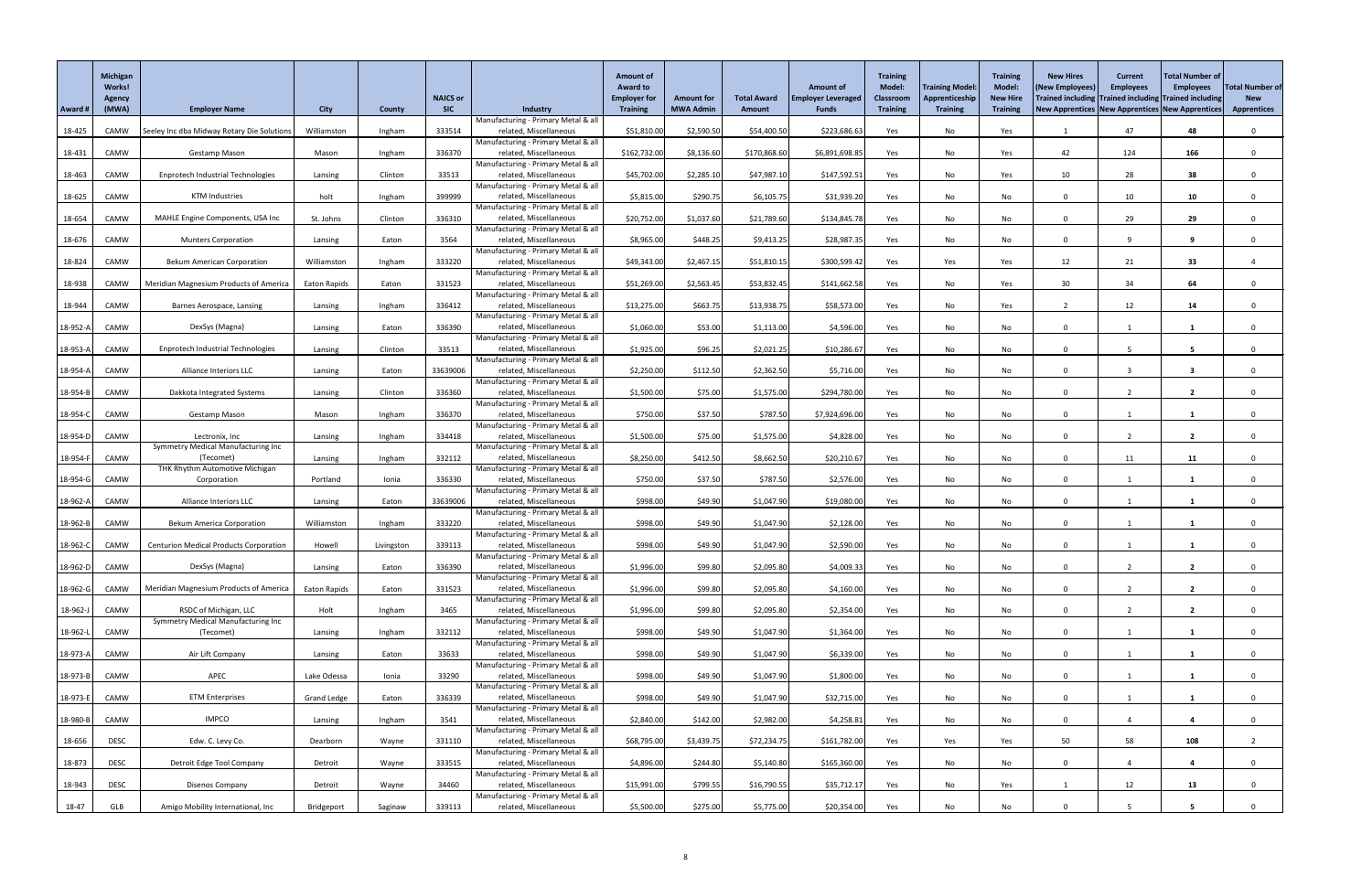|          | <b>Michigan</b><br>Works!<br>Agency |                                                                        |                       |               | <b>NAICS or</b> |                                                               | <b>Amount of</b><br><b>Award to</b><br><b>Employer for</b> | <b>Amount for</b> | <b>Total Award</b> | <b>Amount of</b><br><b>Employer Leveraged</b> | <b>Training</b><br><b>Model:</b><br>Classroom | <b>Training Model:</b><br>Apprenticeship | <b>Training</b><br><b>Model:</b><br><b>New Hire</b> | <b>New Hires</b><br>(New Employees) | <b>Current</b><br><b>Employees</b><br>Trained including Trained including Trained including | Total Number of<br><b>Employees</b>                          | Total Number of<br><b>New</b> |
|----------|-------------------------------------|------------------------------------------------------------------------|-----------------------|---------------|-----------------|---------------------------------------------------------------|------------------------------------------------------------|-------------------|--------------------|-----------------------------------------------|-----------------------------------------------|------------------------------------------|-----------------------------------------------------|-------------------------------------|---------------------------------------------------------------------------------------------|--------------------------------------------------------------|-------------------------------|
| Award #  | (MWA)                               | <b>Employer Name</b>                                                   | <b>City</b>           | <b>County</b> | <b>SIC</b>      | Industry                                                      | <b>Training</b>                                            | <b>MWA Admin</b>  | Amount             | <b>Funds</b>                                  | <b>Training</b>                               | <b>Training</b>                          | <b>Training</b>                                     |                                     |                                                                                             | <b>New Apprentices   New Apprentices   New Apprentices  </b> | <b>Apprentices</b>            |
| 18-83    | GLB                                 | Fullerton Tool Company, Inc.                                           | Saginaw               | Saginaw       | 333515          | Manufacturing - Primary Metal & all<br>related, Miscellaneous | \$37,186.00                                                | \$1,859.30        | \$39,045.30        | \$202,300.99                                  | Yes                                           | No                                       | No                                                  | $\Omega$                            | 39                                                                                          | 39                                                           |                               |
|          |                                     |                                                                        |                       |               |                 | Manufacturing - Primary Metal & all                           |                                                            |                   |                    |                                               |                                               |                                          |                                                     |                                     |                                                                                             |                                                              |                               |
| 18-91    | GLB                                 | Cambron Engineering Inc.                                               | Bay City              | Bay           | 333514          | related, Miscellaneous<br>Manufacturing - Primary Metal & all | \$2,069.00                                                 | \$103.45          | \$2,172.45         | \$18,252.72                                   | Yes                                           | No                                       | No                                                  | $\Omega$                            | $\overline{3}$                                                                              | -3                                                           |                               |
| 18-126   | GLB                                 | Avalon & Tahoe Manufacturing, Inc                                      | Alma                  | Gratiot       | 336612          | related, Miscellaneous                                        | \$49,617.00                                                | \$2,480.85        | \$52,097.85        | \$220,548.24                                  | Yes                                           | No                                       | No                                                  | $\Omega$                            | 59                                                                                          | 59                                                           |                               |
| 18-155   | GLB                                 | Falcon RME, LLC                                                        | Midland               | Midland       | 332312          | Manufacturing - Primary Metal & all<br>related, Miscellaneous | \$9,595.00                                                 | \$479.75          | \$10,074.75        | \$106,952.27                                  | Yes                                           | No                                       | No                                                  | $\Omega$                            | 8                                                                                           | - 8                                                          |                               |
|          |                                     |                                                                        |                       |               |                 | Manufacturing - Primary Metal & all                           |                                                            |                   |                    |                                               |                                               |                                          |                                                     |                                     |                                                                                             |                                                              |                               |
| 18-166   | GLB                                 | The Delfield Company - A Division of Welbilt   Mount Pleasant          |                       | Isabella      | 333318          | related, Miscellaneous<br>Manufacturing - Primary Metal & all | \$55,400.00                                                | \$2,770.00        | \$58,170.00        | \$111,531.28                                  | Yes                                           | No                                       | No                                                  | 50                                  | $\Omega$                                                                                    | 50                                                           |                               |
| 18-173   | GLB                                 | Kapex Manufacturing, LLC<br>International Engineering & Manufacturing, | Saginaw               | Saginaw       | 332710          | related, Miscellaneous<br>Manufacturing - Primary Metal & all | \$4,500.00                                                 | \$225.00          | \$4,725.00         | \$5,597.00                                    | Yes                                           | No                                       | Yes                                                 |                                     |                                                                                             | $\overline{\mathbf{3}}$                                      |                               |
| 18-189   | GLB                                 | Inc.                                                                   | Hope                  | Midland       | 336999          | related, Miscellaneous                                        | \$21,000.00                                                | \$1,050.00        | \$22,050.00        | \$88,650.80                                   | Yes                                           | No                                       | No                                                  | $\Omega$                            | 14                                                                                          | 14                                                           |                               |
| 18-210   | GLB                                 | Powell Fabrication & Mfg., Inc                                         | St. Louis             | Gratiot       | 333249          | Manufacturing - Primary Metal & all<br>related, Miscellaneous | \$14,060.00                                                | \$703.00          | \$14,763.00        | \$42,026.77                                   | Yes                                           | No                                       | No                                                  | $\Omega$                            | 16                                                                                          | 16                                                           |                               |
|          |                                     |                                                                        |                       |               |                 | Manufacturing - Primary Metal & all                           |                                                            |                   |                    |                                               |                                               |                                          |                                                     |                                     |                                                                                             |                                                              |                               |
| 18-231   | GLB                                 | <b>Duperon Corporation</b>                                             | Saginaw               | Saginaw       | 333319          | related, Miscellaneous<br>Manufacturing - Primary Metal & all | \$13,516.00                                                | \$675.80          | \$14,191.80        | \$29,815.00                                   | Yes                                           | No                                       | No                                                  | $\Omega$                            | 14                                                                                          | 14                                                           |                               |
| 18-232   | GLB                                 | Erie Marking, Inc. DBA: Erie Custom Signs                              | Saginaw               | Saginaw       | 339950          | related, Miscellaneous                                        | \$17,520.00                                                | \$876.00          | \$18,396.00        | \$70,754.00                                   | Yes                                           | No                                       | No                                                  | $\Omega$                            | 12                                                                                          | 12                                                           |                               |
| 18-249   | GLB                                 | M. Curry Corporation DBA Endurance<br>Carbide                          | Saginaw               | Saginaw       | 333514          | Manufacturing - Primary Metal & all<br>related, Miscellaneous | \$1,755.00                                                 | \$87.75           | \$1,842.75         | \$17,955.00                                   | Yes                                           | No                                       | No                                                  | $\Omega$                            |                                                                                             |                                                              |                               |
|          |                                     |                                                                        |                       |               |                 | Manufacturing - Primary Metal & all                           |                                                            |                   |                    |                                               |                                               |                                          |                                                     |                                     |                                                                                             |                                                              |                               |
| 18-288   | GLB                                 | Ingersoll CM Systems                                                   | Midland               | Midland       | 333517          | related, Miscellaneous<br>Manufacturing - Primary Metal & all | \$13,706.00                                                | \$685.30          | \$14,391.30        | \$29,376.59                                   | Yes                                           | No                                       | No                                                  | $\mathbf{0}$                        | 11                                                                                          | 11                                                           |                               |
| 18-312   | GLB                                 | J&T Tool and Die                                                       | Bay City              | Bay           | 333514          | related, Miscellaneous                                        | \$3,000.00                                                 | \$150.00          | \$3,150.00         | \$5,037.00                                    | No                                            | Yes                                      | No                                                  | $\Omega$                            |                                                                                             |                                                              |                               |
| 18-355   | GLB                                 | Modern Machine                                                         | Bay City              | Bay           | 333514          | Manufacturing - Primary Metal & all<br>related, Miscellaneous | \$1,981.00                                                 | \$99.05           | \$2,080.05         | \$15,730.35                                   | Yes                                           | No                                       | No                                                  | $\Omega$                            |                                                                                             | $\overline{\mathbf{3}}$                                      |                               |
|          |                                     | <b>RWC</b>                                                             |                       |               | 20478           | Manufacturing - Primary Metal & all<br>related, Miscellaneous | \$8,612.00                                                 | \$430.60          |                    | \$37,797.6                                    |                                               |                                          |                                                     | $\Omega$                            | $\mathbf{Q}$                                                                                |                                                              |                               |
| 18-356   | GLB                                 |                                                                        | <b>Bay City</b>       | Bay           |                 | Manufacturing - Primary Metal & all                           |                                                            |                   | \$9,042.60         |                                               | Yes                                           | No                                       | No                                                  |                                     |                                                                                             |                                                              |                               |
| 18-381   | GLB                                 | Johnson Carbide Products                                               | Saginaw               | Saginaw       | 333515          | related, Miscellaneous<br>Manufacturing - Primary Metal & all | \$28,667.00                                                | \$1,433.35        | \$30,100.35        | \$189,886.87                                  | Yes                                           | No                                       | No                                                  | $\Omega$                            | 24                                                                                          | 24                                                           |                               |
| 18-399   | GLB                                 | Miller Mold Co                                                         | Saginaw               | Saginaw       | 333511          | related, Miscellaneous                                        | \$7,500.00                                                 | \$375.00          | \$7,875.00         | \$19,034.00                                   | Yes                                           | No                                       | No                                                  | $\Omega$                            | -5                                                                                          | -5                                                           |                               |
| 18-426   | GLB                                 | Saginaw Products inc dba Cignys                                        | Saginaw               | Saginaw       | 332999          | Manufacturing - Primary Metal & all<br>related, Miscellaneous | \$77,899.00                                                | \$3,894.95        | \$81,793.95        | \$1,362,037.84                                | Yes                                           | No                                       | No                                                  | $\Omega$                            | 141                                                                                         | 141                                                          |                               |
|          |                                     |                                                                        |                       |               |                 | Manufacturing - Primary Metal & all                           |                                                            |                   |                    |                                               |                                               |                                          |                                                     |                                     |                                                                                             |                                                              |                               |
| 18-461   | GLB                                 | R&S Cutter Grind<br>Tannas Company a division of The Savant            | Saginaw               | Saginaw       | 333517          | related, Miscellaneous<br>Manufacturing - Primary Metal & all | \$4,000.00                                                 | \$200.00          | \$4,200.00         | \$7,203.00                                    | Yes                                           | No                                       | No                                                  |                                     | $\Omega$                                                                                    |                                                              |                               |
| 18-483   | GLB                                 | Group                                                                  | Midland               | Midland       | 334516          | related, Miscellaneous                                        | \$26,816.00                                                | \$1,340.80        | \$28,156.80        | \$54,512.12                                   | Yes                                           | No                                       | Yes                                                 |                                     | 20                                                                                          | 22                                                           |                               |
| 18-551   | GLB                                 | Mistequay Group                                                        | Saginaw               | Saginaw       | 332710          | Manufacturing - Primary Metal & all<br>related, Miscellaneous | \$81,012.00                                                | \$4,050.60        | \$85,062.60        | \$223,232.00                                  | Yes                                           | Yes                                      | No                                                  | $\Omega$                            | 78                                                                                          | 78                                                           |                               |
| 18-559   | GLB                                 | <b>Nexteer Automotive</b>                                              | Saginaw               | Saginaw       | 336399          | Manufacturing - Primary Metal & all<br>related, Miscellaneous | \$266,383.00                                               | \$13,319.15       | \$279,702.15       | \$818,300.72                                  | Yes                                           | No                                       | No                                                  | $\Omega$                            | 305                                                                                         | 305                                                          |                               |
|          |                                     |                                                                        |                       |               |                 | Manufacturing - Primary Metal & all                           |                                                            |                   |                    |                                               |                                               |                                          |                                                     |                                     |                                                                                             |                                                              |                               |
| 18-666   | GLB                                 | Merrill Technologies Group                                             | Saginaw               | Saginaw       | 333999          | related, Miscellaneous<br>Manufacturing - Primary Metal & all | \$94,577.00                                                | \$4,728.85        | \$99,305.85        | \$500,413.16                                  | Yes                                           | No                                       | Yes                                                 | 22                                  | 105                                                                                         | 127                                                          |                               |
| 18-669   | GLB                                 | U.S. Graphite, Inc                                                     | Saginaw               | Saginaw       | 335991          | related, Miscellaneous                                        | \$28,691.00                                                | \$1,434.55        | \$30,125.55        | \$112,957.59                                  | Yes                                           | No                                       | Yes                                                 |                                     | 34                                                                                          | 38                                                           |                               |
| 18-682   | GLB                                 | Hemlock Semiconductor Operations LLC                                   | Hemlock               | Saginaw       | 331410          | Manufacturing - Primary Metal & all<br>related, Miscellaneous | \$18,615.00                                                | \$930.75          | \$19,545.75        | \$64,044.76                                   | Yes                                           | No                                       | No                                                  | 0                                   | 23                                                                                          | 23                                                           |                               |
|          |                                     |                                                                        |                       |               |                 | Manufacturing - Primary Metal & all                           |                                                            |                   |                    |                                               |                                               |                                          |                                                     |                                     |                                                                                             |                                                              |                               |
| 18-699   | GLB                                 | Means Industries Inc.                                                  | Saginaw               | Saginaw       | 336370          | related, Miscellaneous<br>Manufacturing - Primary Metal & all | \$22,377.00                                                | \$1,118.85        | \$23,495.85        | \$730,398.37                                  | Yes                                           | Yes                                      | No                                                  | $\Omega$                            | 18                                                                                          | 18                                                           |                               |
| 18-979-E | GLB                                 | Bill's Custom Fab, Inc                                                 | <b>Mount Pleasant</b> | Isabella      | 331110          | related, Miscellaneous                                        | \$3,000.00                                                 | \$150.00          | \$3,150.00         | \$3,154.00                                    | Yes                                           | No                                       | No                                                  | $\Omega$                            |                                                                                             |                                                              |                               |
| 18-10    | <b>GST</b>                          | d/s Services Inc.                                                      | Cass City             | Tuscola       | 1542            | Manufacturing - Primary Metal & all<br>related, Miscellaneous | \$16,935.00                                                | \$846.75          | \$17,781.75        | \$41,323.22                                   | Yes                                           | No                                       | No                                                  | $\Omega$                            | 18                                                                                          | 18                                                           |                               |
| 18-19    | <b>GST</b>                          | TI Automotive                                                          | Caro                  | Tuscola       | 336390          | Manufacturing - Primary Metal & all<br>related, Miscellaneous | \$9,500.00                                                 | \$475.00          | \$9,975.00         | \$16,998.05                                   | Yes                                           | No                                       | No                                                  |                                     | 8                                                                                           |                                                              |                               |
|          |                                     |                                                                        |                       |               |                 | Manufacturing - Primary Metal & all                           |                                                            |                   |                    |                                               |                                               |                                          |                                                     |                                     |                                                                                             |                                                              |                               |
| 18-37    | <b>GST</b>                          | Tritec Seal, LLC                                                       | Swartz Creek          | Genesee       | 339900          | related, Miscellaneous<br>Manufacturing - Primary Metal & all | \$27,137.00                                                | \$1,356.85        | \$28,493.85        | \$23,892.11                                   | Yes                                           | No                                       | Yes                                                 | 6                                   | 14                                                                                          | 20                                                           |                               |
| 18-38    | <b>GST</b>                          | Magna Electronics Technology, Inc                                      | <b>Grand Blanc</b>    | Genesee       | 334418          | related, Miscellaneous                                        | \$34,850.00                                                | \$1,742.50        | \$36,592.50        | \$196,766.78                                  | Yes                                           | No                                       | Yes                                                 | 20                                  | $5\overline{5}$                                                                             | 25                                                           |                               |
| 18-51    | GST                                 | D&D Design, Inc                                                        | Clio                  | Genesee       | 332710          | Manufacturing - Primary Metal & all<br>related, Miscellaneous | \$9,185.00                                                 | \$459.25          | \$9,644.25         | \$28,859.15                                   | Yes                                           | No                                       | No                                                  |                                     |                                                                                             |                                                              |                               |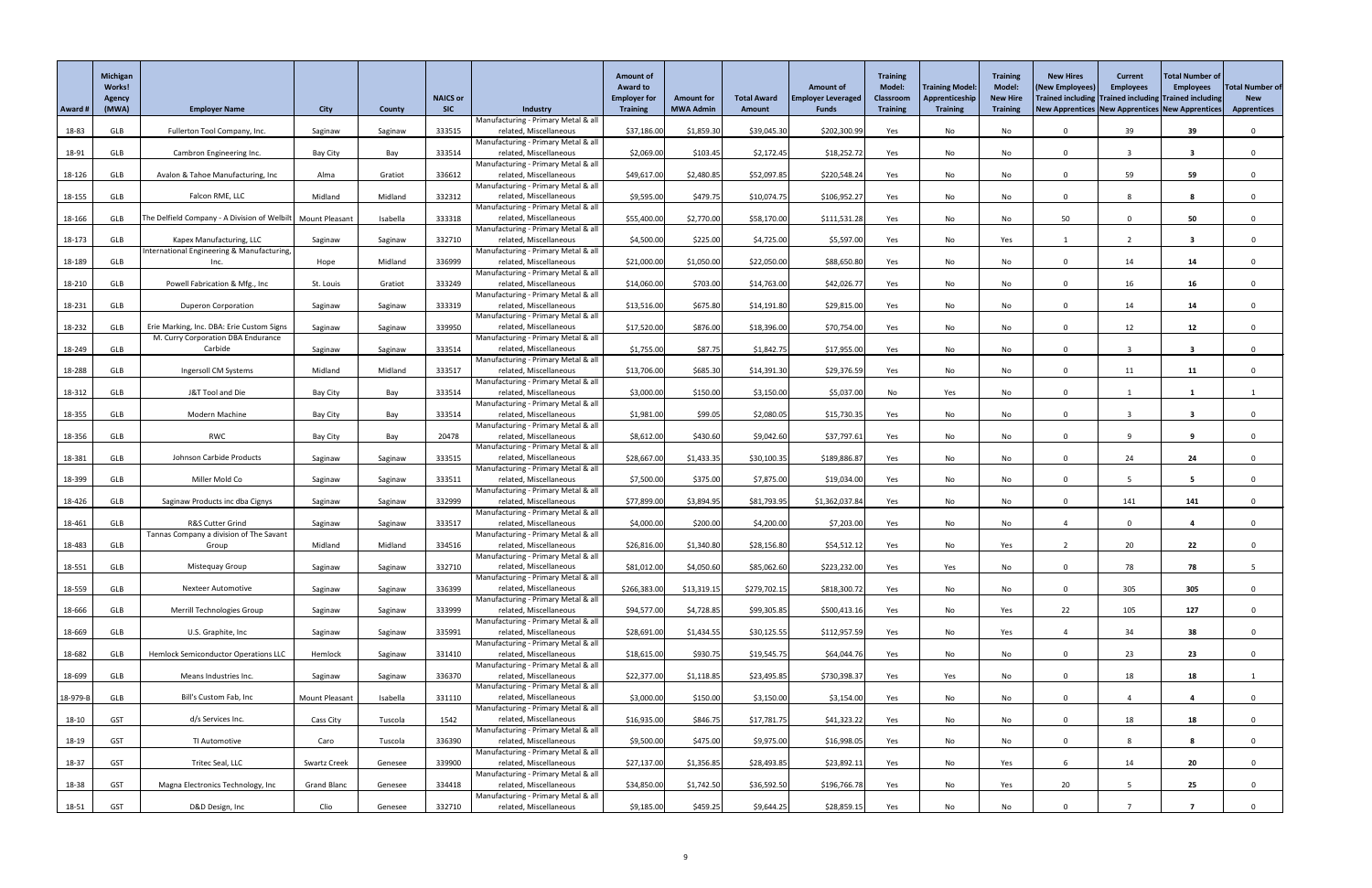| Award #  | <b>Michigan</b><br>Works!<br><b>Agency</b><br>(MWA) | <b>Employer Name</b>                                        | <b>City</b>             | <b>County</b> | <b>NAICS or</b><br><b>SIC</b> | Industry                                                      | <b>Amount of</b><br><b>Award to</b><br><b>Employer for</b><br><b>Training</b> | <b>Amount for</b><br><b>MWA Admin</b> | <b>Total Award</b><br><b>Amount</b> | <b>Amount of</b><br><b>Employer Leveraged</b><br><b>Funds</b> | <b>Training</b><br><b>Model:</b><br>Classroom<br><b>Training</b> | <b>Training Model:</b><br>Apprenticeship<br><b>Training</b> | <b>Training</b><br><b>Model:</b><br><b>New Hire</b><br><b>Training</b> | <b>New Hires</b><br>(New Employees)<br>Trained including Trained including Trained including<br>New Apprentices   New Apprentices   New Apprentices | <b>Current</b><br><b>Employees</b> | <b>Total Number of</b><br><b>Employees</b> | <b>Total Number of</b><br><b>New</b><br><b>Apprentices</b> |
|----------|-----------------------------------------------------|-------------------------------------------------------------|-------------------------|---------------|-------------------------------|---------------------------------------------------------------|-------------------------------------------------------------------------------|---------------------------------------|-------------------------------------|---------------------------------------------------------------|------------------------------------------------------------------|-------------------------------------------------------------|------------------------------------------------------------------------|-----------------------------------------------------------------------------------------------------------------------------------------------------|------------------------------------|--------------------------------------------|------------------------------------------------------------|
|          |                                                     |                                                             |                         |               |                               | Manufacturing - Primary Metal & all<br>related, Miscellaneous | \$4,500.00                                                                    |                                       |                                     | \$8,594.40                                                    |                                                                  |                                                             |                                                                        |                                                                                                                                                     |                                    | 3                                          | $\Omega$                                                   |
| 18-65    | <b>GST</b>                                          | Valley Enterprises, Inc.                                    | Ubly                    | Huron         | 336360                        | Manufacturing - Primary Metal & all                           |                                                                               | \$225.00                              | \$4,725.00                          |                                                               | Yes                                                              | No                                                          | Yes                                                                    |                                                                                                                                                     |                                    |                                            |                                                            |
| 18-67    | <b>GST</b>                                          | <b>Tri-Mer Corporation</b>                                  | Owosso                  | Shiawassee    | 333411                        | related, Miscellaneous                                        | \$7,445.00                                                                    | \$372.25                              | \$7,817.25                          | \$7,324.00                                                    | Yes                                                              | No                                                          | No                                                                     | $\Omega$                                                                                                                                            | 5                                  | $5^{\circ}$                                | $\Omega$                                                   |
| 18-89    | <b>GST</b>                                          | <b>ASCO Numatics</b>                                        | Sandusky                | Sanilac       | 3492                          | Manufacturing - Primary Metal & all<br>related, Miscellaneous | \$12,365.00                                                                   | \$618.25                              | \$12,983.25                         | \$61,979.93                                                   | Yes                                                              | No                                                          | No                                                                     | $\Omega$                                                                                                                                            | 38                                 | 38                                         | $\Omega$                                                   |
|          |                                                     | Huron Casting Inc./Blue Diamond Steel                       |                         |               |                               | Manufacturing - Primary Metal & all                           |                                                                               |                                       |                                     |                                                               |                                                                  |                                                             |                                                                        |                                                                                                                                                     |                                    |                                            |                                                            |
| 18-105   | <b>GST</b>                                          | Casting LLC                                                 | Pigeon                  | Huron         | 33151                         | related, Miscellaneous<br>Manufacturing - Primary Metal & all | \$6,000.00                                                                    | \$300.00                              | \$6,300.00                          | \$28,980.00                                                   | No                                                               | Yes                                                         | No                                                                     | $\Omega$                                                                                                                                            |                                    | $\overline{2}$                             |                                                            |
| 18-109   | <b>GST</b>                                          | <b>Tower International</b>                                  | Elkton                  | Huron         | 336370                        | related, Miscellaneous                                        | \$3,000.00                                                                    | \$150.00                              | \$3,150.00                          | \$14,473.00                                                   | No                                                               | No                                                          | Yes                                                                    |                                                                                                                                                     |                                    | $\overline{\mathbf{2}}$                    |                                                            |
| 18-112   | <b>GST</b>                                          | Aristo-Cast, Inc.                                           | Almont                  | Lapeer        | 331512                        | Manufacturing - Primary Metal & all<br>related, Miscellaneous | \$3,000.00                                                                    | \$150.00                              | \$3,150.00                          | \$6,860.00                                                    | Yes                                                              | No                                                          | No                                                                     | $\Omega$                                                                                                                                            | $\overline{2}$                     | $\overline{2}$                             |                                                            |
|          |                                                     |                                                             |                         |               |                               | Manufacturing - Primary Metal & all                           |                                                                               |                                       |                                     |                                                               |                                                                  |                                                             |                                                                        |                                                                                                                                                     |                                    |                                            |                                                            |
| 18-116   | <b>GST</b>                                          | <b>Allied Motion</b>                                        | Owosso                  | Shiawassee    | 335312                        | related, Miscellaneous<br>Manufacturing - Primary Metal & all | \$24,000.00                                                                   | \$1,200.00                            | \$25,200.00                         | \$79,125.79                                                   | Yes                                                              | No                                                          | Yes                                                                    |                                                                                                                                                     | 55                                 | 56                                         | $\Omega$                                                   |
| 18-118   | <b>GST</b>                                          | H&H Tool, Inc.                                              | Lapeer                  | Lapeer        | 336390                        | related, Miscellaneous                                        | \$30,843.00                                                                   | \$1,542.15                            | \$32,385.15                         | \$467,150.11                                                  | Yes                                                              | No                                                          | Yes                                                                    |                                                                                                                                                     | 45                                 | 46                                         |                                                            |
|          |                                                     |                                                             |                         |               |                               | Manufacturing - Primary Metal & all                           |                                                                               |                                       |                                     |                                                               |                                                                  |                                                             |                                                                        |                                                                                                                                                     |                                    |                                            |                                                            |
| 18-127   | <b>GST</b>                                          | ValTec, LLC                                                 | Imlay City              | Lapeer        | 336360                        | related, Miscellaneous<br>Manufacturing - Primary Metal & all | \$17,245.00                                                                   | \$862.25                              | \$18,107.25                         | \$45,011.75                                                   | Yes                                                              | No                                                          | No                                                                     | $\Omega$                                                                                                                                            | 17                                 | 17                                         | $\Omega$                                                   |
| 18-165   | <b>GST</b>                                          | SAKOR Technologies Inc.                                     | Owosso                  | Shiawassee    | 334519                        | related, Miscellaneous                                        | \$5,650.00                                                                    | \$282.50                              | \$5,932.50                          | \$5,696.87                                                    | Yes                                                              | No                                                          | No                                                                     | $\Omega$                                                                                                                                            |                                    |                                            |                                                            |
| 18-171   | <b>GST</b>                                          | Huron Inc.                                                  | Lexington               | Sanilac       | 332721                        | Manufacturing - Primary Metal & all<br>related, Miscellaneous | \$34,178.00                                                                   | \$1,708.90                            | \$35,886.90                         | \$63,478.00                                                   | Yes                                                              | Yes                                                         | Yes                                                                    |                                                                                                                                                     | 21                                 | 28                                         |                                                            |
|          |                                                     |                                                             |                         |               |                               | Manufacturing - Primary Metal & all                           |                                                                               |                                       |                                     |                                                               |                                                                  |                                                             |                                                                        |                                                                                                                                                     |                                    |                                            |                                                            |
| 18-239   | <b>GST</b>                                          | Niles Plant Services, LLC                                   | Bay City                | Bay           | 332300                        | related, Miscellaneous<br>Manufacturing - Primary Metal & all | \$39,461.00                                                                   | \$1,973.05                            | \$41,434.05                         | \$51,035.28                                                   | Yes                                                              | No                                                          | Yes                                                                    | 11                                                                                                                                                  | 89                                 | 100                                        | $\Omega$                                                   |
| 18-972-C | <b>GST</b>                                          | Valley Enterprises, Inc                                     | Ubly                    | Huron         | 336360                        | related, Miscellaneous                                        | \$423.00                                                                      | \$21.15                               | \$444.15                            | \$492.00                                                      | Yes                                                              | No                                                          | No                                                                     |                                                                                                                                                     |                                    |                                            |                                                            |
| 18-972-E | <b>GST</b>                                          | Thumb Tool & Engineering, Co.                               | <b>Bad Axe</b>          | Huron         | 333514                        | Manufacturing - Primary Metal & all<br>related, Miscellaneous | \$423.00                                                                      | \$21.15                               | \$444.15                            | \$549.60                                                      | Yes                                                              | No                                                          | No                                                                     | $\Omega$                                                                                                                                            |                                    |                                            |                                                            |
|          |                                                     |                                                             |                         |               |                               | Manufacturing - Primary Metal & all                           |                                                                               |                                       |                                     |                                                               |                                                                  |                                                             |                                                                        |                                                                                                                                                     |                                    |                                            |                                                            |
| 18-972-F | <b>GST</b>                                          | Gemini Precision Machining, Inc.                            | Bad Axe                 | Huron         | 332721                        | related, Miscellaneous<br>Manufacturing - Primary Metal & all | \$423.00                                                                      | \$21.15                               | \$444.15                            | \$528.00                                                      | Yes                                                              | No                                                          | No                                                                     | $\mathbf{0}$                                                                                                                                        |                                    |                                            |                                                            |
| 18-57    | Macomb                                              | Paslin                                                      | Warren                  | Macomb        | 333514                        | related, Miscellaneous                                        | \$13,500.00                                                                   | \$675.00                              | \$14,175.00                         | \$25,646.09                                                   | No                                                               | Yes                                                         | Yes                                                                    | -5                                                                                                                                                  | $\overline{2}$                     | $\overline{7}$                             |                                                            |
|          |                                                     |                                                             |                         |               |                               | Manufacturing - Primary Metal & all                           |                                                                               |                                       |                                     |                                                               |                                                                  |                                                             |                                                                        |                                                                                                                                                     |                                    |                                            |                                                            |
| 18-74    | Macomb                                              | Magna Powertrain Sterling Height (MPTSH)   Sterling Heights |                         | Macomb        | 336350                        | related, Miscellaneous<br>Manufacturing - Primary Metal & all | \$40,245.00                                                                   | \$2,012.25                            | \$42,257.25                         | \$90,271.00                                                   | Yes                                                              | No                                                          | Yes                                                                    | 14                                                                                                                                                  | 24                                 | 38                                         |                                                            |
| 18-78    | Macomb                                              | Katech INC                                                  | Clinton Twp             | Macomb        | 33                            | related, Miscellaneous                                        | \$8,820.00                                                                    | \$441.00                              | \$9,261.00                          | \$20,672.00                                                   | Yes                                                              | No                                                          | Yes                                                                    |                                                                                                                                                     |                                    |                                            |                                                            |
| 18-81    | Macomb                                              | <b>Britt Manufacturing</b>                                  | Port Huron              | St. Clair     | 332117                        | Manufacturing - Primary Metal & all<br>related, Miscellaneous | \$22,785.00                                                                   | \$1,139.25                            | \$23,924.25                         | \$31,336.95                                                   | Yes                                                              | No                                                          | No                                                                     | $\Omega$                                                                                                                                            | 22                                 | 22                                         |                                                            |
|          |                                                     |                                                             |                         |               |                               | Manufacturing - Primary Metal & all                           |                                                                               |                                       |                                     |                                                               |                                                                  |                                                             |                                                                        |                                                                                                                                                     |                                    |                                            |                                                            |
| 18-87    | Macomb                                              | Diamond Die & Mold Company                                  | <b>Clinton Twp</b>      | Macomb        | 333514                        | related, Miscellaneous<br>Manufacturing - Primary Metal & all | \$3,000.00                                                                    | \$150.00                              | \$3,150.00                          | \$10,890.00                                                   | Yes                                                              | No                                                          | Yes                                                                    |                                                                                                                                                     |                                    | $\overline{2}$                             | $\Omega$                                                   |
| 18-172   | Macomb                                              | PRECISION BORING COMPANY                                    | Clinton Twp             | Macomb        | 333514                        | related, Miscellaneous                                        | \$12,300.00                                                                   | \$615.00                              | \$12,915.00                         | \$40,729.04                                                   | Yes                                                              | No                                                          | No                                                                     | $\mathbf{0}$                                                                                                                                        | 10                                 | 10                                         | $\Omega$                                                   |
| 18-183   | Macomb                                              | FCA US LLC- Sterling Heights                                | <b>Sterling Heights</b> | Macomb        | 336111                        | Manufacturing - Primary Metal & all<br>related, Miscellaneous | \$525,000.00                                                                  | \$26,250.00                           | \$551,250.00                        | \$22,710,622.00                                               | No                                                               | No                                                          | Yes                                                                    | 736                                                                                                                                                 | $\mathbf 0$                        | 736                                        |                                                            |
|          |                                                     |                                                             |                         |               |                               | Manufacturing - Primary Metal & all                           |                                                                               |                                       |                                     |                                                               |                                                                  |                                                             |                                                                        |                                                                                                                                                     |                                    |                                            |                                                            |
| 18-193   | Macomb                                              | PTM Corporation                                             | Fair Haven              | St. Clair     | 336370                        | related, Miscellaneous<br>Manufacturing - Primary Metal & all | \$33,505.00                                                                   | \$1,675.25                            | \$35,180.25                         | \$132,812.00                                                  | Yes                                                              | Yes                                                         | Yes                                                                    |                                                                                                                                                     | 55                                 | 59                                         |                                                            |
| 18-228   | Macomb                                              | Grupo Antolin - St. Clair                                   | China Twp               | St. Clair     | 33611                         | related, Miscellaneous                                        | \$79,278.00                                                                   | \$3,963.90                            | \$83,241.90                         | \$85,225.70                                                   | Yes                                                              | No                                                          | Yes                                                                    |                                                                                                                                                     | 95                                 | 100                                        | $\Omega$                                                   |
| 18-263   | Macomb                                              | Autocraft                                                   | Algonac                 | St. Clair     | 333514                        | Manufacturing - Primary Metal & all<br>related, Miscellaneous | \$28,500.00                                                                   | \$1,425.00                            | \$29,925.00                         | \$72,224.34                                                   | Yes                                                              | No                                                          | Yes                                                                    | 15                                                                                                                                                  |                                    | 19                                         |                                                            |
|          |                                                     |                                                             |                         |               |                               | Manufacturing - Primary Metal & all                           |                                                                               |                                       |                                     |                                                               |                                                                  |                                                             |                                                                        |                                                                                                                                                     |                                    |                                            |                                                            |
| 18-265   | Macomb                                              | Ultraform Industries                                        | Romeo                   | Macomb        | 336370                        | related, Miscellaneous<br>Manufacturing - Primary Metal & all | \$14,752.00                                                                   | \$737.60                              | \$15,489.60                         | \$51,210.02                                                   | Yes                                                              | Yes                                                         | Yes                                                                    |                                                                                                                                                     | 12                                 | 15                                         |                                                            |
| 18-382   | Macomb                                              | <b>Choice Mold Components</b>                               | Clinton Twp             | Macomb        | 332710                        | related, Miscellaneous                                        | \$4,600.00                                                                    | \$230.00                              | \$4,830.00                          | \$5,816.00                                                    | Yes                                                              | No                                                          | No                                                                     | $\Omega$                                                                                                                                            |                                    | 8                                          |                                                            |
|          |                                                     |                                                             |                         |               |                               | Manufacturing - Primary Metal & all                           |                                                                               |                                       |                                     |                                                               |                                                                  |                                                             |                                                                        |                                                                                                                                                     |                                    |                                            |                                                            |
| 18-391   | Macomb                                              | Dominion Technologies Group                                 | Roseville               | Macomb        | 333319                        | related, Miscellaneous<br>Manufacturing - Primary Metal & all | \$20,005.00                                                                   | \$1,000.25                            | \$21,005.25                         | \$21,787.76                                                   | Yes                                                              | No                                                          | Yes                                                                    |                                                                                                                                                     | 14                                 | 20                                         |                                                            |
| $18-395$ | Macomb                                              | Tower International                                         | <b>Clinton Township</b> | Macomb        | 336370                        | related, Miscellaneous                                        | \$22,666.00                                                                   | \$1,133.30                            | \$23,799.30                         | \$39,417.44                                                   | Yes                                                              | No                                                          | No                                                                     |                                                                                                                                                     | 54                                 | 54                                         |                                                            |
| 18-398   | Macomb                                              | <b>Punchcraft Machining and Tooling</b>                     | Warren                  | Macomb        | 333513                        | Manufacturing - Primary Metal & all<br>related, Miscellaneous | \$2,160.00                                                                    | \$108.00                              | \$2,268.00                          | \$6,260.00                                                    | Yes                                                              | No                                                          | No                                                                     | $\mathbf 0$                                                                                                                                         | $\overline{2}$                     | $\overline{\mathbf{2}}$                    | $\mathbf 0$                                                |
|          |                                                     |                                                             |                         |               |                               | Manufacturing - Primary Metal & all                           |                                                                               |                                       |                                     |                                                               |                                                                  |                                                             |                                                                        |                                                                                                                                                     |                                    |                                            |                                                            |
| 18-677   | Macomb                                              | Knight Carbide                                              | Chesterfield Twp.       | Macomb        | 7452                          | related, Miscellaneous<br>Manufacturing - Primary Metal & all | \$7,000.00                                                                    | \$350.00                              | \$7,350.00                          | \$61,543.00                                                   | Yes                                                              | No                                                          | No                                                                     | $\Omega$                                                                                                                                            |                                    | 8                                          | $\mathbf 0$                                                |
| 18-690   | Macomb                                              | TK Mold & Engineering, Inc                                  | Romeo                   | Macomb        | 333511                        | related, Miscellaneous                                        | \$22,280.00                                                                   | \$1,114.00                            | \$23,394.00                         | \$323,708.00                                                  | Yes                                                              | Yes                                                         | No                                                                     |                                                                                                                                                     |                                    |                                            |                                                            |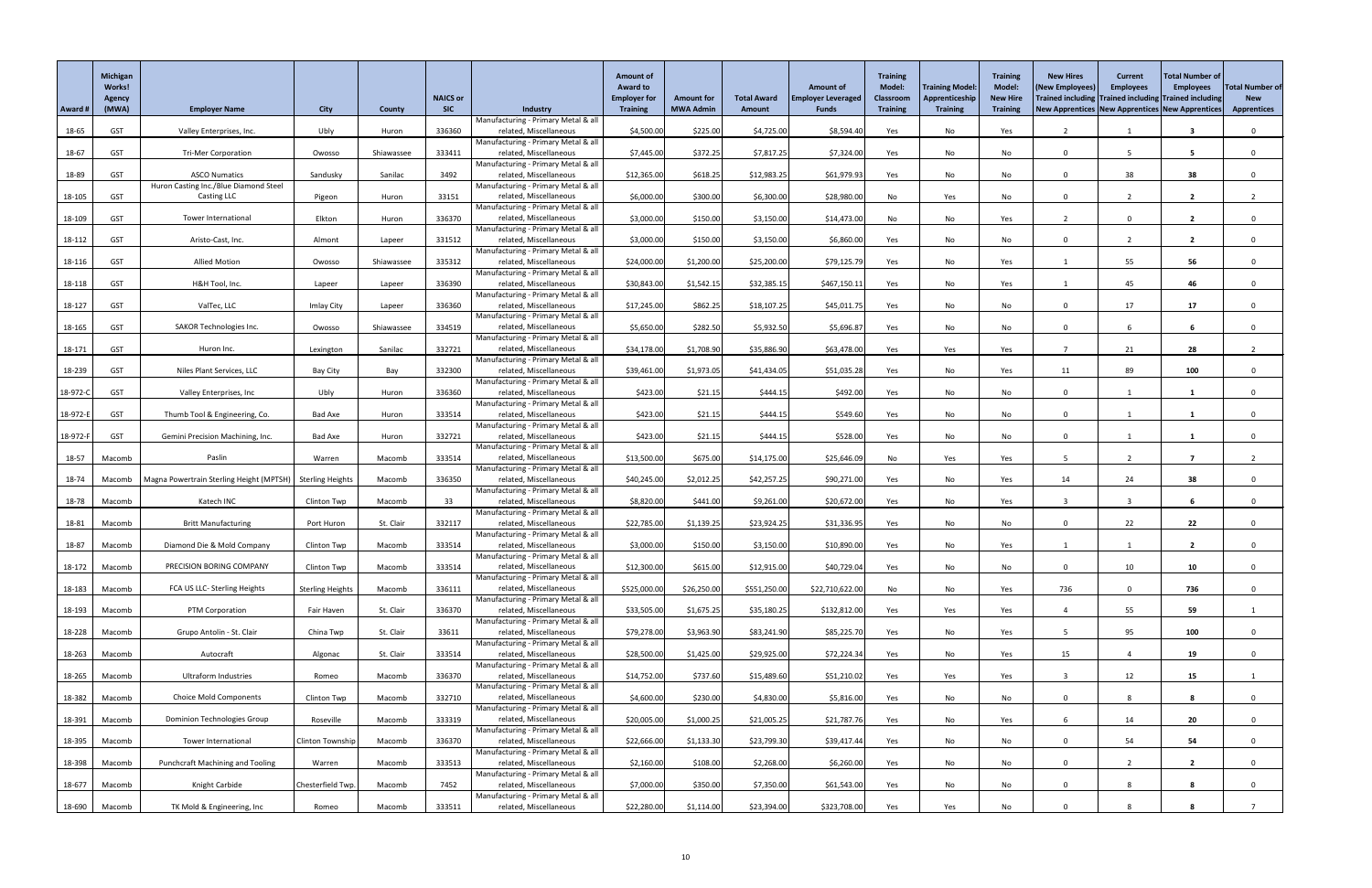|         | <b>Michigan</b><br><b>Works!</b><br>Agency |                                               |                         |               | <b>NAICS or</b> |                                                               | <b>Amount of</b><br><b>Award to</b><br><b>Employer for</b> | <b>Amount for</b> | <b>Total Award</b> | <b>Amount of</b><br><b>Employer Leveraged</b> | <b>Training</b><br><b>Model:</b><br><b>Classroom</b> | <b>Training Model</b><br>Apprenticeship | <b>Training</b><br><b>Model:</b><br><b>New Hire</b> | <b>New Hires</b><br>(New Employees<br>Trained including Trained including Trained including | <b>Current</b><br><b>Employees</b> | <b>Total Number of</b><br><b>Employees</b> | <b>Total Number of</b><br><b>New</b> |
|---------|--------------------------------------------|-----------------------------------------------|-------------------------|---------------|-----------------|---------------------------------------------------------------|------------------------------------------------------------|-------------------|--------------------|-----------------------------------------------|------------------------------------------------------|-----------------------------------------|-----------------------------------------------------|---------------------------------------------------------------------------------------------|------------------------------------|--------------------------------------------|--------------------------------------|
| Award # | (MWA)                                      | <b>Employer Name</b>                          | <b>City</b>             | <b>County</b> | <b>SIC</b>      | Industry                                                      | <b>Training</b>                                            | <b>MWA Admin</b>  | <b>Amount</b>      | <b>Funds</b>                                  | <b>Training</b>                                      | <b>Training</b>                         | <b>Training</b>                                     | New Apprentices   New Apprentices   New Apprentices                                         |                                    |                                            | <b>Apprentices</b>                   |
| 18-786  | Macomb                                     | Lunar Industries, Inc                         | Clinton Twp             | Macomb        | 333514          | Manufacturing - Primary Metal & all<br>related, Miscellaneous | \$1,500.00                                                 | \$75.00           | \$1,575.00         | \$2,567.33                                    | Yes                                                  | No                                      | No                                                  | $\Omega$                                                                                    |                                    |                                            | $\Omega$                             |
|         |                                            |                                               |                         |               |                 | Manufacturing - Primary Metal & all                           |                                                            |                   |                    |                                               |                                                      |                                         |                                                     |                                                                                             |                                    |                                            |                                      |
| 18-848  | Macomb                                     | HTI Cybernetics Inc                           | <b>Sterling Heights</b> | Macomb        | 332710          | related, Miscellaneous<br>Manufacturing - Primary Metal & all | \$24,234.00                                                | \$1,211.70        | \$25,445.70        | \$84,180.00                                   | Yes                                                  | No                                      | No                                                  | $\Omega$                                                                                    | 32                                 | 32                                         |                                      |
| 18-871  | Macomb                                     | <b>Proper Group International</b>             | Warren                  | Macomb        | 333511          | related, Miscellaneous                                        | \$24,215.00                                                | \$1,210.75        | \$25,425.75        | \$50,297.62                                   | Yes                                                  | No                                      | No                                                  | $\Omega$                                                                                    | 26                                 | 26                                         |                                      |
|         |                                            |                                               |                         |               |                 | Manufacturing - Primary Metal & all                           |                                                            |                   |                    |                                               |                                                      |                                         |                                                     |                                                                                             |                                    |                                            |                                      |
| 18-929  | Macomb                                     | Magna-Shelby Foam                             | Shelby Township         | Macomb        | 336360          | related, Miscellaneous<br>Manufacturing - Primary Metal & all | \$39,500.00                                                | \$1,975.00        | \$41,475.00        | \$171,044.00                                  | Yes                                                  | Yes                                     | Yes                                                 | 20                                                                                          | 11                                 | 31                                         |                                      |
| 18-931  | Macomb                                     | Mapal                                         | Port Huron              | St. Clair     | 333515          | related, Miscellaneous                                        | \$11,200.00                                                | \$560.00          | \$11,760.00        | \$45,000.00                                   | Yes                                                  | No                                      | Yes                                                 | -3                                                                                          |                                    | 11                                         |                                      |
|         |                                            | Redall Industries                             |                         | St. Clair     |                 | Manufacturing - Primary Metal & all<br>related, Miscellaneous |                                                            |                   |                    | \$118,976.74                                  |                                                      |                                         |                                                     |                                                                                             |                                    |                                            |                                      |
| 18-936  | Macomb                                     |                                               | Yale                    |               | 332114          | Manufacturing - Primary Metal & all                           | \$34,975.00                                                | \$1,748.75        | \$36,723.75        |                                               | Yes                                                  | No                                      | Yes                                                 | 12                                                                                          | 20                                 | 32                                         |                                      |
| 18-945  | Macomb                                     | <b>Triton Automation Group</b>                | Port Huron              | St. Clair     | 33              | related, Miscellaneous                                        | \$7,490.00                                                 | \$374.50          | \$7,864.50         | \$24,776.92                                   | Yes                                                  | No                                      | No                                                  | $\Omega$                                                                                    |                                    | 5                                          | $\Omega$                             |
| 18-534  | MWSE                                       | <b>Advanced Turning &amp; Manufacturing</b>   | Jackson                 | Jackson       | 336419          | Manufacturing - Primary Metal & all<br>related, Miscellaneous | \$23,030.00                                                | \$1,151.50        | \$24,181.50        | \$67,970.93                                   | Yes                                                  | No                                      | Yes                                                 |                                                                                             | 12                                 | 18                                         |                                      |
|         |                                            |                                               |                         |               |                 | Manufacturing - Primary Metal & all                           |                                                            |                   |                    |                                               |                                                      |                                         |                                                     |                                                                                             |                                    |                                            |                                      |
| 18-535  | MWSE                                       | <b>American Tooling Center</b>                | Grass Lake              | Jackson       | 336370          | related, Miscellaneous<br>Manufacturing - Primary Metal & all | \$94,624.00                                                | \$4,731.20        | \$99,355.20        | \$343,134.22                                  | Yes                                                  | Yes                                     | Yes                                                 |                                                                                             | 55                                 | 62                                         |                                      |
| 18-553  | <b>MWSE</b>                                | <b>Brembo North America</b>                   | Homer                   | Calhoun       | 336340          | related, Miscellaneous                                        | \$131,782.00                                               | \$6,589.10        | \$138,371.10       | \$1,083,295.96                                | Yes                                                  | No                                      | No                                                  | $\Omega$                                                                                    | 158                                | 158                                        | $\Omega$                             |
|         |                                            |                                               |                         |               |                 | Manufacturing - Primary Metal & all                           |                                                            |                   |                    |                                               |                                                      |                                         |                                                     |                                                                                             |                                    |                                            |                                      |
| 18-556  | <b>MWSE</b>                                | <b>Caster Concepts</b>                        | Albion                  | Jackson       | 331221          | related, Miscellaneous<br>Manufacturing - Primary Metal & all | \$12,257.00                                                | \$612.85          | \$12,869.85        | \$53,677.00                                   | Yes                                                  | No                                      | No                                                  | $\Omega$                                                                                    | 11                                 | 11                                         |                                      |
| 18-564  | <b>MWSE</b>                                | <b>Diversified Precision Products</b>         | Spring Arbor            | Jackson       | 333515          | related, Miscellaneous                                        | \$10,245.00                                                | \$512.25          | \$10,757.25        | \$21,722.77                                   | Yes                                                  | No                                      | No                                                  | $\Omega$                                                                                    |                                    | 9                                          | $\Omega$                             |
| 18-566  | MWSE                                       | <b>Eaton Corporation</b>                      | Jackson                 | Jackson       | 332912          | Manufacturing - Primary Metal & all<br>related, Miscellaneous | \$47,556.00                                                | \$2,377.80        | \$49,933.80        | \$389,153.32                                  | Yes                                                  | No                                      | Yes                                                 | 16                                                                                          | 19                                 | 35                                         |                                      |
|         |                                            |                                               |                         |               |                 | Manufacturing - Primary Metal & all                           |                                                            |                   |                    |                                               |                                                      |                                         |                                                     |                                                                                             |                                    |                                            |                                      |
| 18-567  | MWSE                                       | <b>ELCo Enterprises</b>                       | Jackson                 | Jackson       | 333514          | related, Miscellaneous                                        | \$6,250.00                                                 | \$312.50          | \$6,562.50         | \$7,536.00                                    | Yes                                                  | No                                      | No                                                  | $\Omega$                                                                                    |                                    | 5                                          |                                      |
| 18-569  | MWSE                                       | <b>Great Lakes Industry</b>                   | Jackson                 | Jackson       | 333613          | Manufacturing - Primary Metal & all<br>related, Miscellaneous | \$9,844.00                                                 | \$492.20          | \$10,336.20        | \$14,783.52                                   | Yes                                                  | No                                      | Yes                                                 |                                                                                             |                                    | 9                                          |                                      |
|         |                                            |                                               |                         |               |                 | Manufacturing - Primary Metal & all                           |                                                            |                   |                    |                                               |                                                      |                                         |                                                     |                                                                                             |                                    |                                            |                                      |
| 18-571  | <b>MWSE</b>                                | <b>KRT Precision Tool &amp; Manufacturing</b> | Jackson                 | Jackson       | 332721          | related, Miscellaneous<br>Manufacturing - Primary Metal & all | \$4,500.00                                                 | \$225.00          | \$4,725.00         | \$9,890.15                                    | Yes                                                  | No                                      | No                                                  | $\Omega$                                                                                    |                                    | 3                                          |                                      |
| 18-742  | MWSE                                       | Akervall Technologies, Inc                    | Saline                  | Washtenaw     | 339920          | related, Miscellaneous                                        | \$16,044.00                                                | \$802.20          | \$16,846.20        | \$12,540.00                                   | Yes                                                  | No                                      | Yes                                                 |                                                                                             | 13                                 | 14                                         |                                      |
| 18-747  | <b>MWSE</b>                                | Hines Industries, Inc                         | Ann Arbor               | Washtenaw     | 333200          | Manufacturing - Primary Metal & all<br>related, Miscellaneous | \$13,205.00                                                | \$660.25          | \$13,865.25        | \$16,121.21                                   | Yes                                                  | No                                      | No                                                  | $\Omega$                                                                                    |                                    | 9                                          |                                      |
|         |                                            |                                               |                         |               |                 | Manufacturing - Primary Metal & all                           |                                                            |                   |                    |                                               |                                                      |                                         |                                                     |                                                                                             |                                    |                                            |                                      |
| 18-749  | MWSE                                       | Greene Manufacturing, Inc                     | Chelsea                 | Washtenaw     | 337127          | related, Miscellaneous<br>Manufacturing - Primary Metal & all | \$11,181.00                                                | \$559.05          | \$11,740.05        | \$34,691.48                                   | Yes                                                  | No                                      | No                                                  | $\Omega$                                                                                    | 10 <sup>°</sup>                    | 10                                         |                                      |
| 18-759  | MWSE                                       | API Inmet, Inc                                | Ann Arbor               | Washtenaw     | 334419          | related, Miscellaneous                                        | \$22,943.00                                                | \$1,147.15        | \$24,090.15        | \$31,711.51                                   | Yes                                                  | No                                      | No                                                  | $\Omega$                                                                                    | 85                                 | 85                                         |                                      |
|         |                                            |                                               |                         |               |                 | Manufacturing - Primary Metal & all                           |                                                            |                   |                    |                                               |                                                      |                                         |                                                     |                                                                                             |                                    |                                            |                                      |
| 18-762  | MWSE                                       | ePack, Inc                                    | Ann Arbor               | Washtenaw     | 334413          | related, Miscellaneous<br>Manufacturing - Primary Metal & all | \$9,985.00                                                 | \$499.25          | \$10,484.25        | \$14,746.00                                   | Yes                                                  | No                                      | No                                                  | $\Omega$                                                                                    |                                    | 8                                          |                                      |
| 18-765  | <b>MWSE</b>                                | Leon Hand-Crafted Speakers, Inc               | Ann Arbor               | Washtenaw     | 3343            | related, Miscellaneous                                        | \$8,170.00                                                 | \$408.50          | \$8,578.50         | \$38,218.32                                   | Yes                                                  | No                                      | No                                                  | $\Omega$                                                                                    |                                    | 7                                          |                                      |
| 18-766  | MWSE                                       | <b>Hatch Stamping Company</b>                 | Chelsea                 | Washtenaw     | 336370          | Manufacturing - Primary Metal & all<br>related, Miscellaneous | \$44,646.00                                                | \$2,232.30        | \$46,878.30        | \$92,383.23                                   | Yes                                                  | No                                      | No                                                  | $\mathbf{0}$                                                                                | 35                                 | 35 <sub>5</sub>                            |                                      |
|         |                                            |                                               |                         |               |                 | Manufacturing - Primary Metal & all                           |                                                            |                   |                    |                                               |                                                      |                                         |                                                     |                                                                                             |                                    |                                            |                                      |
| 18-767  | <b>MWSE</b>                                | Gestamp Washtenaw                             | Chelsea                 | Washtenaw     | 336370          | related, Miscellaneous<br>Manufacturing - Primary Metal & all | \$22,000.00                                                | \$1,100.00        | \$23,100.00        | \$45,933.68                                   | No                                                   | No                                      | Yes                                                 | 23                                                                                          | $\Omega$                           | 23                                         | $\Omega$                             |
| 18-768  | MWSE                                       | <b>CEI Composite Materials</b>                | Manchester              | Washtenaw     | 332323          | related, Miscellaneous                                        | \$10,515.00                                                | \$525.75          | \$11,040.75        | \$29,852.59                                   | Yes                                                  | No                                      | Yes                                                 |                                                                                             | 10 <sub>1</sub>                    | 12                                         |                                      |
| 18-769  | <b>MWSE</b>                                | Bosal                                         | Ypsilanti               | Washtenaw     | 336300          | Manufacturing - Primary Metal & all<br>related, Miscellaneous | \$44,820.00                                                | \$2,241.00        | \$47,061.00        | \$102,150.31                                  | Yes                                                  | No                                      | No                                                  | $\Omega$                                                                                    | 35                                 | 35                                         | $\Omega$                             |
|         |                                            |                                               |                         |               |                 | Manufacturing - Primary Metal & all                           |                                                            |                   |                    |                                               |                                                      |                                         |                                                     |                                                                                             |                                    |                                            |                                      |
| 18-770  | MWSE                                       | Advanced Industries, Inc.                     | Chelsea                 | Washtenaw     | 332710          | related, Miscellaneous                                        | \$26,300.00                                                | \$1,315.00        | \$27,615.00        | \$124,854.19                                  | Yes                                                  | No                                      | Yes                                                 |                                                                                             | 19                                 | 20                                         |                                      |
| 18-774  | MWSE                                       | <b>Acme Mills LLC Fairway Products</b>        | Hillsdale               | Hillsdale     | 336360          | Manufacturing - Primary Metal & all<br>related, Miscellaneous | \$17,885.00                                                | \$894.25          | \$18,779.25        | \$94,401.89                                   | Yes                                                  | No                                      | Yes                                                 | 7                                                                                           |                                    | 15                                         | $\Omega$                             |
|         |                                            |                                               |                         |               |                 | Manufacturing - Primary Metal & all                           |                                                            |                   |                    |                                               |                                                      |                                         |                                                     |                                                                                             |                                    |                                            |                                      |
| 18-775  | MWSE                                       | Hi-Lex Controls, Inc                          | Litchfield              | Hillsdale     | 336390          | related, Miscellaneous<br>Manufacturing - Primary Metal & all | \$59,045.00                                                | \$2,952.25        | \$61,997.25        | \$1,898,455.00                                | Yes                                                  | Yes                                     | No                                                  |                                                                                             | 39                                 | 39                                         |                                      |
| 18-776  | MWSE                                       | American Axle & Manufacturing                 | Litchfield              | Hillsdale     | 336300          | related, Miscellaneous                                        | \$16,435.00                                                | \$821.75          | \$17,256.75        | \$151,847.10                                  | No                                                   | Yes                                     | Yes                                                 | 3                                                                                           |                                    | $\overline{7}$                             |                                      |
| 18-780  | MWSE                                       | Paragon Metals                                | Hillsdale               | Hillsdale     | 336350          | Manufacturing - Primary Metal & all<br>related, Miscellaneous | \$18,000.00                                                | \$900.00          | \$18,900.00        | \$252,360.00                                  | No                                                   | Yes                                     | Yes                                                 | 10                                                                                          |                                    | 11                                         |                                      |
|         |                                            | DePierre Industries Inc. dba AGET             |                         |               |                 | Manufacturing - Primary Metal & all                           |                                                            |                   |                    |                                               |                                                      |                                         |                                                     |                                                                                             |                                    |                                            |                                      |
| 18-782  | MWSE                                       | <b>Manufacturing Company</b>                  | Adrian                  | Lenawee       | 333413          | related, Miscellaneous                                        | \$12,295.00                                                | \$614.75          | \$12,909.75        | \$15,423.48                                   | Yes                                                  | No                                      | No                                                  | $\Omega$                                                                                    | 15                                 | 15                                         |                                      |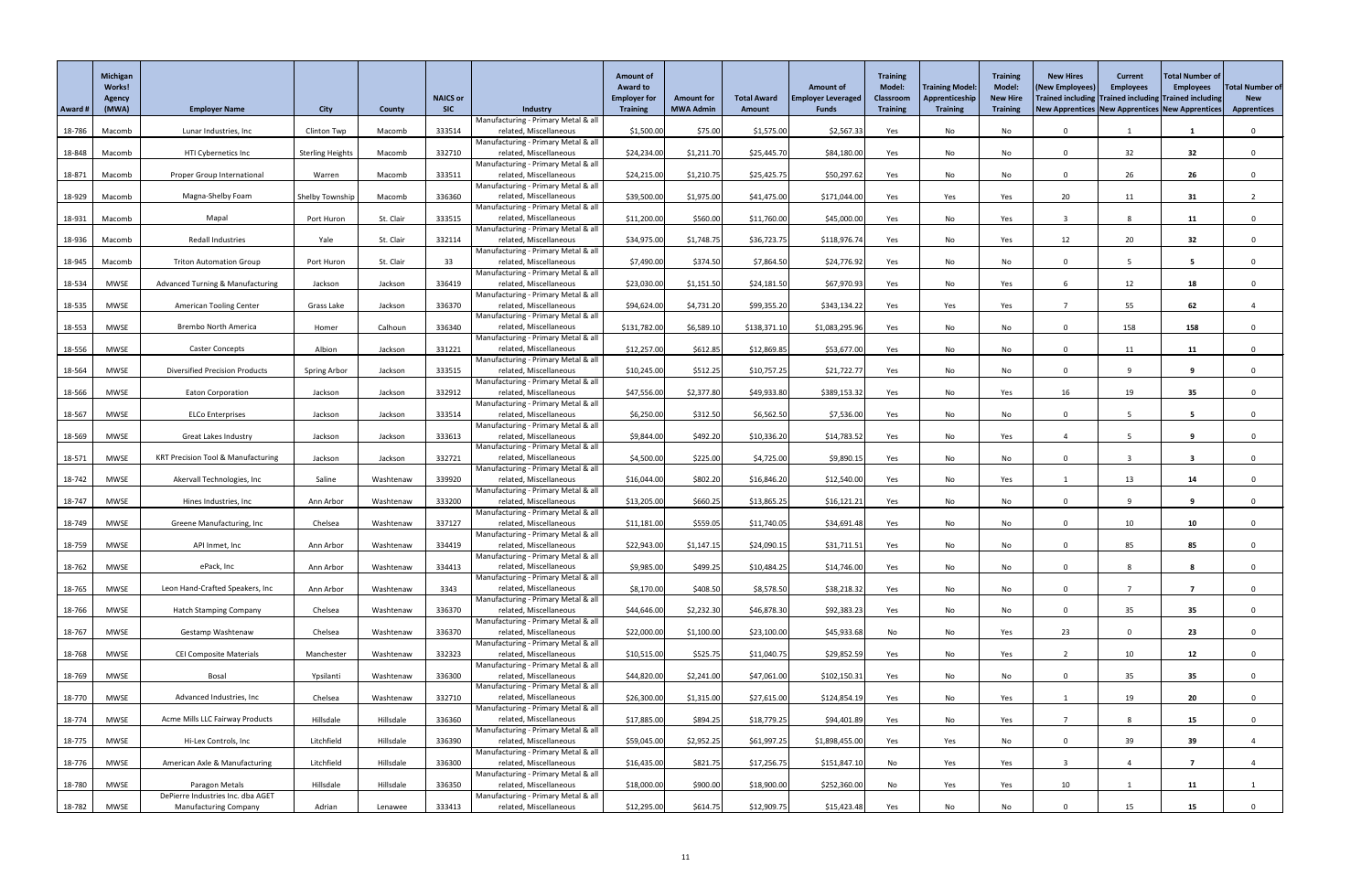|          | <b>Michigan</b><br><b>Works!</b><br>Agency |                                              |                     |               | <b>NAICS or</b> |                                                               | <b>Amount of</b><br><b>Award to</b><br><b>Employer for</b> | <b>Amount for</b> | <b>Total Award</b> | <b>Amount of</b><br><b>Employer Leveraged</b> | <b>Training</b><br><b>Model:</b><br><b>Classroom</b> | <b>Training Model</b><br>Apprenticeship | <b>Training</b><br><b>Model:</b><br><b>New Hire</b> | <b>New Hires</b><br>(New Employees<br>Trained including Trained including Trained including | <b>Current</b><br><b>Employees</b> | <b>Total Number of</b><br><b>Employees</b> | <b>Total Number of</b><br><b>New</b> |
|----------|--------------------------------------------|----------------------------------------------|---------------------|---------------|-----------------|---------------------------------------------------------------|------------------------------------------------------------|-------------------|--------------------|-----------------------------------------------|------------------------------------------------------|-----------------------------------------|-----------------------------------------------------|---------------------------------------------------------------------------------------------|------------------------------------|--------------------------------------------|--------------------------------------|
| Award #  | (MWA)                                      | <b>Employer Name</b>                         | <b>City</b>         | <b>County</b> | <b>SIC</b>      | Industry<br>Manufacturing - Primary Metal & all               | <b>Training</b>                                            | <b>MWA Admin</b>  | <b>Amount</b>      | <b>Funds</b>                                  | <b>Training</b>                                      | <b>Training</b>                         | <b>Training</b>                                     | New Apprentices New Apprentices New Apprentices                                             |                                    |                                            | <b>Apprentices</b>                   |
| 18-798   | <b>MWSE</b>                                | <b>Brighton NC Machine Corporation (BNC)</b> | Brighton            | Livingston    | 336312          | related, Miscellaneous                                        | \$50,771.00                                                | \$2,538.55        | \$53,309.55        | \$61,650.36                                   | Yes                                                  | No                                      | Yes                                                 |                                                                                             | 44                                 | 50                                         | $\Omega$                             |
| 18-804   | MWSE                                       | AA Gear & Manufacturing                      | Howell              | Livingston    | 33612           | Manufacturing - Primary Metal & all<br>related, Miscellaneous | \$14,995.00                                                | \$749.75          | \$15,744.75        | \$20,556.00                                   | Yes                                                  | No                                      | Yes                                                 | -5                                                                                          |                                    | 13                                         | $\Omega$                             |
| 18-806   | <b>MWSE</b>                                | Thai Summit America Corporation              | Howell              | Livingston    | 336370          | Manufacturing - Primary Metal & all<br>related, Miscellaneous | \$72,836.00                                                | \$3,641.80        | \$76,477.80        | \$245,128.34                                  | Yes                                                  | No                                      | No                                                  | 55                                                                                          |                                    | 55                                         |                                      |
|          |                                            |                                              |                     |               |                 | Manufacturing - Primary Metal & all                           |                                                            |                   |                    |                                               |                                                      |                                         |                                                     |                                                                                             |                                    |                                            |                                      |
| 18-812   | <b>MWSE</b>                                | MS Plastic Welders LLC                       | Fowlerville         | Livingston    | 333992          | related, Miscellaneous<br>Manufacturing - Primary Metal & all | \$6,000.00                                                 | \$300.00          | \$6,300.00         | \$73,440.00                                   | No                                                   | Yes                                     | No                                                  |                                                                                             |                                    | $\overline{\mathbf{2}}$                    |                                      |
| 18-814   | <b>MWSE</b>                                | Eberspaecher North America                   | Brighton            | Livingston    | 336390          | related, Miscellaneous                                        | \$44,514.00                                                | \$2,225.70        | \$46,739.70        | \$57,137.78                                   | Yes                                                  | No                                      | Yes                                                 | 22                                                                                          | 94                                 | 116                                        |                                      |
| 18-821   | MWSE                                       | Gyro Enterprises                             | Adrian              | Lenawee       | 332710          | Manufacturing - Primary Metal & all<br>related, Miscellaneous | \$3,000.00                                                 | \$150.00          | \$3,150.00         | \$46,965.00                                   | No                                                   | Yes                                     | No                                                  | $\mathbf{0}$                                                                                |                                    |                                            |                                      |
|          |                                            |                                              |                     |               |                 | Manufacturing - Primary Metal & all                           |                                                            |                   |                    |                                               |                                                      |                                         |                                                     |                                                                                             |                                    |                                            |                                      |
| 18-831   | <b>MWSE</b>                                | Technique, Inc                               | Jackson             | Jackson       | 332110          | related, Miscellaneous<br>Manufacturing - Primary Metal & all | \$65,360.00                                                | \$3,268.00        | \$68,628.00        | \$170,868.74                                  | Yes                                                  | Yes                                     | Yes                                                 | 10                                                                                          | 48                                 | 58                                         |                                      |
| 18-835   | MWSE                                       | Northwest Tool & Machine, Inc.               | Jackson             | Jackson       | 333514          | related, Miscellaneous                                        | \$8,200.00                                                 | \$410.00          | \$8,610.00         | \$56,418.91                                   | Yes                                                  | Yes                                     | Yes                                                 |                                                                                             |                                    | 6                                          |                                      |
| 18-843   | MWSE                                       | <b>Elm Plating Company</b>                   | Jackson             | Jackson       | 3328            | Manufacturing - Primary Metal & all<br>related, Miscellaneous | \$59,471.00                                                | \$2,973.55        | \$62,444.55        | \$745,614.34                                  | Yes                                                  | No                                      | Yes                                                 | 52                                                                                          | 12                                 | 64                                         | $\mathbf{0}$                         |
|          |                                            |                                              |                     |               |                 | Manufacturing - Primary Metal & all                           |                                                            |                   |                    |                                               |                                                      |                                         |                                                     |                                                                                             |                                    |                                            |                                      |
| 18-847   | MWSE                                       | Lomar Machine and Tool Company               | Horton              | Jackson       | 333293          | related, Miscellaneous<br>Manufacturing - Primary Metal & all | \$45,795.00                                                | \$2,289.75        | \$48,084.75        | \$1,166,333.25                                | Yes                                                  | Yes                                     | Yes                                                 |                                                                                             | 20                                 | 22                                         | 11                                   |
| 18-851   | MWSE                                       | Miller Tool & Die                            | Jackson             | Jackson       | 333200          | related, Miscellaneous                                        | \$14,610.00                                                | \$730.50          | \$15,340.50        | \$41,573.37                                   | Yes                                                  | Yes                                     | No                                                  | $\Omega$                                                                                    | 14                                 | 14                                         |                                      |
| 18-874   | MWSE                                       | <b>Rima Manufacturing Company</b>            | Hudson              | Lenawee       | 332721          | Manufacturing - Primary Metal & all<br>related, Miscellaneous | \$66,365.00                                                | \$3,318.25        | \$69,683.25        | \$147,997.51                                  | Yes                                                  | No                                      | Yes                                                 |                                                                                             | 65                                 | 70                                         | $\Omega$                             |
|          |                                            |                                              |                     |               |                 | Manufacturing - Primary Metal & all                           |                                                            |                   |                    |                                               |                                                      |                                         |                                                     |                                                                                             |                                    |                                            |                                      |
| 18-964-A | MWSE                                       | <b>Brembo North America</b>                  | Homer               | Calhoun       | 336340          | related, Miscellaneous<br>Manufacturing - Primary Metal & all | \$21,050.00                                                | \$1,052.50        | \$22,102.50        | \$71,444.39                                   | Yes                                                  | No                                      | No                                                  |                                                                                             | 15                                 | 15 <sub>1</sub>                            |                                      |
| 18-964-B | MWSE                                       | Alphi Manufacturing, LLC                     | Jonesville          | Hillsdale     | 331210          | related, Miscellaneous                                        | \$9,600.00                                                 | \$480.00          | \$10,080.00        | \$262,354.00                                  | Yes                                                  | No                                      | No                                                  | $\Omega$                                                                                    |                                    |                                            |                                      |
| 18-964-0 | MWSE                                       | Tenneco                                      | Litchfield          | Hillsdale     | 336390          | Manufacturing - Primary Metal & all<br>related, Miscellaneous | \$6,000.00                                                 | \$300.00          | \$6,300.00         | \$12,827.00                                   | Yes                                                  | No                                      | No                                                  | $\Omega$                                                                                    |                                    | 4                                          |                                      |
|          |                                            |                                              |                     |               |                 | Manufacturing - Primary Metal & all                           |                                                            |                   |                    |                                               |                                                      |                                         |                                                     |                                                                                             |                                    |                                            |                                      |
| 18-964-D | MWSE                                       | Livonia Tool & Laser                         | Litchfield          | Hillsdale     |                 | related, Miscellaneous<br>Manufacturing - Primary Metal & all | \$1,275.00                                                 | \$63.75           | \$1,338.75         | \$1,153.00                                    | Yes                                                  | No                                      | No                                                  | $\Omega$                                                                                    |                                    |                                            |                                      |
| 18-964-  | <b>MWSE</b>                                | Hi-Lex Controls, Inc                         | Litchfield          | Hillsdale     | 336390          | related, Miscellaneous                                        | \$11,475.00                                                | \$573.75          | \$12,048.75        | \$37,113.00                                   | Yes                                                  | No                                      | No                                                  |                                                                                             |                                    |                                            |                                      |
| 18-975-D | MWSE                                       | March Coatings, Inc                          | Brighton            | Livingston    | 33218           | Manufacturing - Primary Metal & all<br>related, Miscellaneous | \$998.00                                                   | \$49.90           | \$1,047.90         | \$1,804.55                                    | Yes                                                  | No                                      | No                                                  | $\Omega$                                                                                    |                                    |                                            |                                      |
|          |                                            | MS Industrial Administrative LLC (MS         |                     |               |                 | Manufacturing - Primary Metal & all                           |                                                            |                   |                    |                                               |                                                      |                                         |                                                     |                                                                                             |                                    |                                            |                                      |
| 18-975-E | MWSE                                       | <b>Precision Components LLC)</b>             | Webberville         | Ingham        | 333618          | related, Miscellaneous<br>Manufacturing - Primary Metal & all | \$1,298.00                                                 | \$64.90           | \$1,362.90         | \$2,933.00                                    | Yes                                                  | No                                      | No                                                  | $\mathbf{0}$                                                                                |                                    | 1                                          |                                      |
| 18-975-F | <b>MWSE</b>                                | Flexible Metal, Inc                          | Hamburg             | Livingston    | 336390          | related, Miscellaneous                                        | \$998.00                                                   | \$49.90           | \$1,047.90         | \$2,524.22                                    | Yes                                                  | No                                      | No                                                  | $\Omega$                                                                                    |                                    |                                            |                                      |
| 18-982-/ | MWSE                                       | Main & Company                               | Jackson             | Jackson       | 332710          | Manufacturing - Primary Metal & all<br>related, Miscellaneous | \$6,000.00                                                 | \$300.00          | \$6,300.00         | \$28,536.00                                   | No                                                   | Yes                                     | No                                                  | $\Omega$                                                                                    |                                    | $\overline{2}$                             |                                      |
|          |                                            |                                              |                     |               |                 | Manufacturing - Primary Metal & all                           |                                                            |                   |                    |                                               |                                                      |                                         |                                                     | $\Omega$                                                                                    |                                    |                                            |                                      |
| 18-982-B | MWSE                                       | PDF Manufacturing, Inc                       | Grass Lake          | Jackson       | 333514          | related, Miscellaneous<br>Manufacturing - Primary Metal & all | \$3,000.00                                                 | \$150.00          | \$3,150.00         | \$23,432.00                                   | No                                                   | Yes                                     | No                                                  |                                                                                             |                                    |                                            |                                      |
| 18-982-C | MWSE                                       | American Cooler Technologies                 | Lawrence            | Van Buren     | 304             | related, Miscellaneous<br>Manufacturing - Primary Metal & all | \$3,000.00                                                 | \$150.00          | \$3,150.00         | \$21,660.00                                   | No                                                   | Yes                                     | No                                                  | $\mathbf{0}$                                                                                |                                    |                                            |                                      |
| 18-190   | <b>MWSW</b>                                | Douglas Autotech Corp                        | Bronson             | <b>Branch</b> | 336330          | related, Miscellaneous                                        | \$24,168.00                                                | \$1,208.40        | \$25,376.40        | \$53,717.85                                   | Yes                                                  | No                                      | Yes                                                 | -3                                                                                          | 16                                 | 19                                         | $\Omega$                             |
| 18-209   | <b>MWSW</b>                                | <b>Getman Corporation</b>                    | Bangor              | Van Buren     | 333131          | Manufacturing - Primary Metal & all<br>related, Miscellaneous | \$18,701.00                                                | \$935.05          | \$19,636.05        | \$49,522.00                                   | Yes                                                  | No                                      | No                                                  | $\Omega$                                                                                    | 44                                 | 44                                         |                                      |
|          |                                            |                                              |                     |               |                 | Manufacturing - Primary Metal & all                           |                                                            |                   |                    |                                               |                                                      |                                         |                                                     |                                                                                             |                                    |                                            |                                      |
| 18-271   | <b>MWSW</b>                                | XL MACHINE COMPANY, INC                      | Three Rivers        | St. Joseph    | 332710          | related, Miscellaneous<br>Manufacturing - Primary Metal & all | \$18,000.00                                                | \$900.00          | \$18,900.00        | \$136,008.00                                  | Yes                                                  | Yes                                     | No                                                  | $\Omega$                                                                                    |                                    | 9                                          |                                      |
| 18-375   | <b>MWSW</b>                                | <b>Weber Specialties Company</b>             | Schoolcraft         | Kalamazoo     | 332119          | related, Miscellaneous                                        | \$14,440.00                                                | \$722.00          | \$15,162.00        | \$38,676.68                                   | Yes                                                  | No                                      | Yes                                                 | -9                                                                                          |                                    | 10                                         |                                      |
| 18-379   | <b>MWSW</b>                                | <b>Bleistahl North America</b>               | <b>Battle Creek</b> | Calhoun       | 336310          | Manufacturing - Primary Metal & all<br>related, Miscellaneous | \$31,890.00                                                | \$1,594.50        | \$33,484.50        | \$955,508.00                                  | Yes                                                  | Yes                                     | No                                                  | $\Omega$                                                                                    | 21                                 | 21                                         |                                      |
| 18-411   | <b>MWSW</b>                                | <b>Forrest Company</b>                       | Kalamazoo           | Kalamazoo     | 332710          | Manufacturing - Primary Metal & all<br>related, Miscellaneous | \$5,620.00                                                 | \$281.00          | \$5,901.00         | \$36,400.43                                   | Yes                                                  | Yes                                     | Yes                                                 |                                                                                             |                                    |                                            |                                      |
|          |                                            |                                              |                     |               |                 | Manufacturing - Primary Metal & all                           |                                                            |                   |                    |                                               |                                                      |                                         |                                                     |                                                                                             |                                    |                                            |                                      |
| 18-414   | <b>MWSW</b>                                | BorgWarner Thermal Systems of Michigan       | Marshall            | Calhoun       | 336300          | related, Miscellaneous<br>Manufacturing - Primary Metal & all | \$15,334.00                                                | \$766.70          | \$16,100.70        | \$39,239.04                                   | Yes                                                  | No                                      | No                                                  | $\mathbf 0$                                                                                 | 16                                 | 16                                         | $\mathbf 0$                          |
| 18-445   | <b>MWSW</b>                                | <b>Rosler Metal Finishing</b>                | <b>Battle Creek</b> | Calhoun       | 10998           | related, Miscellaneous<br>Manufacturing - Primary Metal & all | \$16,782.00                                                | \$839.10          | \$17,621.10        | \$128,770.72                                  | Yes                                                  | No                                      | Yes                                                 |                                                                                             | 17                                 | 18                                         | $\mathbf 0$                          |
| 18-447   | MWSW                                       | WL Molding of Michigan                       | Portage             | Kalamazoo     | 333249          | related, Miscellaneous                                        | \$9,040.00                                                 | \$452.00          | \$9,492.00         | \$17,293.33                                   | Yes                                                  | No                                      | Yes                                                 |                                                                                             |                                    |                                            |                                      |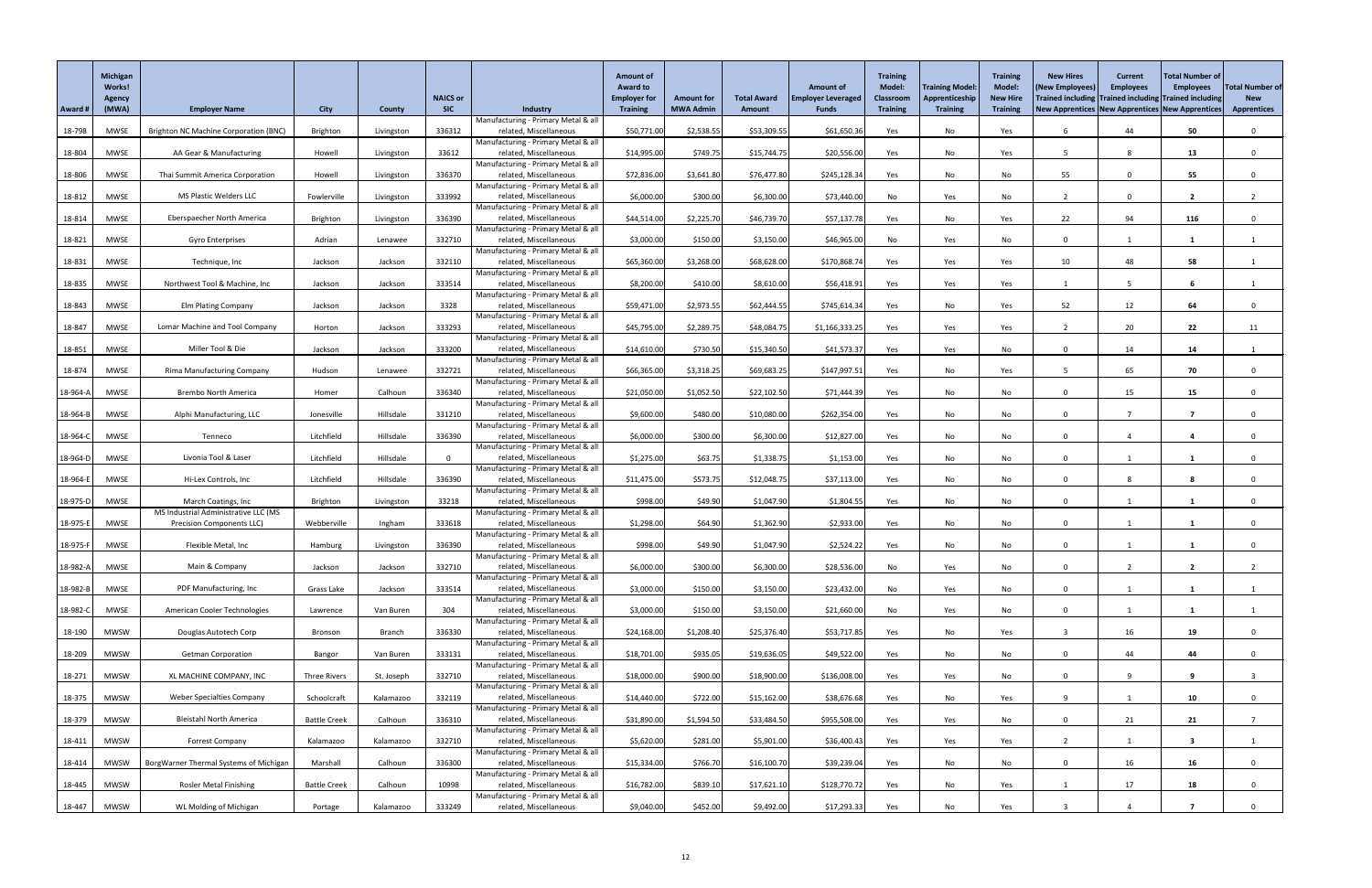|          | <b>Michigan</b><br>Works!<br>Agency |                                                 |                      |                       | <b>NAICS or</b> |                                                               | <b>Amount of</b><br><b>Award to</b><br><b>Employer for</b> | <b>Amount for</b> | <b>Total Award</b> | <b>Amount of</b><br><b>Employer Leveraged</b> | <b>Training</b><br><b>Model:</b><br><b>Classroom</b> | <b>Training Model</b><br>Apprenticeship | <b>Training</b><br>Model:<br><b>New Hire</b> | <b>New Hires</b><br>(New Employees<br>Trained including Trained including Trained including | <b>Current</b><br><b>Employees</b> | <b>Total Number of</b><br><b>Employees</b> | <b>Total Number of</b><br><b>New</b> |
|----------|-------------------------------------|-------------------------------------------------|----------------------|-----------------------|-----------------|---------------------------------------------------------------|------------------------------------------------------------|-------------------|--------------------|-----------------------------------------------|------------------------------------------------------|-----------------------------------------|----------------------------------------------|---------------------------------------------------------------------------------------------|------------------------------------|--------------------------------------------|--------------------------------------|
| Award #  | (MWA)                               | <b>Employer Name</b>                            | <b>City</b>          | <b>County</b>         | <b>SIC</b>      | Industry                                                      | <b>Training</b>                                            | <b>MWA Admin</b>  | <b>Amount</b>      | <b>Funds</b>                                  | <b>Training</b>                                      | <b>Training</b>                         | <b>Training</b>                              | New Apprentices New Apprentices New Apprentices                                             |                                    |                                            | <b>Apprentices</b>                   |
| 18-458   | <b>MWSW</b>                         | Sigma Machine                                   | Kalamazoo            | Kalamazoo             | 331491          | Manufacturing - Primary Metal & all<br>related, Miscellaneous | \$19,255.00                                                | \$962.75          | \$20,217.75        | \$70,782.00                                   | Yes                                                  | Yes                                     | Yes                                          | 10                                                                                          | $\overline{2}$                     | 12                                         |                                      |
|          |                                     |                                                 |                      |                       |                 | Manufacturing - Primary Metal & all                           |                                                            |                   |                    |                                               |                                                      |                                         |                                              |                                                                                             |                                    |                                            |                                      |
| 18-481   | <b>MWSW</b>                         | Isringhausen, Inc                               | Galesburg            | Kalamazoo             | 336360          | related, Miscellaneous<br>Manufacturing - Primary Metal & all | \$7,650.00                                                 | \$382.50          | \$8,032.50         | \$10,285.75                                   | Yes                                                  | No                                      | No                                           | $\Omega$                                                                                    | 11                                 | 11                                         | $\Omega$                             |
| 18-499   | <b>MWSW</b>                         | Armstrong International                         | Three Rivers         | St. Joseph            | 332911          | related, Miscellaneous                                        | \$43,521.00                                                | \$2,176.05        | \$45,697.05        | \$2,782,401.07                                | Yes                                                  | No                                      | Yes                                          |                                                                                             | 91                                 | 92                                         |                                      |
| 18-510   | <b>MWSW</b>                         | <b>Marshall Excelsior</b>                       | Marshall             | Calhoun               | 332900          | Manufacturing - Primary Metal & all<br>related, Miscellaneous | \$6,475.00                                                 | \$323.75          | \$6,798.75         | \$21,362.00                                   | Yes                                                  | No                                      | Yes                                          |                                                                                             |                                    | 6                                          |                                      |
|          |                                     |                                                 |                      |                       |                 | Manufacturing - Primary Metal & all                           |                                                            |                   |                    |                                               |                                                      |                                         |                                              |                                                                                             |                                    |                                            |                                      |
| 18-519   | <b>MWSW</b>                         | <b>Denso Manufacturing</b>                      | <b>Battle Creek</b>  | Calhoun               | 336399          | related, Miscellaneous<br>Manufacturing - Primary Metal & all | \$87,921.00                                                | \$4,396.05        | \$92,317.05        | \$866,990.73                                  | Yes                                                  | Yes                                     | Yes                                          | 30                                                                                          | 48                                 | 78                                         |                                      |
| 18-719   | <b>MWSW</b>                         | II Stanley                                      | <b>Battle Creek</b>  | Calhoun               | 3714            | related, Miscellaneous                                        | \$24,054.00                                                | \$1,202.70        | \$25,256.70        | \$130,939.07                                  | Yes                                                  | No                                      | Yes                                          |                                                                                             | 19                                 | 28                                         |                                      |
| 18-788   | <b>MWSW</b>                         | J & L Mfg                                       | Marshall             | Calhoun               | 332999          | Manufacturing - Primary Metal & all<br>related, Miscellaneous | \$8,571.00                                                 | \$428.55          | \$8,999.55         | \$21,562.80                                   | Yes                                                  | No                                      | No                                           | $\Omega$                                                                                    |                                    | 7                                          | $\Omega$                             |
|          |                                     |                                                 |                      |                       |                 | Manufacturing - Primary Metal & all                           |                                                            |                   |                    |                                               |                                                      |                                         |                                              |                                                                                             |                                    |                                            |                                      |
| 18-959B  | <b>MWSW</b>                         | Maddox Industries, Inc                          | Bronson              | <b>Branch</b>         | 333514          | related, Miscellaneous<br>Manufacturing - Primary Metal & all | \$1,500.00                                                 | \$75.00           | \$1,575.00         | \$3,470.00                                    | Yes                                                  | No                                      | No                                           | $\Omega$                                                                                    |                                    |                                            |                                      |
| 18-959C  | <b>MWSW</b>                         | Plas-Tech Mold & Design, Inc                    | Plainwell            | Allegan               | 333511          | related, Miscellaneous                                        | \$1,645.00                                                 | \$82.25           | \$1,727.25         | \$2,053.00                                    | Yes                                                  | No                                      | No                                           | $\Omega$                                                                                    |                                    | $\overline{2}$                             | $\Omega$                             |
| 18-959-D | <b>MWSW</b>                         | Travis Creek Tooling, Inc                       | Plainwell            | Allegan               | 333511          | Manufacturing - Primary Metal & all<br>related, Miscellaneous | \$4,500.00                                                 | \$225.00          | \$4,725.00         | \$34,230.00                                   | Yes                                                  | No                                      | No                                           | $\Omega$                                                                                    | ્ર                                 | $\overline{\mathbf{3}}$                    |                                      |
|          |                                     |                                                 |                      |                       |                 | Manufacturing - Primary Metal & all                           |                                                            |                   |                    |                                               |                                                      |                                         |                                              |                                                                                             |                                    |                                            |                                      |
| 18-959-B | <b>MWSW</b>                         | Dura Mold Inc                                   | Stevensville         | Berrien               | 333511          | related, Miscellaneous<br>Manufacturing - Primary Metal & all | \$2,820.00                                                 | \$141.00          | \$2,961.00         | \$8,400.00                                    | Yes                                                  | No                                      | No                                           | $\mathbf 0$                                                                                 |                                    |                                            |                                      |
| 18-959-C | <b>MWSW</b>                         | S&K Tool & Die Co., Inc                         | Portage              | Kalamazoo             | 333511          | related, Miscellaneous                                        | \$7,140.00                                                 | \$357.00          | \$7,497.00         | \$8,608.51                                    | Yes                                                  | No                                      | No                                           | $\Omega$                                                                                    |                                    | 9                                          | $\Omega$                             |
| 18-252   | <b>NE</b>                           | Link Industries                                 | Indian River         | Cheboygan             | 333517          | Manufacturing - Primary Metal & all<br>related, Miscellaneous | \$18,050.00                                                | \$902.50          | \$18,952.50        | \$67,217.63                                   | Yes                                                  | No                                      | No                                           | $\Omega$                                                                                    | 13                                 | 13                                         |                                      |
|          |                                     |                                                 |                      |                       |                 | Manufacturing - Primary Metal & all                           |                                                            |                   |                    |                                               |                                                      |                                         |                                              |                                                                                             |                                    |                                            |                                      |
| 18-405   | <b>NE</b>                           | IMM                                             | Grayling             | Crawford              | 3441            | related, Miscellaneous<br>Manufacturing - Primary Metal & all | \$12,750.00                                                | \$637.50          | \$13,387.50        | \$16,981.45                                   | Yes                                                  | No                                      | Yes                                          | - 2                                                                                         | 18                                 | 20                                         |                                      |
| 18-958-0 | NE                                  | Metalfab                                        | Mio                  | Oscoda                | 332312          | related, Miscellaneous                                        | \$6,000.00                                                 | \$300.00          | \$6,300.00         | \$5,173.00                                    | Yes                                                  | No                                      | No                                           | $\Omega$                                                                                    |                                    |                                            |                                      |
| 18-977-  | <b>NE</b>                           | Airway Automotive                               | Grayling             | Crawford              | 33249           | Manufacturing - Primary Metal & all<br>related, Miscellaneous | \$400.00                                                   | \$20.00           | \$420.00           | \$476.00                                      | Yes                                                  | No                                      | No                                           | $\Omega$                                                                                    |                                    | $\mathbf{2}$                               |                                      |
|          |                                     |                                                 |                      |                       |                 | Manufacturing - Primary Metal & all                           |                                                            |                   |                    |                                               |                                                      |                                         |                                              |                                                                                             |                                    |                                            |                                      |
| 18-277   | <b>NW</b>                           | <b>DCL</b>                                      | Charlevoix           | Charlevoix            | 333131          | related, Miscellaneous<br>Manufacturing - Primary Metal & all | \$1,500.00                                                 | \$75.00           | \$1,575.00         | \$5,982.00                                    | Yes                                                  | No                                      | No                                           | $\Omega$                                                                                    |                                    |                                            |                                      |
| 18-284   | <b>NW</b>                           | <b>AAR Mobility Systems</b>                     | Cadillac             | Wexford               | 332439          | related, Miscellaneous                                        | \$14,223.00                                                | \$711.15          | \$14,934.15        | \$109,744.00                                  | Yes                                                  | No                                      | Yes                                          |                                                                                             | 30 <sup>°</sup>                    | 31                                         |                                      |
| 18-286   | <b>NW</b>                           | <b>B&amp;P Manufacturing</b>                    | Cadillac             | Wexford               | 332999          | Manufacturing - Primary Metal & all<br>related, Miscellaneous | \$10,500.00                                                | \$525.00          | \$11,025.00        | \$15,100.79                                   | Yes                                                  | No                                      | Yes                                          | $\Omega$                                                                                    | 24                                 | 24                                         |                                      |
|          |                                     |                                                 |                      |                       |                 | Manufacturing - Primary Metal & all                           |                                                            |                   |                    |                                               |                                                      |                                         |                                              |                                                                                             |                                    |                                            |                                      |
| 18-290   | <b>NW</b>                           | Petoskey Plastics                               | Petoskey             | Emmet                 | 332710          | related, Miscellaneous<br>Manufacturing - Primary Metal & all | \$31,970.00                                                | \$1,598.50        | \$33,568.50        | \$705,428.92                                  | Yes                                                  | No                                      | Yes                                          |                                                                                             | 23                                 | 24                                         |                                      |
| 18-293   | <b>NW</b>                           | Rec Boat Holdings                               | Cadillac             | Wexford               | 336612          | related, Miscellaneous                                        | \$80,835.00                                                | \$4,041.75        | \$84,876.75        | \$262,237.73                                  | Yes                                                  | Yes                                     | Yes                                          | 35                                                                                          | 57                                 | 92                                         |                                      |
| 18-295   | <b>NW</b>                           | <b>FIAMM Technologies LLC</b>                   | Cadillac             | Wexford               | 33299           | Manufacturing - Primary Metal & all<br>related, Miscellaneous | \$34,545.00                                                | \$1,727.25        | \$36,272.25        | \$181,160.51                                  | Yes                                                  | Yes                                     | No                                           |                                                                                             | 34                                 | 35                                         |                                      |
|          |                                     |                                                 |                      |                       |                 | Manufacturing - Primary Metal & all                           |                                                            |                   |                    |                                               |                                                      |                                         |                                              |                                                                                             |                                    |                                            |                                      |
| 18-299   | <b>NW</b>                           | Century Sun                                     | <b>Traverse City</b> | <b>Grand Traverse</b> | 332811          | related, Miscellaneous<br>Manufacturing - Primary Metal & all | \$130,000.00                                               | \$6,500.00        | \$136,500.00       | \$399,650.25                                  | Yes                                                  | No                                      | Yes                                          |                                                                                             | 107                                | 108                                        |                                      |
| 18-300   | <b>NW</b>                           | Master Craft Extrusion Tools,                   | Northport            | Leelanau              | 333514          | related, Miscellaneous                                        | \$2,800.00                                                 | \$140.00          | \$2,940.00         | \$5,496.00                                    | Yes                                                  | No                                      | No                                           | $\Omega$                                                                                    | $\mathcal{D}$                      | $\overline{2}$                             | $\Omega$                             |
| 18-304   | <b>NW</b>                           | (Sabertooth Enterprises DBA) Billsby<br>Lumber  | <b>Traverse City</b> | <b>Grand Traverse</b> | 3399            | Manufacturing - Primary Metal & all<br>related, Miscellaneous | \$14,201.00                                                | \$710.05          | \$14,911.05        | \$43,412.23                                   | Yes                                                  | No                                      | No                                           |                                                                                             | 12                                 | 12                                         |                                      |
|          |                                     |                                                 |                      |                       |                 | Manufacturing - Primary Metal & all                           |                                                            |                   |                    |                                               |                                                      |                                         |                                              |                                                                                             |                                    |                                            |                                      |
| 18-305   | <b>NW</b>                           | Leelanau Industries                             | <b>Traverse City</b> | <b>Grand Traverse</b> | 332710          | related, Miscellaneous<br>Manufacturing - Primary Metal & all | \$6,600.00                                                 | \$330.00          | \$6,930.00         | \$14,465.00                                   | Yes                                                  | No                                      | No                                           | $\Omega$                                                                                    |                                    | 5                                          |                                      |
| 18-306   | <b>NW</b>                           | Lear Corporation                                | <b>Traverse City</b> | <b>Grand Traverse</b> | 335931          | related, Miscellaneous                                        | \$9,221.00                                                 | \$461.05          | \$9,682.05         | \$215,346.85                                  | Yes                                                  | Yes                                     | No                                           | $\mathcal{D}$                                                                               | $\mathbf{3}$                       | $5^{\circ}$                                |                                      |
| 18-307   | <b>NW</b>                           | EJ                                              | East Jordan          | Charlevoix            | 331111          | Manufacturing - Primary Metal & all<br>related, Miscellaneous | \$42,934.00                                                | \$2,146.70        | \$45,080.70        | \$4,202,908.84                                | Yes                                                  | No                                      | Yes                                          |                                                                                             | 26                                 | 32                                         | $\Omega$                             |
|          |                                     |                                                 |                      |                       |                 | Manufacturing - Primary Metal & all                           |                                                            |                   |                    |                                               |                                                      |                                         |                                              |                                                                                             |                                    |                                            |                                      |
| 18-308   | <b>NW</b>                           | <b>Cone Drive Operations</b>                    | <b>Traverse City</b> | <b>Grand Traverse</b> | 333612          | related, Miscellaneous<br>Manufacturing - Primary Metal & all | \$67,514.00                                                | \$3,375.70        | \$70,889.70        | \$397,163.79                                  | Yes                                                  | No                                      | No                                           |                                                                                             | 69                                 | 69                                         |                                      |
| 18-330   | <b>NW</b>                           | <b>Precision Edge Surgical Products Company</b> | <b>Boyne City</b>    | Charlevoix            | 339112          | related, Miscellaneous<br>Manufacturing - Primary Metal & all | \$11,157.00                                                | \$557.85          | \$11,714.85        | \$72,384.00                                   | Yes                                                  | Yes                                     | No                                           | 0                                                                                           |                                    | $\overline{7}$                             |                                      |
| 18-331   | <b>NW</b>                           | Wojan Window & Door Corp.                       | Charlevoix           | Charlevoix            | 332321          | related, Miscellaneous                                        | \$31,330.00                                                | \$1,566.50        | \$32,896.50        | \$607,918.48                                  | Yes                                                  | No                                      | No                                           | $\Omega$                                                                                    | 46                                 | 46                                         | $\mathbf{0}$                         |
| 18-335   | <b>NW</b>                           | <b>Bay Motor Products</b>                       | Traverse City        | <b>Grand Traverse</b> | 335312          | Manufacturing - Primary Metal & all<br>related, Miscellaneous | \$10,125.00                                                | \$506.25          | \$10,631.25        | \$16,616.81                                   | Yes                                                  | No                                      | No                                           |                                                                                             |                                    | 8                                          |                                      |
|          |                                     |                                                 |                      |                       |                 |                                                               |                                                            |                   |                    |                                               |                                                      |                                         |                                              |                                                                                             |                                    |                                            |                                      |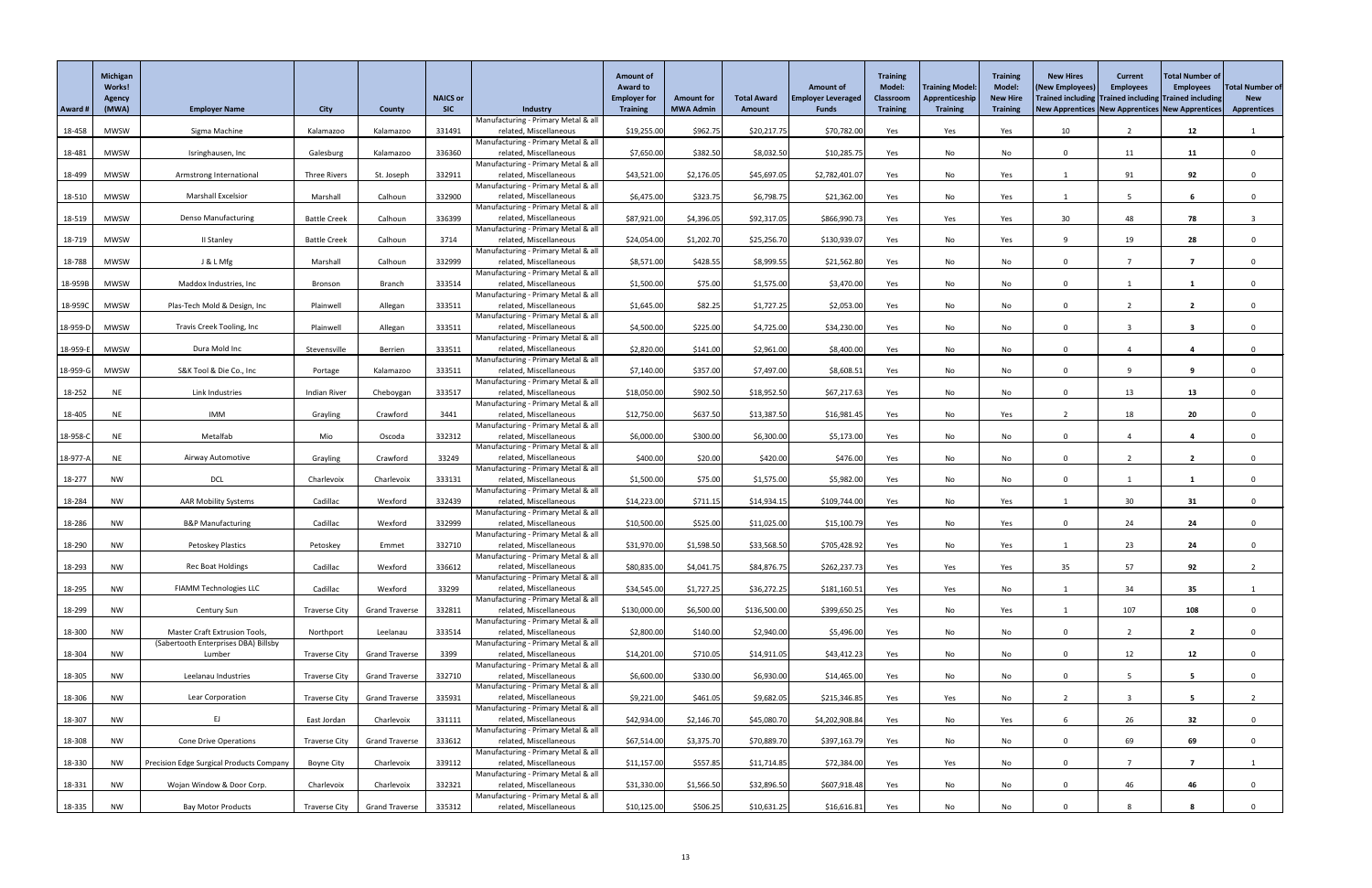|          | <b>Michigan</b><br><b>Works!</b><br>Agency |                                                                    |                         |                       | <b>NAICS or</b> |                                                               | <b>Amount of</b><br><b>Award to</b><br><b>Employer for</b> | <b>Amount for</b> | <b>Total Award</b> | <b>Amount of</b><br><b>Employer Leveraged</b> | <b>Training</b><br><b>Model:</b><br><b>Classroom</b> | <b>Training Model</b><br>Apprenticeship | <b>Training</b><br>Model:<br><b>New Hire</b> | <b>New Hires</b><br>(New Employees<br>Trained including Trained including Trained including | <b>Current</b><br><b>Employees</b> | <b>Total Number of</b><br><b>Employees</b> | <b>Total Number of</b><br><b>New</b> |
|----------|--------------------------------------------|--------------------------------------------------------------------|-------------------------|-----------------------|-----------------|---------------------------------------------------------------|------------------------------------------------------------|-------------------|--------------------|-----------------------------------------------|------------------------------------------------------|-----------------------------------------|----------------------------------------------|---------------------------------------------------------------------------------------------|------------------------------------|--------------------------------------------|--------------------------------------|
| Award #  | (MWA)                                      | <b>Employer Name</b>                                               | <b>City</b>             | <b>County</b>         | <b>SIC</b>      | Industry                                                      | <b>Training</b>                                            | <b>MWA Admin</b>  | <b>Amount</b>      | <b>Funds</b>                                  | <b>Training</b>                                      | <b>Training</b>                         | <b>Training</b>                              | New Apprentices   New Apprentices   New Apprentices                                         |                                    |                                            | <b>Apprentices</b>                   |
| 18-336   | <b>NW</b>                                  | <b>Central Industrial Manufacturing</b>                            | <b>Harbor Springs</b>   | Emmet                 | 3336            | Manufacturing - Primary Metal & all<br>related, Miscellaneous | \$2,594.00                                                 | \$129.70          | \$2,723.70         | \$33,323.86                                   | Yes                                                  | No                                      | No                                           | $\Omega$                                                                                    |                                    | $\overline{\mathbf{z}}$                    | $\mathbf{0}$                         |
|          |                                            |                                                                    |                         |                       |                 | Manufacturing - Primary Metal & all                           |                                                            |                   |                    |                                               |                                                      |                                         |                                              |                                                                                             |                                    |                                            |                                      |
| 18-337   | <b>NW</b>                                  | Rexair LLC                                                         | Cadillac                | Wexford               | 335212          | related, Miscellaneous<br>Manufacturing - Primary Metal & all | \$13,295.00                                                | \$664.75          | \$13,959.75        | \$51,961.94                                   | Yes                                                  | No                                      | Yes                                          |                                                                                             | 11                                 | 12                                         |                                      |
| 18-338   | <b>NW</b>                                  | Saber Tool                                                         | Cadillac                | Wexford               | 332710          | related, Miscellaneous                                        | \$3,000.00                                                 | \$150.00          | \$3,150.00         | \$35,064.00                                   | Yes                                                  | No                                      | Yes                                          | $\Omega$                                                                                    |                                    | $\overline{2}$                             |                                      |
|          |                                            |                                                                    |                         |                       |                 | Manufacturing - Primary Metal & all                           |                                                            |                   |                    |                                               |                                                      |                                         |                                              |                                                                                             |                                    |                                            |                                      |
| 18-339   | <b>NW</b>                                  | LexaMar - Magna                                                    | Boyne City              | Charlevoix            | 336390          | related, Miscellaneous<br>Manufacturing - Primary Metal & all | \$18,033.00                                                | \$901.65          | \$18,934.65        | \$45,456.52                                   | Yes                                                  | No                                      | No                                           | $\Omega$                                                                                    | 44                                 | 44                                         |                                      |
| 18-348   | <b>NW</b>                                  | Van Dam Enterprises                                                | <b>Boyne City</b>       | Charlevoix            | 336612          | related, Miscellaneous                                        | \$4,155.00                                                 | \$207.75          | \$4,362.75         | \$23,722.86                                   | Yes                                                  | Yes                                     | No                                           |                                                                                             | $\overline{2}$                     |                                            |                                      |
| 18-351   | <b>NW</b>                                  | Redi-Rock International                                            | Charlevoix              | Charlevoix            | 333511          | Manufacturing - Primary Metal & all<br>related, Miscellaneous | \$17,575.00                                                | \$878.75          | \$18,453.75        | \$24,690.61                                   | Yes                                                  | No                                      | No                                           |                                                                                             | 21                                 | 21                                         |                                      |
|          |                                            |                                                                    |                         |                       |                 | Manufacturing - Primary Metal & all                           |                                                            |                   |                    |                                               |                                                      |                                         |                                              |                                                                                             |                                    |                                            |                                      |
| 18-968-/ | <b>NW</b>                                  | Great Lakes Stainless, Inc                                         | <b>Traverse City</b>    | <b>Grand Traverse</b> | 332312          | related, Miscellaneous<br>Manufacturing - Primary Metal & all | \$6,750.00                                                 | \$337.50          | \$7,087.50         | \$12,191.00                                   | Yes                                                  | No                                      | No                                           | $\Omega$                                                                                    |                                    | 6                                          | $\Omega$                             |
| 18-969-/ | <b>NW</b>                                  | Kalkaska Screw Products, Inc                                       | Kalkaska                | Kalkaska              | 332721          | related, Miscellaneous                                        | \$8,250.00                                                 | \$412.50          | \$8,662.50         | \$50,509.13                                   | Yes                                                  | No                                      | No                                           | $\Omega$                                                                                    |                                    |                                            |                                      |
| 18-970-B | <b>NW</b>                                  | <b>Bay Motor Products</b>                                          | <b>Traverse City</b>    | <b>Grand Traverse</b> | 335312          | Manufacturing - Primary Metal & all<br>related, Miscellaneous | \$2,250.00                                                 | \$112.50          | \$2,362.50         | \$3,004.00                                    | Yes                                                  | No                                      | No                                           | $\Omega$                                                                                    |                                    | $\overline{2}$                             |                                      |
|          |                                            |                                                                    |                         |                       |                 | Manufacturing - Primary Metal & all                           |                                                            |                   |                    |                                               |                                                      |                                         |                                              |                                                                                             |                                    |                                            |                                      |
| 18-971-/ | <b>NW</b>                                  | Hayes Manufacturing, Inc.                                          | Fife Lake               | <b>Grand Traverse</b> | 333613          | related, Miscellaneous<br>Manufacturing - Primary Metal & all | \$10,500.00                                                | \$525.00          | \$11,025.00        | \$38,168.67                                   | Yes                                                  | No                                      | No                                           | $\Omega$                                                                                    | $\Omega$                           | 9                                          |                                      |
| 18-971-  | <b>NW</b>                                  | Great Lakes Trim                                                   | Williamsburg            | <b>Grand Traverse</b> | 336360          | related, Miscellaneous                                        | \$3,750.00                                                 | \$187.50          | \$3,937.50         | \$384,350.00                                  | Yes                                                  | No                                      | No                                           | 0                                                                                           |                                    | 3                                          |                                      |
| 18-22    | Oakland                                    | 3 Dimensional Services                                             | Rochester Hills         | Oakland               | 336992          | Manufacturing - Primary Metal & all<br>related, Miscellaneous | \$15,080.00                                                | \$754.00          | \$15,834.00        | \$43,260.00                                   | Yes                                                  | No                                      | No                                           | $\Omega$                                                                                    | 19                                 | 19                                         | $\Omega$                             |
|          |                                            |                                                                    |                         |                       |                 | Manufacturing - Primary Metal & all                           |                                                            |                   |                    |                                               |                                                      |                                         |                                              |                                                                                             |                                    |                                            |                                      |
| 18-24    | Oakland                                    | <b>Urgent Design and Manufacturing</b>                             | Lapeer                  | Lapeer                | 336992          | related, Miscellaneous<br>Manufacturing - Primary Metal & all | \$24,600.00                                                | \$1,230.00        | \$25,830.00        | \$34,498.00                                   | Yes                                                  | No                                      | No                                           |                                                                                             | 28                                 | 28                                         |                                      |
| 18-40    | Oakland                                    | Durr Systems, Inc.                                                 | Southfield              | Oakland               | 333298          | related, Miscellaneous                                        | \$8,923.00                                                 | \$446.15          | \$9,369.15         | \$17,556.00                                   | Yes                                                  | No                                      | No                                           | $\Omega$                                                                                    |                                    | 8                                          |                                      |
| 18-46    | Oakland                                    | FCA US LLC                                                         | Auburn Hills            | Oakland               | 336111          | Manufacturing - Primary Metal & all<br>related, Miscellaneous | \$202,284.00                                               | \$10,114.20       | \$212,398.20       | \$382,639.00                                  | Yes                                                  | No                                      | No                                           | $\Omega$                                                                                    | 178                                | 178                                        |                                      |
|          |                                            |                                                                    |                         |                       |                 | Manufacturing - Primary Metal & all                           |                                                            |                   |                    |                                               |                                                      |                                         |                                              |                                                                                             |                                    |                                            |                                      |
| 18-55    | Oakland                                    | Chassix, Inc.                                                      | Southfield              | Oakland               | 336330          | related, Miscellaneous<br>Manufacturing - Primary Metal & all | \$12,000.00                                                | \$600.00          | \$12,600.00        | \$25,651.00                                   | Yes                                                  | No                                      | No                                           | $\Omega$                                                                                    |                                    | 8                                          |                                      |
| 18-61    | Oakland                                    | Lear Corporation - Rochester Hills                                 | <b>Rochester Hills</b>  | Oakland               | 336390          | related, Miscellaneous                                        | \$20,865.00                                                | \$1,043.25        | \$21,908.25        | \$50,444.92                                   | Yes                                                  | No                                      | No                                           |                                                                                             | 19                                 | 19                                         |                                      |
|          |                                            |                                                                    |                         |                       |                 | Manufacturing - Primary Metal & all                           |                                                            |                   |                    |                                               |                                                      |                                         |                                              |                                                                                             |                                    |                                            |                                      |
| 18-62    | Oakland                                    | Welding Technology Corp.<br>Cadillac Products Automotive Company - | <b>Farmington Hills</b> | Oakland               | 333992          | related, Miscellaneous<br>Manufacturing - Primary Metal & all | \$11,695.00                                                | \$584.75          | \$12,279.75        | \$24,074.00                                   | Yes                                                  | No                                      | No                                           | $\Omega$                                                                                    | 10 <sup>°</sup>                    | 10                                         |                                      |
| 18-64    | Oakland                                    | <b>Troy Plant</b>                                                  | Troy                    | Oakland               | 371433          | related, Miscellaneous                                        | \$9,295.00                                                 | \$464.75          | \$9,759.75         | \$29,092.51                                   | Yes                                                  | No                                      | No                                           | $\Omega$                                                                                    |                                    | 7                                          |                                      |
| 18-69    | Oakland                                    | Fufikura Automotive America, LLC                                   | <b>Farmington Hills</b> | Oakland               | 336320          | Manufacturing - Primary Metal & all<br>related, Miscellaneous | \$9,000.00                                                 | \$450.00          | \$9,450.00         | \$16,828.00                                   | Yes                                                  | No                                      | No                                           | $\Omega$                                                                                    |                                    | 6                                          |                                      |
|          |                                            |                                                                    |                         |                       |                 | Manufacturing - Primary Metal & all                           |                                                            |                   |                    |                                               |                                                      |                                         |                                              |                                                                                             |                                    |                                            |                                      |
| 18-71    | Oakland                                    | LGE VC Business Center, N.A. - Hazel Park                          | <b>Hazel Park</b>       | Oakland               | 336390          | related, Miscellaneous<br>Manufacturing - Primary Metal & all | \$70,000.00                                                | \$3,500.00        | \$73,500.00        | \$706,376.00                                  | No                                                   | No                                      | Yes                                          | 70                                                                                          |                                    | 70                                         |                                      |
| 18-128   | Oakland                                    | <b>Becker Orthopedic</b>                                           | Troy                    | Oakland               | 339113          | related, Miscellaneous                                        | \$24,327.00                                                | \$1,216.35        | \$25,543.35        | \$54,923.00                                   | Yes                                                  | No                                      | Yes                                          |                                                                                             | 22                                 | 23                                         |                                      |
| 18-139   | Oakland                                    | A Raymond Tinnerman Automotive, Inc.                               | Rochester Hills         | Oakland               | 33636           | Manufacturing - Primary Metal & all<br>related, Miscellaneous | \$45,340.00                                                | \$2,267.00        | \$47,607.00        | \$143,121.15                                  | Yes                                                  | No                                      | No                                           | $\mathbf{0}$                                                                                | 37                                 | 37                                         |                                      |
|          |                                            |                                                                    |                         |                       |                 | Manufacturing - Primary Metal & all                           |                                                            |                   |                    |                                               |                                                      |                                         |                                              |                                                                                             | $\overline{2}$                     |                                            |                                      |
| 18-140   | Oakland                                    | T A Systems, Inc                                                   | Rochester Hills         | Oakland               | 333999          | related, Miscellaneous<br>Manufacturing - Primary Metal & all | \$11,060.00                                                | \$553.00          | \$11,613.00        | \$20,001.00                                   | Yes                                                  | No                                      | Yes                                          |                                                                                             |                                    | 8                                          | $\Omega$                             |
| 18-197   | Oakland                                    | <b>Equitable Engineering Company</b>                               | Troy                    | Oakland               | 336412          | related, Miscellaneous                                        | \$5,595.00                                                 | \$279.75          | \$5,874.75         | \$50,584.48                                   | Yes                                                  | No                                      | No                                           |                                                                                             |                                    |                                            |                                      |
| 18-198   | Oakland                                    | Gables Services dba GABLETEK                                       | Troy                    | Oakland               | 7378            | Manufacturing - Primary Metal & all<br>related, Miscellaneous | \$12,968.00                                                | \$648.40          | \$13,616.40        | \$19,359.20                                   | Yes                                                  | No                                      | Yes                                          |                                                                                             |                                    | 9                                          |                                      |
|          |                                            |                                                                    |                         |                       |                 | Manufacturing - Primary Metal & all                           |                                                            |                   |                    |                                               |                                                      |                                         |                                              |                                                                                             |                                    |                                            |                                      |
| 18-201   | Oakland                                    | LGE VC Business Center N.A.- Troy                                  | Troy                    | Oakland               | 336390          | related, Miscellaneous<br>Manufacturing - Primary Metal & all | \$37,500.00                                                | \$1,875.00        | \$39,375.00        | \$96,900.00                                   | No                                                   | No                                      | Yes                                          | 25                                                                                          | $\Omega$                           | 25                                         |                                      |
| 18-203   | Oakland                                    | <b>Maple Mold Technologies</b>                                     | Auburn Hills            | Oakland               | 333514          | related, Miscellaneous                                        | \$5,850.00                                                 | \$292.50          | \$6,142.50         | \$4,945.20                                    | Yes                                                  | No                                      | No                                           | $\mathbf{0}$                                                                                |                                    | 8                                          |                                      |
| 18-372   | Oakland                                    | Rayconnect                                                         | Rochester Hills         | Oakland               | 336390          | Manufacturing - Primary Metal & all<br>related, Miscellaneous | \$23,140.00                                                | \$1,157.00        | \$24,297.00        | \$23,702.97                                   | Yes                                                  | No                                      | Yes                                          | 15                                                                                          |                                    | 18                                         |                                      |
|          |                                            |                                                                    |                         |                       |                 | Manufacturing - Primary Metal & all                           |                                                            |                   |                    |                                               |                                                      |                                         |                                              |                                                                                             |                                    |                                            |                                      |
| 18-415   | Oakland                                    | Comau                                                              | Southfield              | Oakland               | 333249          | related, Miscellaneous<br>Manufacturing - Primary Metal & all | \$75,730.00                                                | \$3,786.50        | \$79,516.50        | \$203,382.35                                  | Yes                                                  | No                                      | No                                           | $\Omega$                                                                                    | 51                                 | 51                                         | $\mathbf 0$                          |
| 18-430   | Oakland                                    | <b>Orion Measurement Solutions</b>                                 | Auburn Hills            | Oakland               | 334515          | related, Miscellaneous                                        | \$3,166.00                                                 | \$158.30          | \$3,324.30         | \$8,517.24                                    | Yes                                                  | No                                      | No                                           | $\Omega$                                                                                    | $\overline{3}$                     | $\overline{\mathbf{3}}$                    | $\Omega$                             |
| 18-489   | Oakland                                    | <b>Shannon Precicion Fastener LLC</b>                              | Auburn Hills            | Oakland               | 339900          | Manufacturing - Primary Metal & all<br>related, Miscellaneous | \$3,588.00                                                 | \$179.40          | \$3,767.40         | \$17,929.00                                   | Yes                                                  | No                                      | No                                           |                                                                                             |                                    | 3                                          |                                      |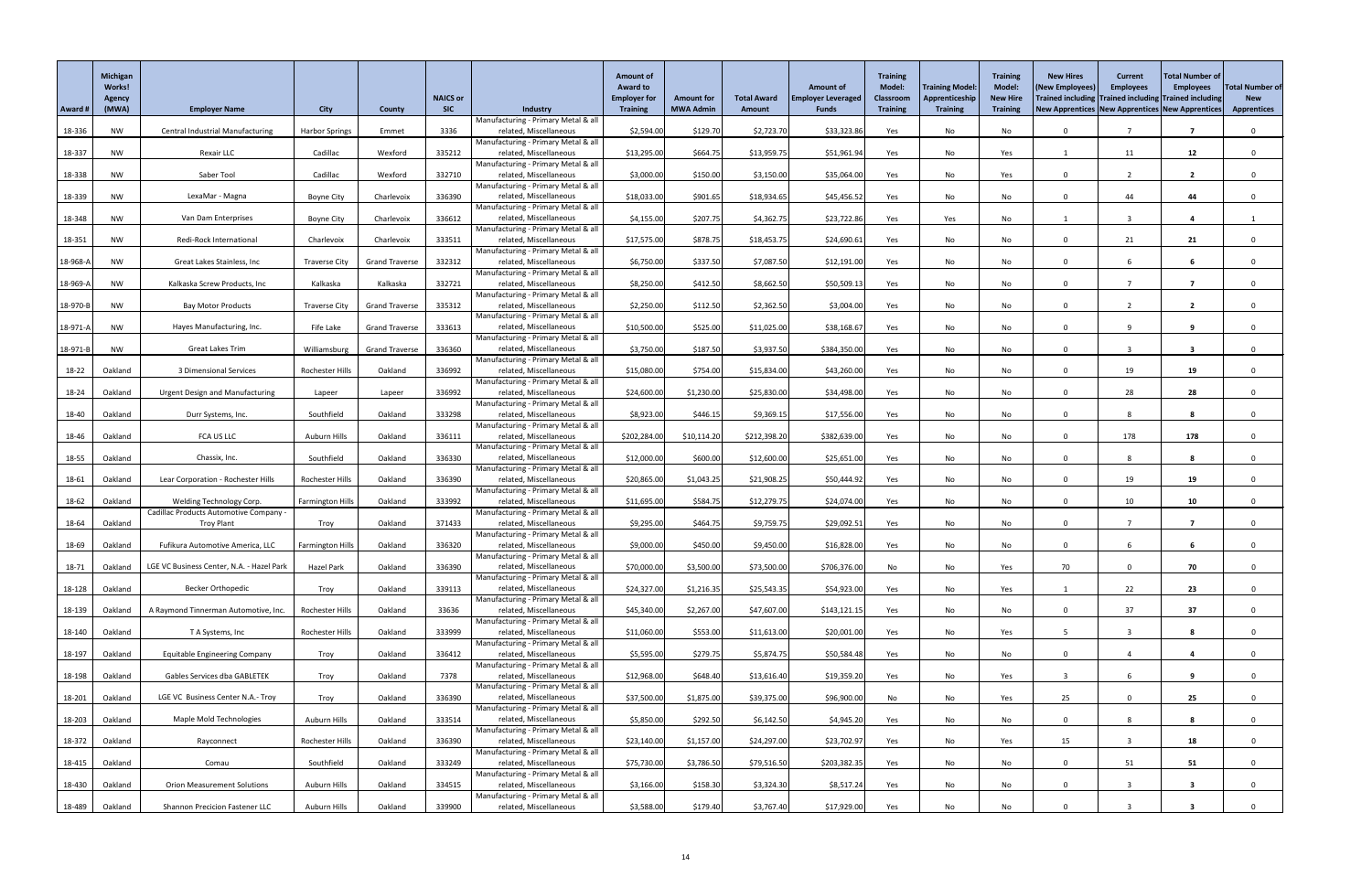|                | <b>Michigan</b><br>Works!<br>Agency |                                                     |                         |               | <b>NAICS or</b> |                                                               | <b>Amount of</b><br><b>Award to</b><br><b>Employer for</b> | <b>Amount for</b> | <b>Total Award</b> | <b>Amount of</b><br><b>Employer Leveraged</b> | <b>Training</b><br><b>Model:</b><br><b>Classroom</b> | <b>Training Model</b><br>Apprenticeship | <b>Training</b><br>Model:<br><b>New Hire</b> | <b>New Hires</b><br>(New Employees<br>Trained including Trained including Trained including | <b>Current</b><br><b>Employees</b> | <b>Total Number of</b><br><b>Employees</b> | <b>Total Number of</b><br><b>New</b> |
|----------------|-------------------------------------|-----------------------------------------------------|-------------------------|---------------|-----------------|---------------------------------------------------------------|------------------------------------------------------------|-------------------|--------------------|-----------------------------------------------|------------------------------------------------------|-----------------------------------------|----------------------------------------------|---------------------------------------------------------------------------------------------|------------------------------------|--------------------------------------------|--------------------------------------|
| Award #        | (MWA)                               | <b>Employer Name</b>                                | <b>City</b>             | <b>County</b> | <b>SIC</b>      | Industry                                                      | <b>Training</b>                                            | <b>MWA Admin</b>  | <b>Amount</b>      | <b>Funds</b>                                  | <b>Training</b>                                      | <b>Training</b>                         | <b>Training</b>                              | New Apprentices   New Apprentices   New Apprentices                                         |                                    |                                            | <b>Apprentices</b>                   |
| 18-494         | Oakland                             | <b>Shannon Precicion Fastener LLC</b>               | <b>Madison Heights</b>  | Oakland       | 339900          | Manufacturing - Primary Metal & all<br>related, Miscellaneous | \$11,200.00                                                | \$560.00          | \$11,760.00        | \$21,440.00                                   | Yes                                                  | No                                      | No                                           | $\mathbf{0}$                                                                                | 12                                 | 12                                         | $\mathbf 0$                          |
| 18-497         | Oakland                             | Shannon Precicion Fastener LLC                      | <b>Madison Heights</b>  | Oakland       | 339900          | Manufacturing - Primary Metal & all<br>related, Miscellaneous | \$7,088.00                                                 | \$354.40          | \$7,442.40         | \$27,299.00                                   | Yes                                                  | No                                      | No                                           | $\Omega$                                                                                    | 12                                 | 12                                         |                                      |
| 18-502         | Oakland                             | BorgWarner Livonia                                  | Livonia                 | Wayne         | 336350          | Manufacturing - Primary Metal & all<br>related, Miscellaneous | \$16,000.00                                                | \$800.00          | \$16,800.00        | \$137,063.11                                  | Yes                                                  | No                                      | No                                           | $\Omega$                                                                                    | 12                                 | 12                                         |                                      |
|                |                                     |                                                     |                         |               |                 | Manufacturing - Primary Metal & all                           |                                                            |                   |                    |                                               |                                                      |                                         |                                              |                                                                                             |                                    |                                            |                                      |
| 18-508         | Oakland                             | BorgWarner Auburn Hills                             | Auburn Hills            | Oakland       | 336350          | related, Miscellaneous<br>Manufacturing - Primary Metal & all | \$185,165.00                                               | \$9,258.25        | \$194,423.25       | \$714,959.04                                  | Yes                                                  | No                                      | Yes                                          | 39                                                                                          | 109                                | 148                                        |                                      |
| 18-514         | Oakland                             | Irvin Automotive Products                           | Pontiac                 | Oakland       | 336360          | related, Miscellaneous                                        | \$3,796.00                                                 | \$189.80          | \$3,985.80         | \$15,858.00                                   | Yes                                                  | No                                      | No                                           | $\Omega$                                                                                    |                                    | 5                                          |                                      |
| 18-521         | Oakland                             | Vehma International - Magma                         | Troy                    | Oakland       | 36370           | Manufacturing - Primary Metal & all<br>related, Miscellaneous | \$3,000.00                                                 | \$150.00          | \$3,150.00         | \$127,158.00                                  | Yes                                                  | No                                      | No                                           | $\Omega$                                                                                    |                                    |                                            |                                      |
|                |                                     |                                                     |                         |               |                 | Manufacturing - Primary Metal & all                           |                                                            |                   |                    |                                               |                                                      |                                         |                                              |                                                                                             |                                    |                                            |                                      |
| 18-524         | Oakland                             | PK Fabricating Inc                                  | Ferndale                | Oakland       | 3329            | related, Miscellaneous<br>Manufacturing - Primary Metal & all | \$3,000.00                                                 | \$150.00          | \$3,150.00         | \$3,916.00                                    | Yes                                                  | No                                      | No                                           | $\Omega$                                                                                    |                                    | $\overline{2}$                             | $\Omega$                             |
| 18-525         | Oakland                             | Valeo America-Auburn Hills                          | Auburn Hills            | Oakland       | 336300          | related, Miscellaneous                                        | \$9,000.00                                                 | \$450.00          | \$9,450.00         | \$19,170.00                                   | No                                                   | No                                      | Yes                                          |                                                                                             |                                    | 6                                          |                                      |
| 18-526         | Oakland                             | Valeo America-Troy                                  | Troy                    | Oakland       | 336300          | Manufacturing - Primary Metal & all<br>related, Miscellaneous | \$56,957.00                                                | \$2,847.85        | \$59,804.85        | \$125,776.15                                  | No                                                   | No                                      | Yes                                          | 40                                                                                          | $\Omega$                           | 40                                         | $\mathbf{0}$                         |
|                |                                     |                                                     |                         |               |                 | Manufacturing - Primary Metal & all                           |                                                            |                   |                    |                                               |                                                      |                                         |                                              |                                                                                             |                                    |                                            |                                      |
| 18-538         | Oakland                             | <b>Marquardt Switches</b>                           | Rochester Hills         | Oakland       | 333514          | related, Miscellaneous<br>Manufacturing - Primary Metal & all | \$28,240.00                                                | \$1,412.00        | \$29,652.00        | \$36,209.38                                   | Yes                                                  | No                                      | Yes                                          | 10                                                                                          | $\mathbf{Q}$                       | 19                                         | $\Omega$                             |
| 18-542         | Oakland                             | Preh                                                | Novi                    | Oakland       | 336320          | related, Miscellaneous                                        | \$42,900.00                                                | \$2,145.00        | \$45,045.00        | \$69,130.01                                   | Yes                                                  | $\mathsf{No}$                           | No                                           | $\mathbf 0$                                                                                 | 29                                 | 29                                         | $\Omega$                             |
| 18-547         | Oakland                             | Richard Tool & Die                                  | New Hudson              | Oakland       | 333514          | Manufacturing - Primary Metal & all<br>related, Miscellaneous | \$13,500.00                                                | \$675.00          | \$14,175.00        | \$42,487.58                                   | Yes                                                  | Yes                                     | No                                           | $\Omega$                                                                                    | 10                                 | 10                                         |                                      |
|                |                                     |                                                     |                         |               |                 | Manufacturing - Primary Metal & all                           |                                                            |                   |                    |                                               |                                                      |                                         |                                              |                                                                                             |                                    |                                            |                                      |
| 18-549         | Oakland                             | Trijicon                                            | Wixom                   | Oakland       | 333314          | related, Miscellaneous<br>Manufacturing - Primary Metal & all | \$31,892.00                                                | \$1,594.60        | \$33,486.60        | \$97,201.82                                   | Yes                                                  | Yes                                     | No                                           |                                                                                             | 51                                 | 51                                         |                                      |
| 18-554         | Oakland                             | NOG Heller                                          | Milford                 | Oakland       | 332721          | related, Miscellaneous                                        | \$7,835.00                                                 | \$391.75          | \$8,226.75         | \$119,713.00                                  | Yes                                                  | No                                      | No                                           | $\Omega$                                                                                    |                                    | 8                                          |                                      |
| 18-558         | Oakland                             | <b>Automation &amp; Modular Componets</b>           | Davisburg               | Oakland       | 333922          | Manufacturing - Primary Metal & all<br>related, Miscellaneous | \$16,802.00                                                | \$840.10          | \$17,642.10        | \$173,442.00                                  | Yes                                                  | No                                      | No                                           | $\Omega$                                                                                    | 17                                 | 17                                         |                                      |
|                |                                     |                                                     |                         |               |                 | Manufacturing - Primary Metal & all                           |                                                            |                   |                    |                                               |                                                      |                                         |                                              |                                                                                             |                                    |                                            |                                      |
| 18-562         | Oakland                             | Mando Ameirca C                                     | Novi                    | Oakland       | 336320          | related, Miscellaneous<br>Manufacturing - Primary Metal & all | \$28,923.00                                                | \$1,446.15        | \$30,369.15        | \$139,662.93                                  | Yes                                                  | No                                      | No                                           | $\Omega$                                                                                    | 52                                 | 52                                         |                                      |
| 18-565         | Oakland                             | Marada Industries - Magna                           | New Hudson              | Oakland       | 336370          | related, Miscellaneous<br>Manufacturing - Primary Metal & all | \$51,163.00                                                | \$2,558.15        | \$53,721.15        | \$140,586.95                                  | Yes                                                  | No                                      | Yes                                          | 47                                                                                          | 11                                 | 58                                         |                                      |
| 18-634         | Oakland                             | Ushin America, Inc                                  | Novi                    | Oakland       | 335999          | related, Miscellaneous                                        | \$1,500.00                                                 | \$75.00           | \$1,575.00         | \$6,573.00                                    | Yes                                                  | No                                      | No                                           | $\Omega$                                                                                    |                                    |                                            |                                      |
| 18-644         | Oakland                             | Cadillac Products Automotive Company -<br>Roseville | Roseville               | Macomb        | 371433          | Manufacturing - Primary Metal & all<br>related, Miscellaneous | \$16,620.00                                                | \$831.00          | \$17,451.00        | \$45,204.00                                   | Yes                                                  | No                                      | No                                           | $\Omega$                                                                                    | 15                                 | 15 <sub>1</sub>                            |                                      |
|                |                                     | Cadillac Products Automotive Company -              |                         |               |                 | Manufacturing - Primary Metal & all                           |                                                            |                   |                    |                                               |                                                      |                                         |                                              |                                                                                             |                                    |                                            |                                      |
| 18-660         | Oakland                             | HQ                                                  | Troy                    | Oakland       | 37143           | related, Miscellaneous<br>Manufacturing - Primary Metal & all | \$4,500.00                                                 | \$225.00          | \$4,725.00         | \$11,439.00                                   | Yes                                                  | No                                      | No                                           | $\Omega$                                                                                    |                                    | 3                                          |                                      |
| 18-235         | Region 7B                           | Ossineke Industries                                 | Ossineke                | Alpena        | 333515          | related, Miscellaneous                                        | \$1,500.00                                                 | \$75.00           | \$1,575.00         | \$5,515.32                                    | Yes                                                  | No                                      | No                                           | $\Omega$                                                                                    |                                    |                                            |                                      |
| $18-243$       | Region 7B                           | Northern Tool                                       | <b>Farmington Hills</b> | Oakland       | 333515          | Manufacturing - Primary Metal & all<br>related, Miscellaneous | \$3,000.00                                                 | \$150.00          | \$3,150.00         | \$4,740.00                                    | Yes                                                  | No                                      | No                                           | $\Omega$                                                                                    |                                    | $\mathbf{z}$                               |                                      |
|                |                                     |                                                     |                         |               |                 | Manufacturing - Primary Metal & all                           |                                                            |                   |                    |                                               |                                                      |                                         |                                              |                                                                                             |                                    |                                            |                                      |
| 18-250         | Region 7B                           | <b>Star Cutter Company</b>                          | <b>Farmington Hills</b> | Oakland       | 333515          | related, Miscellaneous<br>Manufacturing - Primary Metal & all | \$2,825.00                                                 | \$141.25          | \$2,966.25         | \$9,353.47                                    | Yes                                                  | No                                      | No                                           | $\Omega$                                                                                    |                                    | 8                                          |                                      |
| 18-254         | Region 7B                           | Robotic Welded Parts, Inc                           | Clare                   | Clare         | 332710          | related, Miscellaneous                                        | \$5,100.00                                                 | \$255.00          | \$5,355.00         | \$27,520.00                                   | Yes                                                  | No                                      | No                                           | $\Omega$                                                                                    |                                    | 5.                                         | $\Omega$                             |
| $18-257-A$     | Region 7B                           | JD Metalworks, Inc.                                 | Clare                   | Isabella      | 332710          | Manufacturing - Primary Metal & all<br>related, Miscellaneous | \$81,450.00                                                | \$4,072.50        | \$85,522.50        | \$72,726.97                                   | Yes                                                  | No                                      | No                                           |                                                                                             | 56                                 | 56                                         |                                      |
|                |                                     |                                                     |                         |               |                 | Manufacturing - Primary Metal & all                           |                                                            |                   |                    |                                               |                                                      |                                         |                                              |                                                                                             |                                    |                                            |                                      |
| $18 - 257 - B$ | Region 7B                           | StageRight                                          | Clare                   | Clare         | 339999          | related, Miscellaneous<br>Manufacturing - Primary Metal & all | \$57,150.00                                                | \$2,857.50        | \$60,007.50        | \$26,117.28                                   | Yes                                                  | No                                      | Yes                                          |                                                                                             | 58                                 | 65                                         | $\Omega$                             |
| 18-269         | Region 7B                           | <b>Modern Machinery</b>                             | Beaverton               | Gladwin       | 333249          | related, Miscellaneous                                        | \$9,690.00                                                 | \$484.50          | \$10,174.50        | \$55,166.00                                   | Yes                                                  | No                                      | No                                           | $\Omega$                                                                                    |                                    | 8                                          |                                      |
| 18-303         | Region 7B                           | Federal Broach & Machine Company, LLC               | Harrison                | Clare         | 333517          | Manufacturing - Primary Metal & all<br>related, Miscellaneous | \$7,200.00                                                 | \$360.00          | \$7,560.00         | \$36,000.00                                   | Yes                                                  | No                                      | No                                           | $\Omega$                                                                                    |                                    | 8                                          |                                      |
| 18-866         | Region 7B                           | Bopp Busch Mfg                                      | AuGres                  | Arenac        | 332116          | Manufacturing - Primary Metal & all<br>related, Miscellaneous | \$20,953.00                                                | \$1,047.65        | \$22,000.65        | \$42,145.00                                   | Yes                                                  | No                                      | No                                           |                                                                                             | 20                                 | 20                                         |                                      |
|                | 18-983-A Region 7B                  | Mistequay Group                                     | Standish                | Arenac        | 332710          | Manufacturing - Primary Metal & all<br>related, Miscellaneous | \$5,200.00                                                 | \$260.00          | \$5,460.00         | \$5,719.00                                    | Yes                                                  | No                                      | No                                           | $\Omega$                                                                                    |                                    | 8                                          | $\mathbf 0$                          |
|                |                                     |                                                     |                         |               |                 | Manufacturing - Primary Metal & all                           |                                                            |                   |                    |                                               |                                                      |                                         |                                              |                                                                                             |                                    |                                            |                                      |
|                | 18-983-B Region 7B                  | Globe Fire Sprinkler                                | Standish                | Arenac        | 33299           | related, Miscellaneous<br>Manufacturing - Primary Metal & all | \$3,000.00                                                 | \$150.00          | \$3,150.00         | \$4,266.00                                    | Yes                                                  | No                                      | No                                           | $\Omega$                                                                                    |                                    | $\overline{a}$                             | $\mathbf{0}$                         |
|                | 18-985-A Region 7B                  | Lear Corporation - Farwell Plant                    | Farwell                 | Clare         | 336360          | related, Miscellaneous                                        | \$1,638.00                                                 | \$81.90           | \$1,719.90         | \$718.03                                      | Yes                                                  | No                                      | No                                           | $\Omega$                                                                                    |                                    |                                            |                                      |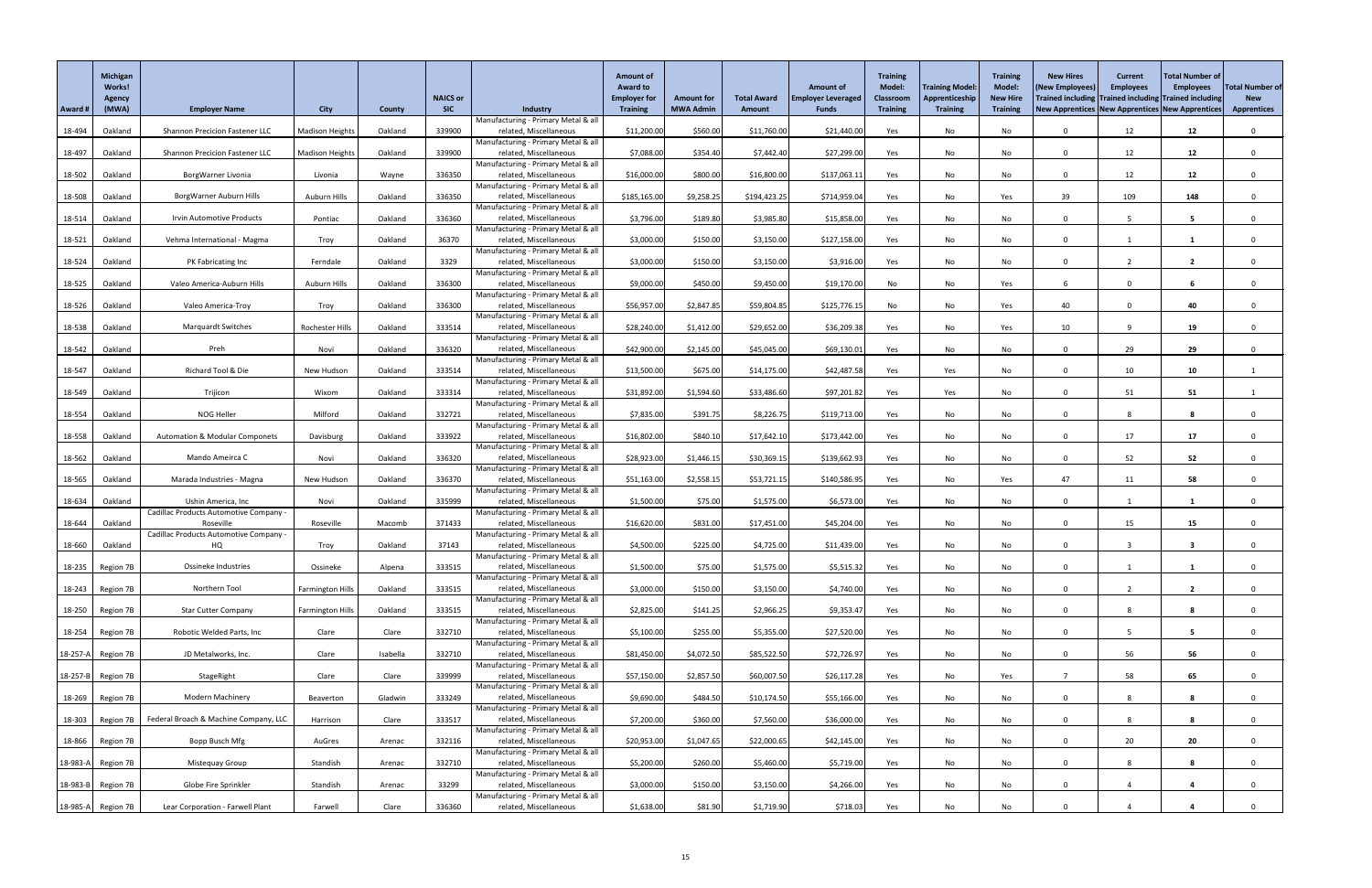|          | <b>Michigan</b><br><b>Works!</b><br>Agency |                                                |                         |               | <b>NAICS or</b> |                                                               | <b>Amount of</b><br><b>Award to</b><br><b>Employer for</b> | <b>Amount for</b> | <b>Total Award</b> | <b>Amount of</b><br><b>Employer Leveraged</b> | <b>Training</b><br><b>Model:</b><br><b>Classroom</b> | <b>Training Model</b><br>Apprenticeship | <b>Training</b><br>Model:<br><b>New Hire</b> | <b>New Hires</b><br>(New Employees<br>Trained including Trained including Trained including | <b>Current</b><br><b>Employees</b> | <b>Total Number of</b><br><b>Employees</b> | <b>Total Number of</b><br><b>New</b> |
|----------|--------------------------------------------|------------------------------------------------|-------------------------|---------------|-----------------|---------------------------------------------------------------|------------------------------------------------------------|-------------------|--------------------|-----------------------------------------------|------------------------------------------------------|-----------------------------------------|----------------------------------------------|---------------------------------------------------------------------------------------------|------------------------------------|--------------------------------------------|--------------------------------------|
| Award #  | (MWA)                                      | <b>Employer Name</b>                           | <b>City</b>             | <b>County</b> | <b>SIC</b>      | Industry                                                      | <b>Training</b>                                            | <b>MWA Admin</b>  | <b>Amount</b>      | <b>Funds</b>                                  | <b>Training</b>                                      | <b>Training</b>                         | <b>Training</b>                              | New Apprentices New Apprentices New Apprentices                                             |                                    |                                            | <b>Apprentices</b>                   |
| 18-985-B | Region 7B                                  | <b>Melling Products North LLC</b>              | Farwell                 | Clare         | 336370          | Manufacturing - Primary Metal & all<br>related, Miscellaneous | \$4,224.00                                                 | \$211.20          | \$4,435.20         | \$8,737.00                                    | Yes                                                  | No                                      | No                                           | $\Omega$                                                                                    | 12                                 | 12                                         | $\mathbf 0$                          |
| $18-6$   | SEMCA                                      | Lear Corporation - Taylor Plant                | Taylor                  | Wayne         | 334417          | Manufacturing - Primary Metal & all<br>related, Miscellaneous | \$9,575.00                                                 | \$478.75          | \$10,053.75        | \$40,261.73                                   | Yes                                                  | No                                      | No                                           | $\Omega$                                                                                    | q                                  | 9                                          |                                      |
|          |                                            |                                                |                         |               |                 | Manufacturing - Primary Metal & all                           |                                                            |                   |                    |                                               |                                                      |                                         |                                              |                                                                                             |                                    |                                            |                                      |
| $18-17$  | SEMCA                                      | nanoMAG, LLC                                   | Livonia                 | Wayne         | 331491          | related, Miscellaneous<br>Manufacturing - Primary Metal & all | \$1,285.00                                                 | \$64.25           | \$1,349.25         | \$2,941.22                                    | Yes                                                  | No                                      | Yes                                          | $\Omega$                                                                                    |                                    |                                            |                                      |
| 18-26    | SEMCA                                      | Lincoln Park Die & Tool Co., Inc.              | Brownstown              | Wayne         | 332111          | related, Miscellaneous                                        | \$16,345.00                                                | \$817.25          | \$17,162.25        | \$35,182.52                                   | Yes                                                  | No                                      | Yes                                          |                                                                                             | 18                                 | 20                                         |                                      |
| 18-27    | SEMCA                                      | Hi-Vol Products                                | Livonia                 | Wayne         | 332722          | Manufacturing - Primary Metal & all<br>related, Miscellaneous | \$24,490.00                                                | \$1,224.50        | \$25,714.50        | \$139,576.96                                  | Yes                                                  | No                                      | No                                           | $\Omega$                                                                                    | 46                                 | 46                                         |                                      |
| 18-29    | SEMCA                                      | <b>General Motors Flint Assembly</b>           | Flint                   | Genesee       | 336111          | Manufacturing - Primary Metal & all<br>related, Miscellaneous | \$31,125.00                                                | \$1,556.25        | \$32,681.25        | \$63,178.28                                   | Yes                                                  | No                                      | No                                           | $\Omega$                                                                                    | 26                                 | 26                                         |                                      |
| 18-50    | <b>SEMCA</b>                               | Fluid Equipment Development Company            | Monroe                  | Monroe        | 333911          | Manufacturing - Primary Metal & all<br>related, Miscellaneous | \$28,162.00                                                | \$1,408.10        | \$29,570.10        | \$56,342.88                                   | Yes                                                  | No                                      | No                                           | $\Omega$                                                                                    | 35                                 | 35                                         | $\Omega$                             |
|          |                                            |                                                |                         |               |                 | Manufacturing - Primary Metal & all                           |                                                            |                   |                    |                                               |                                                      |                                         |                                              |                                                                                             |                                    |                                            |                                      |
| 18-90    | SEMCA                                      | 4M Industries, Inc                             | Livonia                 | Wayne         | 332710          | related, Miscellaneous<br>Manufacturing - Primary Metal & all | \$38,834.00                                                | \$1,941.70        | \$40,775.70        | \$79,685.08                                   | Yes                                                  | No                                      | Yes                                          |                                                                                             | 29                                 | 30                                         |                                      |
| 18-93    | SEMCA                                      | Talent Ind. Inc.                               | Redford                 | Wayne         | 332710          | related, Miscellaneous<br>Manufacturing - Primary Metal & all | \$4,500.00                                                 | \$225.00          | \$4,725.00         | \$12,356.00                                   | Yes                                                  | No                                      | No                                           | $\Omega$                                                                                    | $\overline{2}$                     | $\overline{\mathbf{3}}$                    | $\mathbf{0}$                         |
| 18-94    | SEMCA                                      | Sigma International                            | Livonia                 | Wayne         | 336111          | related, Miscellaneous                                        | \$9,962.00                                                 | \$498.10          | \$10,460.10        | \$20,363.07                                   | Yes                                                  | No                                      | Yes                                          |                                                                                             | 8                                  | 9                                          | $\Omega$                             |
| 18-95    | SEMCA                                      | SAMES KREMLIN INC.                             | Plymouth                | Wayne         | 333200          | Manufacturing - Primary Metal & all<br>related, Miscellaneous | \$42,393.00                                                | \$2,119.65        | \$44,512.65        | \$124,427.84                                  | Yes                                                  | No                                      | Yes                                          |                                                                                             | 52                                 | 53                                         | $\Omega$                             |
|          |                                            |                                                |                         |               |                 | Manufacturing - Primary Metal & all                           |                                                            |                   |                    |                                               |                                                      |                                         |                                              |                                                                                             |                                    |                                            |                                      |
| 18-96    | SEMCA                                      | <b>Sidley Diamond Tool</b>                     | Garden City             | Wayne         | 333517          | related, Miscellaneous<br>Manufacturing - Primary Metal & all | \$2,716.00                                                 | \$135.80          | \$2,851.80         | \$4,939.00                                    | Yes                                                  | No                                      | No                                           | $\Omega$                                                                                    |                                    | $\overline{2}$                             | $\Omega$                             |
| 18-99    | SEMCA                                      | Ford Sterling Axle Plant                       | <b>Sterling Heights</b> | Macomb        | 336350          | related, Miscellaneous<br>Manufacturing - Primary Metal & all | \$49,516.00                                                | \$2,475.80        | \$51,991.80        | \$916,497.00                                  | Yes                                                  | No                                      | No                                           |                                                                                             | 55                                 | 55                                         |                                      |
| 18-103   | SEMCA                                      | <b>AK Steel Corporation</b>                    | Dearborn                | Wayne         | 331110          | related, Miscellaneous                                        | \$110,883.00                                               | \$5,544.15        | \$116,427.15       | \$902,474.39                                  | Yes                                                  | Yes                                     | No                                           | 37                                                                                          | 25                                 | 62                                         | 37                                   |
| 18-122   | SEMCA                                      | Globe Tech LLC                                 | Plymouth                | Wayne         | 333514          | Manufacturing - Primary Metal & all<br>related, Miscellaneous | \$5,770.00                                                 | \$288.50          | \$6,058.50         | \$12,143.00                                   | Yes                                                  | No                                      | No                                           | $\Omega$                                                                                    | 11                                 | 11                                         |                                      |
| 18-132   | SEMCA                                      | Link Engineering Company                       | Dearborn                | Wayne         | 333517          | Manufacturing - Primary Metal & all<br>related, Miscellaneous | \$38,560.00                                                | \$1,928.00        | \$40,488.00        | \$76,181.75                                   | Yes                                                  | No                                      | Yes                                          |                                                                                             | 79                                 | 85                                         |                                      |
|          |                                            |                                                |                         |               |                 | Manufacturing - Primary Metal & all                           |                                                            |                   |                    |                                               |                                                      |                                         |                                              |                                                                                             |                                    |                                            |                                      |
| 18-159   | SEMCA                                      | E&E Manufacturing Company, Inc.                | Plymouth                | Wayne         | 336370          | related, Miscellaneous<br>Manufacturing - Primary Metal & all | \$56,573.00                                                | \$2,828.65        | \$59,401.65        | \$127,536.89                                  | Yes                                                  | Yes                                     | No                                           | $\Omega$                                                                                    | 77                                 | 77                                         |                                      |
| 18-184   | SEMCA                                      | <b>General Motors- Flint Engine Operations</b> | Flint                   | Genesee       | 336111          | related, Miscellaneous<br>Manufacturing - Primary Metal & all | \$42,000.00                                                | \$2,100.00        | \$44,100.00        | \$775,998.00                                  | Yes                                                  | No                                      | No                                           | $\Omega$                                                                                    | 36                                 | 36                                         |                                      |
| 18-217   | SEMCA                                      | <b>General Motors Technical Center</b>         | Warren                  | Macomb        | 3361            | related, Miscellaneous                                        | \$47,880.00                                                | \$2,394.00        | \$50,274.00        | \$1,013,512.31                                | Yes                                                  | Yes                                     | No                                           | ۰Q                                                                                          | 40                                 | 49                                         |                                      |
| 18-219   | SEMCA                                      | <b>Hella Electronics Corporation</b>           | Plymouth Twp            | Wayne         | 3363            | Manufacturing - Primary Metal & all<br>related, Miscellaneous | \$37,588.00                                                | \$1,879.40        | \$39,467.40        | \$96,938.11                                   | Yes                                                  | No                                      | No                                           | $\Omega$                                                                                    | 33                                 | 33                                         |                                      |
|          |                                            |                                                |                         |               |                 | Manufacturing - Primary Metal & all                           |                                                            |                   |                    |                                               |                                                      |                                         |                                              |                                                                                             |                                    |                                            |                                      |
| 18-220   | SEMCA                                      | JCGibbons MFG Inc                              | Livonia                 | Wayne         | 332721          | related, Miscellaneous<br>Manufacturing - Primary Metal & all | \$9,289.00                                                 | \$464.45          | \$9,753.45         | \$34,161.00                                   | Yes                                                  | No                                      | No                                           | $\Omega$                                                                                    | 11                                 | 11                                         |                                      |
| 18-223   | SEMCA                                      | McLaren Performance Technologies               | Livonia                 | Wayne         | 336211          | related, Miscellaneous<br>Manufacturing - Primary Metal & all | \$40,095.00                                                | \$2,004.75        | \$42,099.75        | \$159,356.19                                  | Yes                                                  | Yes                                     | Yes                                          | $\Omega$                                                                                    | 47                                 | 47                                         |                                      |
| 18-225   | SEMCA                                      | National Metal Sales, Inc.                     | Romulus                 | Wayne         | 332322          | related, Miscellaneous                                        | \$3,000.00                                                 | \$150.00          | \$3,150.00         | \$26,105.00                                   | Yes                                                  | No                                      | No                                           | $\mathbf{0}$                                                                                | $\overline{2}$                     | $\overline{2}$                             |                                      |
| 18-234   | SEMCA                                      | Ford Motor Company-Wayne                       | Dearborn                | Wayne         | 336111          | Manufacturing - Primary Metal & all<br>related, Miscellaneous | \$170,645.00                                               | \$8,532.25        | \$179,177.25       | \$661,617.48                                  | Yes                                                  | No                                      | No                                           | $\Omega$                                                                                    | 126                                | 126                                        | $\Omega$                             |
| 18-244   | SEMCA                                      | <b>CW Bearing</b>                              | Northville              | Wayne         | 332991          | Manufacturing - Primary Metal & all<br>related, Miscellaneous | \$30,095.00                                                | \$1,504.75        | \$31,599.75        | \$55,825.46                                   | Yes                                                  | No                                      | Yes                                          |                                                                                             | 29                                 | 31                                         |                                      |
| 18-358   | SEMCA                                      | AMI Livonia                                    | Livonia                 | Wayne         | 336370          | Manufacturing - Primary Metal & all<br>related, Miscellaneous | \$11,570.00                                                | \$578.50          | \$12,148.50        | \$376,683.90                                  | Yes                                                  | No                                      | No                                           | $\Omega$                                                                                    | 12                                 | 12                                         |                                      |
|          |                                            |                                                |                         |               |                 | Manufacturing - Primary Metal & all                           |                                                            |                   |                    |                                               |                                                      |                                         |                                              |                                                                                             |                                    |                                            |                                      |
| 18-359   | SEMCA                                      | Ventower Industries                            | Monroe                  | Monroe        | 332312          | related, Miscellaneous<br>Manufacturing - Primary Metal & all | \$50,650.00                                                | \$2,532.50        | \$53,182.50        | \$210,608.49                                  | Yes                                                  | No                                      | Yes                                          | 10                                                                                          | 38                                 | 48                                         |                                      |
| 18-361   | SEMCA                                      | <b>Premier Industries Corporation</b>          | Monroe                  | Monroe        | 3599            | related, Miscellaneous                                        | \$3,000.00                                                 | \$150.00          | \$3,150.00         | \$18,585.00                                   | Yes                                                  | No                                      | No                                           | $\Omega$                                                                                    | $\overline{2}$                     | $\overline{2}$                             |                                      |
| $18-383$ | SEMCA                                      | L&W Engineering- Axis Plant                    | Dundee                  | Monroe        | 336370          | Manufacturing - Primary Metal & all<br>related, Miscellaneous | \$1,933.00                                                 | \$96.65           | \$2,029.65         | \$46,264.42                                   | Yes                                                  | No                                      | No                                           |                                                                                             |                                    |                                            |                                      |
| 18-387   | SEMCA                                      | Jaytec                                         | Milan                   | Washtenaw     | 336370          | Manufacturing - Primary Metal & all<br>related, Miscellaneous | \$9,600.00                                                 | \$480.00          | \$10,080.00        | \$206,123.89                                  | Yes                                                  | No                                      | No                                           | $\mathbf 0$                                                                                 |                                    | $\overline{7}$                             | $\mathbf 0$                          |
| 18-388   | SEMCA                                      | L&W Engineering- Tech Center                   | New Boston              | Wayne         | 336370          | Manufacturing - Primary Metal & all<br>related, Miscellaneous | \$17,510.00                                                | \$875.50          | \$18,385.50        | \$471,015.20                                  | Yes                                                  | No                                      | No                                           | 22                                                                                          | $\mathbf 0$                        | 22                                         | $\Omega$                             |
|          |                                            |                                                |                         |               |                 | Manufacturing - Primary Metal & all                           |                                                            |                   |                    |                                               |                                                      |                                         |                                              |                                                                                             |                                    |                                            |                                      |
| 18-531   | SEMCA                                      | <b>Ringmasters Manufacturing</b>               | Wayne                   | Wayne         | 33211           | related, Miscellaneous                                        | \$8,750.00                                                 | \$437.50          | \$9,187.50         | \$20,433.03                                   | Yes                                                  | No                                      | No                                           | $\Omega$                                                                                    |                                    |                                            |                                      |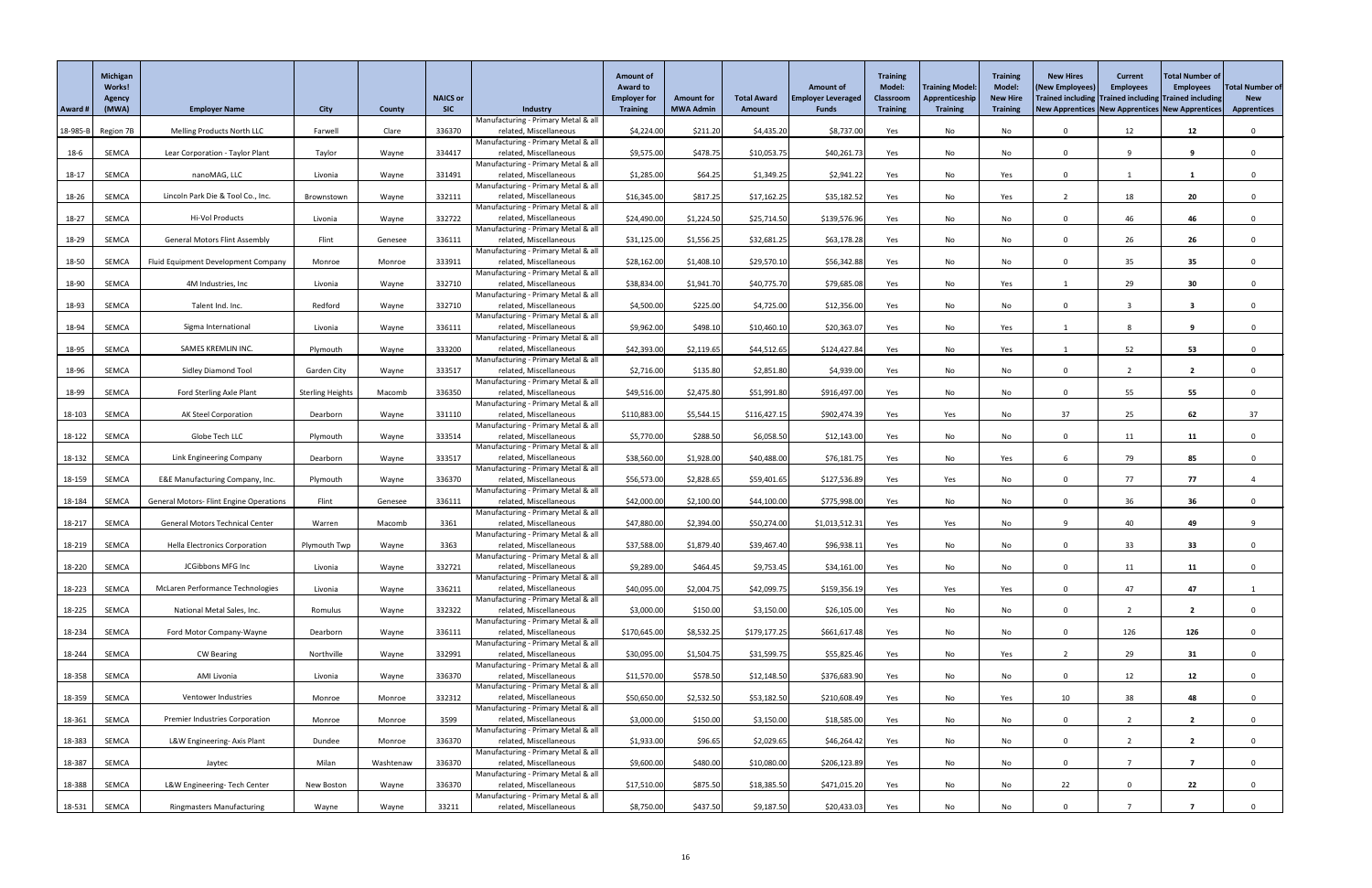|          | <b>Michigan</b><br>Works!<br>Agency |                                                                                    |                     |               | <b>NAICS or</b> |                                                               | <b>Amount of</b><br><b>Award to</b><br><b>Employer for</b> | <b>Amount for</b> | <b>Total Award</b> | <b>Amount of</b><br><b>Employer Leveraged</b> | <b>Training</b><br><b>Model:</b><br><b>Classroom</b> | <b>Training Model</b><br>Apprenticeship | <b>Training</b><br><b>Model:</b><br><b>New Hire</b> | <b>New Hires</b><br>(New Employees<br>Trained including Trained including Trained including | <b>Current</b><br><b>Employees</b> | <b>Total Number of</b><br><b>Employees</b> | <b>Total Number of</b><br><b>New</b> |
|----------|-------------------------------------|------------------------------------------------------------------------------------|---------------------|---------------|-----------------|---------------------------------------------------------------|------------------------------------------------------------|-------------------|--------------------|-----------------------------------------------|------------------------------------------------------|-----------------------------------------|-----------------------------------------------------|---------------------------------------------------------------------------------------------|------------------------------------|--------------------------------------------|--------------------------------------|
| Award #  | (MWA)                               | <b>Employer Name</b>                                                               | <b>City</b>         | <b>County</b> | <b>SIC</b>      | Industry                                                      | <b>Training</b>                                            | <b>MWA Admin</b>  | <b>Amount</b>      | <b>Funds</b>                                  | <b>Training</b>                                      | <b>Training</b>                         | <b>Training</b>                                     | New Apprentices New Apprentices New Apprentices                                             |                                    |                                            | <b>Apprentices</b>                   |
| 18-598   | SEMCA                               | YAPP USA-Romulus                                                                   | Romulus             | Wayne         | 36219           | Manufacturing - Primary Metal & all<br>related, Miscellaneous | \$9,665.00                                                 | \$483.25          | \$10,148.25        | \$558,563.24                                  | Yes                                                  | No                                      | Yes                                                 | -3                                                                                          |                                    | 10                                         | $\Omega$                             |
|          |                                     |                                                                                    |                     |               |                 | Manufacturing - Primary Metal & all                           |                                                            |                   |                    |                                               |                                                      |                                         |                                                     |                                                                                             |                                    |                                            |                                      |
| 18-600   | SEMCA                               | YAPP USA- Troy                                                                     | Troy                | Oakland       | 36219           | related, Miscellaneous<br>Manufacturing - Primary Metal & all | \$21,000.00                                                | \$1,050.00        | \$22,050.00        | \$790,402.12                                  | Yes                                                  | No                                      | Yes                                                 | - 2                                                                                         | 12                                 | 14                                         | $\Omega$                             |
| 18-601   | SEMCA                               | Tower International                                                                | Plymouth            | Wayne         | 336370          | related, Miscellaneous                                        | \$40,355.00                                                | \$2,017.75        | \$42,372.75        | \$81,481.51                                   | No                                                   | No                                      | Yes                                                 | 35                                                                                          |                                    | 35 <sub>5</sub>                            |                                      |
| 18-700   | SEMCA                               | Clips & Clamps Industries                                                          | Plymouth            | Wayne         | 336370          | Manufacturing - Primary Metal & all<br>related, Miscellaneous | \$5,607.00                                                 | \$280.35          | \$5,887.35         | \$28,139.23                                   | Yes                                                  | No                                      | No                                                  | 0                                                                                           |                                    | 9                                          |                                      |
|          |                                     |                                                                                    |                     |               |                 | Manufacturing - Primary Metal & all                           |                                                            |                   |                    |                                               |                                                      |                                         |                                                     |                                                                                             |                                    |                                            |                                      |
| 18-856   | SEMCA                               | Dundee Manufacturing Co.                                                           | Dundee              | Monroe        | 333517          | related, Miscellaneous                                        | \$31,926.00                                                | \$1,596.30        | \$33,522.30        | \$54,288.82                                   | Yes                                                  | No                                      | Yes                                                 | -3                                                                                          | 30 <sup>°</sup>                    | 33                                         |                                      |
| 18-913   | SEMCA                               | The Armored Group                                                                  | Dearborn Heights    | Wayne         | 33611           | Manufacturing - Primary Metal & all<br>related, Miscellaneous | \$4,500.00                                                 | \$225.00          | \$4,725.00         | \$24,722.70                                   | Yes                                                  | No                                      | No                                                  | $\mathbf{0}$                                                                                | $\mathbf{3}$                       | $\overline{\mathbf{3}}$                    |                                      |
|          |                                     |                                                                                    |                     |               |                 | Manufacturing - Primary Metal & all                           |                                                            |                   |                    |                                               |                                                      |                                         |                                                     |                                                                                             |                                    |                                            |                                      |
| $18-1$   | <b>UPWARD</b>                       | <b>Engineered Machined Products</b>                                                | Escanaba            | Delta         | 332900          | related, Miscellaneous<br>Manufacturing - Primary Metal & all | \$3,000.00                                                 | \$150.00          | \$3,150.00         | \$45,211.00                                   | No                                                   | Yes                                     | No                                                  | $\Omega$                                                                                    |                                    |                                            |                                      |
| 18-15    | UPWARD                              | L'Anse Manufacturing & Technology, Inc.                                            | L'Anse              | Baraga        | 336412          | related, Miscellaneous                                        | \$4,500.00                                                 | \$225.00          | \$4,725.00         | \$26,752.00                                   | Yes                                                  | Yes                                     | No                                                  | $\Omega$                                                                                    |                                    |                                            |                                      |
| 18-31    | UPWARD                              | <b>Superior Fabrication Company LLC</b>                                            | Kincheloe           | Chippewa      | 333120          | Manufacturing - Primary Metal & all<br>related, Miscellaneous | \$20,465.00                                                | \$1,023.25        | \$21,488.25        | \$34,003.97                                   | Yes                                                  | No                                      | Yes                                                 |                                                                                             | 18                                 | 20                                         |                                      |
|          |                                     |                                                                                    |                     |               |                 | Manufacturing - Primary Metal & all                           |                                                            |                   |                    |                                               |                                                      |                                         |                                                     |                                                                                             |                                    |                                            |                                      |
| 18-32    | <b>UPWARD</b>                       | <b>Stewart Manufacturing LLC</b>                                                   | Hermansville        | Menominee     | 332710          | related, Miscellaneous<br>Manufacturing - Primary Metal & all | \$27,595.00                                                | \$1,379.75        | \$28,974.75        | \$111,535.32                                  | Yes                                                  | No                                      | Yes                                                 | 15                                                                                          | 10 <sup>°</sup>                    | 25                                         |                                      |
| 18-48    | UPWARD                              | Marble's Gun Sights, Inc                                                           | Gladstone           | Delta         | 332210          | related, Miscellaneous                                        | \$24,016.00                                                | \$1,200.80        | \$25,216.80        | \$151,971.48                                  | Yes                                                  | No                                      | Yes                                                 |                                                                                             | 22                                 | 26                                         | $\Omega$                             |
| 18-49    | UPWARD                              | Anderson Welding & Mfg., Inc                                                       | Chassell            | Houghton      | 332312          | Manufacturing - Primary Metal & all<br>related, Miscellaneous | \$2,850.00                                                 | \$142.50          | \$2,992.50         | \$4,370.00                                    | Yes                                                  | No                                      | No                                                  | $\Omega$                                                                                    |                                    |                                            |                                      |
|          |                                     |                                                                                    |                     |               |                 | Manufacturing - Primary Metal & all                           |                                                            |                   |                    |                                               |                                                      |                                         |                                                     |                                                                                             |                                    |                                            |                                      |
| 18-76    | UPWARD                              | Northern Wings Repair                                                              | Luce                | Newberry      | 336413          | related, Miscellaneous<br>Manufacturing - Primary Metal & all | \$2,400.00                                                 | \$120.00          | \$2,520.00         | \$5,125.89                                    | Yes                                                  | No                                      | No                                                  |                                                                                             |                                    |                                            |                                      |
| 18-113   | <b>UPWARD</b>                       | <b>Systems Control</b>                                                             | Iron Mountain       | Dickinson     | 335313          | related, Miscellaneous                                        | \$81,474.00                                                | \$4,073.70        | \$85,547.70        | \$647,208.00                                  | Yes                                                  | No                                      | Yes                                                 | 47                                                                                          | 13                                 | 60                                         |                                      |
| 18-121   | UPWARD                              | <b>Advanced Blending Solutions</b>                                                 | Wallace             | Menominee     | 333249          | Manufacturing - Primary Metal & all<br>related, Miscellaneous | \$7,500.00                                                 | \$375.00          | \$7,875.00         | \$61,380.00                                   | No                                                   | No                                      | Yes                                                 | -5                                                                                          | $\Omega$                           | $5^{\circ}$                                |                                      |
|          |                                     |                                                                                    |                     |               |                 | Manufacturing - Primary Metal & all                           |                                                            |                   |                    |                                               |                                                      |                                         |                                                     |                                                                                             |                                    |                                            |                                      |
| 18-227   | UPWARD                              | <b>Extreme Tool &amp; Engineering</b><br>Precision Edge Surgical Products Company- | Wakefield           | Gogebic       | 333514          | related, Miscellaneous<br>Manufacturing - Primary Metal & all | \$7,150.00                                                 | \$357.50          | \$7,507.50         | \$23,688.00                                   | Yes                                                  | No                                      | No                                                  | $\Omega$                                                                                    |                                    | 6                                          | $\Omega$                             |
| 18-366   | UPWARD                              | Sault Ste Marie                                                                    | Sault Ste Marie     | Chippewa      | 339112          | related, Miscellaneous                                        | \$19,200.00                                                | \$960.00          | \$20,160.00        | \$122,407.44                                  | Yes                                                  | No                                      | No                                                  |                                                                                             | 13                                 | 13                                         |                                      |
| 18-772   | UPWARD                              | U.P. Fabricating Co., Inc                                                          | Rock                | Delta         | 332312          | Manufacturing - Primary Metal & all<br>related, Miscellaneous | \$1,400.00                                                 | \$70.00           | \$1,470.00         | \$2,718.17                                    | Yes                                                  | No                                      | No                                                  | $\Omega$                                                                                    |                                    |                                            |                                      |
|          |                                     |                                                                                    |                     |               |                 | Manufacturing - Primary Metal & all                           |                                                            |                   |                    |                                               |                                                      |                                         |                                                     |                                                                                             |                                    |                                            |                                      |
|          | 18-260 West Centra                  | Metalworks                                                                         | Ludington           | Mason         | 337214          | related, Miscellaneous<br>Manufacturing - Primary Metal & all | \$88,000.00                                                | \$4,400.00        | \$92,400.00        | \$360,263.88                                  | Yes                                                  | No                                      | No                                                  | $\Omega$                                                                                    | 64                                 | 64                                         | $\Omega$                             |
|          | 18-267   West Central               | Fab-Lite                                                                           | Manistee            | Manistee      | 337214          | related, Miscellaneous                                        | \$52,250.00                                                | \$2,612.50        | \$54,862.50        | \$214,678.56                                  | Yes                                                  | No                                      | Yes                                                 |                                                                                             | 34                                 | 38                                         |                                      |
|          | 18-272 West Central                 | Valley City Metal Products                                                         | Shelby              | Oceana        | 333514          | Manufacturing - Primary Metal & all<br>related, Miscellaneous | \$6,528.00                                                 | \$326.40          | \$6,854.40         | \$12,767.44                                   | Yes                                                  | No                                      | No                                                  | $\Omega$                                                                                    | 17                                 | 17                                         | $\Omega$                             |
|          |                                     | UACJ Automotive Group/Whitehall                                                    |                     |               |                 | Manufacturing - Primary Metal & all                           |                                                            |                   |                    |                                               |                                                      |                                         |                                                     |                                                                                             |                                    |                                            |                                      |
|          | 18-491 West Central                 | Industries                                                                         | Ludington           | Mason         | 336390          | related, Miscellaneous<br>Manufacturing - Primary Metal & all | \$60,000.00                                                | \$3,000.00        | \$63,000.00        | \$699,583.01                                  | Yes                                                  | No                                      | No                                                  | $\Omega$                                                                                    | 66                                 | 66                                         |                                      |
|          | 18-506 West Centra                  | Peacock Industries                                                                 | Baldwin             | Lake          | 332999          | related, Miscellaneous                                        | \$13,500.00                                                | \$675.00          | \$14,175.00        | \$34,603.00                                   | Yes                                                  | No                                      | No                                                  | $\mathbf{0}$                                                                                | 10 <sup>°</sup>                    | 10                                         |                                      |
|          | 18-605 West Central                 | Magna Mirrors of America (Newaygo)                                                 | Newaygo             | Newaygo       | 336390          | Manufacturing - Primary Metal & all<br>related, Miscellaneous | \$71,600.00                                                | \$3,580.00        | \$75,180.00        | \$540,886.98                                  | Yes                                                  | Yes                                     | Yes                                                 | 44                                                                                          | 17                                 | 61                                         | 8                                    |
|          |                                     |                                                                                    |                     |               |                 | Manufacturing - Primary Metal & all                           |                                                            |                   |                    |                                               |                                                      |                                         |                                                     |                                                                                             |                                    |                                            |                                      |
|          | 18-607 West Central                 | <b>H&amp;R Screw Machine Products</b>                                              | Reed City           | Osceola       | 332721          | related, Miscellaneous<br>Manufacturing - Primary Metal & all | \$22,070.00                                                | \$1,103.50        | \$23,173.50        | \$50,734.00                                   | Yes                                                  | No                                      | No                                                  | $\Omega$                                                                                    | 39                                 | 39                                         |                                      |
|          | 18-610 West Centra                  | Logic Plus                                                                         | Reed City           | Osceola       | 339999          | related, Miscellaneous                                        | \$7,500.00                                                 | \$375.00          | \$7,875.00         | \$27,150.83                                   | Yes                                                  | No                                      | No                                                  | $\Omega$                                                                                    |                                    | 5                                          | $\Omega$                             |
|          |                                     | Reed City Tool                                                                     | Reed City           | Osceola       | 333511          | Manufacturing - Primary Metal & all<br>related, Miscellaneous | \$58,375.00                                                | \$2,918.75        | \$61,293.75        | \$413,175.00                                  |                                                      | Yes                                     |                                                     | $\Omega$                                                                                    | 36                                 | 36                                         |                                      |
|          | 18-612   West Central               |                                                                                    |                     |               |                 | Manufacturing - Primary Metal & all                           |                                                            |                   |                    |                                               | Yes                                                  |                                         | No                                                  |                                                                                             |                                    |                                            |                                      |
|          | 18-620   West Central               | Ventra Evart LLC                                                                   | Evart               | Osceola       | 336399          | related, Miscellaneous                                        | \$23,506.00                                                | \$1,175.30        | \$24,681.30        | \$272,366.96                                  | No                                                   | Yes                                     | No                                                  | $\Omega$                                                                                    |                                    | 8                                          |                                      |
|          | 18-787 West Central                 | Kaines West Michigan                                                               | Ludington           | Mason         | 332618          | Manufacturing - Primary Metal & all<br>related, Miscellaneous | \$38,500.00                                                | \$1,925.00        | \$40,425.00        | \$110,262.00                                  | Yes                                                  | No                                      | No                                                  | $\Omega$                                                                                    | 32                                 | 32                                         |                                      |
|          |                                     |                                                                                    |                     |               |                 | Manufacturing - Primary Metal & all                           |                                                            |                   |                    |                                               |                                                      |                                         |                                                     |                                                                                             |                                    |                                            |                                      |
|          | 18-796 West Central                 | <b>CAM Sales</b>                                                                   | Ludington           | Mason         | 332618          | related, Miscellaneous<br>Manufacturing - Primary Metal & all | \$12,000.00                                                | \$600.00          | \$12,600.00        | \$50,575.00                                   | Yes                                                  | No                                      | No                                                  | $\mathbf 0$                                                                                 |                                    | 8                                          | $\mathbf 0$                          |
|          | 18-845   West Central               | <b>AMG Operations LLC</b>                                                          | Reed City           | Osceola       | 332710          | related, Miscellaneous<br>Manufacturing - Primary Metal & all | \$2,500.00                                                 | \$125.00          | \$2,625.00         | \$1,889.00                                    | Yes                                                  | No                                      | No                                                  | $\mathbf{0}$                                                                                | $\overline{2}$                     | $\overline{2}$                             | $\mathbf 0$                          |
| $18-204$ | <b>WMW</b>                          | ArtiFlex                                                                           | <b>Grand Rapids</b> | Kent          | 333514          | related, Miscellaneous                                        | \$66,145.00                                                | \$3,307.25        | \$69,452.25        | \$224,992.04                                  | Yes                                                  | Yes                                     | Yes                                                 | 23                                                                                          | 26                                 | 49                                         |                                      |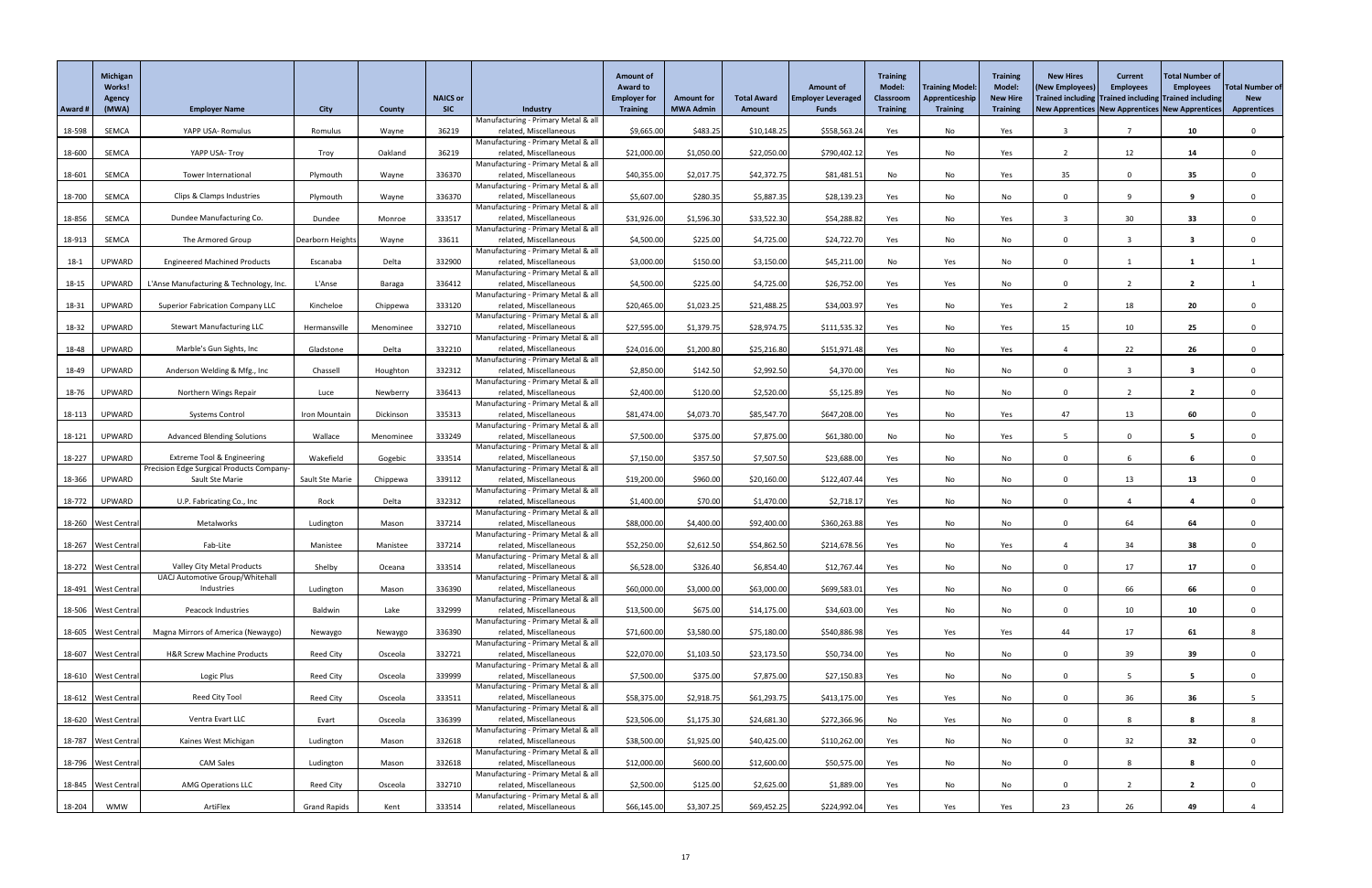|         | <b>Michigan</b><br>Works!<br>Agency |                                       |                      |               | <b>NAICS or</b> |                                                               | <b>Amount of</b><br><b>Award to</b><br><b>Employer for</b> | <b>Amount for</b> | <b>Total Award</b> | <b>Amount of</b><br><b>Employer Leveraged</b> | <b>Training</b><br><b>Model:</b><br><b>Classroom</b> | <b>Training Model:</b><br>Apprenticeship | <b>Training</b><br><b>Model:</b><br><b>New Hire</b> | <b>New Hires</b><br>(New Employees)<br>Trained including Trained including Trained including | <b>Current</b><br><b>Employees</b> | <b>Total Number of</b><br><b>Employees</b> | <b>Total Number of</b><br><b>New</b> |
|---------|-------------------------------------|---------------------------------------|----------------------|---------------|-----------------|---------------------------------------------------------------|------------------------------------------------------------|-------------------|--------------------|-----------------------------------------------|------------------------------------------------------|------------------------------------------|-----------------------------------------------------|----------------------------------------------------------------------------------------------|------------------------------------|--------------------------------------------|--------------------------------------|
| Award # | (MWA)                               | <b>Employer Name</b>                  | <b>City</b>          | <b>County</b> | <b>SIC</b>      | Industry<br>Manufacturing - Primary Metal & all               | <b>Training</b>                                            | <b>MWA Admin</b>  | <b>Amount</b>      | <b>Funds</b>                                  | <b>Training</b>                                      | <b>Training</b>                          | <b>Training</b>                                     | New Apprentices   New Apprentices   New Apprentices                                          |                                    |                                            | <b>Apprentices</b>                   |
| 18-208  | <b>WMW</b>                          | Walker Tool & Die, Inc.               | <b>Grand Rapids</b>  | Kent          | 333514          | related, Miscellaneous                                        | \$10,500.00                                                | \$525.00          | \$11,025.00        | \$78,004.89                                   | No                                                   | Yes                                      | Yes                                                 |                                                                                              |                                    |                                            |                                      |
|         |                                     |                                       |                      |               |                 | Manufacturing - Primary Metal & all                           |                                                            |                   |                    |                                               |                                                      |                                          |                                                     |                                                                                              |                                    | 7                                          |                                      |
| 18-213  | <b>WMW</b>                          | <b>Camcar Plastics Inc</b>            | Muskegon             | Muskegon      | 333249          | related, Miscellaneous<br>Manufacturing - Primary Metal & all | \$10,500.00                                                | \$525.00          | \$11,025.00        | \$32,575.00                                   | Yes                                                  | No                                       | No                                                  | $\Omega$                                                                                     |                                    |                                            |                                      |
| 18-214  | <b>WMW</b>                          | The Challenge Machinery Company       | <b>Norton Shores</b> | Muskegon      | 339900          | related, Miscellaneous                                        | \$13,293.00                                                | \$664.65          | \$13,957.65        | \$45,058.59                                   | Yes                                                  | No                                       | Yes                                                 | $\Omega$                                                                                     | 16                                 | 16                                         | $\Omega$                             |
| 18-215  | <b>WMW</b>                          | Digital Tool & Die, Inc.              | Grandville           | Kent          | 3335514         | Manufacturing - Primary Metal & all<br>related, Miscellaneous | \$112,250.00                                               | \$5,612.50        | \$117,862.50       | \$547,729.70                                  | Yes                                                  | Yes                                      | Yes                                                 | -3                                                                                           | 76                                 | 79                                         |                                      |
|         |                                     |                                       |                      |               |                 | Manufacturing - Primary Metal & all                           |                                                            |                   |                    |                                               |                                                      |                                          |                                                     |                                                                                              |                                    |                                            |                                      |
| 18-313  | <b>WMW</b>                          | Porter Corp.                          | Holland              | Ottawa        | 332311          | related, Miscellaneous<br>Manufacturing - Primary Metal & all | \$12,526.00                                                | \$626.30          | \$13,152.30        | \$65,415.56                                   | Yes                                                  | Yes                                      | Yes                                                 |                                                                                              | 16                                 | 18                                         |                                      |
| 18-316  | <b>WMW</b>                          | Howmet Corporation (aka Arconic)      | Whitehall            | Muskegon      | 33641           | related, Miscellaneous                                        | \$110,284.00                                               | \$5,514.20        | \$115,798.20       | \$283,129.49                                  | Yes                                                  | No                                       | Yes                                                 | 46                                                                                           | 38                                 | 84                                         |                                      |
|         |                                     | <b>Quality Tool and Stamping</b>      |                      |               | 332119          | Manufacturing - Primary Metal & all<br>related, Miscellaneous | \$3,000.00                                                 |                   |                    |                                               |                                                      |                                          |                                                     |                                                                                              | $\Omega$                           |                                            |                                      |
| 18-317  | <b>WMW</b>                          |                                       | Muskegon Height      | Muskegon      |                 | Manufacturing - Primary Metal & all                           |                                                            | \$150.00          | \$3,150.00         | \$32,571.00                                   | No                                                   | Yes                                      | No                                                  |                                                                                              |                                    | 1                                          |                                      |
| 18-318  | <b>WMW</b>                          | JOST International                    | <b>Grand Haven</b>   | Ottawa        | 336390          | related, Miscellaneous                                        | \$43,770.00                                                | \$2,188.50        | \$45,958.50        | \$183,857.33                                  | Yes                                                  | No                                       | Yes                                                 |                                                                                              | 52                                 | 54                                         |                                      |
| 18-319  | <b>WMW</b>                          | <b>Altron Automation</b>              | Hudsonville          | Ottawa        | 333999          | Manufacturing - Primary Metal & all<br>related, Miscellaneous | \$44,742.00                                                | \$2,237.10        | \$46,979.10        | \$177,295.36                                  | Yes                                                  | Yes                                      | Yes                                                 | 10                                                                                           | 27                                 | 37                                         |                                      |
|         |                                     |                                       |                      |               |                 | Manufacturing - Primary Metal & all                           |                                                            |                   |                    |                                               |                                                      |                                          |                                                     |                                                                                              |                                    |                                            |                                      |
| 18-321  | <b>WMW</b>                          | Multi-Lab                             | Spring Lake          | Ottawa        | 337127          | related, Miscellaneous<br>Manufacturing - Primary Metal & all | \$13,219.00                                                | \$660.95          | \$13,879.95        | \$39,307.73                                   | Yes                                                  | No                                       | Yes                                                 |                                                                                              | q                                  | 11                                         | $\Omega$                             |
| 18-325  | <b>WMW</b>                          | Port City Group                       | Muskegon             | Muskegon      | 331523          | related, Miscellaneous                                        | \$58,368.00                                                | \$2,918.40        | \$61,286.40        | \$1,103,889.09                                | Yes                                                  | No                                       | Yes                                                 | 24                                                                                           | 55                                 | 79                                         |                                      |
| 18-326  | <b>WMW</b>                          | <b>Tiara Yachts</b>                   | Holland              | Allegan       | 336612          | Manufacturing - Primary Metal & all<br>related, Miscellaneous | \$47,000.00                                                | \$2,350.00        | \$49,350.00        | \$346,465.20                                  | No                                                   | No                                       | Yes                                                 | 49                                                                                           | $\Omega$                           | 49                                         | $\Omega$                             |
|         |                                     |                                       |                      |               |                 | Manufacturing - Primary Metal & all                           |                                                            |                   |                    |                                               |                                                      |                                          |                                                     |                                                                                              |                                    |                                            |                                      |
| 18-327  | <b>WMW</b>                          | Greenville Tool & Die                 | Greenville           | Montcalm      | 333514          | related, Miscellaneous<br>Manufacturing - Primary Metal & all | \$34,500.00                                                | \$1,725.00        | \$36,225.00        | \$260,603.14                                  | No                                                   | Yes                                      | Yes                                                 |                                                                                              | 10 <sup>°</sup>                    | 13                                         | 10                                   |
| 18-332  | <b>WMW</b>                          | Koops, Inc                            | Holland              | Allegan       | 333200          | related, Miscellaneous                                        | \$32,680.00                                                | \$1,634.00        | \$34,314.00        | \$164,732.82                                  | Yes                                                  | Yes                                      | Yes                                                 | 12                                                                                           |                                    | 20                                         |                                      |
|         |                                     | <b>Freedom Tool and Manufacturing</b> |                      |               |                 | Manufacturing - Primary Metal & all<br>related, Miscellaneous |                                                            |                   |                    |                                               |                                                      |                                          |                                                     | $\Omega$                                                                                     |                                    |                                            |                                      |
| 18-334  | <b>WMW</b>                          |                                       | Muskegon             | Muskegon      | 333514          | Manufacturing - Primary Metal & all                           | \$4,932.00                                                 | \$246.60          | \$5,178.60         | \$28,809.78                                   | Yes                                                  | Yes                                      | No                                                  |                                                                                              |                                    |                                            |                                      |
| 18-365  | <b>WMW</b>                          | General Die & Engineering             | <b>Grand Rapids</b>  | Kent          | 333511          | related, Miscellaneous<br>Manufacturing - Primary Metal & all | \$3,740.00                                                 | \$187.00          | \$3,927.00         | \$10,870.93                                   | No                                                   | No                                       | Yes                                                 |                                                                                              | $\Omega$                           | 3                                          |                                      |
| 18-400  | <b>WMW</b>                          | Star Crane & Hoist                    | Allendale            | Ottawa        | 333923          | related, Miscellaneous                                        | \$23,500.00                                                | \$1,175.00        | \$24,675.00        | \$155,537.10                                  | Yes                                                  | Yes                                      | Yes                                                 |                                                                                              | 26                                 | 31                                         |                                      |
|         |                                     |                                       |                      |               |                 | Manufacturing - Primary Metal & all                           |                                                            |                   |                    |                                               |                                                      |                                          |                                                     |                                                                                              |                                    |                                            |                                      |
| 18-412  | <b>WMW</b>                          | Fogg Filler                           | Holland              | Ottawa        | 333993          | related, Miscellaneous<br>Manufacturing - Primary Metal & all | \$104,967.00                                               | \$5,248.35        | \$110,215.35       | \$212,782.43                                  | Yes                                                  | $\mathsf{No}$                            | Yes                                                 | 14                                                                                           | 144                                | 158                                        | $\mathbf{0}$                         |
| 18-419  | <b>WMW</b>                          | Ranir                                 | <b>Grand Rapids</b>  | Kent          | 339994          | related, Miscellaneous                                        | \$39,309.00                                                | \$1,965.45        | \$41,274.45        | \$80,235.16                                   | Yes                                                  | No                                       | Yes                                                 | 10                                                                                           | 20                                 | 30                                         |                                      |
| 18-449  | <b>WMW</b>                          | <b>K&amp;W Tool and Machine</b>       | Greenville           | Montcalm      | 332710          | Manufacturing - Primary Metal & all<br>related, Miscellaneous | \$9,750.00                                                 | \$487.50          | \$10,237.50        | \$64,584.00                                   | No                                                   | Yes                                      | Yes                                                 |                                                                                              |                                    | 5                                          |                                      |
|         |                                     |                                       |                      |               |                 | Manufacturing - Primary Metal & all                           |                                                            |                   |                    |                                               |                                                      |                                          |                                                     |                                                                                              |                                    |                                            |                                      |
| 18-457  | <b>WMW</b>                          | Nuvar                                 | Holland              | Allegan       | 337214          | related, Miscellaneous<br>Manufacturing - Primary Metal & all | \$22,500.00                                                | \$1,125.00        | \$23,625.00        | \$74,346.32                                   | Yes                                                  | No                                       | Yes                                                 | 15                                                                                           |                                    | 19                                         |                                      |
| 18-468  | <b>WMW</b>                          | Ropes Courses                         | Allegan              | Allegan       | 332312          | related, Miscellaneous                                        | \$34,195.00                                                | \$1,709.75        | \$35,904.75        | \$79,794.37                                   | Yes                                                  | No                                       | Yes                                                 | 14                                                                                           | 10 <sup>°</sup>                    | 24                                         |                                      |
| 18-475  | <b>WMW</b>                          | <b>Trans-Matic Mfg Co</b>             | Holland              | Allegan       | 336370          | Manufacturing - Primary Metal & all<br>related, Miscellaneous | \$26,920.00                                                | \$1,346.00        | \$28,266.00        | \$75,812.00                                   | Yes                                                  | No                                       | Yes                                                 | $\Omega$                                                                                     | 22                                 | 22                                         |                                      |
|         |                                     |                                       |                      |               |                 | Manufacturing - Primary Metal & all                           |                                                            |                   |                    |                                               |                                                      |                                          |                                                     |                                                                                              |                                    |                                            |                                      |
| 18-479  | <b>WMW</b>                          | JSK Specialties, Inc                  | Zeeland              | Ottawa        | 332710          | related, Miscellaneous<br>Manufacturing - Primary Metal & all | \$4,500.00                                                 | \$225.00          | \$4,725.00         | \$11,253.00                                   | Yes                                                  | No                                       | Yes                                                 |                                                                                              |                                    |                                            | $\Omega$                             |
| 18-486  | <b>WMW</b>                          | <b>ADAC Automotive</b>                | Muskegon             | Muskegon      | 336399          | related, Miscellaneous                                        | \$31,085.00                                                | \$1,554.25        | \$32,639.25        | \$99,802.64                                   | Yes                                                  | Yes                                      | Yes                                                 |                                                                                              | 33                                 | 36                                         |                                      |
|         |                                     |                                       |                      |               |                 | Manufacturing - Primary Metal & all                           |                                                            |                   |                    |                                               |                                                      |                                          |                                                     |                                                                                              |                                    |                                            |                                      |
| 18-493  | <b>WMW</b>                          | MEC                                   | <b>Byron Center</b>  | Kent          | 3531            | related, Miscellaneous<br>Manufacturing - Primary Metal & all | \$38,759.00                                                | \$1,937.95        | \$40,696.95        | \$77,534.85                                   | Yes                                                  | Yes                                      | Yes                                                 | 19                                                                                           | 23                                 | 42                                         |                                      |
| 18-507  | <b>WMW</b>                          | Koppel Industries                     | Norton Shores        | Muskegon      | 332710          | related, Miscellaneous                                        | \$6,663.50                                                 | \$333.18          | \$6,996.68         | \$13,810.48                                   | Yes                                                  | No                                       | No                                                  | $\Omega$                                                                                     |                                    |                                            |                                      |
| 18-511  | <b>WMW</b>                          | <b>Bradford White</b>                 | Middleville          | Barry         | 335228          | Manufacturing - Primary Metal & all<br>related, Miscellaneous | \$86,250.00                                                | \$4,312.50        | \$90,562.50        | \$236,325.00                                  | No                                                   | No                                       | Yes                                                 | 68                                                                                           | $\mathbf{0}$                       | 68                                         |                                      |
|         |                                     |                                       |                      |               |                 | Manufacturing - Primary Metal & all                           |                                                            |                   |                    |                                               |                                                      |                                          |                                                     |                                                                                              |                                    |                                            |                                      |
| 18-516  | <b>WMW</b>                          | Firstronic                            | <b>Grand Rapids</b>  | Kent          | 334418          | related, Miscellaneous<br>Manufacturing - Primary Metal & all | \$84,375.00                                                | \$4,218.75        | \$88,593.75        | \$29,273.77                                   | Yes                                                  | No                                       | Yes                                                 | 29                                                                                           | 38                                 | 67                                         |                                      |
| 18-520  | <b>WMW</b>                          | <b>Metal Flow</b>                     | Holland              | Ottawa        | 332111          | related, Miscellaneous                                        | \$16,380.00                                                | \$819.00          | \$17,199.00        | \$94,397.33                                   | Yes                                                  | Yes                                      | No                                                  | $\mathbf{0}$                                                                                 | 28                                 | 28                                         | 3                                    |
| 18-527  | <b>WMW</b>                          | <b>TNR Machine</b>                    | Dowling              | Barry         | 332312          | Manufacturing - Primary Metal & all<br>related, Miscellaneous | \$10,538.00                                                | \$526.90          | \$11,064.90        | \$69,994.25                                   | Yes                                                  | No                                       | Yes                                                 |                                                                                              | 8                                  | 9                                          | $\mathbf{0}$                         |
|         |                                     |                                       |                      |               |                 | Manufacturing - Primary Metal & all                           |                                                            |                   |                    |                                               |                                                      |                                          |                                                     |                                                                                              |                                    |                                            |                                      |
| 18-532  | <b>WMW</b>                          | <b>Portland Products</b>              | Portland             | Ionia         | 336370          | related, Miscellaneous                                        | \$25,070.00                                                | \$1,253.50        | \$26,323.50        | \$50,211.69                                   | Yes                                                  | No                                       | Yes                                                 | 13                                                                                           |                                    | 22                                         |                                      |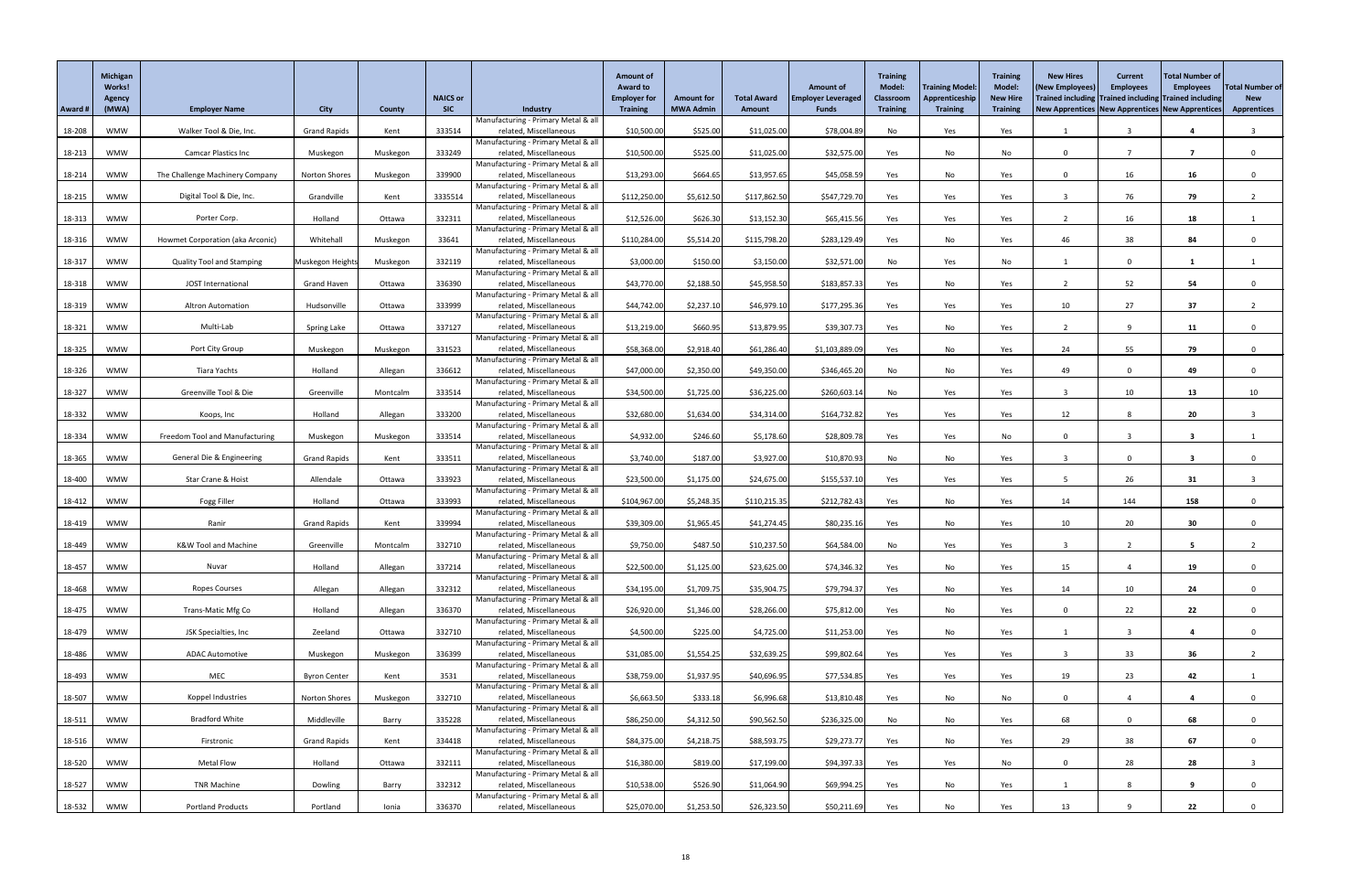|         | <b>Michigan</b><br>Works!<br>Agency |                                         |                     |               | <b>NAICS or</b> |                                                               | <b>Amount of</b><br><b>Award to</b><br><b>Employer for</b> | <b>Amount for</b> | <b>Total Award</b> | <b>Amount of</b><br><b>Employer Leveraged</b> | <b>Training</b><br><b>Model:</b><br><b>Classroom</b> | <b>Training Model</b><br>Apprenticeship | <b>Training</b><br><b>Model:</b><br><b>New Hire</b> | <b>New Hires</b><br>(New Employees<br>Trained including Trained including Trained including | <b>Current</b><br><b>Employees</b> | <b>Total Number of</b><br><b>Employees</b> | <b>Total Number of</b><br><b>New</b> |
|---------|-------------------------------------|-----------------------------------------|---------------------|---------------|-----------------|---------------------------------------------------------------|------------------------------------------------------------|-------------------|--------------------|-----------------------------------------------|------------------------------------------------------|-----------------------------------------|-----------------------------------------------------|---------------------------------------------------------------------------------------------|------------------------------------|--------------------------------------------|--------------------------------------|
| Award # | (MWA)                               | <b>Employer Name</b>                    | <b>City</b>         | <b>County</b> | <b>SIC</b>      | Industry                                                      | <b>Training</b>                                            | <b>MWA Admin</b>  | <b>Amount</b>      | <b>Funds</b>                                  | <b>Training</b>                                      | <b>Training</b>                         | <b>Training</b>                                     | New Apprentices New Apprentices New Apprentices                                             |                                    |                                            | <b>Apprentices</b>                   |
| 18-537  | <b>WMW</b>                          | The Eagle Group                         | Greenville          | Montcalm      | 332420          | Manufacturing - Primary Metal & all<br>related, Miscellaneous | \$11,370.00                                                | \$568.50          | \$11,938.50        | \$22,790.09                                   | Yes                                                  | No                                      | Yes                                                 |                                                                                             |                                    | 12                                         | $\mathbf{0}$                         |
|         |                                     |                                         |                     |               |                 | Manufacturing - Primary Metal & all                           |                                                            |                   |                    |                                               |                                                      |                                         |                                                     |                                                                                             |                                    |                                            |                                      |
| 18-539  | <b>WMW</b>                          | Material Transfer & Storage             | Allegan             | Allegan       | 3339222         | related, Miscellaneous<br>Manufacturing - Primary Metal & all | \$28,500.00                                                | \$1,425.00        | \$29,925.00        | \$138,321.81                                  | Yes                                                  | No                                      | Yes                                                 |                                                                                             | 15                                 | 19                                         |                                      |
| 18-541  | <b>WMW</b>                          | Die-Tech + Engineering                  | <b>Grand Rapids</b> | Kent          | 333514          | related, Miscellaneous                                        | \$22,500.00                                                | \$1,125.00        | \$23,625.00        | \$175,500.00                                  | No                                                   | Yes                                     | Yes                                                 |                                                                                             |                                    | 8                                          |                                      |
| 18-543  | <b>WMW</b>                          | Titan Tool + Die                        | Norton Shores       | Muskegon      | 333514          | Manufacturing - Primary Metal & all<br>related, Miscellaneous | \$9,000.00                                                 | \$450.00          | \$9,450.00         | \$98,686.00                                   | No                                                   | Yes                                     | No                                                  |                                                                                             |                                    | 3                                          |                                      |
|         |                                     |                                         |                     |               |                 | Manufacturing - Primary Metal & all                           |                                                            |                   |                    |                                               |                                                      |                                         |                                                     |                                                                                             |                                    |                                            |                                      |
| 18-550  | <b>WMW</b>                          | <b>Reliance Finishing</b>               | <b>Grand Rapids</b> | Kent          | 332812          | related, Miscellaneous<br>Manufacturing - Primary Metal & all | \$4,826.00                                                 | \$241.30          | \$5,067.30         | \$15,879.40                                   | Yes                                                  | No                                      | No                                                  | $\Omega$                                                                                    |                                    | 7                                          |                                      |
| 18-561  | <b>WMW</b>                          | Fleetwood Group                         | Holland             | Ottawa        | 337127          | related, Miscellaneous                                        | \$8,495.00                                                 | \$424.75          | \$8,919.75         | \$23,338.94                                   | Yes                                                  | No                                      | No                                                  | $\Omega$                                                                                    |                                    |                                            |                                      |
| 18-568  | <b>WMW</b>                          | Swoboda                                 | Kentwood            | Kent          | 336310          | Manufacturing - Primary Metal & all<br>related, Miscellaneous | \$22,590.00                                                | \$1,129.50        | \$23,719.50        | \$105,485.25                                  | Yes                                                  | Yes                                     | Yes                                                 |                                                                                             | 18                                 | 22                                         |                                      |
|         |                                     |                                         |                     |               |                 | Manufacturing - Primary Metal & all                           |                                                            |                   |                    |                                               |                                                      |                                         |                                                     |                                                                                             |                                    |                                            |                                      |
| 18-570  | <b>WMW</b>                          | Pridgeon and Clay                       | <b>Grand Rapids</b> | Kent          | 336370          | related, Miscellaneous<br>Manufacturing - Primary Metal & all | \$67,875.00                                                | \$3,393.75        | \$71,268.75        | \$209,259.91                                  | No                                                   | No                                      | Yes                                                 | 47                                                                                          |                                    | 47                                         |                                      |
| 18-575  | <b>WMW</b>                          | Anderson Global                         | Muskegon Height     | Muskegon      | 332721          | related, Miscellaneous                                        | \$84,000.00                                                | \$4,200.00        | \$88,200.00        | \$473,652.96                                  | Yes                                                  | Yes                                     | Yes                                                 |                                                                                             | 54                                 | 59                                         |                                      |
| 18-576  | <b>WMW</b>                          | <b>Micron Manufacturing</b>             | <b>Grand Rapids</b> | Kent          | 332721          | Manufacturing - Primary Metal & all<br>related, Miscellaneous | \$33,112.00                                                | \$1,655.60        | \$34,767.60        | \$101,105.52                                  | Yes                                                  | Yes                                     | Yes                                                 |                                                                                             | 27                                 | 31                                         |                                      |
|         |                                     |                                         |                     |               |                 | Manufacturing - Primary Metal & all                           |                                                            |                   |                    |                                               |                                                      |                                         |                                                     |                                                                                             |                                    |                                            |                                      |
| 18-579  | <b>WMW</b>                          | ODL                                     | Zeeland             | Ottawa        | 339900          | related, Miscellaneous<br>Manufacturing - Primary Metal & all | \$36,000.00                                                | \$1,800.00        | \$37,800.00        | \$107,838.30                                  | Yes                                                  | No                                      | Yes                                                 |                                                                                             | 39                                 | 40                                         | $\Omega$                             |
| 18-580  | <b>WMW</b>                          | Chassix, Inc                            | Montague            | Muskegon      | 336330          | related, Miscellaneous                                        | \$17,754.00                                                | \$887.70          | \$18,641.70        | \$116,085.00                                  | Yes                                                  | Yes                                     | No                                                  | $\Omega$                                                                                    | 12                                 | 12                                         |                                      |
| 18-581  | <b>WMW</b>                          | <b>Aspen Surgical Products</b>          | Caledonia           | Kent          | 3391            | Manufacturing - Primary Metal & all<br>related, Miscellaneous | \$72,915.00                                                | \$3,645.75        | \$76,560.75        | \$148,547.08                                  | Yes                                                  | No                                      | Yes                                                 | 29                                                                                          | 26                                 | 55                                         |                                      |
|         |                                     | Metal Technologies-Ravenna Ductile Iron |                     |               |                 | Manufacturing - Primary Metal & all                           |                                                            |                   |                    |                                               |                                                      |                                         |                                                     |                                                                                             |                                    |                                            |                                      |
| 18-582  | WMW                                 | Plant                                   | Ravenna             | Muskegon      | 331511          | related, Miscellaneous<br>Manufacturing - Primary Metal & all | \$18,000.00                                                | \$900.00          | \$18,900.00        | \$43,264.00                                   | No                                                   | Yes                                     | Yes                                                 | 10                                                                                          |                                    | 11                                         |                                      |
| 18-583  | <b>WMW</b>                          | K-Line Industries                       | Holland             | Ottawa        | 332999          | related, Miscellaneous                                        | \$14,946.00                                                | \$747.30          | \$15,693.30        | \$43,124.00                                   | Yes                                                  | No                                      | No                                                  | $\Omega$                                                                                    | 12                                 | 12                                         |                                      |
| 18-586  | <b>WMW</b>                          | Johnson Technology                      | Muskegon            | Muskegon      | 336412          | Manufacturing - Primary Metal & all<br>related, Miscellaneous | \$56,040.00                                                | \$2,802.00        | \$58,842.00        | \$314,674.54                                  | Yes                                                  | Yes                                     | Yes                                                 | 20                                                                                          | 30 <sup>°</sup>                    | 50                                         |                                      |
|         |                                     |                                         |                     |               |                 | Manufacturing - Primary Metal & all                           |                                                            |                   |                    |                                               |                                                      |                                         |                                                     |                                                                                             |                                    |                                            |                                      |
| 18-588  | <b>WMW</b>                          | <b>Gentex Corporation</b>               | Zeeland             | Ottawa        | 335310          | related, Miscellaneous<br>Manufacturing - Primary Metal & all | \$49,500.00                                                | \$2,475.00        | \$51,975.00        | \$315,315.77                                  | Yes                                                  | Yes                                     | Yes                                                 | 10                                                                                          | 16                                 | 26                                         |                                      |
| 18-589  | <b>WMW</b>                          | Jireh Metal Products                    | Grandville          | Kent          | 332119          | related, Miscellaneous                                        | \$11,000.00                                                | \$550.00          | \$11,550.00        | \$22,697.40                                   | Yes                                                  | Yes                                     | No                                                  |                                                                                             |                                    | 9                                          |                                      |
| 18-603  | <b>WMW</b>                          | <b>Crandall Office Furniture</b>        | Greenville          | Montcalm      | 337214          | Manufacturing - Primary Metal & all<br>related, Miscellaneous | \$5,405.00                                                 | \$270.25          | \$5,675.25         | \$65,897.00                                   | Yes                                                  | No                                      | No                                                  | $\Omega$                                                                                    |                                    | $5^{\circ}$                                |                                      |
|         |                                     |                                         |                     |               |                 | Manufacturing - Primary Metal & all                           |                                                            |                   |                    |                                               |                                                      |                                         |                                                     |                                                                                             |                                    |                                            |                                      |
| 18-604  | <b>WMW</b>                          | <b>Next Level Manufacturing</b>         | Jenison             | Ottawa        | 333517          | related, Miscellaneous<br>Manufacturing - Primary Metal & all | \$12,607.00                                                | \$630.35          | \$13,237.35        | \$127,808.57                                  | Yes                                                  | Yes                                     | No                                                  | $\Omega$                                                                                    | 14                                 | 14                                         |                                      |
| 18-617  | <b>WMW</b>                          | Scherdel Sales & Technology             | Muskegon            | Muskegon      | 332613          | related, Miscellaneous                                        | \$30,776.00                                                | \$1,538.80        | \$32,314.80        | \$164,354.15                                  | Yes                                                  | No                                      | Yes                                                 |                                                                                             | 45                                 | 53                                         |                                      |
| 18-621  | <b>WMW</b>                          | <b>Dynamic Conveyor Corporation</b>     | Muskegon            | Muskegon      | 3535            | Manufacturing - Primary Metal & all<br>related, Miscellaneous | \$12,180.00                                                | \$609.00          | \$12,789.00        | \$26,179.88                                   | Yes                                                  | No                                      | Yes                                                 |                                                                                             |                                    | 11                                         |                                      |
|         |                                     |                                         |                     |               |                 | Manufacturing - Primary Metal & all                           |                                                            |                   |                    |                                               |                                                      |                                         |                                                     |                                                                                             |                                    |                                            |                                      |
| 18-630  | <b>WMW</b>                          | <b>Emerald Corporation</b>              | <b>Grand Rapids</b> | Kent          | 336300          | related, Miscellaneous<br>Manufacturing - Primary Metal & all | \$10,617.00                                                | \$530.85          | \$11,147.85        | \$47,308.50                                   | Yes                                                  | No                                      | Yes                                                 |                                                                                             |                                    | 9                                          |                                      |
| 18-631  | <b>WMW</b>                          | Lakeland Finishing Corp.                | <b>Grand Rapids</b> | Kent          | 336360          | related, Miscellaneous                                        | \$11,409.00                                                | \$570.45          | \$11,979.45        | \$26,211.18                                   | Yes                                                  | No                                      | Yes                                                 |                                                                                             |                                    | 10                                         | $\Omega$                             |
| 18-633  | <b>WMW</b>                          | <b>Stone Fox Staffing</b>               | <b>Grand Rapids</b> | Kent          | 333515          | Manufacturing - Primary Metal & all<br>related, Miscellaneous | \$14,510.00                                                | \$725.50          | \$15,235.50        | \$51,361.46                                   | Yes                                                  | No                                      | Yes                                                 |                                                                                             |                                    | 11                                         |                                      |
| 18-636  | <b>WMW</b>                          | Parker Hannifin Corporation             | Otsego              | Allegan       | 332912          | Manufacturing - Primary Metal & all<br>related, Miscellaneous | \$3,000.00                                                 | \$150.00          | \$3,150.00         | \$42,728.00                                   | No                                                   | Yes                                     | No                                                  |                                                                                             |                                    |                                            |                                      |
|         |                                     |                                         |                     |               |                 | Manufacturing - Primary Metal & all                           |                                                            |                   |                    |                                               |                                                      |                                         |                                                     |                                                                                             |                                    |                                            |                                      |
| 18-637  | WMW                                 | Parker Hannifin Corporation             | Richland            | Kalamazoo     | 332912          | related, Miscellaneous<br>Manufacturing - Primary Metal & all | \$3,000.00                                                 | \$150.00          | \$3,150.00         | \$45,686.50                                   | No                                                   | Yes                                     | No                                                  | $\Omega$                                                                                    |                                    | 1                                          |                                      |
| 18-641  | <b>WMW</b>                          | <b>Grand Rapids Chair Company</b>       | <b>Byron Center</b> | Kent          | 337127          | related, Miscellaneous                                        | \$26,396.00                                                | \$1,319.80        | \$27,715.80        | \$51,227.41                                   | Yes                                                  | No                                      | Yes                                                 |                                                                                             | 33                                 | 40                                         | $\Omega$                             |
| 18-646  | <b>WMW</b>                          | Action Mold and Machining Inc           | <b>Grand Rapids</b> | Kent          | 333514          | Manufacturing - Primary Metal & all<br>related, Miscellaneous | \$22,300.00                                                | \$1,115.00        | \$23,415.00        | \$125,607.55                                  | Yes                                                  | No                                      | Yes                                                 |                                                                                             | 17                                 | 19                                         |                                      |
|         |                                     |                                         |                     |               |                 | Manufacturing - Primary Metal & all                           |                                                            |                   |                    |                                               |                                                      |                                         |                                                     |                                                                                             |                                    |                                            |                                      |
| 18-647  | <b>WMW</b>                          | Middleville Tool & Die                  | Middleville         | Barry         | 333514          | related, Miscellaneous<br>Manufacturing - Primary Metal & all | \$44,029.00                                                | \$2,201.45        | \$46,230.45        | \$163,878.95                                  | Yes                                                  | Yes                                     | Yes                                                 | 31                                                                                          | 14                                 | 45                                         |                                      |
| 18-650  | <b>WMW</b>                          | DeWys Manufacturing Inc                 | Marne               | Ottawa        | 332321          | related, Miscellaneous                                        | \$23,152.00                                                | \$1,157.60        | \$24,309.60        | \$195,149.19                                  | Yes                                                  | No                                      | Yes                                                 |                                                                                             | 24                                 | 30                                         | $\mathbf{0}$                         |
| 18-668  | <b>WMW</b>                          | Shape Corp.                             | <b>Grand Haven</b>  | Ottawa        | 332312          | Manufacturing - Primary Metal & all<br>related, Miscellaneous | \$38,768.00                                                | \$1,938.40        | \$40,706.40        | \$290,101.98                                  | Yes                                                  | Yes                                     | Yes                                                 |                                                                                             | 50                                 | 56                                         |                                      |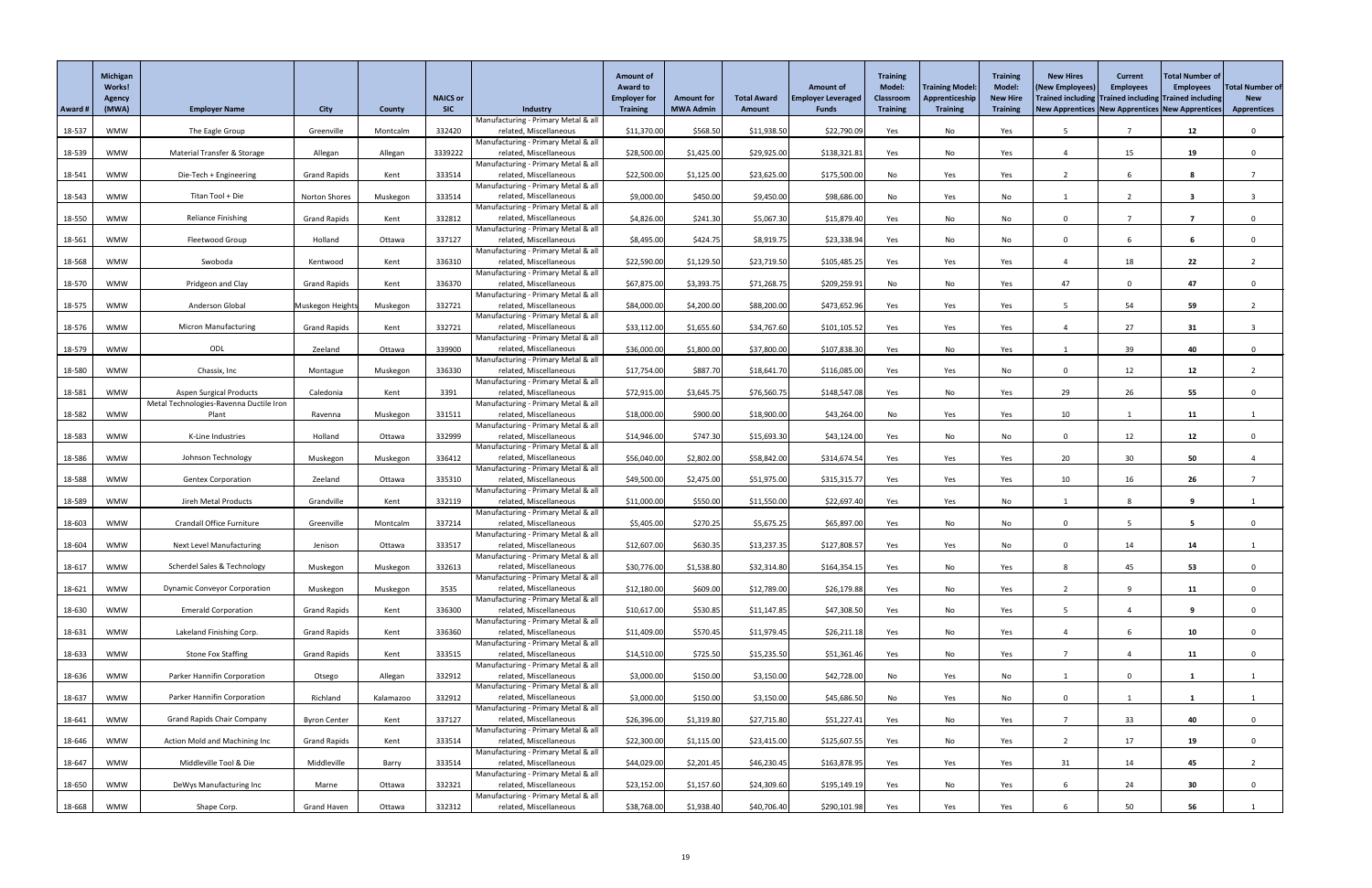|         | <b>Michigan</b><br>Works!<br><b>Agency</b> |                                                                           |                      |               | <b>NAICS or</b> |                                                               | <b>Amount of</b><br><b>Award to</b><br><b>Employer for</b> | <b>Amount for</b> | <b>Total Award</b> | <b>Amount of</b><br><b>Employer Leveraged</b> | <b>Training</b><br><b>Model:</b><br><b>Classroom</b> | <b>Training Model</b><br>Apprenticeship | <b>Training</b><br><b>Model:</b><br><b>New Hire</b> | <b>New Hires</b><br>(New Employees<br>Trained including Trained including Trained including | <b>Current</b><br><b>Employees</b> | <b>Total Number of</b><br><b>Employees</b> | <b>Total Number of</b><br><b>New</b> |
|---------|--------------------------------------------|---------------------------------------------------------------------------|----------------------|---------------|-----------------|---------------------------------------------------------------|------------------------------------------------------------|-------------------|--------------------|-----------------------------------------------|------------------------------------------------------|-----------------------------------------|-----------------------------------------------------|---------------------------------------------------------------------------------------------|------------------------------------|--------------------------------------------|--------------------------------------|
| Award # | (MWA)                                      | <b>Employer Name</b>                                                      | <b>City</b>          | <b>County</b> | <b>SIC</b>      | Industry                                                      | <b>Training</b>                                            | <b>MWA Admin</b>  | <b>Amount</b>      | <b>Funds</b>                                  | <b>Training</b>                                      | <b>Training</b>                         | <b>Training</b>                                     | New Apprentices   New Apprentices   New Apprentices                                         |                                    |                                            | <b>Apprentices</b>                   |
| 18-673  | <b>WMW</b>                                 | <b>Bucher Hydraulics</b>                                                  | <b>Grand Rapids</b>  | Kent          | 333996          | Manufacturing - Primary Metal & all<br>related, Miscellaneous | \$22,520.00                                                | \$1,126.00        | \$23,646.00        | \$142,980.20                                  | Yes                                                  | No                                      | Yes                                                 |                                                                                             | 15                                 | 22                                         | $\mathbf{0}$                         |
|         |                                            |                                                                           |                      |               |                 | Manufacturing - Primary Metal & all                           |                                                            |                   |                    |                                               |                                                      |                                         |                                                     |                                                                                             |                                    |                                            |                                      |
| 18-675  | <b>WMW</b>                                 | Michigan Spring and Stamping                                              | Muskegon             | Muskegon      | 3495            | related, Miscellaneous<br>Manufacturing - Primary Metal & all | \$50,983.00                                                | \$2,549.15        | \$53,532.15        | \$162,713.12                                  | Yes                                                  | Yes                                     | Yes                                                 |                                                                                             | 54                                 | 60                                         |                                      |
| 18-679  | <b>WMW</b>                                 | Eclipse Tool & Die, Inc                                                   | Wayland              | Allegan       | 333511          | related, Miscellaneous                                        | \$6,303.00                                                 | \$315.15          | \$6,618.15         | \$46,856.05                                   | Yes                                                  | Yes                                     | Yes                                                 |                                                                                             |                                    | 5                                          |                                      |
| 18-685  | <b>WMW</b>                                 | <b>Specialty Tooling Systems</b>                                          | <b>Grand Rapids</b>  | Kent          | 333518          | Manufacturing - Primary Metal & all<br>related, Miscellaneous | \$37,890.00                                                | \$1,894.50        | \$39,784.50        | \$73,778.13                                   | No                                                   | No                                      | Yes                                                 | 26                                                                                          |                                    | 26                                         |                                      |
|         |                                            |                                                                           |                      |               |                 | Manufacturing - Primary Metal & all                           |                                                            |                   |                    |                                               |                                                      |                                         |                                                     |                                                                                             |                                    |                                            |                                      |
| 18-691  | <b>WMW</b>                                 | High Point Electric                                                       | Belmont              | Kent          | 335999          | related, Miscellaneous<br>Manufacturing - Primary Metal & all | \$12,000.00                                                | \$600.00          | \$12,600.00        | \$110,165.71                                  | No                                                   | Yes                                     | No                                                  | $\Omega$                                                                                    |                                    |                                            |                                      |
| 18-692  | <b>WMW</b>                                 | <b>Engineered Tooling Systems</b>                                         | Walker               | Kent          | 333514          | related, Miscellaneous                                        | \$4,500.00                                                 | \$225.00          | \$4,725.00         | \$30,000.00                                   | No                                                   | No                                      | Yes                                                 |                                                                                             | 0                                  |                                            |                                      |
| 18-693  | <b>WMW</b>                                 | Medbio, Inc                                                               | <b>Grand Rapids</b>  | Kent          | 333220          | Manufacturing - Primary Metal & all<br>related, Miscellaneous | \$26,200.00                                                | \$1,310.00        | \$27,510.00        | \$45,711.70                                   | Yes                                                  | No                                      | Yes                                                 | 12                                                                                          | 12                                 | 24                                         | $\Omega$                             |
|         |                                            |                                                                           |                      |               |                 | Manufacturing - Primary Metal & all                           |                                                            |                   |                    |                                               |                                                      |                                         |                                                     |                                                                                             |                                    |                                            |                                      |
| 18-702  | <b>WMW</b>                                 | <b>BCN Techincal Services, inc</b>                                        | Hastings             | Barry         | 333518          | related, Miscellaneous<br>Manufacturing - Primary Metal & all | \$12,750.00                                                | \$637.50          | \$13,387.50        | \$38,930.00                                   | No                                                   | No                                      | Yes                                                 |                                                                                             |                                    | 9                                          |                                      |
| 18-705  | <b>WMW</b>                                 | <b>TGW Systems</b>                                                        | <b>Grand Rapids</b>  | Kent          | 333922          | related, Miscellaneous                                        | \$18,000.00                                                | \$900.00          | \$18,900.00        | \$82,729.71                                   | No                                                   | Yes                                     | Yes                                                 | 11                                                                                          | $\Omega$                           | 11                                         |                                      |
| 18-707  | <b>WMW</b>                                 | Lacks Enterprises, inc                                                    | <b>Grand Rapids</b>  | Kent          | 336390          | Manufacturing - Primary Metal & all<br>related, Miscellaneous | \$64,556.00                                                | \$3,227.80        | \$67,783.80        | \$74,854.29                                   | Yes                                                  | No                                      | Yes                                                 | 40                                                                                          | 58                                 | 98                                         | $\Omega$                             |
|         |                                            |                                                                           |                      |               |                 | Manufacturing - Primary Metal & all                           |                                                            |                   |                    |                                               |                                                      |                                         |                                                     |                                                                                             |                                    |                                            |                                      |
| 18-711  | <b>WMW</b>                                 | Thierica, inc                                                             | <b>Grand Rapids</b>  | Kent          | 336399          | related, Miscellaneous<br>Manufacturing - Primary Metal & all | \$49,875.00                                                | \$2,493.75        | \$52,368.75        | \$108,482.28                                  | Yes                                                  | No                                      | Yes                                                 | 29                                                                                          | 17                                 | 46                                         |                                      |
| 18-712  | <b>WMW</b>                                 | <b>Autocam Precision Components Group</b>                                 | Kentwood             | Kent          | 332721          | related, Miscellaneous                                        | \$33,371.00                                                | \$1,668.55        | \$35,039.55        | \$247,537.57                                  | Yes                                                  | Yes                                     | No                                                  | 9                                                                                           | 11                                 | 20                                         | 9                                    |
| 18-718  | <b>WMW</b>                                 | Genzink Steel                                                             | Holland              | Allegan       | 332312          | Manufacturing - Primary Metal & all<br>related, Miscellaneous | \$69,894.00                                                | \$3,494.70        | \$73,388.70        | \$161,082.95                                  | Yes                                                  | No                                      | Yes                                                 | 11                                                                                          | 60                                 | 71                                         |                                      |
|         | <b>WMW</b>                                 | ITW Powertrain Metals (ITW Drawform)                                      |                      |               | 336370          | Manufacturing - Primary Metal & all<br>related, Miscellaneous |                                                            |                   | \$42,919.80        | \$549,277.08                                  |                                                      |                                         |                                                     |                                                                                             | 39                                 | 46                                         |                                      |
| 18-720  |                                            |                                                                           | Zeeland              | Ottawa        |                 | Manufacturing - Primary Metal & all                           | \$40,876.00                                                | \$2,043.80        |                    |                                               | Yes                                                  | Yes                                     | Yes                                                 |                                                                                             |                                    |                                            |                                      |
| 18-725  | <b>WMW</b>                                 | Yanfeng                                                                   | Holland              | Allegan       | 336360          | related, Miscellaneous<br>Manufacturing - Primary Metal & all | \$16,680.00                                                | \$834.00          | \$17,514.00        | \$103,806.18                                  | Yes                                                  | No                                      | Yes                                                 |                                                                                             |                                    | 14                                         |                                      |
| 18-726  | <b>WMW</b>                                 | L-3 Combat Propulsion Systems                                             | Muskegon             | Muskegon      | 336992          | related, Miscellaneous                                        | \$39,232.00                                                | \$1,961.60        | \$41,193.60        | \$79,564.40                                   | Yes                                                  | No                                      | Yes                                                 |                                                                                             | 64                                 | 69                                         |                                      |
| 18-733  | <b>WMW</b>                                 | Cascade Die Casting Group - Great Lakes                                   | Sparta               | Kent          | 331523          | Manufacturing - Primary Metal & all<br>related, Miscellaneous | \$9,474.00                                                 | \$473.70          | \$9,947.70         | \$63,804.72                                   | Yes                                                  | No                                      | Yes                                                 |                                                                                             |                                    | 9                                          |                                      |
|         |                                            |                                                                           |                      |               |                 | Manufacturing - Primary Metal & all                           |                                                            |                   |                    |                                               |                                                      |                                         |                                                     |                                                                                             |                                    |                                            |                                      |
| 18-736  | <b>WMW</b>                                 | Autodie LLC                                                               | <b>Grand Rapids</b>  | Kent          | 332721          | related, Miscellaneous<br>Manufacturing - Primary Metal & all | \$68,378.00                                                | \$3,418.90        | \$71,796.90        | \$229,145.18                                  | Yes                                                  | Yes                                     | Yes                                                 |                                                                                             | 47                                 | 53                                         |                                      |
| 18-741  | <b>WMW</b>                                 | Key Gas Components, Inc                                                   | Allegan              | Allegan       | 332996          | related, Miscellaneous                                        | \$15,370.00                                                | \$768.50          | \$16,138.50        | \$41,695.52                                   | Yes                                                  | No                                      | Yes                                                 |                                                                                             | 20                                 | 25                                         |                                      |
| 18-807  | <b>WMW</b>                                 | Stampede Die and Engineering (Stampeded<br>Die Corp)                      | Wayland              | Allegan       | 332900          | Manufacturing - Primary Metal & all<br>related, Miscellaneous | \$21,567.00                                                | \$1,078.35        | \$22,645.35        | \$90,954.15                                   | Yes                                                  | No                                      | Yes                                                 | 12                                                                                          |                                    | 16 <sup>1</sup>                            |                                      |
|         |                                            |                                                                           |                      |               |                 | Manufacturing - Primary Metal & all                           |                                                            |                   |                    |                                               |                                                      |                                         |                                                     |                                                                                             |                                    |                                            |                                      |
| 18-808  | <b>WMW</b>                                 | <b>Advanced Tooling Systems</b><br>CTC Acquisition Company, LLC dba Grand | <b>Comstock Park</b> | Kent          | 333514          | related, Miscellaneous<br>Manufacturing - Primary Metal & all | \$21,750.00                                                | \$1,087.50        | \$22,837.50        | \$182,488.61                                  | No                                                   | Yes                                     | Yes                                                 | 9                                                                                           |                                    | 13                                         |                                      |
| 18-810  | <b>WMW</b>                                 | Rapids Controls, LLC                                                      | Rockford             | Kent          | 336360          | related, Miscellaneous                                        | \$18,130.00                                                | \$906.50          | \$19,036.50        | \$95,024.04                                   | Yes                                                  | No                                      | Yes                                                 |                                                                                             | 10                                 | 15                                         |                                      |
| 18-815  | <b>WMW</b>                                 | Cascade Die Casting Group - Mid State                                     | <b>Grand Rapids</b>  | Kent          | 331523          | Manufacturing - Primary Metal & all<br>related, Miscellaneous | \$9,360.00                                                 | \$468.00          | \$9,828.00         | \$24,333.30                                   | Yes                                                  | No                                      | Yes                                                 |                                                                                             |                                    | 7                                          |                                      |
|         |                                            |                                                                           |                      |               |                 | Manufacturing - Primary Metal & all                           |                                                            |                   |                    |                                               |                                                      |                                         |                                                     |                                                                                             |                                    |                                            |                                      |
| 18-819  | <b>WMW</b>                                 | L & W Engineering (Plant 3)                                               | Holland              | Ottawa        | 336370          | related, Miscellaneous<br>Manufacturing - Primary Metal & all | \$5,388.00                                                 | \$269.40          | \$5,657.40         | \$247,691.00                                  | Yes                                                  | No                                      | Yes                                                 |                                                                                             |                                    | 7                                          | $\Omega$                             |
| 18-820  | <b>WMW</b>                                 | DME - Milacron                                                            | Greenville           | Montcalm      | 333511          | related, Miscellaneous                                        | \$107,475.00                                               | \$5,373.75        | \$112,848.75       | \$385,856.30                                  | Yes                                                  | No                                      | Yes                                                 | 18                                                                                          | 62                                 | 80                                         |                                      |
| 18-823  | <b>WMW</b>                                 | Comfort Research                                                          | <b>Grand Rapids</b>  | Kent          | 337121          | Manufacturing - Primary Metal & all<br>related, Miscellaneous | \$129,465.00                                               | \$6,473.25        | \$135,938.25       | \$346,886.34                                  | Yes                                                  | No                                      | Yes                                                 |                                                                                             | 93                                 | 95                                         | $\Omega$                             |
|         |                                            | Magna Mirrors of American Inc. dba Mirrors                                |                      |               |                 | Manufacturing - Primary Metal & all                           |                                                            |                   |                    |                                               |                                                      |                                         |                                                     |                                                                                             |                                    |                                            |                                      |
| 18-828  | <b>WMW</b>                                 | Holland                                                                   | Holland              | Ottawa        | 336399          | related, Miscellaneous<br>Manufacturing - Primary Metal & all | \$26,000.00                                                | \$1,300.00        | \$27,300.00        | \$45,404.74                                   | No                                                   | No                                      | Yes                                                 | 29                                                                                          | $\mathbf 0$                        | 29                                         |                                      |
| 18-830  | <b>WMW</b>                                 | Mico Industries                                                           | Kentwood             | Kent          | 332116          | related, Miscellaneous                                        | \$25,188.00                                                | \$1,259.40        | \$26,447.40        | \$65,331.10                                   | Yes                                                  | Yes                                     | Yes                                                 |                                                                                             | 13                                 | 21                                         |                                      |
| 18-842  | <b>WMW</b>                                 | Guo Ji Tooling Systems                                                    | <b>Grand Rapids</b>  | Kent          | 333514          | Manufacturing - Primary Metal & all<br>related, Miscellaneous | \$1,500.00                                                 | \$75.00           | \$1,575.00         | \$4,860.00                                    | No                                                   | No                                      | Yes                                                 |                                                                                             |                                    |                                            |                                      |
|         |                                            |                                                                           |                      |               |                 | Manufacturing - Primary Metal & all                           |                                                            |                   |                    |                                               |                                                      |                                         |                                                     |                                                                                             |                                    |                                            |                                      |
| 18-846  | <b>WMW</b>                                 | Federal Mogul, LLC                                                        | Greenville           | Montcalm      | 336310          | related, Miscellaneous<br>Manufacturing - Primary Metal & all | \$38,000.00                                                | \$1,900.00        | \$39,900.00        | \$76,569.89                                   | Yes                                                  | Yes                                     | Yes                                                 | 11                                                                                          | 15                                 | 26                                         |                                      |
| 18-850  | <b>WMW</b>                                 | Inglass USA Inc                                                           | <b>Byron Center</b>  | Kent          | 333511          | related, Miscellaneous<br>Manufacturing - Primary Metal & all | \$21,190.00                                                | \$1,059.50        | \$22,249.50        | \$44,276.01                                   | Yes                                                  | No                                      | Yes                                                 | 12                                                                                          | $\overline{3}$                     | 15                                         | $\mathbf{0}$                         |
| 18-865  | <b>WMW</b>                                 | <b>ESPEC North America</b>                                                | Hudsonville          | Ottawa        | 334515          | related, Miscellaneous                                        | \$92,642.00                                                | \$4,632.10        | \$97,274.10        | \$356,428.16                                  | Yes                                                  | No                                      | Yes                                                 | 13                                                                                          | 63                                 | 76                                         |                                      |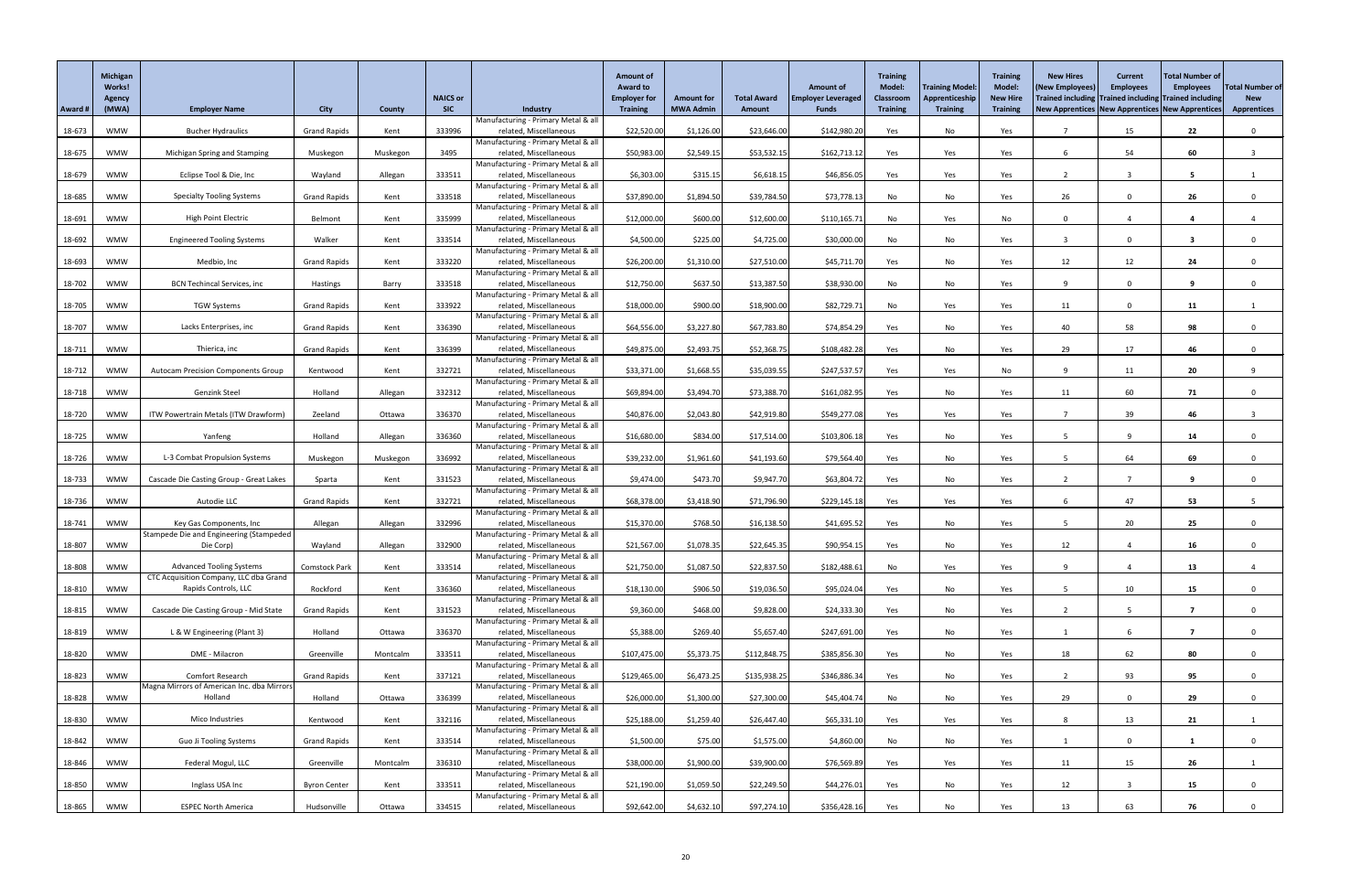| Award #  | Michigan<br>Works!<br><b>Agency</b><br>(MWA) | <b>Employer Name</b>                        | <b>City</b>             | <b>County</b> | <b>NAICS or</b><br><b>SIC</b> | Industry                                                             | <b>Amount of</b><br><b>Award to</b><br><b>Employer for</b><br><b>Training</b> | <b>Amount for</b><br><b>MWA Admin</b> | <b>Total Award</b><br><b>Amount</b> | <b>Amount of</b><br><b>Employer Leveraged</b><br><b>Funds</b> | <b>Training</b><br><b>Model:</b><br><b>Classroom</b><br><b>Training</b> | <b>Training Model</b><br>Apprenticeship<br><b>Training</b> | <b>Training</b><br>Model:<br><b>New Hire</b><br><b>Training</b> | <b>New Hires</b><br>(New Employees)<br>Trained including Trained including Trained including<br>New Apprentices   New Apprentices   New Apprentices | <b>Current</b><br><b>Employees</b> | <b>Total Number of</b><br><b>Employees</b> | <b>Total Number of</b><br><b>New</b><br><b>Apprentices</b> |
|----------|----------------------------------------------|---------------------------------------------|-------------------------|---------------|-------------------------------|----------------------------------------------------------------------|-------------------------------------------------------------------------------|---------------------------------------|-------------------------------------|---------------------------------------------------------------|-------------------------------------------------------------------------|------------------------------------------------------------|-----------------------------------------------------------------|-----------------------------------------------------------------------------------------------------------------------------------------------------|------------------------------------|--------------------------------------------|------------------------------------------------------------|
| 18-868   | <b>WMW</b>                                   | Rapid-Line, Inc.                            | Wyoming                 | Kent          | 332710                        | Manufacturing - Primary Metal & all<br>related, Miscellaneous        | \$39,941.00                                                                   | \$1,997.05                            | \$41,938.05                         | \$58,500.46                                                   | Yes                                                                     | No                                                         | Yes                                                             |                                                                                                                                                     | 37                                 | 40                                         | $\Omega$                                                   |
| 18-880   | <b>WMW</b>                                   | SoundOff Signal                             | Hudsonville             | Kent          | 336321                        | Manufacturing - Primary Metal & all<br>related, Miscellaneous        | \$91,197.00                                                                   | \$4,559.85                            | \$95,756.85                         | \$249,968.85                                                  | Yes                                                                     | No                                                         | Yes                                                             |                                                                                                                                                     | 69                                 | 74                                         | $\Omega$                                                   |
|          |                                              |                                             |                         |               |                               | Manufacturing - Primary Metal & all                                  |                                                                               |                                       |                                     |                                                               |                                                                         |                                                            |                                                                 |                                                                                                                                                     |                                    |                                            |                                                            |
| 18-883   | <b>WMW</b>                                   | Commercial Tool & Die                       | Comstock Park           | Kent          | 333511                        | related, Miscellaneous<br>Manufacturing - Primary Metal & all        | \$13,500.00                                                                   | \$675.00                              | \$14,175.00                         | \$51,148.13                                                   | Yes                                                                     | Yes                                                        | No                                                              | $\Omega$                                                                                                                                            |                                    | 9                                          |                                                            |
| 18-889   | <b>WMW</b>                                   | Herman Miller                               | Zeeland                 | Ottawa        | 337211                        | related, Miscellaneous                                               | \$212,230.00                                                                  | \$10,611.50                           | \$222,841.50                        | \$849,262.22                                                  | Yes                                                                     | Yes                                                        | Yes                                                             | 69                                                                                                                                                  | 108                                | 177                                        |                                                            |
| 18-892   | <b>WMW</b>                                   | <b>Steel Craft Technologies</b>             | Plainfield Twp          | Kent          | 333514                        | Manufacturing - Primary Metal & all<br>related, Miscellaneous        | \$15,000.00                                                                   | \$750.00                              | \$15,750.00                         | \$41,547.37                                                   | No                                                                      | No                                                         | Yes                                                             | 10                                                                                                                                                  | $\Omega$                           | 10                                         | $\Omega$                                                   |
|          |                                              |                                             |                         |               |                               | Manufacturing - Primary Metal & all                                  |                                                                               |                                       |                                     |                                                               |                                                                         |                                                            |                                                                 |                                                                                                                                                     |                                    |                                            |                                                            |
| 18-893   | <b>WMW</b>                                   | <b>Nucraft Furniture Company</b>            | <b>Comstock Park</b>    | Kent          | 337211                        | related, Miscellaneous<br>Manufacturing - Primary Metal & all        | \$25,802.00                                                                   | \$1,290.10                            | \$27,092.10                         | \$253,105.63                                                  | Yes                                                                     | No                                                         | Yes                                                             |                                                                                                                                                     | 29                                 | 33                                         | $\mathbf{0}$                                               |
| 18-895   | <b>WMW</b>                                   | Challenge MFG                               | Walker                  | Kent          | 336370                        | related, Miscellaneous<br>Manufacturing - Primary Metal & all        | \$52,250.00                                                                   | \$2,612.50                            | \$54,862.50                         | \$193,529.28                                                  | Yes                                                                     | No                                                         | Yes                                                             | 41                                                                                                                                                  | $\Omega$                           | 50                                         | $\Omega$                                                   |
| 18-899   | WMW                                          | <b>Williams Tooling &amp; Manufacturing</b> | Dorr                    | Allegan       | 333514                        | related, Miscellaneous                                               | \$6,000.00                                                                    | \$300.00                              | \$6,300.00                          | \$40,199.58                                                   | No                                                                      | Yes                                                        | Yes                                                             | $\overline{2}$                                                                                                                                      |                                    | $\overline{\mathbf{3}}$                    |                                                            |
| 18-902   | <b>WMW</b>                                   |                                             | <b>Grand Rapids</b>     | Kent          | 333514                        | Manufacturing - Primary Metal & all<br>related, Miscellaneous        | \$3,000.00                                                                    | \$150.00                              | \$3,150.00                          | \$22,813.33                                                   | No                                                                      | No                                                         | Yes                                                             |                                                                                                                                                     | $\mathbf 0$                        | $\overline{2}$                             | $\Omega$                                                   |
|          |                                              | <b>Hot Stamp Tooling Systems</b>            |                         |               |                               | Manufacturing - Primary Metal & all                                  |                                                                               |                                       |                                     |                                                               |                                                                         |                                                            |                                                                 |                                                                                                                                                     |                                    |                                            |                                                            |
| 18-903   | <b>WMW</b>                                   | Meridian, Inc                               | Spring Lake             | Ottawa        | 337214                        | related, Miscellaneous<br>Manufacturing - Primary Metal & all        | \$103,164.00                                                                  | \$5,158.20                            | \$108,322.20                        | \$889,114.83                                                  | Yes                                                                     | Yes                                                        | Yes                                                             | 10                                                                                                                                                  | 110                                | 120                                        |                                                            |
| 18-904   | <b>WMW</b>                                   | Eagle Industrial Group                      | <b>Comstock Park</b>    | Kent          | 333514                        | related, Miscellaneous                                               | \$3,000.00                                                                    | \$150.00                              | \$3,150.00                          | \$7,613.33                                                    | No                                                                      | No                                                         | Yes                                                             |                                                                                                                                                     | $\mathbf 0$                        | $\overline{2}$                             |                                                            |
| 18-905   | <b>WMW</b>                                   | <b>Ultimate Gaging Systems</b>              | <b>Grand Rapids</b>     | Kent          | 333514                        | Manufacturing - Primary Metal & all<br>related, Miscellaneous        | \$12,371.00                                                                   | \$618.55                              | \$12,989.55                         | \$83,311.09                                                   | No                                                                      | Yes                                                        | Yes                                                             |                                                                                                                                                     | $\overline{3}$                     | 9                                          |                                                            |
|          |                                              |                                             |                         |               |                               | Manufacturing - Primary Metal & all                                  |                                                                               |                                       |                                     |                                                               |                                                                         |                                                            |                                                                 |                                                                                                                                                     |                                    |                                            |                                                            |
| 18-906   | <b>WMW</b>                                   | <b>Rapid Tooling Systems</b>                | <b>Grand Rapids</b>     | Kent          | 333514                        | related, Miscellaneous<br>Manufacturing - Primary Metal & all        | \$3,000.00                                                                    | \$150.00                              | \$3,150.00                          | \$21,153.00                                                   | No                                                                      | No                                                         | Yes                                                             |                                                                                                                                                     |                                    | $\overline{2}$                             |                                                            |
| 18-914   | <b>WMW</b>                                   | <b>Magna Engineered Glass</b>               | <b>Holland Township</b> | Ottawa        | 336390                        | related, Miscellaneous                                               | \$63,548.00                                                                   | \$3,177.40                            | \$66,725.40                         | \$142,512.59                                                  | Yes                                                                     | No                                                         | Yes                                                             | 42                                                                                                                                                  | 16                                 | 58                                         | $\Omega$                                                   |
| 18-919   | <b>WMW</b>                                   | <b>Concept Tooling Systems</b>              | <b>Grand Rapids</b>     | Kent          | 33514                         | Manufacturing - Primary Metal & all<br>related, Miscellaneous        | \$1,500.00                                                                    | \$75.00                               | \$1,575.00                          | \$7,660.00                                                    | No                                                                      | No                                                         | Yes                                                             |                                                                                                                                                     | $\mathbf 0$                        |                                            |                                                            |
|          |                                              |                                             |                         |               |                               | Manufacturing - Primary Metal & all                                  |                                                                               |                                       |                                     |                                                               |                                                                         |                                                            |                                                                 |                                                                                                                                                     |                                    |                                            |                                                            |
| 18-920   | <b>WMW</b>                                   | <b>Competition Engineering</b>              | Marne                   | Ottawa        | 333514                        | related, Miscellaneous<br>Manufacturing - Primary Metal & all        | \$6,000.00                                                                    | \$300.00                              | \$6,300.00                          | \$33,420.00                                                   | No                                                                      | Yes                                                        | Yes                                                             |                                                                                                                                                     |                                    | $\overline{\mathbf{3}}$                    |                                                            |
| 18-927   | <b>WMW</b>                                   | <b>Benteler Automotive</b>                  | <b>Grand Rapids</b>     | Kent          | 332999                        | related, Miscellaneous                                               | \$5,968.00                                                                    | \$298.40                              | \$6,266.40                          | \$71,055.88                                                   | Yes                                                                     | No                                                         | No                                                              | $\Omega$                                                                                                                                            | 27                                 | 27                                         |                                                            |
| 18-932   | <b>WMW</b>                                   | NPR of America                              | <b>Grand Haven</b>      | Ottawa        | 332710                        | Manufacturing - Primary Metal & all<br>related, Miscellaneous        | \$19,305.00                                                                   | \$965.25                              | \$20,270.25                         | \$39,002.49                                                   | Yes                                                                     | No                                                         | Yes                                                             |                                                                                                                                                     | 14                                 | 20                                         | $\mathbf 0$                                                |
|          |                                              |                                             |                         |               |                               | Manufacturing - Primary Metal & all                                  |                                                                               |                                       |                                     |                                                               |                                                                         |                                                            |                                                                 |                                                                                                                                                     |                                    |                                            |                                                            |
| 18-941   | <b>WMW</b>                                   | Autocam Medical                             | Kentwood                | Kent          | 339112                        | related, Miscellaneous<br>Manufacturing - Primary Metal & all        | \$30,000.00                                                                   | \$1,500.00                            | \$31,500.00                         | \$280,480.00                                                  | No                                                                      | Yes                                                        | No                                                              | $\Omega$                                                                                                                                            | 10 <sup>°</sup>                    | 10                                         | 10                                                         |
| 18-966-C | <b>WMW</b>                                   | Universal Spiral Air                        | Walker                  | Kent          | 332322                        | related, Miscellaneous                                               | \$7,250.00                                                                    | \$362.50                              | \$7,612.50                          | \$24,000.00                                                   | Yes                                                                     | No                                                         | No                                                              | $\Omega$                                                                                                                                            |                                    | 5                                          | $\Omega$                                                   |
| 18-966-E | <b>WMW</b>                                   | Zinger Sheet Metal Company                  | <b>Grand Rapids</b>     | Kent          | 332322                        | Manufacturing - Primary Metal & all<br>related, Miscellaneous        | \$2,900.00                                                                    | \$145.00                              | \$3,045.00                          | \$4,759.00                                                    | Yes                                                                     | No                                                         | No                                                              | $\mathbf{0}$                                                                                                                                        |                                    | $\overline{2}$                             | $\mathbf{0}$                                               |
|          |                                              |                                             |                         |               |                               | Manufacturing - Wood, Paper,                                         |                                                                               |                                       |                                     |                                                               |                                                                         |                                                            |                                                                 |                                                                                                                                                     |                                    |                                            |                                                            |
| 18-462   | <b>BCVB</b>                                  | <b>TriStar Molding</b>                      | Marcellus               | Cass          | 326199                        | Printing, Petroleum/Coal, Chemical,<br>Plastics, Nonmetallic Mineral | \$14,548.00                                                                   | \$727.40                              | \$15,275.40                         | \$34,958.00                                                   | Yes                                                                     | No                                                         | No                                                              | $\Omega$                                                                                                                                            | 13                                 | 13                                         |                                                            |
|          |                                              |                                             |                         |               |                               | Manufacturing - Wood, Paper,                                         |                                                                               |                                       |                                     |                                                               |                                                                         |                                                            |                                                                 |                                                                                                                                                     |                                    |                                            |                                                            |
| 18-464   | <b>BCVB</b>                                  | Pilkington NSG                              | <b>Niles</b>            | Berrien       | 3211                          | Printing, Petroleum/Coal, Chemical<br>Plastics, Nonmetallic Mineral  | \$85,500.00                                                                   | \$4,275.00                            | \$89,775.00                         | \$2,176,583.33                                                | Yes                                                                     | Yes                                                        | Yes                                                             | 39                                                                                                                                                  | 15                                 | 54                                         |                                                            |
|          |                                              |                                             |                         |               |                               | Manufacturing - Wood, Paper,                                         |                                                                               |                                       |                                     |                                                               |                                                                         |                                                            |                                                                 |                                                                                                                                                     |                                    |                                            |                                                            |
| 18-471   | <b>BCVB</b>                                  | Albemarle Corporation                       | South Haven             | Van Buren     | 325412                        | Printing, Petroleum/Coal, Chemical<br>Plastics, Nonmetallic Mineral  | \$54,752.00                                                                   | \$2,737.60                            | \$57,489.60                         | \$441,921.43                                                  | Yes                                                                     | No                                                         | Yes                                                             |                                                                                                                                                     | 78                                 | 81                                         |                                                            |
|          |                                              |                                             |                         |               |                               | Manufacturing - Wood, Paper,                                         |                                                                               |                                       |                                     |                                                               |                                                                         |                                                            |                                                                 |                                                                                                                                                     |                                    |                                            |                                                            |
| 18-472   | <b>BCVB</b>                                  | <b>Bangor Plastics Inc</b>                  | Bangor                  | Van Buren     | 326130                        | Printing, Petroleum/Coal, Chemical,<br>Plastics, Nonmetallic Mineral | \$9,485.00                                                                    | \$474.25                              | \$9,959.25                          | \$18,318.36                                                   | Yes                                                                     | No                                                         | Yes                                                             |                                                                                                                                                     |                                    | $\mathbf{q}$                               |                                                            |
|          |                                              |                                             |                         |               |                               | Manufacturing - Wood, Paper,                                         |                                                                               |                                       |                                     |                                                               |                                                                         |                                                            |                                                                 |                                                                                                                                                     |                                    |                                            |                                                            |
| 18-615   | <b>BCVB</b>                                  | <b>Quality Assured Plastics</b>             | Lawrence                | Van Buren     | 326199                        | Printing, Petroleum/Coal, Chemical<br>Plastics, Nonmetallic Mineral  | \$9,708.00                                                                    | \$485.40                              | \$10,193.40                         | \$10,735.78                                                   | Yes                                                                     | No                                                         | Yes                                                             |                                                                                                                                                     | 10 <sup>°</sup>                    | 11                                         | $\mathbf{0}$                                               |
|          |                                              |                                             |                         |               |                               | Manufacturing - Wood, Paper,<br>Printing, Petroleum/Coal, Chemical,  |                                                                               |                                       |                                     |                                                               |                                                                         |                                                            |                                                                 |                                                                                                                                                     |                                    |                                            |                                                            |
| 18-233   | CAMW                                         | <b>Neogen Corporation</b>                   | Lansing                 | Ingham        | 32532                         | Plastics, Nonmetallic Mineral                                        | \$355,011.00                                                                  | \$17,750.55                           | \$372,761.55                        | \$760,592.02                                                  | Yes                                                                     | Yes                                                        | Yes                                                             | 57                                                                                                                                                  | 243                                | 300                                        |                                                            |
|          |                                              |                                             |                         |               |                               | Manufacturing - Wood, Paper,<br>Printing, Petroleum/Coal, Chemical,  |                                                                               |                                       |                                     |                                                               |                                                                         |                                                            |                                                                 |                                                                                                                                                     |                                    |                                            |                                                            |
| $18-283$ | CAMW                                         | <b>Orchid Orthopedic Solutions</b>          | Holt                    | Ingham        | 322291                        | Plastics, Nonmetallic Mineral                                        | \$47,977.00                                                                   | \$2,398.85                            | \$50,375.85                         | \$172,009.19                                                  | No                                                                      | Yes                                                        | Yes                                                             | 30 <sub>o</sub>                                                                                                                                     |                                    | 31                                         |                                                            |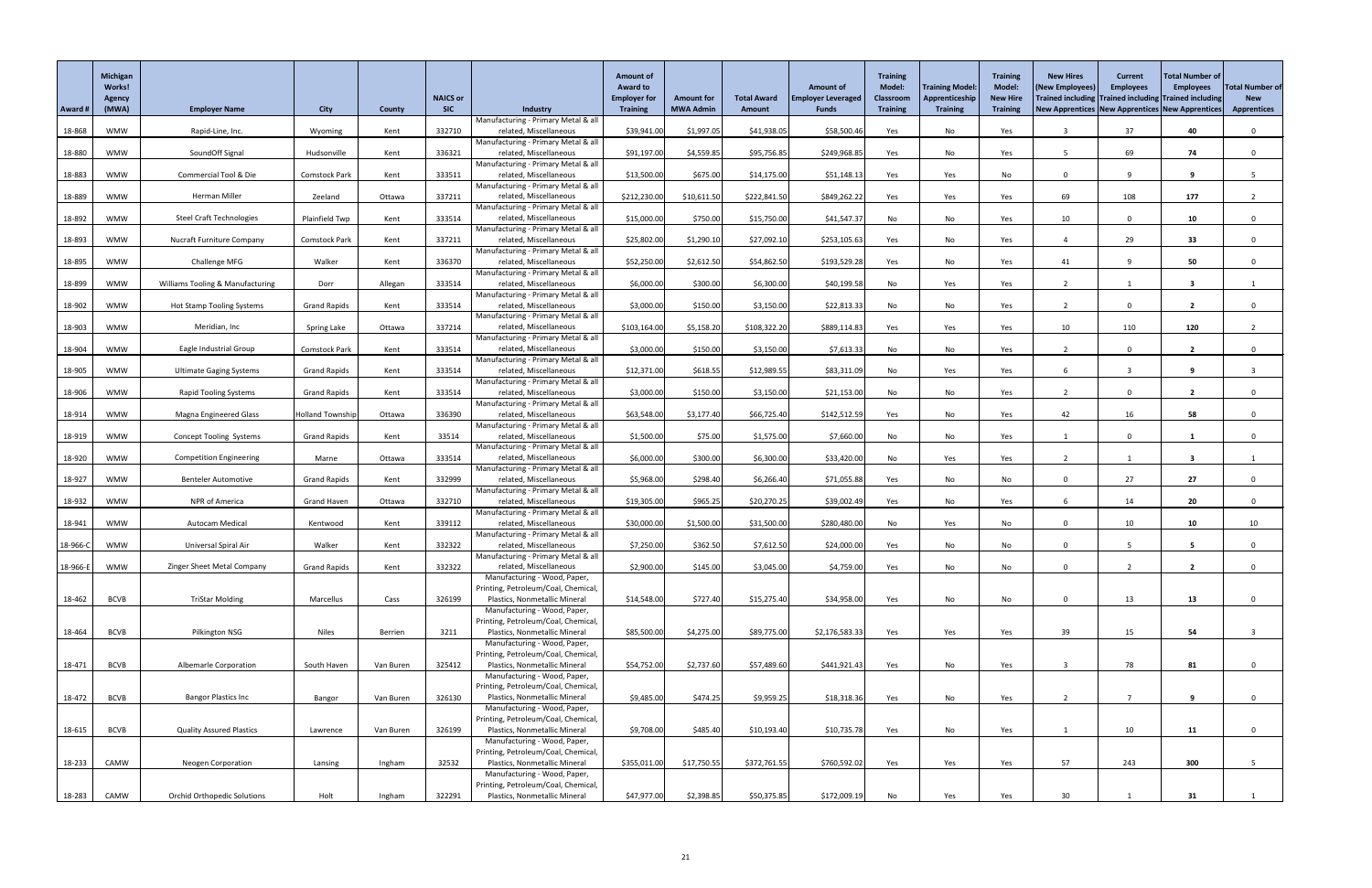|          | Michigan<br><b>Works!</b> |                                               |                       |          |                               |                                                                      | <b>Amount of</b><br><b>Award to</b>    |                                       |                                     | <b>Amount of</b>                          | Training<br><b>Model:</b> | <b>Training Model:</b>            | <b>Training</b><br><b>Model:</b>   | <b>New Hires</b><br>(New Employees) | <b>Current</b><br><b>Employees</b> | Total Number of<br><b>Employees</b>                                                                      | <b>Total Number of</b>           |
|----------|---------------------------|-----------------------------------------------|-----------------------|----------|-------------------------------|----------------------------------------------------------------------|----------------------------------------|---------------------------------------|-------------------------------------|-------------------------------------------|---------------------------|-----------------------------------|------------------------------------|-------------------------------------|------------------------------------|----------------------------------------------------------------------------------------------------------|----------------------------------|
| Award #  | <b>Agency</b><br>(MWA)    | <b>Employer Name</b>                          | <b>City</b>           | County   | <b>NAICS or</b><br><b>SIC</b> | Industry                                                             | <b>Employer for</b><br><b>Training</b> | <b>Amount for</b><br><b>MWA Admin</b> | <b>Total Award</b><br><b>Amount</b> | <b>Employer Leveraged</b><br><b>Funds</b> | Classroom<br>Training     | Apprenticeship<br><b>Training</b> | <b>New Hire</b><br><b>Training</b> |                                     |                                    | Trained including Trained including Trained including<br>New Apprentices New Apprentices New Apprentices | <b>New</b><br><b>Apprentices</b> |
|          |                           |                                               |                       |          |                               | Manufacturing - Wood, Paper,                                         |                                        |                                       |                                     |                                           |                           |                                   |                                    |                                     |                                    |                                                                                                          |                                  |
|          |                           |                                               |                       |          |                               | Printing, Petroleum/Coal, Chemical                                   |                                        |                                       |                                     |                                           |                           |                                   |                                    |                                     |                                    |                                                                                                          |                                  |
| 18-301   | CAMW                      | Williamston Products, Inc                     | Williamston           | Ingham   | 326199                        | Plastics, Nonmetallic Mineral<br>Manufacturing - Wood, Paper,        | \$67,537.00                            | \$3,376.85                            | \$70,913.85                         | \$103,371.93                              | Yes                       | No                                | Yes                                | 20                                  | 32                                 | 52                                                                                                       |                                  |
|          |                           |                                               |                       |          |                               | Printing, Petroleum/Coal, Chemical                                   |                                        |                                       |                                     |                                           |                           |                                   |                                    |                                     |                                    |                                                                                                          |                                  |
| 18-364   | CAMW                      | 21st Century Plastics Corporation             | Potterville           | Eaton    | 326199                        | Plastics, Nonmetallic Mineral                                        | \$16,220.00                            | \$811.00                              | \$17,031.00                         | \$34,415.00                               | Yes                       | No                                | No                                 | $\Omega$                            | 16                                 | 16                                                                                                       |                                  |
|          |                           |                                               |                       |          |                               | Manufacturing - Wood, Paper,<br>Printing, Petroleum/Coal, Chemical   |                                        |                                       |                                     |                                           |                           |                                   |                                    |                                     |                                    |                                                                                                          |                                  |
| 18-632   | CAMW                      | COG Marketers LTD - dba AgroLiquid            | St. Johns             | Clinton  | 325314                        | Plastics, Nonmetallic Mineral                                        | \$17,990.00                            | \$899.50                              | \$18,889.50                         | \$44,398.96                               | Yes                       | No                                | No                                 | $\Omega$                            | 21                                 | 21                                                                                                       |                                  |
|          |                           |                                               |                       |          |                               | Manufacturing - Wood, Paper,                                         |                                        |                                       |                                     |                                           |                           |                                   |                                    |                                     |                                    |                                                                                                          |                                  |
| 18-953-C | CAMW                      | <b>Neogen Corporation</b>                     | Lansing               | Ingham   | 32532                         | Printing, Petroleum/Coal, Chemical<br>Plastics, Nonmetallic Mineral  | \$10,395.00                            | \$519.75                              | \$10,914.75                         | \$31,251.00                               | Yes                       | No                                | No                                 | $\Omega$                            | 27                                 | 27                                                                                                       |                                  |
|          |                           |                                               |                       |          |                               | Manufacturing - Wood, Paper,                                         |                                        |                                       |                                     |                                           |                           |                                   |                                    |                                     |                                    |                                                                                                          |                                  |
|          |                           |                                               |                       |          |                               | Printing, Petroleum/Coal, Chemical,                                  |                                        |                                       |                                     |                                           |                           |                                   |                                    |                                     |                                    |                                                                                                          |                                  |
| 18-954-H | CAMW                      | Williamston Products, Inc                     | Williamston           | Ingham   | 326199                        | Plastics, Nonmetallic Mineral                                        | \$2,250.00                             | \$112.50                              | \$2,362.50                          | \$5,211.00                                | Yes                       | No                                | No                                 | $\Omega$                            |                                    | - 3                                                                                                      |                                  |
|          |                           |                                               |                       |          |                               | Manufacturing - Wood, Paper,<br>Printing, Petroleum/Coal, Chemical   |                                        |                                       |                                     |                                           |                           |                                   |                                    |                                     |                                    |                                                                                                          |                                  |
| 18-962-l | CAMW                      | <b>Neogen Corporation</b>                     | Lansing               | Ingham   | 32532                         | Plastics, Nonmetallic Mineral                                        | \$6,986.00                             | \$349.30                              | \$7,335.30                          | \$12,177.00                               | Yes                       | No                                | No                                 | $\Omega$                            |                                    | 7                                                                                                        |                                  |
|          |                           |                                               |                       |          |                               | Manufacturing - Wood, Paper,                                         |                                        |                                       |                                     |                                           |                           |                                   |                                    |                                     |                                    |                                                                                                          |                                  |
| 18-962-M | CAMW                      | Williamston Products, Inc                     | Williamston           | Ingham   | 326199                        | Printing, Petroleum/Coal, Chemical,<br>Plastics, Nonmetallic Mineral | \$1,996.00                             | \$99.80                               | \$2,095.80                          | \$3,236.00                                | Yes                       | No                                | No                                 | $\Omega$                            | $\overline{2}$                     | $\overline{2}$                                                                                           |                                  |
|          |                           |                                               |                       |          |                               | Manufacturing - Wood, Paper,                                         |                                        |                                       |                                     |                                           |                           |                                   |                                    |                                     |                                    |                                                                                                          |                                  |
|          |                           |                                               |                       |          |                               | Printing, Petroleum/Coal, Chemical,                                  |                                        |                                       |                                     |                                           |                           |                                   |                                    |                                     |                                    |                                                                                                          |                                  |
| 18-44    | GLB                       | ADVANCED TEX SCREEN PRINTING, INC             | Bay City              | Bay      | 323113                        | Plastics, Nonmetallic Mineral<br>Manufacturing - Wood, Paper,        | \$19,189.00                            | \$959.45                              | \$20,148.45                         | \$73,551.00                               | Yes                       | No                                | No                                 | $\Omega$                            | 23                                 | 23                                                                                                       |                                  |
|          |                           |                                               |                       |          |                               | Printing, Petroleum/Coal, Chemical,                                  |                                        |                                       |                                     |                                           |                           |                                   |                                    |                                     |                                    |                                                                                                          |                                  |
| $18-245$ | GLB                       | Dayco Products, LLC                           | <b>Mount Pleasant</b> | Isabella | 326220                        | Plastics, Nonmetallic Mineral                                        | \$31,685.00                            | \$1,584.25                            | \$33,269.25                         | \$423,677.00                              | Yes                       | No                                | No                                 |                                     | 26                                 | 26                                                                                                       |                                  |
|          |                           |                                               |                       |          |                               | Manufacturing - Wood, Paper,                                         |                                        |                                       |                                     |                                           |                           |                                   |                                    |                                     |                                    |                                                                                                          |                                  |
| 18-353   | GLB                       | Northern Concrete Pipe                        | Bay City              | Bay      | 327300                        | Printing, Petroleum/Coal, Chemical,<br>Plastics, Nonmetallic Mineral | \$25,707.00                            | \$1,285.35                            | \$26,992.35                         | \$263,887.00                              | Yes                       | No                                | No                                 | $\Omega$                            | 33                                 | 33                                                                                                       |                                  |
|          |                           |                                               |                       |          |                               | Manufacturing - Wood, Paper,                                         |                                        |                                       |                                     |                                           |                           |                                   |                                    |                                     |                                    |                                                                                                          |                                  |
|          |                           |                                               |                       |          |                               | Printing, Petroleum/Coal, Chemical,                                  |                                        |                                       |                                     |                                           |                           |                                   |                                    |                                     |                                    |                                                                                                          |                                  |
| 18-354   | GLB                       | <b>Rock Products</b>                          | Saginaw               | Saginaw  | 327320                        | Plastics, Nonmetallic Mineral<br>Manufacturing - Wood, Paper,        | \$3,465.00                             | \$173.25                              | \$3,638.25                          | \$7,609.64                                | Yes                       | No                                | No                                 | $\Omega$                            |                                    | -3                                                                                                       |                                  |
|          |                           |                                               |                       |          |                               | Printing, Petroleum/Coal, Chemical,                                  |                                        |                                       |                                     |                                           |                           |                                   |                                    |                                     |                                    |                                                                                                          |                                  |
| 18-594   | GLB                       | Renosol Corp                                  | Bay city              | Bay      | 326150                        | Plastics, Nonmetallic Mineral                                        | \$6,428.00                             | \$321.40                              | \$6,749.40                          | \$12,025.71                               | Yes                       | No                                | No                                 | $\Omega$                            |                                    | 7                                                                                                        |                                  |
|          |                           |                                               |                       |          |                               | Manufacturing - Wood, Paper,<br>Printing, Petroleum/Coal, Chemical,  |                                        |                                       |                                     |                                           |                           |                                   |                                    |                                     |                                    |                                                                                                          |                                  |
| 18-608   | <b>GLB</b>                | Dow Chemical Company                          | Midland               | Midland  | 325100                        | Plastics, Nonmetallic Mineral                                        | \$159,411.00                           | \$7,970.55                            | \$167,381.55                        | \$472,101.19                              | Yes                       | Yes                               | No                                 | $\Omega$                            | 520                                | 520                                                                                                      |                                  |
|          |                           |                                               |                       |          |                               | Manufacturing - Wood, Paper,                                         |                                        |                                       |                                     |                                           |                           |                                   |                                    |                                     |                                    |                                                                                                          |                                  |
|          |                           | Pepro Enterprises d.b.a. Gemini Plastics, Inc | Ubly                  |          | 326199                        | Printing, Petroleum/Coal, Chemical,                                  | \$16,605.00                            | \$830.25                              |                                     | \$71,552.86                               |                           |                                   |                                    |                                     | 22                                 | 23                                                                                                       |                                  |
| 18-45    | GST                       |                                               |                       | Huron    |                               | Plastics, Nonmetallic Mineral<br>Manufacturing - Wood, Paper,        |                                        |                                       | \$17,435.25                         |                                           | Yes                       | No                                | Yes                                |                                     |                                    |                                                                                                          |                                  |
|          |                           |                                               |                       |          |                               | Printing, Petroleum/Coal, Chemical,                                  |                                        |                                       |                                     |                                           |                           |                                   |                                    |                                     |                                    |                                                                                                          |                                  |
| 18-135   | <b>GST</b>                | Thumb Plastics, Inc.                          | <b>Bad Axe</b>        | Huron    | 326199                        | Plastics, Nonmetallic Mineral                                        | \$17,499.00                            | \$874.95                              | \$18,373.95                         | \$26,498.29                               | Yes                       | No                                | Yes                                |                                     | 11                                 | 15                                                                                                       |                                  |
|          |                           |                                               |                       |          |                               | Manufacturing - Wood, Paper,<br>Printing, Petroleum/Coal, Chemical   |                                        |                                       |                                     |                                           |                           |                                   |                                    |                                     |                                    |                                                                                                          |                                  |
| 18-191   | <b>GST</b>                | Regency Plastics, Inc                         | Ubly                  | Huron    | 326199                        | Plastics, Nonmetallic Mineral                                        | \$34,720.00                            | \$1,736.00                            | \$36,456.00                         | \$55,732.7                                | Yes                       | No                                | Yes                                |                                     | 42                                 | 46                                                                                                       |                                  |
|          |                           |                                               |                       |          |                               | Manufacturing - Wood, Paper,                                         |                                        |                                       |                                     |                                           |                           |                                   |                                    |                                     |                                    |                                                                                                          |                                  |
| 18-972-B | <b>GST</b>                | Pepro Enterprises dba Gemini Plastics, Inc    | Ubly                  | Huron    | 326199                        | Printing, Petroleum/Coal, Chemical,<br>Plastics, Nonmetallic Mineral | \$423.00                               | \$21.15                               | \$444.15                            | \$560.40                                  | Yes                       | No                                | No                                 | $\Omega$                            |                                    |                                                                                                          |                                  |
|          |                           |                                               |                       |          |                               | Manufacturing - Wood, Paper,                                         |                                        |                                       |                                     |                                           |                           |                                   |                                    |                                     |                                    |                                                                                                          |                                  |
|          |                           |                                               |                       |          |                               | Printing, Petroleum/Coal, Chemical,                                  |                                        |                                       |                                     |                                           |                           |                                   |                                    |                                     |                                    |                                                                                                          |                                  |
| 18-972-D | <b>GST</b>                | Regency Plastics, Inc.                        | Ubly                  | Huron    | 326199                        | Plastics, Nonmetallic Mineral<br>Manufacturing - Wood, Paper,        | \$423.00                               | \$21.15                               | \$444.15                            | \$470.00                                  | Yes                       | No                                | No                                 | $\Omega$                            |                                    |                                                                                                          |                                  |
|          |                           |                                               |                       |          |                               | Printing, Petroleum/Coal, Chemical,                                  |                                        |                                       |                                     |                                           |                           |                                   |                                    |                                     |                                    |                                                                                                          |                                  |
| 18-972-G | <b>GST</b>                | Thumb Plastics, Inc.                          | <b>Bad Axe</b>        | Huron    | 326199                        | Plastics, Nonmetallic Mineral                                        | \$423.00                               | \$21.15                               | \$444.15                            | \$534.00                                  | Yes                       | No                                | No                                 | $\Omega$                            |                                    |                                                                                                          |                                  |
|          |                           |                                               |                       |          |                               | Manufacturing - Wood, Paper,                                         |                                        |                                       |                                     |                                           |                           |                                   |                                    |                                     |                                    |                                                                                                          |                                  |
| 18-976-A | <b>GST</b>                | <b>Advanced Auto Trends Inc</b>               | Metamora              | Oakland  | 326199                        | Printing, Petroleum/Coal, Chemical,<br>Plastics, Nonmetallic Mineral | \$6,250.00                             | \$312.50                              | \$6,562.50                          | \$14,160.00                               | Yes                       | No                                | No                                 | $\Omega$                            | 10                                 | 10                                                                                                       |                                  |
|          |                           |                                               |                       |          |                               | Manufacturing - Wood, Paper,                                         |                                        |                                       |                                     |                                           |                           |                                   |                                    |                                     |                                    |                                                                                                          |                                  |
|          |                           |                                               |                       |          |                               | Printing, Petroleum/Coal, Chemical,                                  |                                        |                                       |                                     |                                           |                           |                                   |                                    |                                     |                                    |                                                                                                          |                                  |
| 18-976-B | <b>GST</b>                | Vintech Industries                            | Imlay City            | Lapeer   | 326121                        | Plastics, Nonmetallic Mineral                                        | \$3,300.00                             | \$165.00                              | \$3,465.00                          | \$6,292.00                                | Yes                       | No                                | No                                 |                                     |                                    |                                                                                                          |                                  |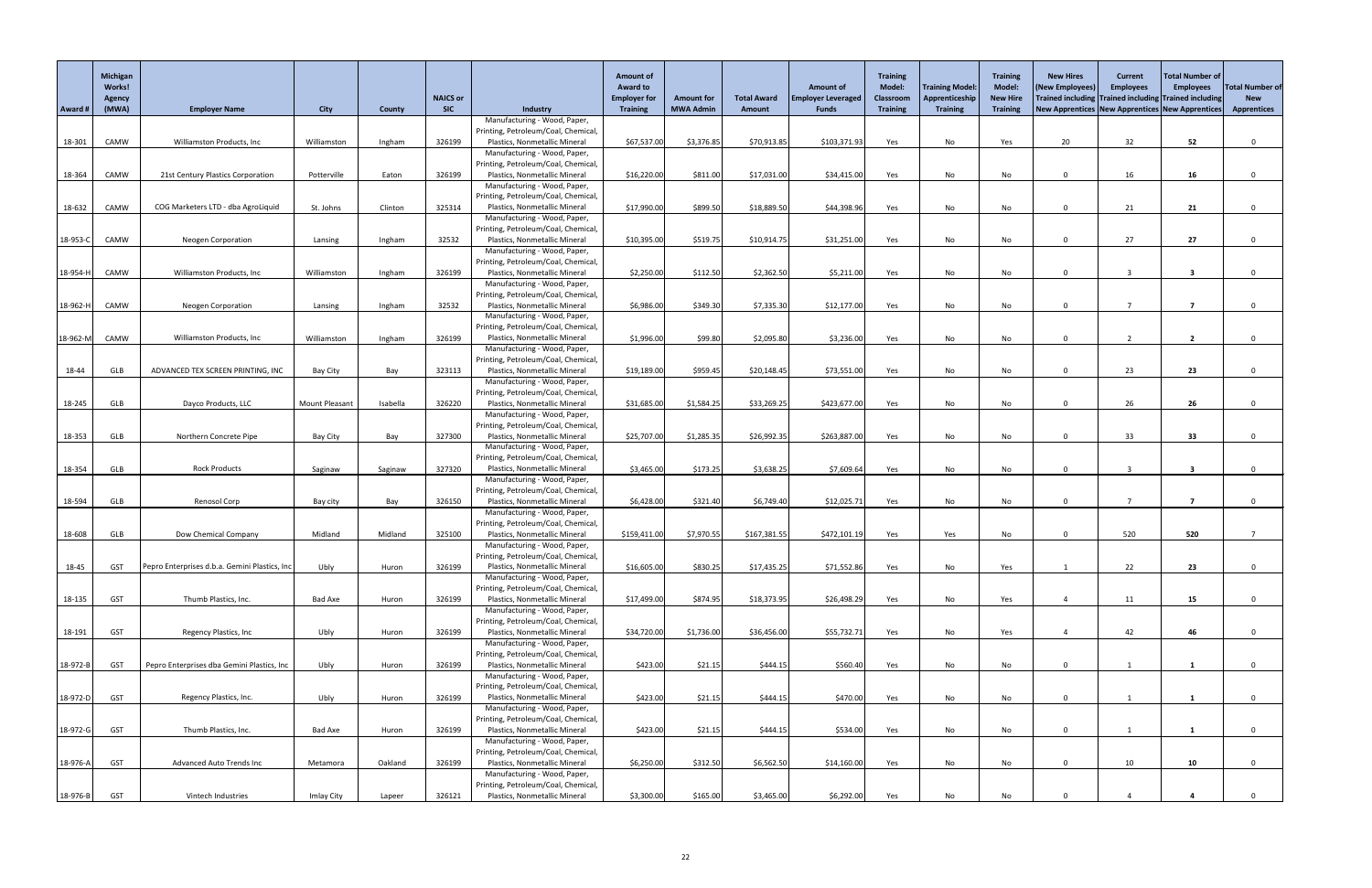|            | Michigan<br><b>Works!</b><br>Agency |                                                                     |                     |               | <b>NAICS or</b> |                                                                     | <b>Amount of</b><br><b>Award to</b><br><b>Employer for</b> | <b>Amount for</b> | <b>Total Award</b> | <b>Amount of</b><br><b>Employer Leveraged</b> | Training<br><b>Model:</b><br><b>Classroom</b> | <b>Training Model:</b><br>Apprenticeship | <b>Training</b><br><b>Model:</b><br><b>New Hire</b> | <b>New Hires</b><br>(New Employees) | <b>Current</b><br><b>Employees</b> | Total Number of<br><b>Employees</b><br>Trained including Trained including Trained including | <b>Total Number of</b><br><b>New</b> |
|------------|-------------------------------------|---------------------------------------------------------------------|---------------------|---------------|-----------------|---------------------------------------------------------------------|------------------------------------------------------------|-------------------|--------------------|-----------------------------------------------|-----------------------------------------------|------------------------------------------|-----------------------------------------------------|-------------------------------------|------------------------------------|----------------------------------------------------------------------------------------------|--------------------------------------|
| Award #    | (MWA)                               | <b>Employer Name</b>                                                | <b>City</b>         | <b>County</b> | <b>SIC</b>      | Industry                                                            | <b>Training</b>                                            | <b>MWA Admin</b>  | Amount             | <b>Funds</b>                                  | Training                                      | <b>Training</b>                          | <b>Training</b>                                     |                                     |                                    | New Apprentices   New Apprentices   New Apprentices                                          | <b>Apprentices</b>                   |
|            |                                     |                                                                     |                     |               |                 | Manufacturing - Wood, Paper,<br>Printing, Petroleum/Coal, Chemical  |                                                            |                   |                    |                                               |                                               |                                          |                                                     |                                     |                                    |                                                                                              |                                      |
| 18-978-A   | <b>GST</b>                          | <b>Advanced Auto Trends Inc</b>                                     | Metamora            | Oakland       | 326199          | Plastics, Nonmetallic Mineral                                       | \$25,605.00                                                | \$1,280.25        | \$26,885.25        | \$64,726.74                                   | Yes                                           | No                                       | No                                                  | $\Omega$                            | 58                                 | 58                                                                                           |                                      |
|            |                                     |                                                                     |                     |               |                 | Manufacturing - Wood, Paper,                                        |                                                            |                   |                    |                                               |                                               |                                          |                                                     |                                     |                                    |                                                                                              |                                      |
| 18-801     | <b>MWSE</b>                         | Anderson Development Company                                        | Adrian              | Lenawee       | 325900          | Printing, Petroleum/Coal, Chemical<br>Plastics, Nonmetallic Mineral | \$18,860.00                                                | \$943.00          | \$19,803.00        | \$29,901.54                                   | Yes                                           | No                                       | Yes                                                 |                                     | 56                                 | 57                                                                                           |                                      |
|            |                                     |                                                                     |                     |               |                 | Manufacturing - Wood, Paper,                                        |                                                            |                   |                    |                                               |                                               |                                          |                                                     |                                     |                                    |                                                                                              |                                      |
|            |                                     | TG (Toyoda Gosei) Fluid System, USA                                 |                     |               |                 | Printing, Petroleum/Coal, Chemical                                  |                                                            |                   |                    |                                               |                                               |                                          |                                                     |                                     |                                    |                                                                                              |                                      |
| 18-803     | <b>MWSE</b>                         | Corporation                                                         | Brighton            | Livingston    | 326199          | Plastics, Nonmetallic Mineral<br>Manufacturing - Wood, Paper,       | \$21,000.00                                                | \$1,050.00        | \$22,050.00        | \$49,478.80                                   | No                                            | No                                       | Yes                                                 | 19                                  | $\Omega$                           | 19                                                                                           |                                      |
|            |                                     |                                                                     |                     |               |                 | Printing, Petroleum/Coal, Chemical                                  |                                                            |                   |                    |                                               |                                               |                                          |                                                     |                                     |                                    |                                                                                              |                                      |
| 18-805     | <b>MWSE</b>                         | W2Fuel LLC                                                          | Adrian              | Lenawee       | 324110          | Plastics, Nonmetallic Mineral                                       | \$15,371.00                                                | \$768.55          | \$16,139.55        | \$14,568.92                                   | Yes                                           | No                                       | No                                                  | $\Omega$                            | 12                                 | 12                                                                                           |                                      |
|            |                                     |                                                                     |                     |               |                 | Manufacturing - Wood, Paper,<br>Printing, Petroleum/Coal, Chemical  |                                                            |                   |                    |                                               |                                               |                                          |                                                     |                                     |                                    |                                                                                              |                                      |
| 18-855     | <b>MWSE</b>                         | Diversified Engineering & Plastics                                  | Jackson             | Jackson       | 3261            | Plastics, Nonmetallic Mineral                                       | \$6,218.00                                                 | \$310.90          | \$6,528.90         | \$11,218.82                                   | Yes                                           | No                                       | Yes                                                 | ົາ                                  |                                    |                                                                                              |                                      |
|            |                                     |                                                                     |                     |               |                 | Manufacturing - Wood, Paper,                                        |                                                            |                   |                    |                                               |                                               |                                          |                                                     |                                     |                                    |                                                                                              |                                      |
| 18-975-C   | <b>MWSE</b>                         | TG (Toyoda Gosei) Fluid System, USA<br>Corporation                  | Brighton            | Livingston    | 326199          | Printing, Petroleum/Coal, Chemical<br>Plastics, Nonmetallic Mineral | \$998.00                                                   | \$49.90           | \$1,047.90         | \$3,179.30                                    | Yes                                           | No                                       | No                                                  | $\Omega$                            |                                    |                                                                                              |                                      |
|            |                                     |                                                                     |                     |               |                 | Manufacturing - Wood, Paper,                                        |                                                            |                   |                    |                                               |                                               |                                          |                                                     |                                     |                                    |                                                                                              |                                      |
|            |                                     |                                                                     |                     |               |                 | Printing, Petroleum/Coal, Chemical                                  |                                                            |                   |                    |                                               |                                               |                                          |                                                     |                                     |                                    |                                                                                              |                                      |
| 18-175     | <b>MWSW</b>                         | Eimo Technologies                                                   | Vicksburg           | Kalamazoo     | 326199          | Plastics, Nonmetallic Mineral<br>Manufacturing - Wood, Paper,       | \$3,000.00                                                 | \$150.00          | \$3,150.00         | \$6,638.26                                    | Yes                                           | No                                       | No                                                  | $\mathbf{0}$                        |                                    | $\overline{2}$                                                                               |                                      |
|            |                                     |                                                                     |                     |               |                 | Printing, Petroleum/Coal, Chemical                                  |                                                            |                   |                    |                                               |                                               |                                          |                                                     |                                     |                                    |                                                                                              |                                      |
| 18-264     | <b>MWSW</b>                         | Coveris                                                             | <b>Battle Creek</b> | Calhoun       | 326112          | Plastics, Nonmetallic Mineral                                       | \$3,000.00                                                 | \$150.00          | \$3,150.00         | \$23,805.33                                   | No                                            | Yes                                      | No                                                  |                                     | $\overline{0}$                     |                                                                                              |                                      |
|            |                                     |                                                                     |                     |               |                 | Manufacturing - Wood, Paper,<br>Printing, Petroleum/Coal, Chemical  |                                                            |                   |                    |                                               |                                               |                                          |                                                     |                                     |                                    |                                                                                              |                                      |
| 18-384     | MWSW                                | Zoetis                                                              | Kalamazoo           | Kalamazoo     | 325412          | Plastics, Nonmetallic Mineral                                       | \$31,795.00                                                | \$1,589.75        | \$33,384.75        | \$6,113,168.46]                               | Yes                                           | Yes                                      | Yes                                                 |                                     | 26                                 | 28                                                                                           |                                      |
|            |                                     |                                                                     |                     |               |                 | Manufacturing - Wood, Paper,                                        |                                                            |                   |                    |                                               |                                               |                                          |                                                     |                                     |                                    |                                                                                              |                                      |
| 18-504     | <b>MWSW</b>                         | Toda America                                                        | <b>Battle Creek</b> | Calhoun       | 325180          | Printing, Petroleum/Coal, Chemical<br>Plastics, Nonmetallic Mineral | \$20,024.00                                                | \$1,001.20        | \$21,025.20        | \$57,683.38                                   | Yes                                           | No                                       | No                                                  | $\Omega$                            | 24                                 | 24                                                                                           |                                      |
|            |                                     |                                                                     |                     |               |                 | Manufacturing - Wood, Paper,                                        |                                                            |                   |                    |                                               |                                               |                                          |                                                     |                                     |                                    |                                                                                              |                                      |
|            |                                     |                                                                     |                     |               |                 | Printing, Petroleum/Coal, Chemical                                  |                                                            |                   |                    |                                               |                                               |                                          |                                                     |                                     |                                    |                                                                                              |                                      |
| 18-800     | <b>MWSW</b>                         | Pfizer Inc                                                          | Kalamazoo           | Kalamazoo     | 325412          | Plastics, Nonmetallic Mineral<br>Manufacturing - Wood, Paper,       | \$265,296.00                                               | \$13,264.80       | \$278,560.80       | \$1,630,637.51                                | Yes                                           | Yes                                      | Yes                                                 | 131                                 | 125                                | 256                                                                                          |                                      |
|            |                                     |                                                                     |                     |               |                 | Printing, Petroleum/Coal, Chemical                                  |                                                            |                   |                    |                                               |                                               |                                          |                                                     |                                     |                                    |                                                                                              |                                      |
| 18-897     | <b>MWSW</b>                         | <b>Graphic Packaging International</b>                              | Kalamazoo           | Kalamazoo     | 322212          | Plastics, Nonmetallic Mineral                                       | \$96,389.00                                                | \$4,819.45        | \$101,208.45       | \$195,414.20                                  | Yes                                           | No                                       | Yes                                                 | 33                                  | 109                                | 142                                                                                          |                                      |
|            |                                     |                                                                     |                     |               |                 | Manufacturing - Wood, Paper,<br>Printing, Petroleum/Coal, Chemical  |                                                            |                   |                    |                                               |                                               |                                          |                                                     |                                     |                                    |                                                                                              |                                      |
| 18-377     | <b>NE</b>                           | Arauco                                                              | Grayling            | Crawford      | 3212            | Plastics, Nonmetallic Mineral                                       | \$178,250.00                                               | \$8,912.50        | \$187,162.50       | \$16,742,061.25                               | Yes                                           | Yes                                      | Yes                                                 | 153                                 |                                    | 158                                                                                          |                                      |
|            |                                     |                                                                     |                     |               |                 | Manufacturing - Wood, Paper,                                        |                                                            |                   |                    |                                               |                                               |                                          |                                                     |                                     |                                    |                                                                                              |                                      |
| 18-417     | <b>NE</b>                           | North East Michigan Rehabilitation and<br><b>Opportunity Center</b> | Alpena              | Alpena        | 321113          | Printing, Petroleum/Coal, Chemical<br>Plastics, Nonmetallic Mineral | \$7,903.00                                                 | \$395.15          | \$8,298.15         | \$10,124.00                                   | Yes                                           | No                                       | No                                                  | 19                                  | $\Omega$                           | 19                                                                                           |                                      |
|            |                                     |                                                                     |                     |               |                 | Manufacturing - Wood, Paper,                                        |                                                            |                   |                    |                                               |                                               |                                          |                                                     |                                     |                                    |                                                                                              |                                      |
|            |                                     |                                                                     |                     |               |                 | Printing, Petroleum/Coal, Chemical                                  |                                                            |                   |                    |                                               |                                               |                                          |                                                     |                                     |                                    |                                                                                              |                                      |
| 18-423     | <b>NE</b>                           | Weyerhaeuser                                                        | Grayling            | Crawford      | 321219          | Plastics, Nonmetallic Mineral<br>Manufacturing - Wood, Paper,       | \$47,800.00                                                | \$2,390.00        | \$50,190.00        | \$938,297.78                                  | Yes                                           | No                                       | Yes                                                 |                                     | 45                                 | 46                                                                                           |                                      |
|            |                                     |                                                                     |                     |               |                 | Printing, Petroleum/Coal, Chemical                                  |                                                            |                   |                    |                                               |                                               |                                          |                                                     |                                     |                                    |                                                                                              |                                      |
| 18-921     | <b>NE</b>                           | Panel Processing of Coldwater                                       | Coldwater           | <b>Branch</b> | 321211          | Plastics, Nonmetallic Mineral                                       | \$6,000.00                                                 | \$300.00          | \$6,300.00         | \$21,419.00                                   | Yes                                           | No                                       | No                                                  | $\Omega$                            | 12                                 | 12                                                                                           |                                      |
|            |                                     |                                                                     |                     |               |                 | Manufacturing - Wood, Paper,<br>Printing, Petroleum/Coal, Chemical  |                                                            |                   |                    |                                               |                                               |                                          |                                                     |                                     |                                    |                                                                                              |                                      |
| 18-947     | <b>NE</b>                           | <b>Holland Panels Products</b>                                      | Holland             | Ottawa        | 32199928        | Plastics, Nonmetallic Mineral                                       | \$3,000.00                                                 | \$150.00          | \$3,150.00         | \$10,649.00                                   | Yes                                           | No                                       | No                                                  | $\Omega$                            | 6                                  | 6                                                                                            |                                      |
|            |                                     |                                                                     |                     |               |                 | Manufacturing - Wood, Paper,                                        |                                                            |                   |                    |                                               |                                               |                                          |                                                     |                                     |                                    |                                                                                              |                                      |
| $18-958-A$ | <b>NE</b>                           | AJD Forest Products LP                                              | Grayling            | Crawford      | 321113          | Printing, Petroleum/Coal, Chemical<br>Plastics, Nonmetallic Mineral | \$1,500.00                                                 | \$75.00           | \$1,575.00         | \$1,761.00                                    | Yes                                           | No                                       | <b>No</b>                                           | $\Omega$                            |                                    |                                                                                              |                                      |
|            |                                     |                                                                     |                     |               |                 | Manufacturing - Wood, Paper,                                        |                                                            |                   |                    |                                               |                                               |                                          |                                                     |                                     |                                    |                                                                                              |                                      |
|            |                                     |                                                                     |                     |               |                 | Printing, Petroleum/Coal, Chemical                                  |                                                            |                   |                    |                                               |                                               |                                          |                                                     |                                     |                                    |                                                                                              |                                      |
| 18-958-E   | <b>NE</b>                           | <b>Springs Window Fashions</b>                                      | Grayling            | Crawford      | 321113          | Plastics, Nonmetallic Mineral<br>Manufacturing - Wood, Paper,       | \$3,000.00                                                 | \$150.00          | \$3,150.00         | \$1,911.00                                    | Yes                                           | No                                       | No                                                  | $\Omega$                            |                                    | $\overline{2}$                                                                               |                                      |
|            |                                     |                                                                     |                     |               |                 | Printing, Petroleum/Coal, Chemical                                  |                                                            |                   |                    |                                               |                                               |                                          |                                                     |                                     |                                    |                                                                                              |                                      |
| 18-958-F   | <b>NE</b>                           | Weyerhaeuser                                                        | Grayling            | Crawford      | 321219          | Plastics, Nonmetallic Mineral                                       | \$4,500.00                                                 | \$225.00          | \$4,725.00         | \$5,160.00                                    | Yes                                           | No                                       | No                                                  | $\mathbf 0$                         | $\overline{\mathbf{3}}$            | $\overline{\mathbf{3}}$                                                                      |                                      |
|            |                                     |                                                                     |                     |               |                 | Manufacturing - Wood, Paper,<br>Printing, Petroleum/Coal, Chemical, |                                                            |                   |                    |                                               |                                               |                                          |                                                     |                                     |                                    |                                                                                              |                                      |
| 18-977-D   | NE                                  | <b>Springs Window Fashions</b>                                      | Grayling            | Crawford      | 321113          | Plastics, Nonmetallic Mineral                                       | \$200.00]                                                  | \$10.00           | \$210.00           | \$279.00                                      | Yes                                           | No                                       | No                                                  |                                     |                                    |                                                                                              |                                      |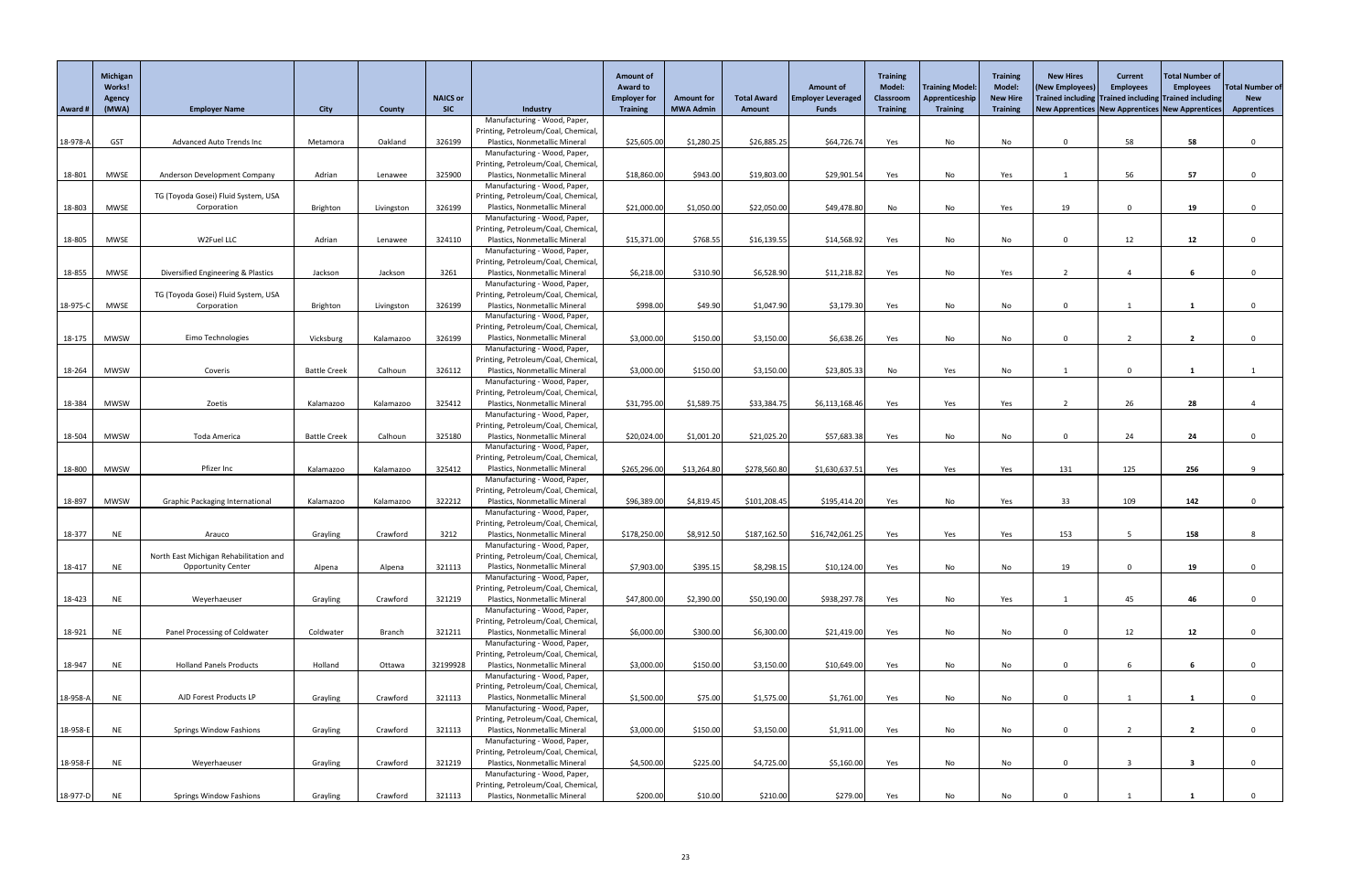|                     | Michigan<br><b>Works!</b><br><b>Agency</b> |                                       |                         |               | <b>NAICS or</b>                                               |                                                                      | <b>Amount of</b><br><b>Award to</b><br><b>Employer for</b> | <b>Amount for</b> | <b>Total Award</b> | <b>Amount of</b><br><b>Employer Leveraged</b> | <b>Training</b><br><b>Model:</b><br>Classroom | <b>Training Model:</b><br>Apprenticeship | <b>Training</b><br>Model:<br><b>New Hire</b> | <b>New Hires</b><br>(New Employees) | <b>Current</b><br><b>Employees</b> | Total Number of<br><b>Employees</b><br>Trained including Trained including Trained including | <b>Total Number of</b><br><b>New</b> |
|---------------------|--------------------------------------------|---------------------------------------|-------------------------|---------------|---------------------------------------------------------------|----------------------------------------------------------------------|------------------------------------------------------------|-------------------|--------------------|-----------------------------------------------|-----------------------------------------------|------------------------------------------|----------------------------------------------|-------------------------------------|------------------------------------|----------------------------------------------------------------------------------------------|--------------------------------------|
| Award #             | (MWA)                                      | <b>Employer Name</b>                  | <b>City</b>             | <b>County</b> | <b>SIC</b>                                                    | Industry<br>Manufacturing - Wood, Paper,                             | <b>Training</b>                                            | <b>MWA Admin</b>  | <b>Amount</b>      | <b>Funds</b>                                  | <b>Training</b>                               | <b>Training</b>                          | <b>Training</b>                              |                                     |                                    | New Apprentices New Apprentices New Apprentices                                              | <b>Apprentices</b>                   |
|                     |                                            |                                       |                         |               |                                                               | Printing, Petroleum/Coal, Chemical                                   |                                                            |                   |                    |                                               |                                               |                                          |                                              |                                     |                                    |                                                                                              |                                      |
| 18-981-A            | <b>NE</b>                                  | <b>AJD Forest Products</b>            | Grayling                | Crawford      | 321113                                                        | Plastics, Nonmetallic Mineral                                        | \$1,500.00                                                 | \$75.00           | \$1,575.00         | \$11,965.00                                   | Yes                                           | No                                       | <b>No</b>                                    | $\Omega$                            |                                    |                                                                                              |                                      |
|                     |                                            | (Sabertooth Enterprises DBA) Billsby  |                         |               |                                                               | Manufacturing - Wood, Paper,<br>Printing, Petroleum/Coal, Chemical   |                                                            |                   |                    |                                               |                                               |                                          |                                              |                                     |                                    |                                                                                              |                                      |
| 18-981-B            | <b>NE</b>                                  | Lumber                                | Harrison                | Clare         | 321113                                                        | Plastics, Nonmetallic Mineral                                        | \$1,500.00                                                 | \$75.00           | \$1,575.00         | \$15,010.00                                   | Yes                                           | No                                       | No                                           | $\Omega$                            |                                    |                                                                                              |                                      |
|                     |                                            |                                       |                         |               |                                                               | Manufacturing - Wood, Paper,                                         |                                                            |                   |                    |                                               |                                               |                                          |                                              |                                     |                                    |                                                                                              |                                      |
| 18-981-C            | <b>NE</b>                                  | Maples Sawmill                        | Hessel                  | Mackinac      | 321113                                                        | Printing, Petroleum/Coal, Chemical<br>Plastics, Nonmetallic Mineral  | \$3,000.00                                                 | \$150.00          | \$3,150.00         | \$19,965.00                                   | Yes                                           | No                                       | No                                           | $\Omega$                            |                                    | $\overline{2}$                                                                               |                                      |
|                     |                                            |                                       |                         |               |                                                               | Manufacturing - Wood, Paper,                                         |                                                            |                   |                    |                                               |                                               |                                          |                                              |                                     |                                    |                                                                                              |                                      |
|                     |                                            | Silver Leaf Sawmill                   |                         |               |                                                               | Printing, Petroleum/Coal, Chemical                                   |                                                            |                   |                    |                                               |                                               |                                          |                                              |                                     |                                    |                                                                                              |                                      |
| 18-981-E            | <b>NE</b>                                  |                                       | Elmira                  | Otsego        | 321113                                                        | Plastics, Nonmetallic Mineral<br>Manufacturing - Wood, Paper,        | \$1,500.00                                                 | \$75.00           | \$1,575.00         | \$11,940.00                                   | Yes                                           | No                                       | No                                           | $\Omega$                            |                                    |                                                                                              |                                      |
|                     |                                            |                                       |                         |               |                                                               | Printing, Petroleum/Coal, Chemical                                   |                                                            |                   |                    |                                               |                                               |                                          |                                              |                                     |                                    |                                                                                              |                                      |
| 18-981-F            | <b>NE</b>                                  | <b>Springs Window Fashions</b>        | Grayling                | Crawford      | 321113                                                        | Plastics, Nonmetallic Mineral                                        | \$3,000.00                                                 | \$150.00          | \$3,150.00         | \$18,805.00                                   | Yes                                           | No                                       | No                                           | $\Omega$                            |                                    | $\mathbf{z}$                                                                                 |                                      |
|                     |                                            |                                       |                         |               |                                                               | Manufacturing - Wood, Paper,<br>Printing, Petroleum/Coal, Chemical   |                                                            |                   |                    |                                               |                                               |                                          |                                              |                                     |                                    |                                                                                              |                                      |
| 18-280              | <b>NW</b>                                  | <b>Spencer Plastics</b>               | Cadillac                | Wexford       | 326199                                                        | Plastics, Nonmetallic Mineral                                        | \$44,175.00                                                | \$2,208.75        | \$46,383.75        | \$233,255.63                                  | Yes                                           | No                                       | No                                           | $\Omega$                            | 31                                 | 31                                                                                           |                                      |
|                     |                                            |                                       |                         |               |                                                               | Manufacturing - Wood, Paper,                                         |                                                            |                   |                    |                                               |                                               |                                          |                                              |                                     |                                    |                                                                                              |                                      |
| 18-282              | <b>NW</b>                                  | A.L.P. Lighting Componets             | Charlevoix              | Charlevoix    | 326199                                                        | Printing, Petroleum/Coal, Chemical,<br>Plastics, Nonmetallic Mineral | \$17,130.00                                                | \$856.50          | \$17,986.50        | \$28,858.00                                   | Yes                                           | No                                       | Yes                                          | $\mathbf{0}$                        | 21                                 | 21                                                                                           |                                      |
|                     |                                            |                                       |                         |               |                                                               | Manufacturing - Wood, Paper,                                         |                                                            |                   |                    |                                               |                                               |                                          |                                              |                                     |                                    |                                                                                              |                                      |
|                     |                                            | Saint-Gobain                          |                         | Antrim        | 326199                                                        | Printing, Petroleum/Coal, Chemical<br>Plastics, Nonmetallic Mineral  | \$3,000.00                                                 | \$150.00          | \$3,150.00         | \$10,905.00                                   |                                               |                                          |                                              |                                     |                                    |                                                                                              |                                      |
| 18-296              | <b>NW</b>                                  |                                       | Williamsburg            |               |                                                               | Manufacturing - Wood, Paper,                                         |                                                            |                   |                    |                                               | Yes                                           | No                                       | No                                           | $\mathbf{0}$                        | $\overline{2}$                     | $\overline{2}$                                                                               |                                      |
|                     |                                            |                                       |                         |               |                                                               | Printing, Petroleum/Coal, Chemical,                                  |                                                            |                   |                    |                                               |                                               |                                          |                                              |                                     |                                    |                                                                                              |                                      |
| $18-302$<br>NW      | M R Products                               | Copemish                              | Manistee                | 3261699       | Plastics, Nonmetallic Mineral<br>Manufacturing - Wood, Paper, | \$15,000.00                                                          | \$750.00                                                   | \$15,750.00       | \$81,948.71        | No                                            | Yes                                           | Yes                                      |                                              |                                     |                                    |                                                                                              |                                      |
|                     |                                            |                                       |                         |               | Printing, Petroleum/Coal, Chemical                            |                                                                      |                                                            |                   |                    |                                               |                                               |                                          |                                              |                                     |                                    |                                                                                              |                                      |
| 18-340<br><b>NW</b> |                                            | <b>Avon Protection Systems</b>        | Cadillac                | Wexford       | 326299                                                        | Plastics, Nonmetallic Mineral                                        | \$70,544.00                                                | \$3,527.20        | \$74,071.20        | \$906,850.73                                  | Yes                                           | No                                       | No                                           | $\Omega$                            | 88                                 | 88                                                                                           |                                      |
|                     |                                            |                                       |                         |               |                                                               | Manufacturing - Wood, Paper,<br>Printing, Petroleum/Coal, Chemical,  |                                                            |                   |                    |                                               |                                               |                                          |                                              |                                     |                                    |                                                                                              |                                      |
| 18-341              | <b>NW</b>                                  | Avon Automotive                       | Cadillac                | Wexford       | 326220                                                        | Plastics, Nonmetallic Mineral                                        | \$92,916.00                                                | \$4,645.80        | \$97,561.80        | \$345,288.23                                  | Yes                                           | No                                       | Yes                                          | 10                                  | 351                                | 361                                                                                          |                                      |
|                     |                                            |                                       |                         |               |                                                               | Manufacturing - Wood, Paper,                                         |                                                            |                   |                    |                                               |                                               |                                          |                                              |                                     |                                    |                                                                                              |                                      |
|                     | <b>NW</b>                                  | Manthei Veneer                        |                         |               | 321211                                                        | Printing, Petroleum/Coal, Chemical<br>Plastics, Nonmetallic Mineral  | \$40,665.00                                                | \$2,033.25        | \$42,698.25        | \$239,183.61                                  |                                               | No                                       |                                              |                                     |                                    |                                                                                              |                                      |
| 18-349              |                                            |                                       | Petoskey                | Emmet         |                                                               | Manufacturing - Wood, Paper,                                         |                                                            |                   |                    |                                               | Yes                                           |                                          | Yes                                          |                                     | 36                                 | 41                                                                                           |                                      |
|                     |                                            |                                       |                         |               |                                                               | Printing, Petroleum/Coal, Chemical,                                  |                                                            |                   |                    |                                               |                                               |                                          |                                              |                                     |                                    |                                                                                              |                                      |
| 18-350              | <b>NW</b>                                  | <b>MDC Contracting</b>                | Charlevoix              | Charlevoix    | 327331                                                        | Plastics, Nonmetallic Mineral<br>Manufacturing - Wood, Paper,        | \$40,815.00                                                | \$2,040.75        | \$42,855.75        | \$100,171.44                                  | Yes                                           | No                                       | Yes                                          | 3                                   | 36                                 | 39                                                                                           |                                      |
|                     |                                            |                                       |                         |               |                                                               | Printing, Petroleum/Coal, Chemical,                                  |                                                            |                   |                    |                                               |                                               |                                          |                                              |                                     |                                    |                                                                                              |                                      |
| 18-11               | Oakland                                    | Axson Tech US, Inc.                   | <b>Madison Heights</b>  | Oakland       | 325520                                                        | Plastics, Nonmetallic Mineral                                        | \$6,545.00                                                 | \$327.25          | \$6,872.25         | \$6,300.00                                    | Yes                                           | No                                       | No                                           | $\mathbf{0}$                        |                                    |                                                                                              |                                      |
|                     |                                            |                                       |                         |               |                                                               | Manufacturing - Wood, Paper,<br>Printing, Petroleum/Coal, Chemical,  |                                                            |                   |                    |                                               |                                               |                                          |                                              |                                     |                                    |                                                                                              |                                      |
| 18-23               | Oakland                                    | <b>Urgent Plastic Services</b>        | Rochester Hills         | Oakland       | 326199                                                        | Plastics, Nonmetallic Mineral                                        | \$27,885.00                                                | \$1,394.25        | \$29,279.25        | \$45,890.83                                   | Yes                                           | No                                       | No                                           | $\Omega$                            | 39                                 | 39                                                                                           |                                      |
|                     |                                            |                                       |                         |               |                                                               | Manufacturing - Wood, Paper,                                         |                                                            |                   |                    |                                               |                                               |                                          |                                              |                                     |                                    |                                                                                              |                                      |
| 18-42               | Oakland                                    | Kay Automotive Graphics               | Lake Orion              | Oakland       | 323113                                                        | Printing, Petroleum/Coal, Chemical<br>Plastics, Nonmetallic Mineral  | \$22,726.00                                                | \$1,136.30        | \$23,862.30        | \$76,189.06                                   | Yes                                           | No                                       | No                                           | $\Omega$                            | 118                                | 118                                                                                          |                                      |
|                     |                                            |                                       |                         |               |                                                               | Manufacturing - Wood, Paper,                                         |                                                            |                   |                    |                                               |                                               |                                          |                                              |                                     |                                    |                                                                                              |                                      |
|                     |                                            |                                       |                         |               |                                                               | Printing, Petroleum/Coal, Chemical                                   |                                                            |                   |                    |                                               |                                               |                                          |                                              |                                     |                                    |                                                                                              |                                      |
| 18-380              | Oakland                                    | <b>Exotic Automation &amp; Supply</b> | <b>Farmington Hills</b> | Oakland       | 326199                                                        | Plastics, Nonmetallic Mineral<br>Manufacturing - Wood, Paper,        | \$1,500.00                                                 | \$75.00           | \$1,575.00         | \$4,360.00                                    | Yes                                           | No                                       | No                                           | $\Omega$                            |                                    |                                                                                              |                                      |
|                     |                                            |                                       |                         |               |                                                               | Printing, Petroleum/Coal, Chemical,                                  |                                                            |                   |                    |                                               |                                               |                                          |                                              |                                     |                                    |                                                                                              |                                      |
| 18-390              | Oakland                                    | Avon Automotive                       | <b>Farmington Hills</b> | Oakland       | 326220                                                        | Plastics, Nonmetallic Mineral                                        | \$6,805.00                                                 | \$340.25          | \$7,145.25         | \$18,135.76                                   | Yes                                           | No                                       | No                                           | $\Omega$                            | 12                                 | 12                                                                                           |                                      |
|                     |                                            |                                       |                         |               |                                                               | Manufacturing - Wood, Paper,<br>Printing, Petroleum/Coal, Chemical   |                                                            |                   |                    |                                               |                                               |                                          |                                              |                                     |                                    |                                                                                              |                                      |
| 18-533              | Oakland                                    | Peter-Lacke USA                       | Troy                    | Oakland       | 325510                                                        | Plastics, Nonmetallic Mineral                                        | \$2,625.00                                                 | \$131.25          | \$2,756.25         | \$3,877.13                                    | No                                            | No                                       | Yes                                          |                                     | $\Omega$                           | $\overline{2}$                                                                               |                                      |
|                     |                                            |                                       |                         |               |                                                               | Manufacturing - Wood, Paper,                                         |                                                            |                   |                    |                                               |                                               |                                          |                                              |                                     |                                    |                                                                                              |                                      |
| 18-667              | Oakland                                    | Lawrence Plastics, LLC                | Clarkston               | Oakland       | 326199                                                        | Printing, Petroleum/Coal, Chemical,<br>Plastics, Nonmetallic Mineral | \$19,875.00                                                | \$993.75          | \$20,868.75        | \$33,514.22                                   | No                                            | No                                       | Yes                                          | 14                                  | $\mathbf 0$                        | 14                                                                                           |                                      |
|                     |                                            |                                       |                         |               |                                                               | Manufacturing - Wood, Paper,                                         |                                                            |                   |                    |                                               |                                               |                                          |                                              |                                     |                                    |                                                                                              |                                      |
|                     |                                            |                                       |                         |               |                                                               | Printing, Petroleum/Coal, Chemical,                                  |                                                            |                   |                    |                                               |                                               |                                          |                                              |                                     |                                    |                                                                                              |                                      |
|                     | 18-360 Region 7B                           | Saint-Gobain-Beaverton                | Beaverton               | Gladwin       | 326220                                                        | Plastics, Nonmetallic Mineral                                        | \$75,106.00                                                | \$3,755.30        | \$78,861.30        | \$242,660.24                                  | Yes                                           | No                                       | No                                           |                                     | 81                                 | 81                                                                                           |                                      |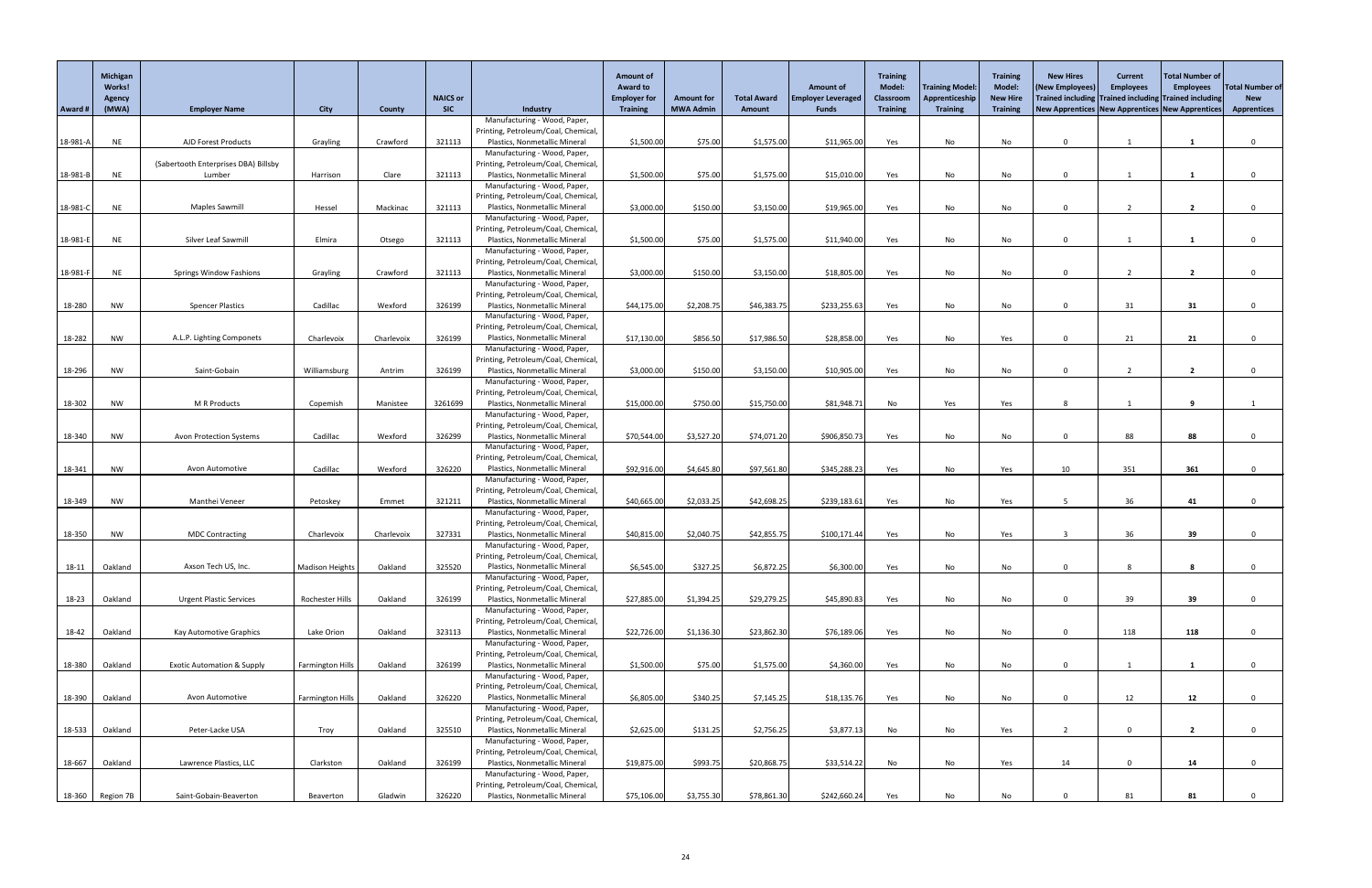|         | Michigan<br><b>Works!</b> |                                          |             |             |                 |                                                                     | <b>Amount of</b><br><b>Award to</b> |                   |                    | <b>Amount of</b>          | Training<br><b>Model:</b> | <b>Training Model:</b> | <b>Training</b><br><b>Model:</b> | <b>New Hires</b><br>(New Employees) | <b>Current</b><br><b>Employees</b> | Total Number of<br><b>Employees</b>                   | <b>Total Number of</b> |
|---------|---------------------------|------------------------------------------|-------------|-------------|-----------------|---------------------------------------------------------------------|-------------------------------------|-------------------|--------------------|---------------------------|---------------------------|------------------------|----------------------------------|-------------------------------------|------------------------------------|-------------------------------------------------------|------------------------|
|         | Agency                    |                                          |             |             | <b>NAICS or</b> |                                                                     | <b>Employer for</b>                 | <b>Amount for</b> | <b>Total Award</b> | <b>Employer Leveraged</b> | <b>Classroom</b>          | Apprenticeship         | <b>New Hire</b>                  |                                     |                                    | Trained including Trained including Trained including | <b>New</b>             |
| Award # | (MWA)                     | <b>Employer Name</b>                     | <b>City</b> | County      | <b>SIC</b>      | Industry<br>Manufacturing - Wood, Paper,                            | <b>Training</b>                     | <b>MWA Admin</b>  | Amount             | <b>Funds</b>              | Training                  | <b>Training</b>        | <b>Training</b>                  |                                     |                                    | New Apprentices New Apprentices New Apprentices       | <b>Apprentices</b>     |
|         |                           |                                          |             |             |                 | Printing, Petroleum/Coal, Chemical                                  |                                     |                   |                    |                           |                           |                        |                                  |                                     |                                    |                                                       |                        |
|         | 18-926 Region 7B          | <b>Airpark Plastics</b>                  | Standish    | Arenac      | 326100          | Plastics, Nonmetallic Mineral                                       | \$29,100.00                         | \$1,455.00        | \$30,555.00        | \$4,453.07                | Yes                       | No                     | No                               | $\Omega$                            | 21                                 | 21                                                    |                        |
|         |                           |                                          |             |             |                 | Manufacturing - Wood, Paper,<br>Printing, Petroleum/Coal, Chemical  |                                     |                   |                    |                           |                           |                        |                                  |                                     |                                    |                                                       |                        |
| 18-107  | SEMCA                     | <b>Resinate Material Group</b>           | Plymouth    | Wayne       | 325211          | Plastics, Nonmetallic Mineral                                       | \$21,425.00                         | \$1,071.25        | \$22,496.25        | \$43,503.56               | Yes                       | No                     | No                               | $\Omega$                            | 16                                 | 16                                                    |                        |
|         |                           |                                          |             |             |                 | Manufacturing - Wood, Paper,                                        |                                     |                   |                    |                           |                           |                        |                                  |                                     |                                    |                                                       |                        |
| 18-655  | SEMCA                     | <b>Fortech Products</b>                  | Brighton    | Livingston  | 325510          | Printing, Petroleum/Coal, Chemical<br>Plastics, Nonmetallic Mineral | \$2,645.00                          | \$132.25          | \$2,777.25         | \$9,180.43                | Yes                       | No                     | No                               | $\Omega$                            |                                    | -3                                                    |                        |
|         |                           |                                          |             |             |                 | Manufacturing - Wood, Paper,                                        |                                     |                   |                    |                           |                           |                        |                                  |                                     |                                    |                                                       |                        |
|         |                           |                                          |             |             |                 | Printing, Petroleum/Coal, Chemical                                  |                                     |                   |                    |                           |                           |                        |                                  |                                     |                                    |                                                       |                        |
| $18-7$  | UPWARD                    | Northern Hardwoods Lumber, LLC           | South Range | Houghton    | 321113          | Plastics, Nonmetallic Mineral<br>Manufacturing - Wood, Paper,       | \$1,882.00                          | \$94.10           | \$1,976.10         | \$3,149.84                | Yes                       | No                     | No                               | $\Omega$                            |                                    |                                                       |                        |
|         |                           |                                          |             |             |                 | Printing, Petroleum/Coal, Chemical                                  |                                     |                   |                    |                           |                           |                        |                                  |                                     |                                    |                                                       |                        |
| 18-9    | UPWARD                    | Neenah Paper                             | Munising    | Alger       | 322121          | Plastics, Nonmetallic Mineral                                       | \$51,000.00                         | \$2,550.00        | \$53,550.00        | \$75,914.00               | Yes                       | No                     | Yes                              | 10                                  | 24                                 | 34                                                    |                        |
|         |                           |                                          |             |             |                 | Manufacturing - Wood, Paper,                                        |                                     |                   |                    |                           |                           |                        |                                  |                                     |                                    |                                                       |                        |
| 18-14   | UPWARD                    | Louisiana Pacific Corporation            | Newberry    | Luce        | 2493321219      | Printing, Petroleum/Coal, Chemical<br>Plastics, Nonmetallic Mineral | \$2,001.00                          | \$100.05          | \$2,101.05         | \$4,569.39                | Yes                       | No                     | No                               | $\Omega$                            |                                    |                                                       |                        |
|         |                           |                                          |             |             |                 | Manufacturing - Wood, Paper,                                        |                                     |                   |                    |                           |                           |                        |                                  |                                     |                                    |                                                       |                        |
|         |                           |                                          |             |             |                 | Printing, Petroleum/Coal, Chemical                                  |                                     |                   |                    |                           |                           |                        |                                  |                                     |                                    |                                                       |                        |
| 18-34   | UPWARD                    | Argonics, Inc.                           | Gwinn       | Marquette   | 325211          | Plastics, Nonmetallic Mineral<br>Manufacturing - Wood, Paper,       | \$8,590.00                          | \$429.50          | \$9,019.50         | \$19,518.63               | Yes                       | No                     | No                               | $\Omega$                            |                                    |                                                       |                        |
|         |                           |                                          |             |             |                 | Printing, Petroleum/Coal, Chemical                                  |                                     |                   |                    |                           |                           |                        |                                  |                                     |                                    |                                                       |                        |
| 18-43   | UPWARD                    | Verso Corporation -- Verso Quinnesec LLC | Quinnesec   | Dickinson   | 322100          | Plastics, Nonmetallic Mineral                                       | \$6,000.00                          | \$300.00          | \$6,300.00         | \$26,059.00               | No                        | No                     | Yes                              | -4                                  | $\mathbf{0}$                       |                                                       |                        |
|         |                           |                                          |             |             |                 | Manufacturing - Wood, Paper,<br>Printing, Petroleum/Coal, Chemical, |                                     |                   |                    |                           |                           |                        |                                  |                                     |                                    |                                                       |                        |
|         | 18-110 UPWARD             | Wilson Enterprises                       | Wilson      | Menominee   | 321999          | Plastics, Nonmetallic Mineral                                       | \$12,000.00                         | \$600.00          | \$12,600.00        | \$16,800.00               | No.                       | No.                    | Yes                              | 8                                   | $\Omega$                           |                                                       |                        |
|         |                           |                                          |             |             |                 | Manufacturing - Wood, Paper,                                        |                                     |                   |                    |                           |                           |                        |                                  |                                     |                                    |                                                       |                        |
| 18-130  | <b>UPWARD</b>             | <b>Hurley Marine Inc</b>                 | Escanaba    | Delta       | 3089            | Printing, Petroleum/Coal, Chemical<br>Plastics, Nonmetallic Mineral | \$3,000.00                          | \$150.00          | \$3,150.00         | \$29,133.4                | No                        | No                     |                                  |                                     | $\Omega$                           | $\overline{\mathbf{z}}$                               |                        |
|         |                           |                                          |             |             |                 | Manufacturing - Wood, Paper,                                        |                                     |                   |                    |                           |                           |                        | Yes                              |                                     |                                    |                                                       |                        |
|         |                           |                                          |             |             |                 | Printing, Petroleum/Coal, Chemical                                  |                                     |                   |                    |                           |                           |                        |                                  |                                     |                                    |                                                       |                        |
| 18-167  | <b>UPWARD</b>             | UP Paper, LLC.                           | Manistique  | Schoolcraft | 322121          | Plastics, Nonmetallic Mineral<br>Manufacturing - Wood, Paper,       | \$28,670.00                         | \$1,433.50        | \$30,103.50        | \$56,193.13               | Yes                       | Yes                    | Yes                              | 8                                   | 40                                 | 48                                                    |                        |
|         |                           |                                          |             |             |                 | Printing, Petroleum/Coal, Chemical                                  |                                     |                   |                    |                           |                           |                        |                                  |                                     |                                    |                                                       |                        |
| 18-194  | <b>UPWARD</b>             | Verso Corporation                        | Escanaba    | Delta       | 322121          | Plastics, Nonmetallic Mineral                                       | \$110,637.00                        | \$5,531.85        | \$116,168.85       | \$184,850.48              | Yes                       | No                     | Yes                              | 23                                  | 93                                 | 116                                                   |                        |
|         |                           |                                          |             |             |                 | Manufacturing - Wood, Paper,<br>Printing, Petroleum/Coal, Chemical  |                                     |                   |                    |                           |                           |                        |                                  |                                     |                                    |                                                       |                        |
| 18-292  | UPWARD                    | <b>Connor Sports Flooring</b>            | Amasa       | Iron        | 321918          | Plastics, Nonmetallic Mineral                                       | \$6,000.00                          | \$300.00          | \$6,300.00         | \$11,486.67               | Yes                       | No                     | Yes                              |                                     |                                    |                                                       |                        |
|         |                           |                                          |             |             |                 | Manufacturing - Wood, Paper,                                        |                                     |                   |                    |                           |                           |                        |                                  |                                     |                                    |                                                       |                        |
|         |                           |                                          |             |             |                 | Printing, Petroleum/Coal, Chemical                                  |                                     |                   |                    |                           |                           |                        |                                  |                                     |                                    |                                                       |                        |
| 18-376  | <b>UPWARD</b>             | CertainTeed Corporation                  | L'anse      | Baraga      | 327993          | Plastics, Nonmetallic Mineral<br>Manufacturing - Wood, Paper,       | \$21,000.00                         | \$1,050.00        | \$22,050.00        | \$98,134.62               | Yes                       | Yes                    | Yes                              | 11                                  |                                    | 12                                                    |                        |
|         |                           |                                          |             |             |                 | Printing, Petroleum/Coal, Chemical                                  |                                     |                   |                    |                           |                           |                        |                                  |                                     |                                    |                                                       |                        |
|         | 18-294 West Central       | <b>Occidental Chemical Corporation</b>   | Ludington   | Mason       | 325180          | Plastics, Nonmetallic Mineral                                       | \$48,578.00                         | \$2,428.90        | \$51,006.90        | \$694,379.32              | Yes                       | No                     | No                               |                                     | 60                                 | 60                                                    |                        |
|         |                           |                                          |             |             |                 | Manufacturing - Wood, Paper,<br>Printing, Petroleum/Coal, Chemical  |                                     |                   |                    |                           |                           |                        |                                  |                                     |                                    |                                                       |                        |
|         | 18-528   West Central     | FloraCraft                               | Ludington   | Mason       | 326150          | Plastics, Nonmetallic Mineral                                       | \$32,125.00                         | \$1,606.25        | \$33,731.25        | \$166,951.00              | Yes                       | Yes                    | No                               | $\Omega$                            | 21                                 | 21                                                    |                        |
|         |                           |                                          |             |             |                 | Manufacturing - Wood, Paper,                                        |                                     |                   |                    |                           |                           |                        |                                  |                                     |                                    |                                                       |                        |
|         | 18-602   West Central     | <b>GM Wood Products</b>                  | Newaygo     | Newaygo     | 321911          | Printing, Petroleum/Coal, Chemical<br>Plastics, Nonmetallic Mineral | \$12,000.00                         | \$600.00          | \$12,600.00        | \$340,593.00              | Yes                       | No                     | No                               | $\Omega$                            |                                    |                                                       |                        |
|         |                           |                                          |             |             |                 | Manufacturing - Wood, Paper,                                        |                                     |                   |                    |                           |                           |                        |                                  |                                     |                                    |                                                       |                        |
|         |                           |                                          |             |             |                 | Printing, Petroleum/Coal, Chemical                                  |                                     |                   |                    |                           |                           |                        |                                  |                                     |                                    |                                                       |                        |
|         | 18-624 West Central       | Vitro Evart                              | Evart       | Osceola     | 327212          | Plastics, Nonmetallic Mineral<br>Manufacturing - Wood, Paper,       | \$45,000.00                         | \$2,250.00        | \$47,250.00        | \$52,260.00               | Yes                       | No                     | No                               | $\mathbf{0}$                        | 30 <sup>°</sup>                    | 30 <sub>o</sub>                                       |                        |
|         |                           |                                          |             |             |                 | Printing, Petroleum/Coal, Chemical                                  |                                     |                   |                    |                           |                           |                        |                                  |                                     |                                    |                                                       |                        |
|         | 18-852 West Central       | <b>Safety Decals</b>                     | Ludington   | Mason       | 323111          | Plastics, Nonmetallic Mineral                                       | \$19,950.00                         | \$997.50          | \$20,947.50        | \$59,150.00               | Yes                       | No                     | Yes                              |                                     | 10                                 | 14                                                    |                        |
|         |                           |                                          |             |             |                 | Manufacturing - Wood, Paper,<br>Printing, Petroleum/Coal, Chemical  |                                     |                   |                    |                           |                           |                        |                                  |                                     |                                    |                                                       |                        |
|         | 18-907 West Central       | Harbison Walker International            | White Cloud | Newaygo     | 327100          | Plastics, Nonmetallic Mineral                                       | \$12,000.00                         | \$600.00          | \$12,600.00        | \$377,254.00              | No                        | Yes                    | No                               | 0                                   |                                    | $\overline{a}$                                        |                        |
|         |                           |                                          |             |             |                 | Manufacturing - Wood, Paper,                                        |                                     |                   |                    |                           |                           |                        |                                  |                                     |                                    |                                                       |                        |
| 18-259  | <b>WMW</b>                | Seabrook Plastics, Inc                   | Muskegon    | Muskegon    | 326199          | Printing, Petroleum/Coal, Chemical<br>Plastics, Nonmetallic Mineral | \$12,298.00                         | \$614.90          | \$12,912.90        | \$25,438.03               | Yes                       | No                     | No                               |                                     | 21                                 | 21                                                    |                        |
|         |                           |                                          |             |             |                 |                                                                     |                                     |                   |                    |                           |                           |                        |                                  |                                     |                                    |                                                       |                        |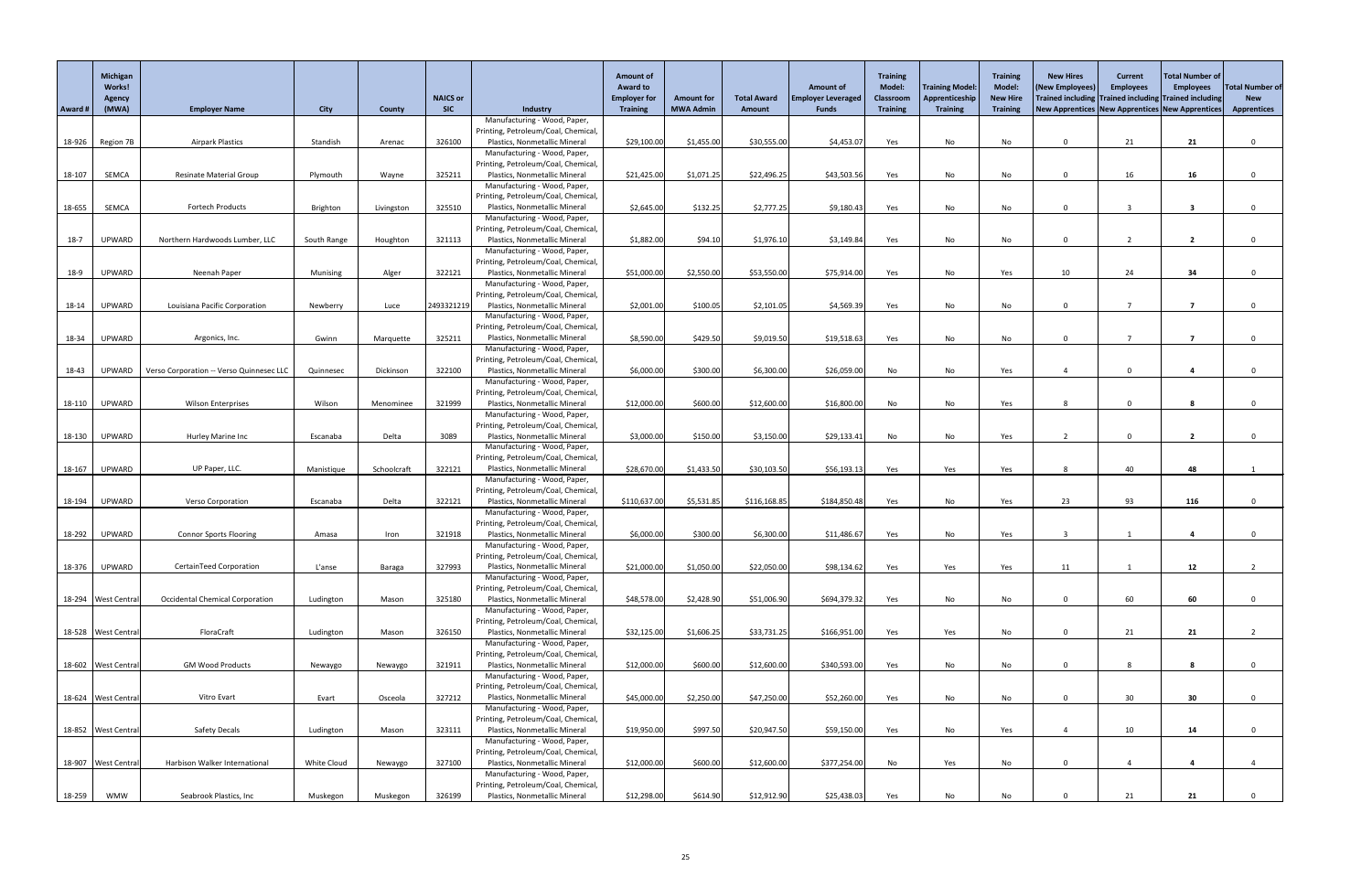|         | Michigan<br><b>Works!</b><br><b>Agency</b> |                                              |                     |               | <b>NAICS or</b> |                                                                      | <b>Amount of</b><br><b>Award to</b><br><b>Employer for</b> | <b>Amount for</b> | <b>Total Award</b> | <b>Amount of</b><br><b>Employer Leveraged</b> | <b>Training</b><br><b>Model:</b><br>Classroom | <b>Training Model:</b><br>Apprenticeship | <b>Training</b><br>Model:<br><b>New Hire</b> | <b>New Hires</b><br>(New Employees)             | <b>Current</b><br><b>Employees</b> | Total Number of<br><b>Employees</b><br>Trained including Trained including Trained including | <b>Total Number of</b><br><b>New</b> |
|---------|--------------------------------------------|----------------------------------------------|---------------------|---------------|-----------------|----------------------------------------------------------------------|------------------------------------------------------------|-------------------|--------------------|-----------------------------------------------|-----------------------------------------------|------------------------------------------|----------------------------------------------|-------------------------------------------------|------------------------------------|----------------------------------------------------------------------------------------------|--------------------------------------|
| Award # | (MWA)                                      | <b>Employer Name</b>                         | <b>City</b>         | <b>County</b> | <b>SIC</b>      | Industry                                                             | <b>Training</b>                                            | <b>MWA Admin</b>  | <b>Amount</b>      | <b>Funds</b>                                  | <b>Training</b>                               | <b>Training</b>                          | <b>Training</b>                              | New Apprentices New Apprentices New Apprentices |                                    |                                                                                              | <b>Apprentices</b>                   |
|         |                                            |                                              |                     |               |                 | Manufacturing - Wood, Paper,                                         |                                                            |                   |                    |                                               |                                               |                                          |                                              |                                                 |                                    |                                                                                              |                                      |
| 18-373  | <b>WMW</b>                                 | Flexfab                                      | Hastings            | Barry         | 32622           | Printing, Petroleum/Coal, Chemical<br>Plastics, Nonmetallic Mineral  | \$15,000.00                                                | \$750.00          | \$15,750.00        | \$29,800.00                                   | No                                            | No                                       | Yes                                          | 10                                              | $\overline{0}$                     | 10                                                                                           |                                      |
|         |                                            |                                              |                     |               |                 | Manufacturing - Wood, Paper,                                         |                                                            |                   |                    |                                               |                                               |                                          |                                              |                                                 |                                    |                                                                                              |                                      |
|         |                                            | Holland Plastics Corporation d/b/a           |                     |               |                 | Printing, Petroleum/Coal, Chemical                                   |                                                            |                   |                    |                                               |                                               |                                          |                                              |                                                 |                                    |                                                                                              |                                      |
| 18-413  | <b>WMW</b>                                 | Anderson Technologies, Inc.                  | Grand haven         | Ottawa        | 326199          | Plastics, Nonmetallic Mineral<br>Manufacturing - Wood, Paper,        | \$10,790.00                                                | \$539.50          | \$11,329.50        | \$29,842.99                                   | Yes                                           | No                                       | No                                           | $\Omega$                                        | 11                                 | 11                                                                                           |                                      |
|         |                                            |                                              |                     |               |                 | Printing, Petroleum/Coal, Chemical                                   |                                                            |                   |                    |                                               |                                               |                                          |                                              |                                                 |                                    |                                                                                              |                                      |
| 18-545  | <b>WMW</b>                                 | Mark-Maker                                   | Wyoming             | Kent          | 323122          | Plastics, Nonmetallic Mineral                                        | \$33,000.00                                                | \$1,650.00        | \$34,650.00        | \$114,791.60                                  | Yes                                           | Yes                                      | Yes                                          |                                                 | 18                                 | 21                                                                                           |                                      |
|         |                                            |                                              |                     |               |                 | Manufacturing - Wood, Paper,<br>Printing, Petroleum/Coal, Chemical   |                                                            |                   |                    |                                               |                                               |                                          |                                              |                                                 |                                    |                                                                                              |                                      |
| 18-546  | <b>WMW</b>                                 | SoundTech                                    | <b>Grand Rapids</b> | Kent          | 327993          | Plastics, Nonmetallic Mineral                                        | \$34,049.00                                                | \$1,702.45        | \$35,751.45        | \$88,335.56                                   | Yes                                           | No                                       | Yes                                          |                                                 | 44                                 | 50                                                                                           |                                      |
|         |                                            |                                              |                     |               |                 | Manufacturing - Wood, Paper,                                         |                                                            |                   |                    |                                               |                                               |                                          |                                              |                                                 |                                    |                                                                                              |                                      |
| 18-548  | <b>WMW</b>                                 | <b>Lauren Manufacturing</b>                  | <b>Spring Lake</b>  | Ottawa        | 32619           | Printing, Petroleum/Coal, Chemical<br>Plastics, Nonmetallic Mineral  | \$9,338.00                                                 | \$466.90          | \$9,804.90         | \$155,970.43                                  | Yes                                           | No                                       | Yes                                          |                                                 | 23                                 | 28                                                                                           |                                      |
|         |                                            |                                              |                     |               |                 | Manufacturing - Wood, Paper,                                         |                                                            |                   |                    |                                               |                                               |                                          |                                              |                                                 |                                    |                                                                                              |                                      |
|         |                                            |                                              |                     |               |                 | Printing, Petroleum/Coal, Chemical                                   |                                                            |                   |                    |                                               |                                               |                                          |                                              |                                                 |                                    |                                                                                              |                                      |
| 18-555  | <b>WMW</b>                                 | Wright Plastic Products Co, LLC              | Sheridan            | Montcalm      | 32166           | Plastics, Nonmetallic Mineral<br>Manufacturing - Wood, Paper,        | \$4,200.00                                                 | \$210.00          | \$4,410.00         | \$8,422.97                                    | Yes                                           | No                                       | No                                           | $\Omega$                                        | 11                                 | 11                                                                                           |                                      |
|         |                                            |                                              |                     |               |                 | Printing, Petroleum/Coal, Chemical,                                  |                                                            |                   |                    |                                               |                                               |                                          |                                              |                                                 |                                    |                                                                                              |                                      |
| 18-557  | <b>WMW</b>                                 | Royal Technologies                           | Hudsonville         | Ottawa        | 326199          | Plastics, Nonmetallic Mineral                                        | \$29,250.00                                                | \$1,462.50        | \$30,712.50        | \$55,575.00                                   | No                                            | No                                       | Yes                                          | 20                                              | $\Omega$                           | 20                                                                                           |                                      |
|         |                                            |                                              |                     |               |                 | Manufacturing - Wood, Paper,<br>Printing, Petroleum/Coal, Chemical   |                                                            |                   |                    |                                               |                                               |                                          |                                              |                                                 |                                    |                                                                                              |                                      |
| 18-591  | <b>WMW</b>                                 | Hastings Fiber Glass Products, Inc.          | Hastings            | Barry         | 326199          | Plastics, Nonmetallic Mineral                                        | \$1,293.00                                                 | \$64.65           | \$1,357.65         | \$42,569.00                                   | Yes                                           | No                                       | No                                           | $\Omega$                                        |                                    |                                                                                              |                                      |
|         |                                            |                                              |                     |               |                 | Manufacturing - Wood, Paper,                                         |                                                            |                   |                    |                                               |                                               |                                          |                                              |                                                 |                                    |                                                                                              |                                      |
| 18-681  | WMW                                        | Perrigo Company - Allegan                    | Allegan             | Allegan       | 325412          | Printing, Petroleum/Coal, Chemical,<br>Plastics, Nonmetallic Mineral | \$106,584.00                                               | \$5,329.20        | \$111,913.20       | \$347,118.42                                  | Yes                                           | Yes                                      | Yes                                          | 84                                              | 33                                 | 117                                                                                          |                                      |
|         |                                            |                                              |                     |               |                 | Manufacturing - Wood, Paper,                                         |                                                            |                   |                    |                                               |                                               |                                          |                                              |                                                 |                                    |                                                                                              |                                      |
|         |                                            |                                              |                     |               |                 | Printing, Petroleum/Coal, Chemical                                   |                                                            |                   |                    |                                               |                                               |                                          |                                              |                                                 |                                    |                                                                                              |                                      |
| 18-686  | <b>WMW</b>                                 | Perrigo Company - Holland                    | Holland             | Ottawa        | 325312          | Plastics, Nonmetallic Mineral<br>Manufacturing - Wood, Paper,        | \$39,750.00                                                | \$1,987.50        | \$41,737.50        | \$64,842.19                                   | No                                            | No                                       | Yes                                          | 28                                              | $\Omega$                           | 28                                                                                           |                                      |
|         |                                            |                                              |                     |               |                 | Printing, Petroleum/Coal, Chemical,                                  |                                                            |                   |                    |                                               |                                               |                                          |                                              |                                                 |                                    |                                                                                              |                                      |
| 18-703  | <b>WMW</b>                                 | Carbon Green BioEnergy, LLC                  | Lake Odessa         | Barry         | 325193          | Plastics, Nonmetallic Mineral                                        | \$6,000.00                                                 | \$300.00          | \$6,300.00         | \$11,310.00                                   | Yes                                           | No                                       | Yes                                          |                                                 |                                    |                                                                                              |                                      |
|         |                                            |                                              |                     |               |                 | Manufacturing - Wood, Paper,<br>Printing, Petroleum/Coal, Chemical   |                                                            |                   |                    |                                               |                                               |                                          |                                              |                                                 |                                    |                                                                                              |                                      |
| 18-735  | <b>WMW</b>                                 | Hutchinson Antivibration Systesm, inc        | <b>Grand Rapids</b> | Kent          | 326299          | Plastics, Nonmetallic Mineral                                        | \$41,449.00                                                | \$2,072.45        | \$43,521.45        | \$347,669.43                                  | Yes                                           | No                                       | Yes                                          | 10                                              | 52                                 | 62                                                                                           |                                      |
|         |                                            |                                              |                     |               |                 | Manufacturing - Wood, Paper,                                         |                                                            |                   |                    |                                               |                                               |                                          |                                              |                                                 |                                    |                                                                                              |                                      |
| 18-739  | <b>WMW</b>                                 | WPI, LLC                                     | <b>Spring Lake</b>  | Ottawa        | 326199          | Printing, Petroleum/Coal, Chemical,<br>Plastics, Nonmetallic Mineral | \$15,955.00                                                | \$797.75          | \$16,752.75        | \$32,050.47                                   | Yes                                           | No                                       | No                                           | $\Omega$                                        | 13                                 | 13                                                                                           |                                      |
|         |                                            |                                              |                     |               |                 | Manufacturing - Wood, Paper,                                         |                                                            |                   |                    |                                               |                                               |                                          |                                              |                                                 |                                    |                                                                                              |                                      |
| 18-813  | <b>WMW</b>                                 | <b>CUP Acquistion LLC dba Custom Profile</b> | <b>Grand Rapids</b> | Kent          | 326121          | Printing, Petroleum/Coal, Chemical<br>Plastics, Nonmetallic Mineral  | \$25,865.00                                                | \$1,293.25        | \$27,158.25        | \$194,837.70                                  | Yes                                           | Yes                                      |                                              |                                                 |                                    | 14                                                                                           |                                      |
|         |                                            |                                              |                     |               |                 | Manufacturing - Wood, Paper,                                         |                                                            |                   |                    |                                               |                                               |                                          | Yes                                          |                                                 |                                    |                                                                                              |                                      |
|         |                                            |                                              |                     |               |                 | Printing, Petroleum/Coal, Chemical,                                  |                                                            |                   |                    |                                               |                                               |                                          |                                              |                                                 |                                    |                                                                                              |                                      |
| 18-841  | <b>WMW</b>                                 | <b>Belmont Engineered Plastics</b>           | Belmont             | Kent          | 326199          | Plastics, Nonmetallic Mineral<br>Manufacturing - Wood, Paper,        | \$22,580.00                                                | \$1,129.00        | \$23,709.00        | \$46,886.02                                   | No                                            | No                                       | Yes                                          | 25                                              |                                    | 25                                                                                           |                                      |
|         |                                            |                                              |                     |               |                 | Printing, Petroleum/Coal, Chemical                                   |                                                            |                   |                    |                                               |                                               |                                          |                                              |                                                 |                                    |                                                                                              |                                      |
| 18-854  | <b>WMW</b>                                 | Monroe, LLC                                  | <b>Grand Rapids</b> | Kent          | 325211          | Plastics, Nonmetallic Mineral                                        | \$27,887.00                                                | \$1,394.35        | \$29,281.35        | \$172,953.90                                  | Yes                                           | No                                       | Yes                                          |                                                 | 23                                 | 26                                                                                           |                                      |
|         |                                            |                                              |                     |               |                 | Manufacturing - Wood, Paper,<br>Printing, Petroleum/Coal, Chemical   |                                                            |                   |                    |                                               |                                               |                                          |                                              |                                                 |                                    |                                                                                              |                                      |
| 18-858  | <b>WMW</b>                                 | Flow-Rite Controls LLC                       | <b>Byron Center</b> | Kent          | 326199          | Plastics, Nonmetallic Mineral                                        | \$7,500.00                                                 | \$375.00          | \$7,875.00         | \$15,900.00                                   | No                                            | No                                       | Yes                                          |                                                 | $\Omega$                           |                                                                                              |                                      |
|         |                                            |                                              |                     |               |                 | Manufacturing - Wood, Paper,                                         |                                                            |                   |                    |                                               |                                               |                                          |                                              |                                                 |                                    |                                                                                              |                                      |
| 18-912  | <b>WMW</b>                                 | Great Lakes Triad Packaging Co               | Kentwood            | Kent          | 322211          | Printing, Petroleum/Coal, Chemical<br>Plastics, Nonmetallic Mineral  | \$10,500.00                                                | \$525.00          | \$11,025.00        | \$2,364,275.00                                | Yes                                           | No                                       | No                                           | $\Omega$                                        |                                    | 7                                                                                            |                                      |
|         |                                            |                                              |                     |               |                 | Mining, Quarrying, and Oil and Gas                                   |                                                            |                   |                    |                                               |                                               |                                          |                                              |                                                 |                                    |                                                                                              |                                      |
| 18-396  | <b>NE</b>                                  | Carmeuse Lime & Stone                        | Rogers City         | Presque Isle  | 212312          | Extraction                                                           | \$33,340.00                                                | \$1,667.00        | \$35,007.00        | \$39,434.52                                   | Yes                                           | No                                       | Yes                                          |                                                 | 23                                 | 27                                                                                           |                                      |
| 18-18   | <b>UPWARD</b>                              | Carmeuse Lime & Stone - ON Minerals          | Gulliver            | Schoolcraft   | 212312          | Mining, Quarrying, and Oil and Gas<br>Extraction                     | \$19,398.00                                                | \$969.90          | \$20,367.90        | \$70,201.94                                   | Yes                                           | No                                       | Yes                                          |                                                 | 27                                 | 30                                                                                           |                                      |
|         |                                            |                                              |                     |               |                 | Other Services (except Public                                        |                                                            |                   |                    |                                               |                                               |                                          |                                              |                                                 |                                    |                                                                                              |                                      |
| 18-163  | CAMW                                       | SandMold Systems Inc.                        | Newaygo             | Newaygo       | 811310          | Administration)                                                      | \$3,000.00                                                 | \$150.00          | \$3,150.00         | \$15,220.22                                   | No                                            | No                                       | Yes                                          | -2                                              | 0                                  | $\overline{2}$                                                                               |                                      |
| 18-247  | CAMW                                       | <b>Roberts Sinto Corporation</b>             | Lansing             | Ingham        | 811310          | <b>Other Services (except Public</b><br>Administration)              | \$45,556.00                                                | \$2,277.80        | \$47,833.80        | \$141,299.04                                  | Yes                                           | Yes                                      | Yes                                          | 8                                               | 31                                 | 39                                                                                           | $2^{\circ}$                          |
|         |                                            |                                              |                     |               |                 | <b>Other Services (except Public</b>                                 |                                                            |                   |                    |                                               |                                               |                                          |                                              |                                                 |                                    |                                                                                              |                                      |
| 18-298  | GLB                                        | York Repair                                  | Bay City            | Bay           | 811310          | Administration)                                                      | \$13,315.00                                                | \$665.75          | \$13,980.75        | \$36,350.30                                   | Yes                                           | No                                       | No                                           |                                                 | 16                                 | 16                                                                                           |                                      |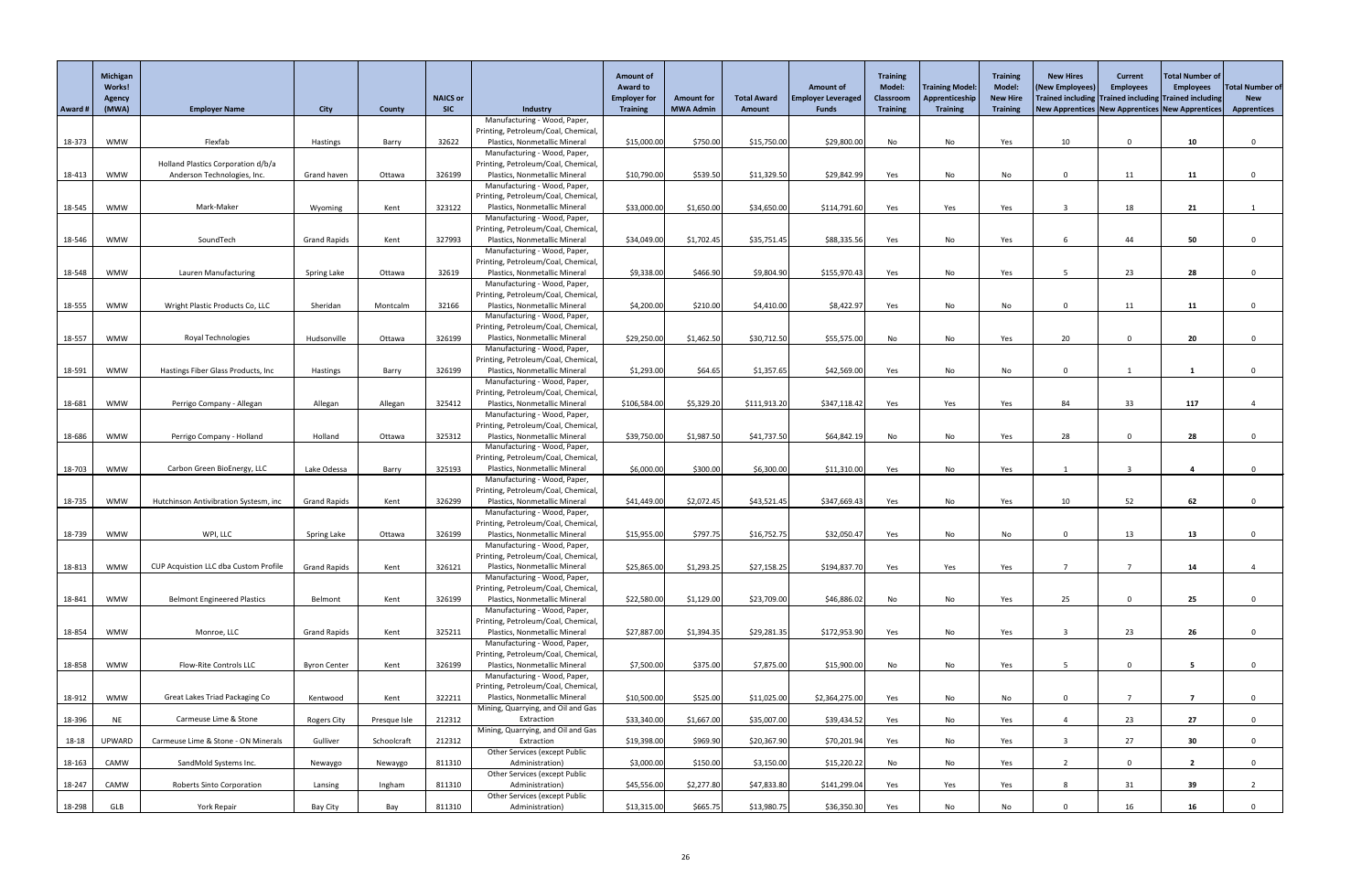|          | <b>Michigan</b><br><b>Works!</b><br><b>Agency</b> |                                                                                       |                      |                       | <b>NAICS or</b> |                                                         | <b>Amount of</b><br><b>Award to</b><br><b>Employer for</b> | <b>Amount for</b> | <b>Total Award</b> | <b>Amount of</b><br><b>Employer Leveraged</b> | <b>Training</b><br><b>Model:</b><br><b>Classroom</b> | <b>Training Model:</b><br>Apprenticeship | <b>Training</b><br>Model:<br><b>New Hire</b> | <b>New Hires</b><br>(New Employees)<br>Trained including Trained including Trained including | <b>Current</b><br><b>Employees</b> | <b>Total Number of</b><br><b>Employees</b> | <b>Total Number of</b><br><b>New</b> |
|----------|---------------------------------------------------|---------------------------------------------------------------------------------------|----------------------|-----------------------|-----------------|---------------------------------------------------------|------------------------------------------------------------|-------------------|--------------------|-----------------------------------------------|------------------------------------------------------|------------------------------------------|----------------------------------------------|----------------------------------------------------------------------------------------------|------------------------------------|--------------------------------------------|--------------------------------------|
| Award #  | (MWA)                                             | <b>Employer Name</b>                                                                  | <b>City</b>          | <b>County</b>         | <b>SIC</b>      | Industry<br>Other Services (except Public               | <b>Training</b>                                            | <b>MWA Admin</b>  | <b>Amount</b>      | <b>Funds</b>                                  | <b>Training</b>                                      | <b>Training</b>                          | <b>Training</b>                              | New Apprentices New Apprentices New Apprentices                                              |                                    |                                            | <b>Apprentices</b>                   |
| 18-755   | <b>MWSE</b>                                       | Dusty's Collision Inc                                                                 | Ann Arbor            | Washtenaw             | 811121          | Administration)                                         | \$58,916.00                                                | \$2,945.80        | \$61,861.80        | \$450,279.31                                  | Yes                                                  | No                                       | Yes                                          |                                                                                              | 70                                 | 71                                         | $\mathbf 0$                          |
| 18-758   | MWSE                                              | UIS Scada, Inc                                                                        | Dexter               | Washtenaw             | 811310          | <b>Other Services (except Public</b><br>Administration) | \$45,622.00                                                | \$2,281.10        | \$47,903.10        | \$89,411.82                                   | Yes                                                  | No                                       | Yes                                          |                                                                                              | 30 <sup>°</sup>                    | 31                                         | $\mathbf{0}$                         |
|          |                                                   |                                                                                       |                      |                       |                 | <b>Other Services (except Public</b>                    |                                                            |                   |                    |                                               |                                                      |                                          |                                              |                                                                                              |                                    |                                            |                                      |
| 18-960-/ | <b>NE</b>                                         | AuSable Valley Animal Shelter                                                         | Grayling             | Crawford              | 812910          | Administration)<br><b>Other Services (except Public</b> | \$1,499.00                                                 | \$74.95           | \$1,573.95         | \$720.00                                      | Yes                                                  | No                                       | No                                           | $\Omega$                                                                                     |                                    | -1                                         | $\Omega$                             |
| 18-960-  | <b>NE</b>                                         | <b>Grayling Regional Chamber of Commerce</b>                                          | Grayling             | Crawford              | 813910          | Administration)                                         | \$1,499.00                                                 | \$74.95           | \$1,573.95         | \$800.00                                      | Yes                                                  | No                                       | No                                           | $\mathbf{0}$                                                                                 |                                    | -1                                         | $\Omega$                             |
| 18-960-1 | <b>NE</b>                                         | <b>River House</b>                                                                    | Grayling             | Crawford              | 812910          | <b>Other Services (except Public</b><br>Administration) | \$1,499.00                                                 | \$74.95           | \$1,573.95         | \$840.00                                      | Yes                                                  | No                                       | No                                           | $\Omega$                                                                                     |                                    |                                            | $\Omega$                             |
|          |                                                   |                                                                                       |                      |                       |                 | <b>Other Services (except Public</b>                    |                                                            |                   |                    |                                               |                                                      |                                          |                                              |                                                                                              |                                    |                                            |                                      |
| 18-12    | Oakland                                           | Coventry Industries LLC                                                               | Troy                 | Oakland               | 811310          | Administration)                                         | \$6,000.00                                                 | \$300.00          | \$6,300.00         | \$14,294.00                                   | Yes                                                  | No                                       | No                                           | $\Omega$                                                                                     |                                    |                                            | $\mathbf{0}$                         |
| 18-839   | Region 7B                                         | <b>Ogemaw Habitat for Humanity Restore</b>                                            | West Branch          | Ogemaw                | 813319          | <b>Other Services (except Public</b><br>Administration) | \$1,473.00                                                 | \$73.65           | \$1,546.65         | \$1,060.56                                    | Yes                                                  | No                                       | No                                           | $\Omega$                                                                                     | $\overline{2}$                     | $\overline{2}$                             | $\Omega$                             |
|          |                                                   |                                                                                       |                      |                       |                 | <b>Other Services (except Public</b>                    |                                                            |                   |                    |                                               |                                                      |                                          |                                              |                                                                                              |                                    |                                            |                                      |
| 18-357   | SEMCA                                             | Metropolitan Detroit Area Hospital Services<br>Michigan Minority Supplier Development | Detroit              | Wayne                 | 812320          | Administration)<br><b>Other Services (except Public</b> | \$800.00                                                   | \$40.00           | \$840.00           | \$88,888.89                                   | Yes                                                  | No                                       | No                                           | $\mathbf{0}$                                                                                 |                                    | -1                                         | $\mathbf{0}$                         |
| 18-596   | SEMCA                                             | Council                                                                               | Detroit              | Wayne                 | 813410          | Administration)                                         | \$6,865.00                                                 | \$343.25          | \$7,208.25         | \$42,520.63                                   | Yes                                                  | No                                       | No                                           | $\Omega$                                                                                     | $\Omega$                           | 9                                          | $\Omega$                             |
| 18-623   | SEMCA                                             | <b>DFM Solutions</b>                                                                  | Detroit              | Wayne                 | 811310          | <b>Other Services (except Public</b><br>Administration) | \$14,670.00                                                | \$733.50          | \$15,403.50        | \$50,314.14                                   | Yes                                                  | No                                       | No                                           | $\Omega$                                                                                     | 10 <sup>°</sup>                    | 10                                         | $\Omega$                             |
|          |                                                   |                                                                                       |                      |                       |                 | Professional, Scientific, and Technica                  |                                                            |                   |                    |                                               |                                                      |                                          |                                              |                                                                                              |                                    |                                            |                                      |
| 18-619   | <b>BCVB</b>                                       | Riveer                                                                                | South Haven          | Van Buren             | 541990          | Services<br>Professional, Scientific, and Technica      | \$16,180.00                                                | \$809.00          | \$16,989.00        | \$22,715.15                                   | Yes                                                  | No                                       | Yes                                          | 10                                                                                           |                                    | 12                                         | 0                                    |
| 18-241   | CAMW                                              | Piper & Gold Public Relations                                                         | Lansing              | Ingham                | 541820          | Services                                                | \$5,700.00                                                 | \$285.00          | \$5,985.00         | \$18,204.00                                   | Yes                                                  | No                                       | No                                           | $\mathbf{0}$                                                                                 |                                    | 5                                          | $\Omega$                             |
|          | CAMW                                              |                                                                                       |                      |                       |                 | Professional, Scientific, and Technica                  |                                                            |                   |                    |                                               |                                                      |                                          |                                              | $\Omega$                                                                                     |                                    |                                            |                                      |
| 18-278   |                                                   | Triterra                                                                              | Lansing              | Ingham                | 541620          | Services<br>Professional, Scientific, and Technical     | \$7,357.00                                                 | \$367.85          | \$7,724.85         | \$28,989.91                                   | Yes                                                  | No                                       | No                                           |                                                                                              |                                    |                                            |                                      |
| 18-695   | CAMW                                              | NuWave Technology Partners, LLC                                                       | Lansing              | Ingham                | 541512          | Services                                                | \$39,628.00                                                | \$1,981.40        | \$41,609.40        | \$118,722.93                                  | Yes                                                  | No                                       | No                                           | $\Omega$                                                                                     | 28                                 | 28                                         | $\mathbf{0}$                         |
| 18-952-D | CAMW                                              | Triterra                                                                              | Lansing              | Ingham                | 541620          | Professional, Scientific, and Technica<br>Services      | \$5,300.00                                                 | \$265.00          | \$5,565.00         | \$19,772.00                                   | Yes                                                  | No                                       | No                                           | $\Omega$                                                                                     |                                    | 5                                          |                                      |
|          |                                                   |                                                                                       |                      |                       |                 | Professional, Scientific, and Technica                  |                                                            |                   |                    |                                               |                                                      |                                          |                                              |                                                                                              |                                    |                                            |                                      |
| 18-428   | <b>DESC</b>                                       | <b>Process Control and Instrumentation</b>                                            | Detroit              | Wayne                 | 541330          | Services<br>Professional, Scientific, and Technica      | \$31,395.00                                                | \$1,569.75        | \$32,964.75        | \$96,895.21                                   | Yes                                                  | No                                       | Yes                                          |                                                                                              | 19                                 | 21                                         | $\Omega$                             |
| 18-746   | <b>MWSE</b>                                       | <b>MDA Information Systems LLC</b>                                                    | Ypsilanti            | Washtenaw             | 541370          | Services                                                | \$30,856.00                                                | \$1,542.80        | \$32,398.80        | \$131,344.88                                  | Yes                                                  | No                                       | Yes                                          |                                                                                              | 25                                 | 28                                         |                                      |
| 18-751   | <b>MWSE</b>                                       | SimuQuest, Inc                                                                        | Ann Arbor            | Washtenaw             | 541512          | Professional, Scientific, and Technica<br>Services      | \$9,857.00                                                 | \$492.85          | \$10,349.85        | \$28,695.06                                   | Yes                                                  | No                                       | Yes                                          |                                                                                              |                                    | 8                                          |                                      |
|          |                                                   |                                                                                       |                      |                       |                 | Professional, Scientific, and Technica                  |                                                            |                   |                    |                                               |                                                      |                                          |                                              |                                                                                              |                                    |                                            |                                      |
| 18-754   | <b>MWSE</b>                                       | Quantum Signal LLC                                                                    | Saline               | Washtenaw             | 541712          | Services<br>Professional, Scientific, and Technica      | \$9,750.00                                                 | \$487.50          | \$10,237.50        | \$23,930.00                                   | Yes                                                  | No                                       | No                                           | $\Omega$                                                                                     |                                    |                                            |                                      |
| 18-764   | <b>MWSE</b>                                       | Logic Solutions, Inc                                                                  | Ann Arbor            | Washtenaw             | 541512          | Services                                                | \$8,145.00                                                 | \$407.25          | \$8,552.25         | \$58,276.73                                   | Yes                                                  | No                                       | No                                           | $\Omega$                                                                                     |                                    | $\mathbf{2}$                               |                                      |
| 18-816   | MWSE                                              | <b>Boss Engineering</b>                                                               | Howell               | Livingston            | 541330          | Professional, Scientific, and Technica<br>Services      | \$12,000.00                                                | \$600.00          | \$12,600.00        | \$28,448.00                                   | Yes                                                  | No                                       | No                                           | $\Omega$                                                                                     |                                    | 8                                          |                                      |
|          |                                                   | CSP Mgt. Inc, dba MEP Services (CS                                                    |                      |                       |                 | Professional, Scientific, and Technica                  |                                                            |                   |                    |                                               |                                                      |                                          |                                              |                                                                                              |                                    |                                            |                                      |
| 18-975-/ | <b>MWSE</b>                                       | Partners)                                                                             | Brighton             | Livingston            | 541612          | Services<br>Professional, Scientific, and Technica      | \$8,982.00                                                 | \$449.10          | \$9,431.10         | \$21,282.78                                   | Yes                                                  | No                                       | No                                           | $\Omega$                                                                                     |                                    | 9                                          | $\Omega$                             |
| 18-266   | <b>NW</b>                                         | Northwest Design Group, LLC                                                           | Petoskey             | Emmet                 | 541330          | Services                                                | \$4,738.00                                                 | \$236.90          | \$4,974.90         | \$43,355.72                                   | Yes                                                  | No                                       | No                                           | $\Omega$                                                                                     |                                    |                                            |                                      |
| 18-917   |                                                   |                                                                                       |                      |                       | 541810          | Professional, Scientific, and Technica<br>Services      | \$1,998.00                                                 | \$99.90           | \$2,097.90         | \$13,889.00                                   |                                                      | No                                       |                                              | $\Omega$                                                                                     |                                    | $\overline{2}$                             | $\Omega$                             |
|          | <b>NW</b>                                         | Oneupweb                                                                              | <b>Traverse City</b> | <b>Grand Traverse</b> |                 | Professional, Scientific, and Technica                  |                                                            |                   |                    |                                               | Yes                                                  |                                          | No                                           |                                                                                              |                                    |                                            |                                      |
| 18-21    | Oakland                                           | P3 North America                                                                      | Southfield           | Oakland               | 541330          | Services                                                | \$12,960.00                                                | \$648.00          | \$13,608.00        | \$21,951.90                                   | Yes                                                  | No                                       | No                                           | $\Omega$                                                                                     | 12                                 | 12                                         |                                      |
| 18-25    | Oakland                                           | JGA, Inc.                                                                             | Southfield           | Oakland               | 871202          | Professional, Scientific, and Technica<br>Services      | \$23,120.00                                                | \$1,156.00        | \$24,276.00        | \$40,910.00                                   | Yes                                                  | No                                       | No                                           | $\Omega$                                                                                     | 17                                 | 17                                         | $\Omega$                             |
|          |                                                   |                                                                                       |                      |                       |                 | Professional, Scientific, and Technica                  |                                                            |                   |                    |                                               |                                                      |                                          |                                              |                                                                                              |                                    |                                            |                                      |
| 18-39    | Oakland                                           | <b>Applied Manufacturing Technologies</b>                                             | Lake Orion           | Oakland               | 541330          | Services<br>Professional, Scientific, and Technica      | \$26,200.00                                                | \$1,310.00        | \$27,510.00        | \$140,756.00                                  | Yes                                                  | No                                       | Yes                                          | 18                                                                                           |                                    | 19                                         | $\Omega$                             |
| 18-41    | Oakland                                           | <b>Esys Automation</b>                                                                | Auburn Hills         | Oakland               | 541712          | Services                                                | \$44,854.00                                                | \$2,242.70        | \$47,096.70        | \$157,122.21                                  | Yes                                                  | No                                       | No                                           | $\Omega$                                                                                     | 42                                 | 42                                         |                                      |
| $18-125$ | Oakland                                           | Spire Intergrated Systems                                                             | Troy                 | Oakland               | 541511          | Professional, Scientific, and Technica<br>Services      | \$11,750.00                                                | \$587.50          | \$12,337.50        | \$38,734.71                                   | Yes                                                  | No                                       | Yes                                          |                                                                                              |                                    |                                            |                                      |
|          |                                                   | ADAgbay Enterprises (dba Decypher                                                     |                      |                       |                 | Professional, Scientific, and Technica                  |                                                            |                   |                    |                                               |                                                      |                                          |                                              |                                                                                              |                                    |                                            |                                      |
| 18-142   | Oakland                                           | Corporation)                                                                          | Berkley              | Oakland               | 541512          | Services<br>Professional, Scientific, and Technica      | \$19,943.00                                                | \$997.15          | \$20,940.15        | \$62,980.41                                   | Yes                                                  | No                                       | Yes                                          |                                                                                              | 13                                 | 14                                         | $\mathbf{0}$                         |
| 18-143   | Oakland                                           | EDAG Inc.                                                                             | Troy                 | Oakland               | 541330          | Services                                                | \$7,500.00                                                 | \$375.00          | \$7,875.00         | \$16,180.00                                   | Yes                                                  | No                                       | No                                           | $\Omega$                                                                                     | 5                                  | $5^{\circ}$                                | $\mathbf{0}$                         |
| $18-148$ | Oakland                                           | <b>Detroit Engineered Products</b>                                                    | Troy                 | Oakland               | 541330          | Professional, Scientific, and Technica<br>Services      | \$29,780.00                                                | \$1,489.00        | \$31,269.00        | \$33,542.53                                   | Yes                                                  | No                                       | Yes                                          | 15                                                                                           |                                    | 23                                         |                                      |
|          |                                                   |                                                                                       |                      |                       |                 |                                                         |                                                            |                   |                    |                                               |                                                      |                                          |                                              |                                                                                              |                                    |                                            |                                      |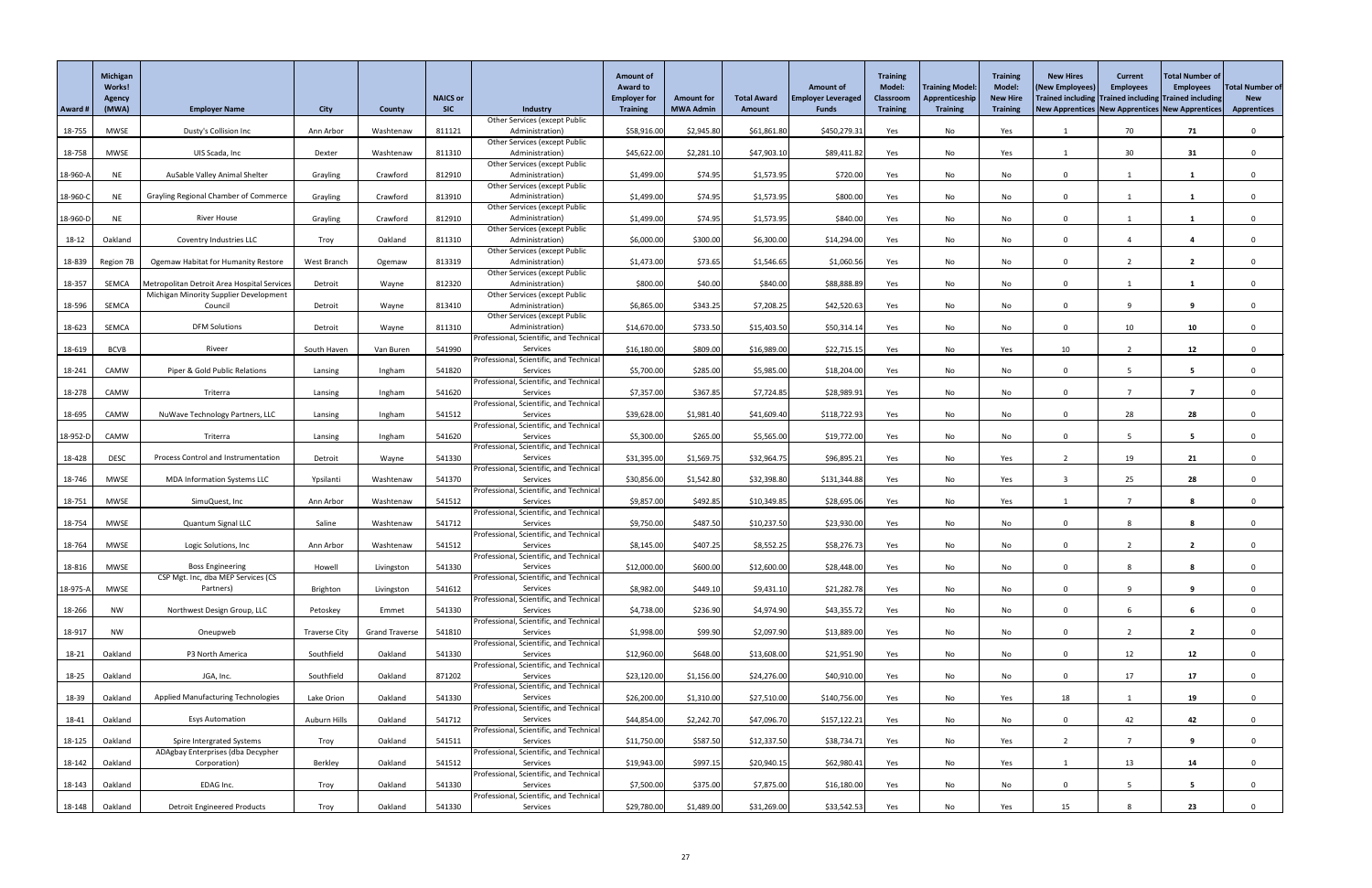|                      | <b>Michigan</b><br><b>Works!</b><br>Agency |                                                                |                                   |                                    | <b>NAICS or</b>  |                                                              | <b>Amount of</b><br><b>Award to</b><br><b>Employer for</b> | <b>Amount for</b>    | <b>Total Award</b>        | <b>Amount of</b><br><b>Employer Leveraged</b> | <b>Training</b><br><b>Model:</b><br><b>Classroom</b> | <b>Training Model</b><br>Apprenticeship | <b>Training</b><br><b>Model:</b><br><b>New Hire</b> | <b>New Hires</b><br>(New Employees<br>Trained including Trained including Trained including | <b>Current</b><br><b>Employees</b> | <b>Total Number of</b><br><b>Employees</b> | <b>Total Number of</b><br><b>New</b> |
|----------------------|--------------------------------------------|----------------------------------------------------------------|-----------------------------------|------------------------------------|------------------|--------------------------------------------------------------|------------------------------------------------------------|----------------------|---------------------------|-----------------------------------------------|------------------------------------------------------|-----------------------------------------|-----------------------------------------------------|---------------------------------------------------------------------------------------------|------------------------------------|--------------------------------------------|--------------------------------------|
| Award #              | (MWA)                                      | <b>Employer Name</b>                                           | <b>City</b>                       | <b>County</b>                      | <b>SIC</b>       | Industry<br>Professional, Scientific, and Technica           | <b>Training</b>                                            | <b>MWA Admin</b>     | <b>Amount</b>             | <b>Funds</b>                                  | <b>Training</b>                                      | <b>Training</b>                         | <b>Training</b>                                     | New Apprentices New Apprentices New Apprentices                                             |                                    |                                            | <b>Apprentices</b>                   |
| 18-150               | Oakland                                    | <b>Henniges Automotive</b>                                     | <b>Auburn Hills</b>               | Oakland                            | 541990           | Services                                                     | \$28,032.00                                                | \$1,401.60           | \$29,433.60               | \$74,795.00                                   | Yes                                                  | No                                      | No                                                  | $\Omega$                                                                                    | 49                                 | 49                                         | $\Omega$                             |
|                      |                                            |                                                                |                                   |                                    |                  | Professional, Scientific, and Technica                       |                                                            |                      |                           |                                               |                                                      |                                         |                                                     |                                                                                             |                                    |                                            |                                      |
| 18-196               | Oakland                                    | <b>ESG Automotive, Inc.</b>                                    | Troy                              | Oakland                            | 541330           | Services<br>Professional, Scientific, and Technica           | \$60,637.00                                                | \$3,031.85           | \$63,668.85               | \$71,680.88                                   | Yes                                                  | No                                      | Yes                                                 | 10                                                                                          | 34                                 | 44                                         |                                      |
| 18-529               | Oakland                                    | PITSS America                                                  | Troy                              | Oakland                            | 541511           | Services                                                     | \$10,485.00                                                | \$524.25             | \$11,009.25               | \$46,610.72                                   | Yes                                                  | No                                      | No                                                  |                                                                                             | $\Omega$                           | - 7                                        | $\Omega$                             |
|                      |                                            |                                                                |                                   |                                    |                  | Professional, Scientific, and Technica                       |                                                            |                      |                           |                                               |                                                      |                                         |                                                     |                                                                                             |                                    |                                            |                                      |
| 18-530               | Oakland                                    | Hofer Powertrain                                               | Troy                              | Oakland                            | 541330           | Services<br>Professional, Scientific, and Technica           | \$11,466.00                                                | \$573.30             | \$12,039.30               | \$37,040.05                                   | Yes                                                  | No                                      | Yes                                                 | - q                                                                                         |                                    | 13                                         | $\Omega$                             |
| $18-3$               | <b>SEMCA</b>                               | El Shaddai Consulting dba EverythingHR                         | <b>Rochester Hills</b>            | Oakland                            | 541611           | Services                                                     | \$5,920.00                                                 | \$296.00             | \$6,216.00                | \$13,416.46                                   | Yes                                                  | No                                      | Yes                                                 |                                                                                             |                                    |                                            |                                      |
|                      |                                            |                                                                |                                   |                                    |                  | Professional, Scientific, and Technica                       |                                                            |                      |                           |                                               |                                                      |                                         |                                                     |                                                                                             |                                    |                                            |                                      |
| $18 - 4$             | SEMCA                                      | Vitec LLC                                                      | Detroit                           | Wayne                              | 54614            | Services<br>Professional, Scientific, and Technica           | \$7,360.00                                                 | \$368.00             | \$7,728.00                | \$22,219.26                                   | Yes                                                  | No                                      | No                                                  | $\Omega$                                                                                    |                                    |                                            |                                      |
| 18-92                | SEMCA                                      | Environmental Testing and Consulting, Inc.                     | Romulus                           | Wayne                              | 541620           | Services                                                     | \$67,700.00                                                | \$3,385.00           | \$71,085.00               | \$271,231.01                                  | Yes                                                  | No                                      | Yes                                                 | 21                                                                                          | 36                                 | 57                                         | $\Omega$                             |
| 18-552               | SEMCA                                      | Isuzu North America                                            | Plymouth                          | Wayne                              | 541330           | Professional, Scientific, and Technica<br>Services           | \$57,108.00                                                | \$2,855.40           | \$59,963.40               | \$358,099.29                                  | Yes                                                  | No                                      | No                                                  | $\Omega$                                                                                    | 64                                 | 64                                         |                                      |
|                      |                                            |                                                                |                                   |                                    |                  | Professional, Scientific, and Technica                       |                                                            |                      |                           |                                               |                                                      |                                         |                                                     |                                                                                             |                                    |                                            |                                      |
| 18-597               | SEMCA                                      | Johnson Matthey                                                | Taylor                            | Wayne                              | 541380           | Services                                                     | \$9,295.00                                                 | \$464.75             | \$9,759.75                | \$164,855.00                                  | Yes                                                  | No                                      | No                                                  | $\Omega$                                                                                    | $\Omega$                           | 9                                          | $\Omega$                             |
| 18-727               | SEMCA                                      | IFM Americas Inc                                               | Plymouth                          | Wayne                              | 541519           | Professional, Scientific, and Technica<br>Services           | \$4,795.00                                                 | \$239.75             | \$5,034.75                | \$19,318.62                                   | Yes                                                  | No                                      | No                                                  | $\Omega$                                                                                    |                                    |                                            |                                      |
|                      |                                            |                                                                |                                   |                                    |                  | Professional, Scientific, and Technica                       |                                                            |                      |                           |                                               |                                                      |                                         |                                                     |                                                                                             |                                    |                                            |                                      |
| 18-169               | UPWARD                                     | Great Lakes Sound & Vibration Inc                              | Houghton                          | Houghton                           | 541330           | Services                                                     | \$28,750.00                                                | \$1,437.50           | \$30,187.50               | \$81,197.94                                   | Yes                                                  | No                                      | No                                                  | $\Omega$                                                                                    | 21                                 | 21                                         |                                      |
|                      | 18-484   West Central                      | <b>Dynamic Fremont LLC</b>                                     | Fremont                           | Newaygo                            | 541690           | Professional, Scientific, and Technica<br>Services           | \$6,000.00                                                 | \$300.00             | \$6,300.00                | \$56,489.00                                   | Yes                                                  | No                                      | No                                                  | $\Omega$                                                                                    |                                    | 4                                          | $\Omega$                             |
|                      |                                            |                                                                |                                   |                                    |                  | Professional, Scientific, and Technica                       |                                                            |                      |                           |                                               |                                                      |                                         |                                                     |                                                                                             |                                    |                                            |                                      |
| 18-262               | <b>WMW</b>                                 | DeWys Engineering                                              | Coopersville                      | Ottawa                             | 541330           | Services                                                     | \$4,690.00                                                 | \$234.50             | \$4,924.50                | \$9,394.00                                    | Yes                                                  | No                                      | No                                                  | $\Omega$                                                                                    |                                    |                                            |                                      |
| 18-424               | <b>WMW</b>                                 | <b>Perception Engineering</b>                                  | Allendale                         | Ottawa                             | 541330           | Professional, Scientific, and Technica<br>Services           | \$4,700.00                                                 | \$235.00             | \$4,935.00                | \$11,222.03                                   | Yes                                                  | No                                      | Yes                                                 |                                                                                             |                                    |                                            |                                      |
|                      |                                            |                                                                |                                   |                                    |                  | Professional, Scientific, and Technica                       |                                                            |                      |                           |                                               |                                                      |                                         |                                                     |                                                                                             |                                    |                                            |                                      |
| 18-518               | <b>WMW</b>                                 | <b>CQL</b>                                                     | <b>Grand Rapids</b>               | Kent                               | 541511           | Services<br>Professional, Scientific, and Technica           | \$24,650.00                                                | \$1,232.50           | \$25,882.50               | \$71,897.84                                   | Yes                                                  | No                                      | Yes                                                 | $\Omega$                                                                                    | 17                                 | 17                                         |                                      |
| 18-540               | <b>WMW</b>                                 | Elevator Up                                                    | <b>Grand Rapids</b>               | Kent                               | 541511           | Services                                                     | \$4,198.00                                                 | \$209.90             | \$4,407.90                | \$8,529.17                                    | Yes                                                  | No                                      | Yes                                                 |                                                                                             |                                    | 3                                          |                                      |
|                      |                                            |                                                                |                                   |                                    |                  | Professional, Scientific, and Technica                       |                                                            |                      |                           |                                               |                                                      |                                         |                                                     |                                                                                             |                                    |                                            |                                      |
| 18-577               | <b>WMW</b>                                 | Open Systems Technologies DE                                   | <b>Grand Rapids</b>               | Kent                               | 54519            | Services<br>Professional, Scientific, and Technica           | \$27,495.00                                                | \$1,374.75           | \$28,869.75               | \$74,654.94                                   | Yes                                                  | No                                      | Yes                                                 | 16                                                                                          | 10 <sup>°</sup>                    | 26                                         |                                      |
| 18-578               | <b>WMW</b>                                 | Real IT Solutions                                              | <b>Comstock Park</b>              | Kent                               | 541512           | Services                                                     | \$4,488.00                                                 | \$224.40             | \$4,712.40                | \$10,692.35                                   | Yes                                                  | No                                      | No                                                  | $\Omega$                                                                                    |                                    | 3                                          |                                      |
|                      |                                            |                                                                |                                   |                                    |                  | Professional, Scientific, and Technica                       |                                                            |                      |                           |                                               |                                                      |                                         |                                                     |                                                                                             |                                    |                                            |                                      |
| 18-592               | <b>WMW</b>                                 | Worksighted                                                    | Holland                           | Ottawa                             | 541512           | Services<br>Professional, Scientific, and Technica           | \$19,500.00                                                | \$975.00             | \$20,475.00               | \$81,740.39                                   | Yes                                                  | No                                      | Yes                                                 |                                                                                             |                                    | 13                                         |                                      |
| 18-593               | <b>WMW</b>                                 | i3 Business Solutions                                          | <b>Grand Rapids</b>               | Kent                               | 541512           | Services                                                     | \$1,500.00                                                 | \$75.00              | \$1,575.00                | \$5,902.64                                    | No                                                   | No                                      | Yes                                                 |                                                                                             | $\Omega$                           |                                            |                                      |
|                      | <b>WMW</b>                                 |                                                                | Zeeland                           |                                    | 541612           | Professional, Scientific, and Technica                       | \$2,895.00                                                 |                      |                           | \$11,827.66                                   |                                                      |                                         |                                                     |                                                                                             |                                    | -2                                         |                                      |
| 18-708               |                                            | HR Solutions Group of West Michigan LLC                        |                                   | Ottawa                             |                  | Services<br>Professional, Scientific, and Technica           |                                                            | \$144.75             | \$3,039.75                |                                               | Yes                                                  | No                                      | Yes                                                 |                                                                                             |                                    |                                            |                                      |
| 18-822               | <b>WMW</b>                                 | Die Cad Group                                                  | <b>Grand Rapids</b>               | Kent                               | 541330           | Services                                                     | \$52,028.00                                                | \$2,601.40           | \$54,629.40               | \$194,795.25                                  | Yes                                                  | Yes                                     | No                                                  | $\Omega$                                                                                    | 40                                 | 40                                         |                                      |
| 18-886               | <b>WMW</b>                                 | Driesenga & Associates, Inc                                    | Holland                           | Ottawa                             | 541330           | Professional, Scientific, and Technica<br>Services           | \$15,188.00                                                | \$759.40             | \$15,947.40               | \$53,918.16                                   | Yes                                                  | No                                      | Yes                                                 |                                                                                             | 20                                 | 22                                         |                                      |
| 18-973-              | CAMW                                       | Ingham County                                                  | Lansing                           | Ingham                             | 921120           | <b>Public Administration</b>                                 | \$2,994.00                                                 | \$149.70             | \$3,143.70                | \$5,040.00                                    | Yes                                                  | No                                      | No.                                                 | $\Omega$                                                                                    | $\mathbf{3}$                       | $\overline{\mathbf{3}}$                    | $\Omega$                             |
| 18-977-              | <b>NE</b>                                  | City of Grayling                                               | Grayling                          | Crawford                           | 921110           | <b>Public Administration</b>                                 | \$200.00                                                   | \$10.00              | \$210.00                  | \$221.85                                      | Yes                                                  | No                                      | No                                                  | $\Omega$                                                                                    |                                    |                                            | $\Omega$                             |
| 18-977-<br>18-949-   | <b>NE</b><br>Region 7B                     | Crawford County<br>City of Harrison                            | Grayling<br>Harrison              | Crawford<br>Clare                  | 921110<br>92114  | <b>Public Administration</b><br><b>Public Administration</b> | \$1,200.00<br>\$6,450.00                                   | \$60.00<br>\$322.50  | \$1,260.00<br>\$6,772.50  | \$1,096.29<br>\$3,840.76                      | Yes<br>Yes                                           | No<br>No                                | No<br>No                                            | $\Omega$<br>- 0                                                                             |                                    |                                            | $\Omega$                             |
| 18-949-1             | Region 7B                                  | Village of Farwell                                             | Farwell                           | Clare                              | 92114            | <b>Public Administration</b>                                 | \$3,000.00                                                 | \$150.00             | \$3,150.00                | \$1,249.33                                    | Yes                                                  | No                                      | No                                                  | $\Omega$                                                                                    | <u>າ</u>                           | $\mathbf{z}$                               | $\Omega$                             |
| 18-949-              | Region 7B                                  | <b>Clare County</b>                                            | Harrison                          | Clare                              | 921130           | <b>Public Administration</b>                                 | \$13,500.00                                                | \$675.00             | \$14,175.00               | \$4,666.91                                    | Yes                                                  | No                                      | Yes                                                 |                                                                                             | 10                                 | 11                                         | $\Omega$                             |
| 18-950-<br>18-950-   | Region 7B<br>Region 7B                     | Village of Farwell<br>City of Harrison                         | Farwell<br>Harrison               | Clare<br>Clare                     | 92114<br>92114   | <b>Public Administration</b><br><b>Public Administration</b> | \$4,500.00<br>\$9,000.00                                   | \$225.00<br>\$450.00 | \$4,725.00<br>\$9,450.00  | \$5,106.00<br>\$5,090.40                      | Yes<br>Yes                                           | No<br>No                                | No<br>No.                                           | $\Omega$<br>- 0                                                                             |                                    | 3                                          | $\Omega$                             |
| 18-915               | CAMW                                       | Jones Lang LaSalle (JLL)                                       | Lansing                           | Ingham                             | 531390           | Real Estate and Rental and Leasing                           | \$256,093.00                                               | \$12,804.65          | \$268,897.65              | \$338,650.61                                  | Yes                                                  | No                                      | Yes                                                 | 24                                                                                          | 176                                | 200                                        | $\Omega$                             |
| 18-952-              | CAMW                                       | Jones Lang LaSalle (JLL)                                       | Lansing                           | Ingham                             | 531390           | Real Estate and Rental and Leasing                           | \$5,300.00                                                 | \$265.00             | \$5,565.00                | \$8,000.00                                    | Yes                                                  | No                                      | No                                                  | $\Omega$                                                                                    | - 5                                | 5.                                         | $\Omega$                             |
| 18-962-<br>18-182    | CAMW<br>GLB                                | Jones Lang LaSalle (JLL)<br>AHB Tooling & Manufacturing, Inc.  | Lansing<br>Saginaw                | Ingham<br>Saginaw                  | 531390<br>45439  | Real Estate and Rental and Leasing<br>Retail Trade           | \$1,996.00<br>\$13,963.00                                  | \$99.80<br>\$698.15  | \$2,095.80<br>\$14,661.15 | \$2,560.00<br>\$55,530.88                     | Yes<br>Yes                                           | No<br>No                                | No<br>No.                                           | $\Omega$                                                                                    | $\overline{2}$<br>29               | $\overline{2}$<br>29                       | $\Omega$                             |
| 18-901               | GLB                                        | <b>Morley Companies</b>                                        | Saginaw                           | Saginaw                            | 454390           | <b>Retail Trade</b>                                          | \$107,928.00                                               | \$5,396.40           | \$113,324.40              | \$274,538.51                                  | No                                                   | No                                      | Yes                                                 | 149                                                                                         | $\Omega$                           | 149                                        |                                      |
| 18-72                | <b>GST</b>                                 | Quick Sav Food Stores, FTD                                     | Flint                             | Genesee                            | 447110           | <b>Retail Trade</b>                                          | \$4,408.00                                                 | \$220.40             | \$4,628.40                | \$10,326.60                                   | Yes                                                  | No                                      | No                                                  | $\Omega$                                                                                    | 17                                 | 17                                         | $\Omega$                             |
| 18-453<br>18-970-    | <b>MWSW</b><br><b>NW</b>                   | <b>Optimed Specialty Pharmacy</b><br>Big Dipper Dough Co., LLC | Kalamazoo<br><b>Traverse City</b> | Kalamazoo<br><b>Grand Traverse</b> | 446110<br>445299 | <b>Retail Trade</b><br><b>Retail Trade</b>                   | \$14,250.00<br>\$2,250.00                                  | \$712.50<br>\$112.50 | \$14,962.50<br>\$2,362.50 | \$8,228.06<br>\$3,696.00                      | No<br>Yes                                            | No<br>No                                | Yes<br>No                                           | 11<br>-0                                                                                    | $\overline{0}$                     | 11<br>$\overline{2}$                       | $\Omega$                             |
| 18-257-C             | Region 7B                                  | Harrison Do-It Best Lumber                                     | Harrison                          | Clare                              | 444130           | <b>Retail Trade</b>                                          | \$6,000.00                                                 | \$300.00             | \$6,300.00                | \$3,696.00                                    | Yes                                                  | No                                      | No.                                                 | $\Omega$                                                                                    |                                    |                                            |                                      |
| 18-951-F<br>18-951-C | Region 7B<br>Region 7B                     | Jay's Outdoors LLC<br>The Vintage Type                         | Clare<br>Clare                    | Clare<br>Clare                     | 451110<br>442110 | Retail Trade<br>Retail Trade                                 | \$3,900.00<br>\$1,300.00                                   | \$195.00<br>\$65.00  | \$4,095.00<br>\$1,365.00  | \$4,497.00<br>\$1,030.00                      | Yes<br>Yes                                           | No<br>No                                | No<br>No                                            | $\Omega$<br>$\mathbf 0$                                                                     |                                    | -3                                         | $\Omega$<br>$\mathbf{0}$             |
|                      |                                            |                                                                |                                   |                                    |                  |                                                              |                                                            |                      |                           |                                               |                                                      |                                         |                                                     |                                                                                             |                                    |                                            |                                      |